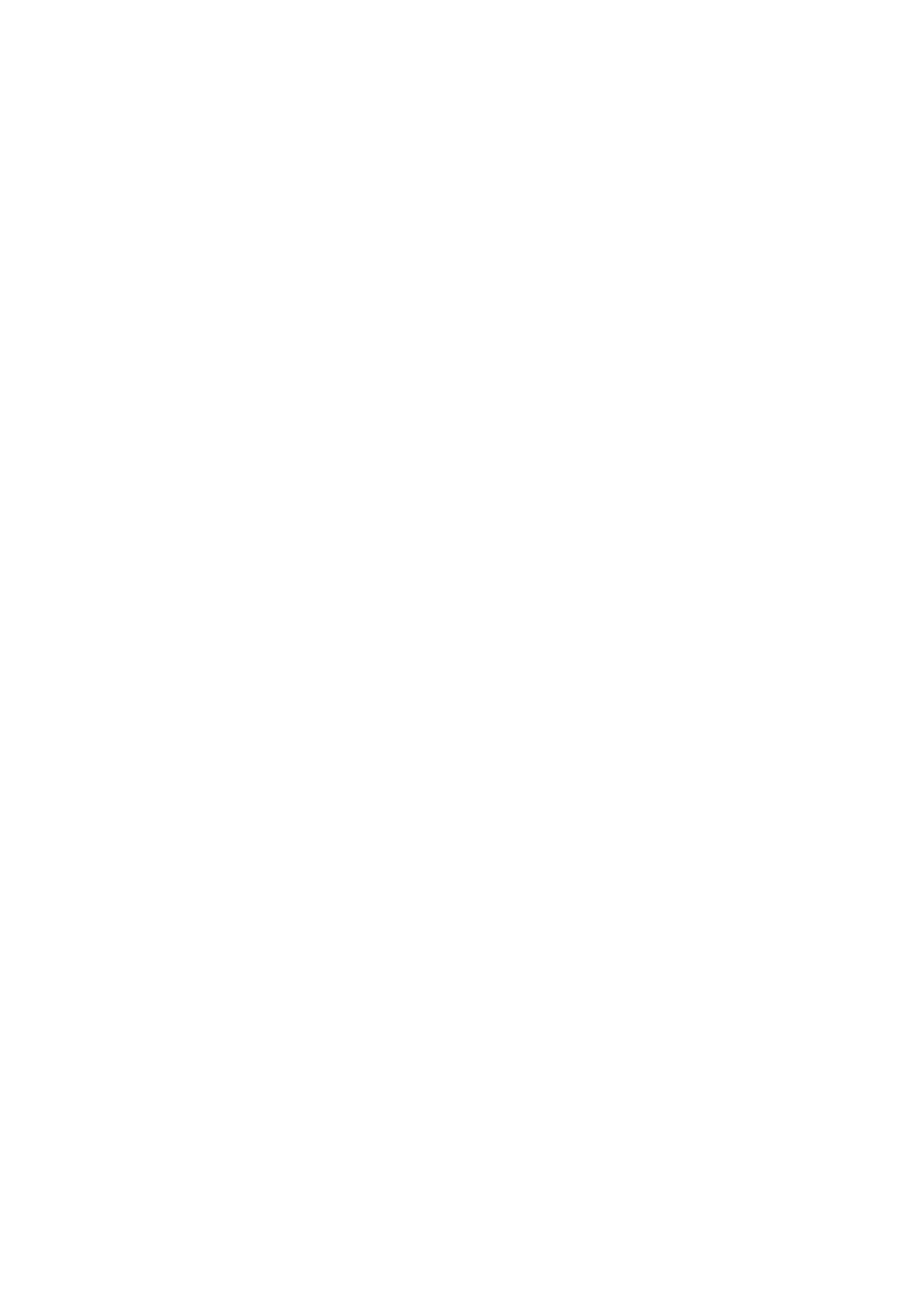### Hilfsmittelerklärung

Hiermit versichere ich, die vorliegende Arbeit selbständig verfasst und keine anderen als die angegebenen Quellen und Hilfsmittel benutzt zu haben.

### Non-plagiarism Statement

Hereby I confirm that this thesis is my own work and that I have documented all sources used.

Saarbrücken, den 29. September 2015,

(Stefan Neumann)

#### Einverständniserklärung

Ich bin damit einverstanden, dass meine (bestandene) Arbeit in beiden Versionen in die Bibliothek der Informatik aufgenommen und damit veröffentlichtwird.

#### Declaration of Consent

Herewith I agree that my thesis will be made available through the library of the Computer Science Department at Saarland University.

Saarbrücken, den 29. September 2015,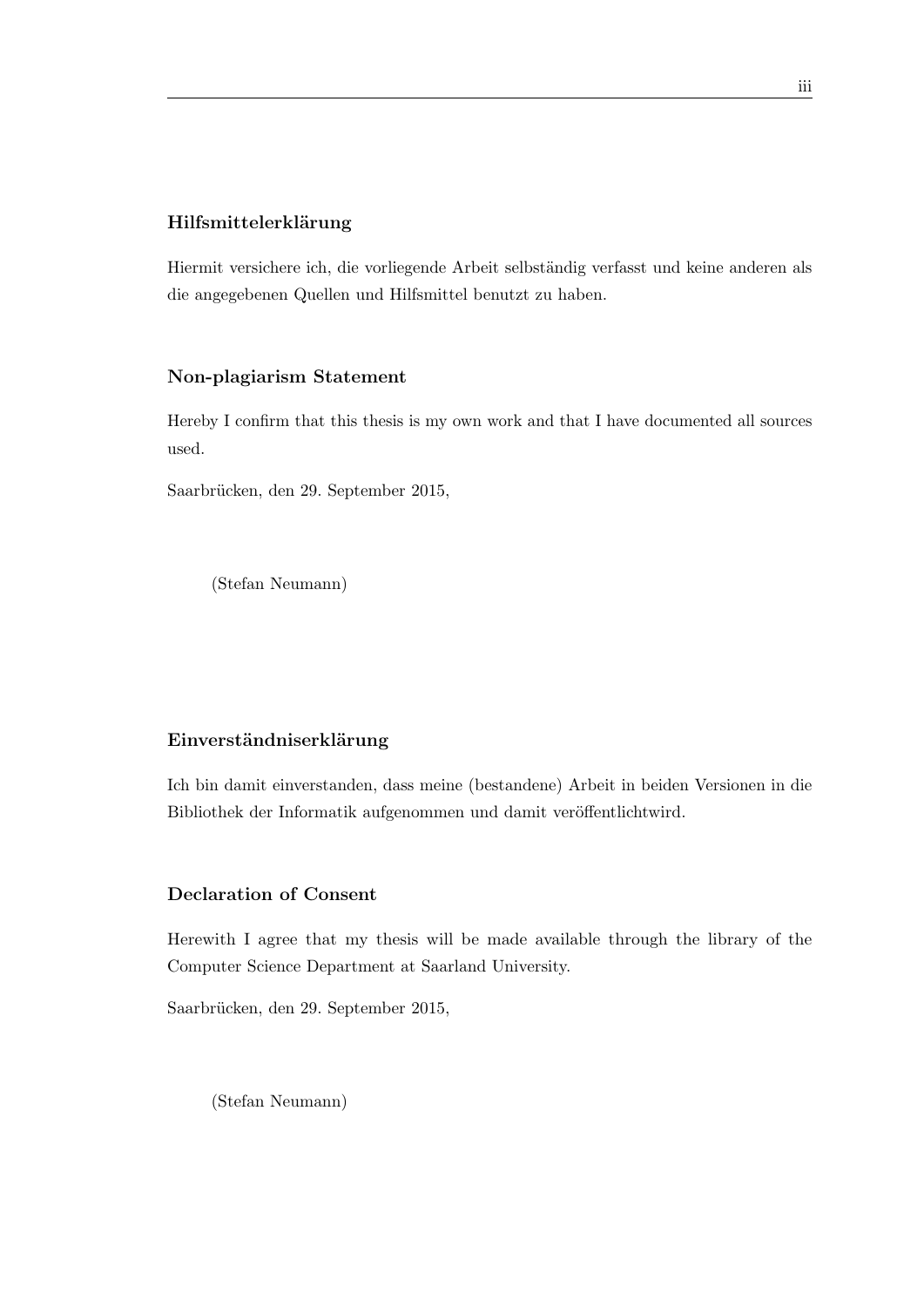Katten sit i tunet når du kjem. Snakk litt med katten. Det er han som er varast i garden.

- Olav H. Hauge

Je n'aime pas ce monde. Décidément, je ne l'aime pas. La société dans laquelle je vis me dégoûte; le publicite m'éœure; l'informatique me fait vomir. [...] Ce monde a besoin  $de$  tout, sauf d'informations supplémentaires.

- Michel Houellebecq, Exentension du domaine de la lutte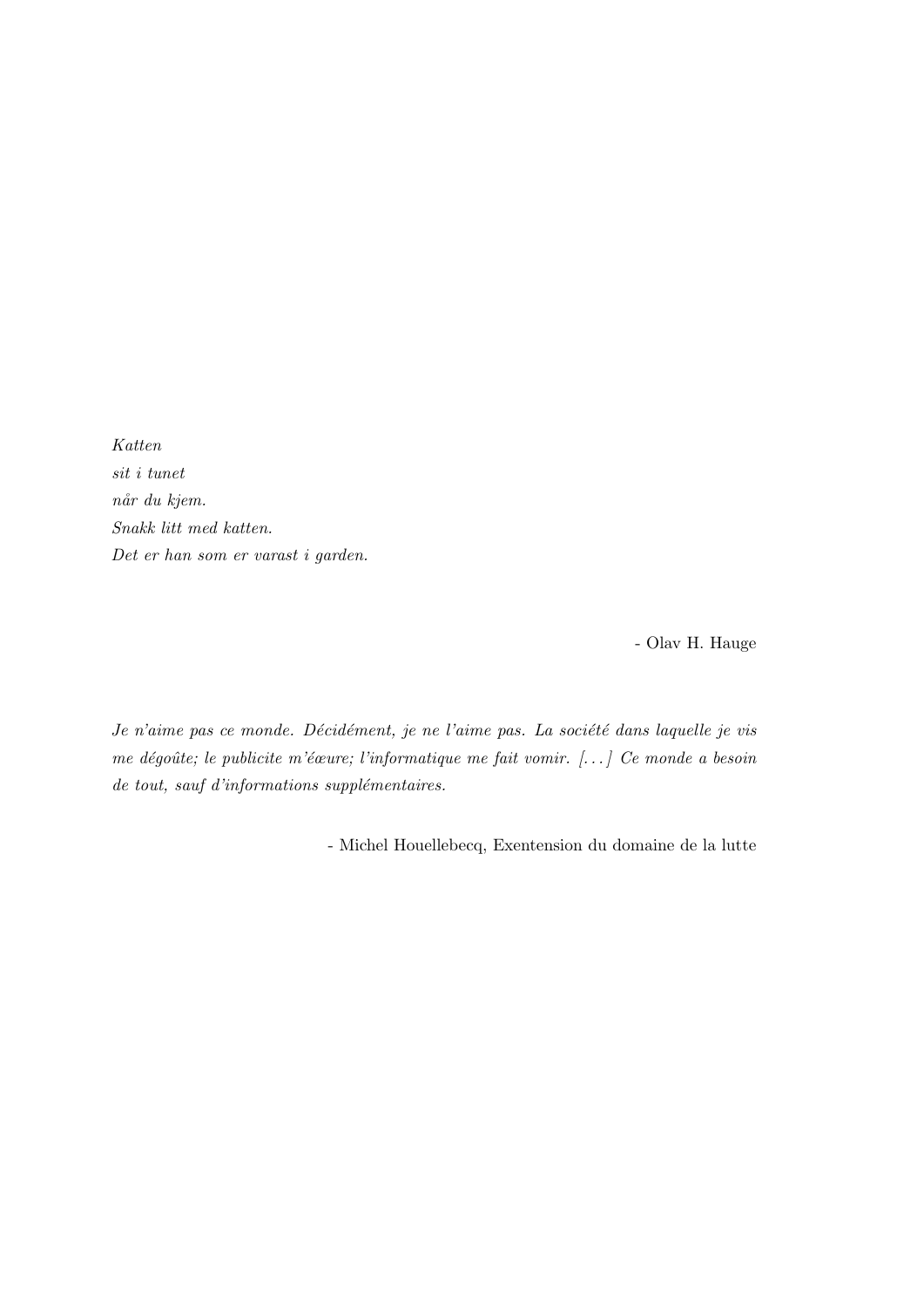# <span id="page-4-0"></span>Abstract

This thesis is devoted to the study of the rounding rank problem: Given a binary matrix and a real number, the rounding threshold, we want to find the real-valued matrix of lowest rank, that after rounding according to the given threshold results in the given input matrix. We call this rank the rounding rank.

Using the theory of hyperplane arrangements, we prove that rounding rank is polynomialtime equivalent to finding the smallest-dimensional Euclidean space, such that we can separate certain subsets of points by affine hyperplanes.

We also tightly characterise the role of the rounding threshold. The results show that changing the rounding threshold can increase the rounding rank only by a constant. We further classify when this happens.

The thesis also contains two algorithms that heuristically compute approximations of the rounding rank. The first algorithm is motivated by the Eckart–Young Theorem and is based on truncated singular value decomposition. The second algorithm is a randomised algorithm, which uses intuition from hyperplane arrangements and applies linear programming. Both algorithms were tested on synthetic and on real-world data.

Rounding rank is closely related to sign rank. In this thesis we give the first comprehensive summary of the existing literature on this topic. In addition, for the first time sign rank and work on the geometric representation of graphs are related to one another.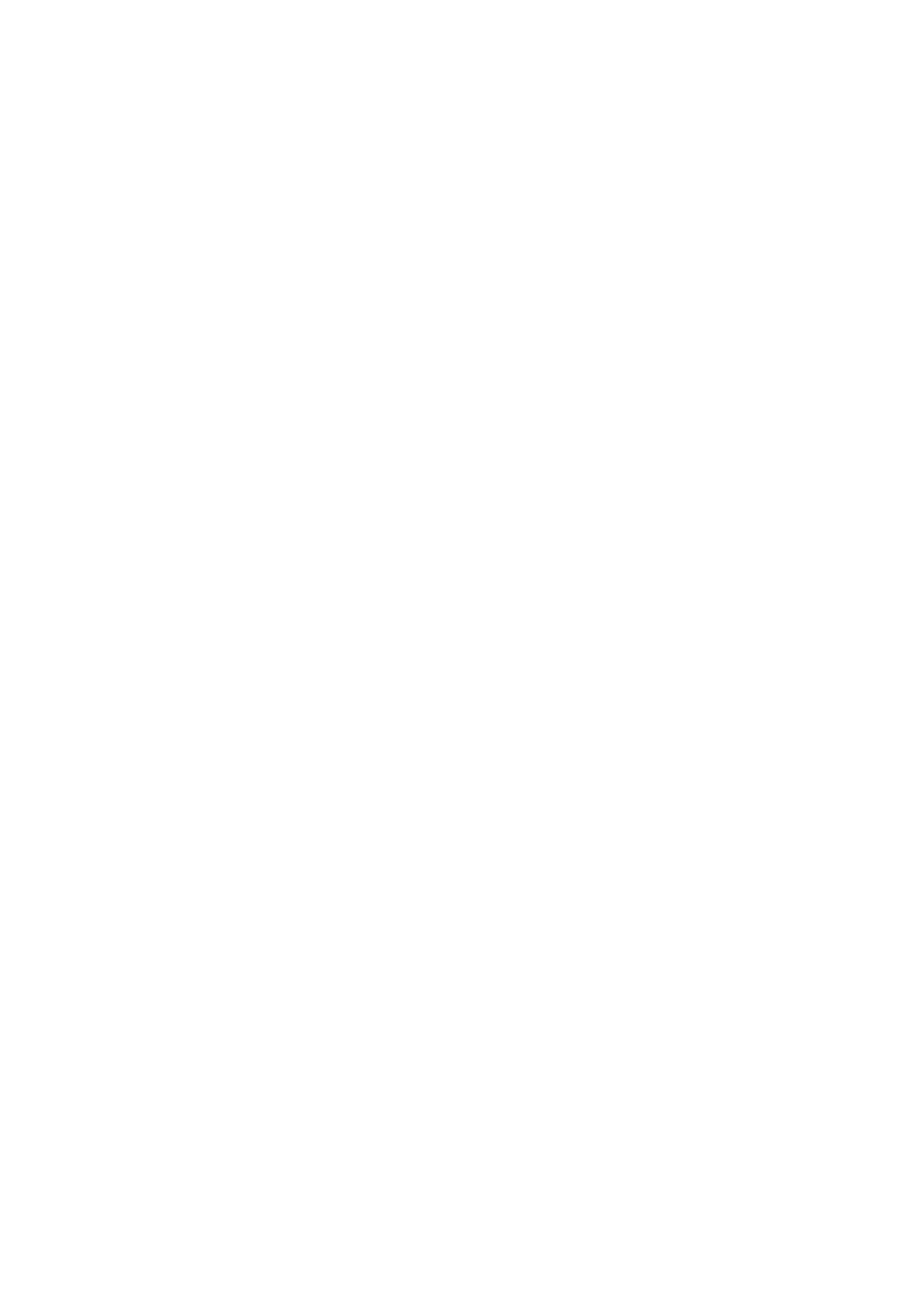# <span id="page-6-0"></span>Acknowledgements

First and foremost I would like to express my deep gratitude towards my supervisor Pauli Miettinen for providing me with this interesting and challenging thesis topic. Your constant support and your feedback were invaluable to me and without them this work would be much worse. I will always have fond memories of the interesting conversations we had.

Rainer Gemulla's detailed comments on the proofs in this thesis were much appreciated and helped me a lot to improve this text.

Further thanks go to Gerhard Weikum for being a part of the thesis committee.

Jilles, over the last year you were a superb mentor and I do not want to miss a single of our discussions about research, science or life in general. They will not be forgotten.

Kailash, you were the nicest and most courteous person I could have shared an office with. Thank you for these good times. Your feedback on this thesis made it much more accessible and improved its quality a lot. Thank you!

EDA group, you are very cool! For providing me with an office. For hanging out with me at the EDA events. For ordering Mate with me. And for bearing my occasional grumpiness.

Thank you, GradSchool, for my stipend and for giving me the opportunity to gain first research experiences.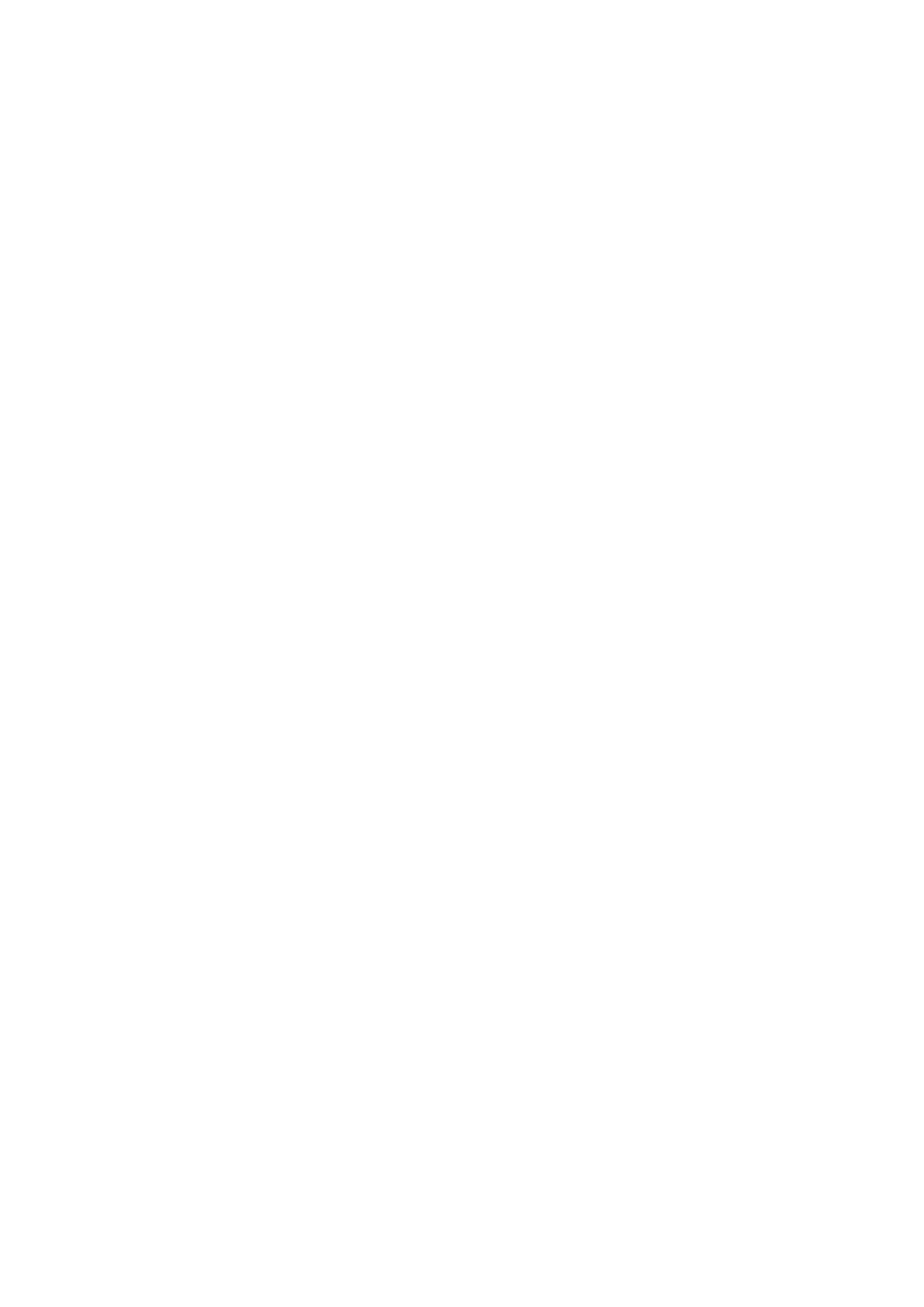# **Contents**

|          | Abstract                               |                                                                                    | $\mathbf{v}$   |  |  |
|----------|----------------------------------------|------------------------------------------------------------------------------------|----------------|--|--|
|          |                                        | Acknowledgements                                                                   | vii            |  |  |
| 1        |                                        | Introduction                                                                       | 1              |  |  |
| $\bf{2}$ | <b>Standard Rank</b>                   |                                                                                    |                |  |  |
|          | 2.1                                    |                                                                                    | $\overline{5}$ |  |  |
|          | 2.2                                    |                                                                                    | 6              |  |  |
| 3        | <b>Boolean Rank</b><br>9               |                                                                                    |                |  |  |
|          | 3.1                                    |                                                                                    | 9              |  |  |
|          | $3.2\,$                                |                                                                                    | 11             |  |  |
| 4        |                                        | Sign Rank                                                                          | 13             |  |  |
|          | 4.1                                    | <b>Definition</b>                                                                  | 13             |  |  |
|          | 4.2                                    |                                                                                    | 15             |  |  |
|          | 4.3                                    | Computational Complexity and Algorithms                                            | 21             |  |  |
|          | 4.4                                    | Upper Bounds and Lower Bounds                                                      | 22             |  |  |
|          | 4.5                                    | Applications in Communication Complexity                                           | 24             |  |  |
|          | 4.6                                    | Applications in Learning Theory $\dots \dots \dots \dots \dots \dots \dots \dots$  | 26             |  |  |
|          | 4.7                                    |                                                                                    | 30             |  |  |
| $\bf{5}$ | <b>Rounding Rank</b><br>33             |                                                                                    |                |  |  |
|          | 5.1                                    |                                                                                    | 33             |  |  |
|          | 5.2                                    |                                                                                    | 35             |  |  |
|          | 5.3                                    |                                                                                    | 40             |  |  |
|          | 5.4                                    |                                                                                    | 40             |  |  |
|          | $5.5\,$                                |                                                                                    | 44             |  |  |
| 6        |                                        | <b>Comparison of the Different Ranks</b>                                           | 49             |  |  |
|          | 6.1                                    |                                                                                    | 49             |  |  |
|          | 6.2                                    |                                                                                    | 50             |  |  |
|          | 6.3                                    | Rounding Rank and Standard Rank $\ldots \ldots \ldots \ldots \ldots \ldots \ldots$ | 51             |  |  |
| 7        | Heuristic Algorithms for Rounding Rank |                                                                                    |                |  |  |
|          | 7.1                                    |                                                                                    | 53             |  |  |
|          | 7.2                                    |                                                                                    | 54             |  |  |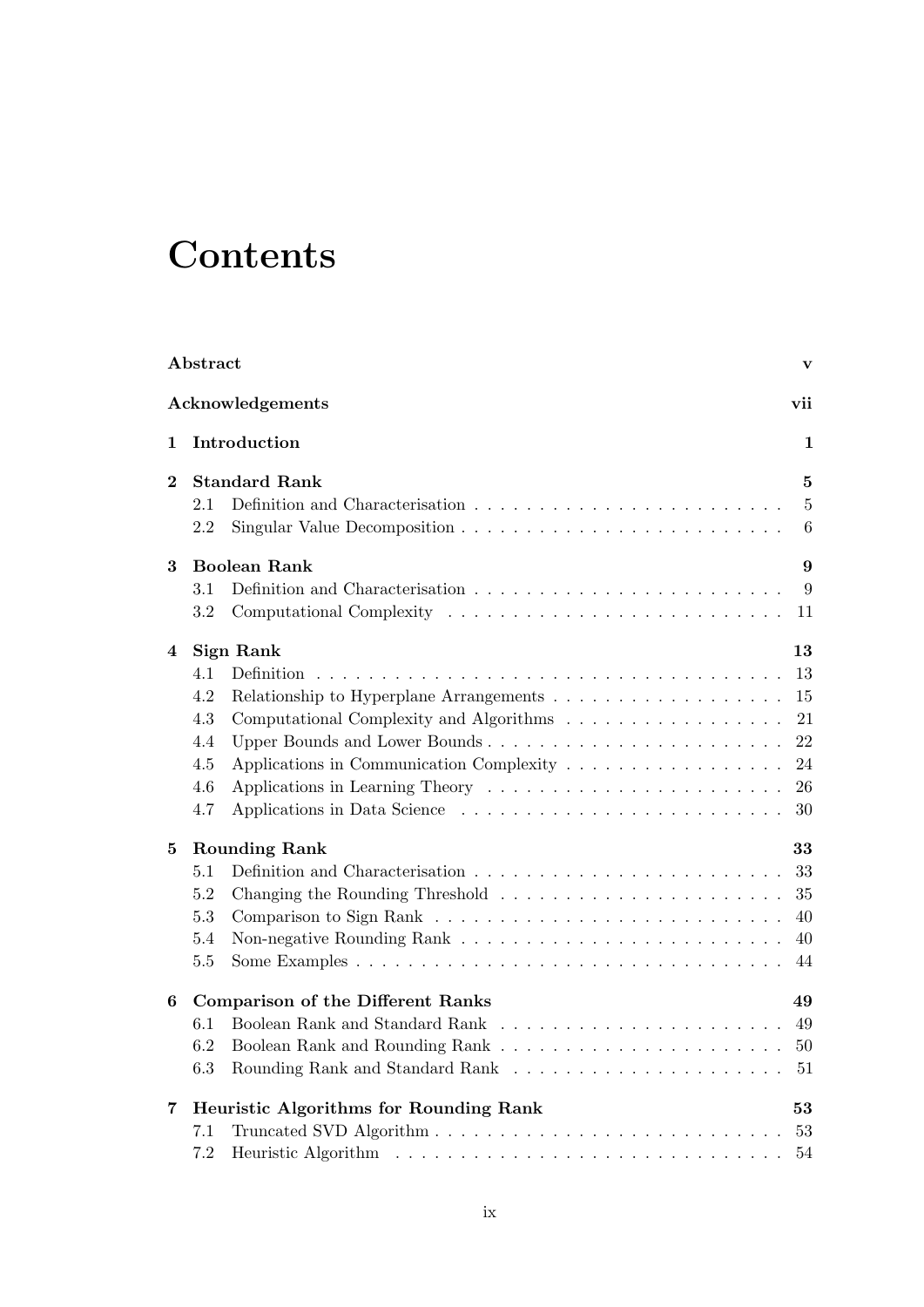| 8 | <b>Experiments</b>                        | 61 |  |
|---|-------------------------------------------|----|--|
|   | 8.1                                       |    |  |
|   |                                           |    |  |
| 9 | Conclusion                                | 69 |  |
|   | <b>Bibliography</b>                       |    |  |
|   | A Appendix                                | 77 |  |
|   | A.1 Collection of Definitions and Lemmata | 77 |  |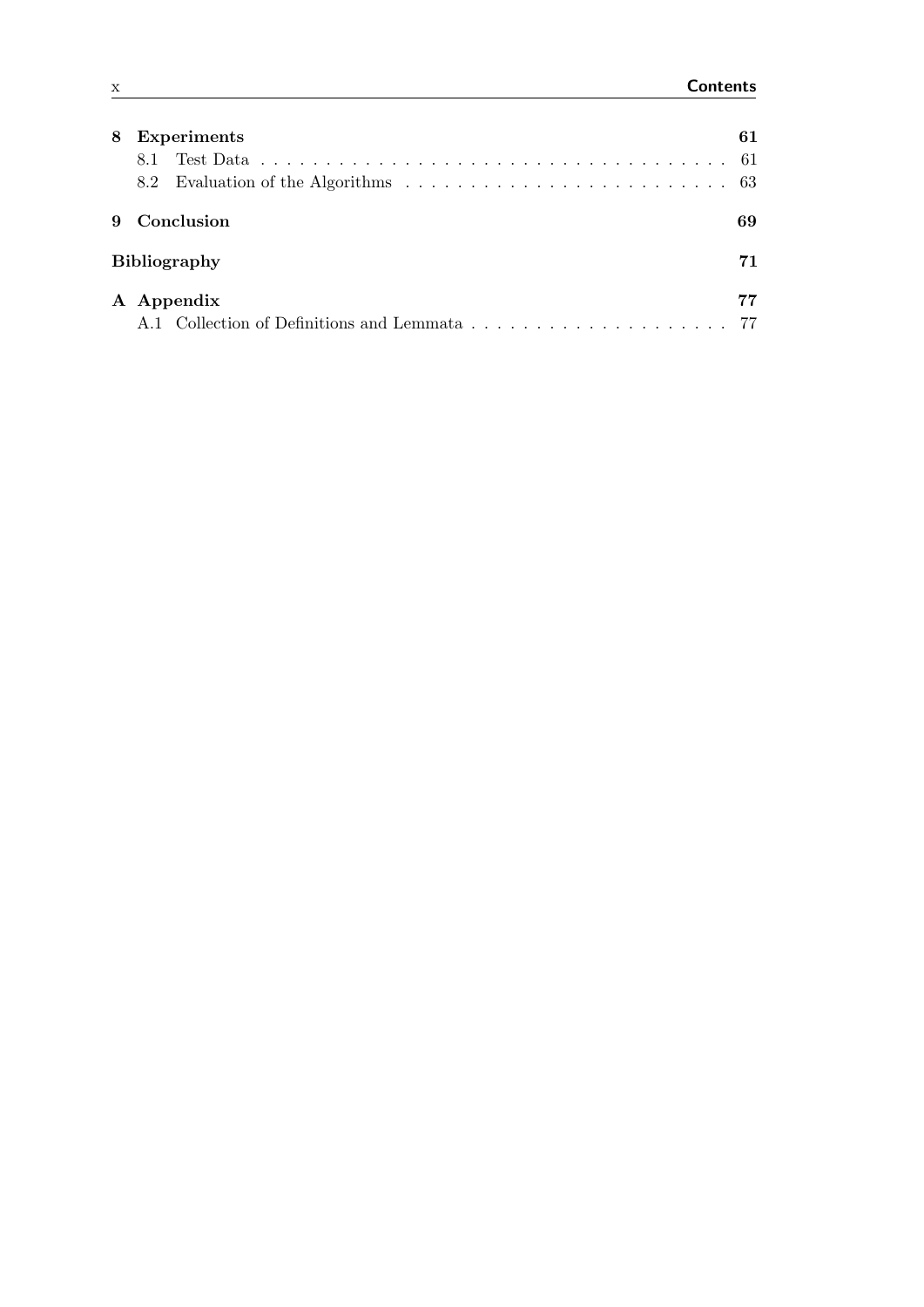## <span id="page-10-0"></span>Chapter 1

# Introduction

In the real-world we often encounter binary data, for example in transaction databases or in presence/absence data. Hence, in data mining we are highly interested in finding techniques for the extraction of patterns from this data [\[Han et al.,](#page-82-0) [2011\]](#page-82-0). Unfortunately, due to the discreteness of the data, most algorithms that operate on these inputs have to solve combinatorial optimisation problems, which in many cases are not only NP-hard to solve exactly, but also hard to approximate [\[Trevisan,](#page-84-0) [2004\]](#page-84-0).

To avoid these issues of computational hardness, one option is to consider the data sets as matrices and then to use standard techniques from real-valued numerical analysis. Some of them, like singular value decomposition, proved to be useful in data science (see, e.g. [Leskovec et al.](#page-83-0) [\[2014\]](#page-83-0)). On the upside, the real-valued methods are well-known, posses good theoretical properties and they are provided out of the box by many software libraries. Also, they can be computed in polynomial time and in practise they can be implemented highly efficiently [\[Golub and Van Loan,](#page-82-1) [1996\]](#page-82-1). The downside is that they only provide floating-point results, which are sometimes hard to relate to the binary input data. Furthermore, the real-valued matrix factorisations of sparse input matrices are often dense. This makes them hard to interpret in pratise.

A compromise to avoid the previously mentioned issues is to first use real-valued methods and then to use rounding to ensure the desired properties of the results. For example, [Achlioptas and McSherry](#page-80-1) [\[2001\]](#page-80-1) and [Drineas et al.](#page-81-0) [\[2015\]](#page-81-0) use rounding to ensure the sparsity of the outputs of their algorithms. Erdős et al. [\[2014\]](#page-81-1) use singular value decomposition and rounding according to a deterministic threshold in order to get results from the binary domain. In practise, it turns out that these approaches deliver very good results.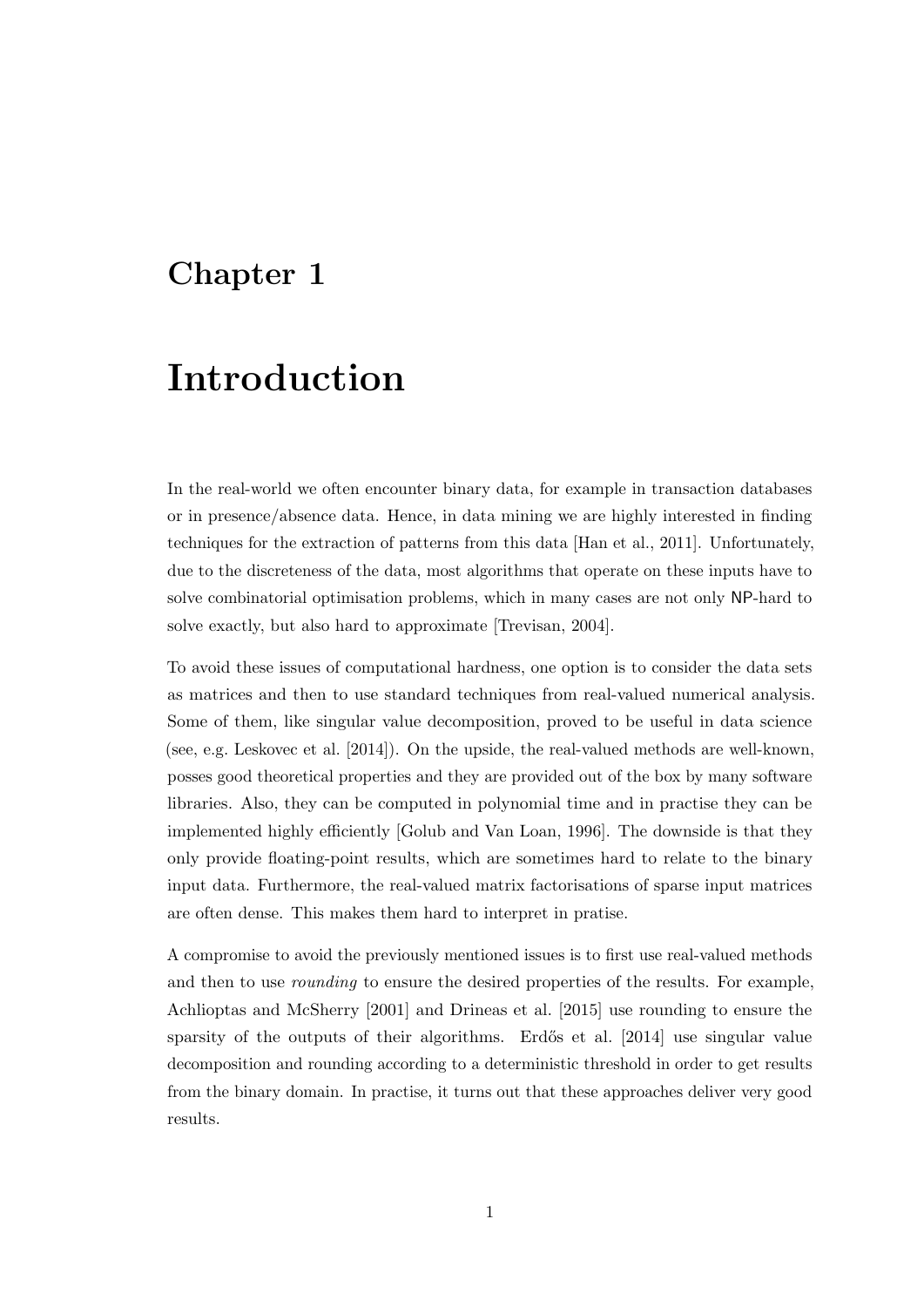It is interesting to raise the question, whether we can theoretically justify that such approaches perform so well in practice. This thesis is devoted to the question: How powerful is the rounding?

In order to answer this question, we formally define a novel matrix rank on binary matrices that measures the gain that we can obtain from using rounding. In more detail, this thesis introduces the rounding rank: Given a binary matrix, its rounding rank is the smallest rank of any real-valued matrix that after rounding according to some deterministic threshold results in the input matrix.

To relate this theoretical concept to the posed question 'How powerful is the rounding?', let us make the following observation: If the rounding is very powerful, then the rounding rank of any binary matrix should be significantly smaller than its standard rank or its Boolean rank. On the other hand, if the rounding rank and the other ranks are very close in many cases, then the rounding does not provide us with much gain.

This thesis seeks to mathematically explore the rounding rank and its properties.

We will discuss two equivalent problems, which are polynomial-time equivalent to the rounding rank. The first of these problems is finding the smallest-dimensional Euclidean space, such that we can separate certain subsets of points by affine hyperplanes. The second problem we will discuss is a problem of combinatorial geometry, which uses hyperplane arrangements.

We will further prove that the threshold according to which we round has only a minor effect on the rounding rank of a matrix.

It turns out that the rounding rank is closely related to the sign rank, which was researched in the communities of communication complexity and learning theory since the 1980s. This thesis provides a comprehensive summary of the existing literature on sign rank.

Near the end of this thesis we will give two algorithms that compute approximations of the rounding rank of a binary matrix. One of them is a greedy algorithm, that makes use of the truncated singular value decomposition and the Eckart–Young Theorem. The other one is a randomised approximation algorithm, that first solves a problem of combinatorial geometry and then computes a rounding rank decomposition from it.

Both algorithms were tested on synthetic and on real-world data. While we were able to show that in theory rounding rank is NP-hard to compute and that almost all matrices have a large rounding rank, the experiments show that for many matrices their rounding rank is significantly less than their real rank. Particularly for real-world data we were able to show that its rounding ranks were much smaller than its real ranks.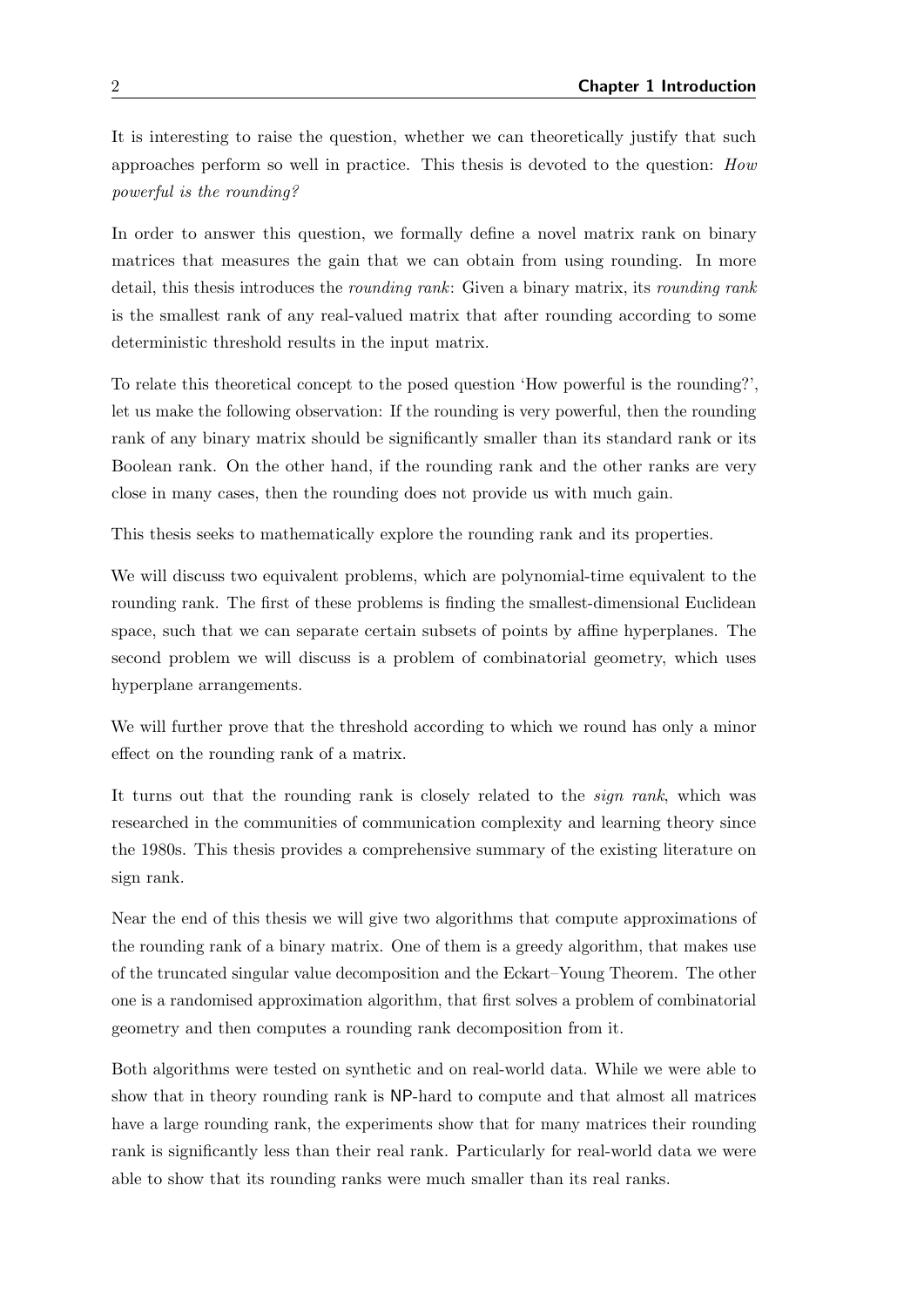### Contributions

Let us shortly summarise which contributions were made in this thesis.

The author derived the characterisations of rounding rank and sign rank as given in Theorem [4.3](#page-28-0) and in Theorem [5.2](#page-44-1) independently of [Paturi and Simon](#page-83-1) [\[1984\]](#page-83-1) before learning about their results.

The work on sign rank which is presented in this thesis was done in different communities, such as communication complexity or learning theory. Those different fields used different notations to state their results and they also had different motivations for their research. This thesis is the first work that coherently and comprehensively presents all of these results in a single volume. In addition, this is the first time the results of [Kang and](#page-82-2) Müller [\[2012\]](#page-82-2) are considered in the context of sign rank.

To the author's best knowledge this is the first time that the notion of thresholdable matrices as in Definition [5.6](#page-46-0) is discussed and used to provide the novel results from Theorem [5.8](#page-47-0) and Corollary [5.9,](#page-48-0) which characterise the role of the rounding threshold.

The results from Theorems [4.3](#page-28-0) and [5.13](#page-50-0) were known in the sign rank community, but in this thesis it is the first time that they are stated in this form and that their proofs are presented with full details.

The algorithms that are discussed in Chapter [7](#page-62-0) are new. It is the first time algorithms for the rounding rank problem are presented and practically implemented. They can also be used to solve the sign rank problem. For the latter, to the author's best knowledge they present the first implementations of algorithms approximating the sign rank.

### Basic Notation

This section shortly explains the basic notation and naming conventions that are used in this thesis.

We will often encounter matrices, vectors and scalars in the following chapters. To make them easier to separate, matrices will be denoted by bold-faced capital letters like  $A \in \mathbb{R}^{m \times n}$  or  $B \in \{0,1\}^{m \times n}$ . Vectors are usually column vectors and will be referred to using bold small letters, for example  $x \in \mathbb{R}^d$  or  $y \in \mathbb{R}^d$ . For scalars we will use *standard* small letters, e.g.  $c \in \mathbb{R}$ .

In most cases we will be arguing about the rows of matrices; then for a matrix  $\boldsymbol{A}$  with  $n$ rows its *i*'th row will be given by  $a_i$ .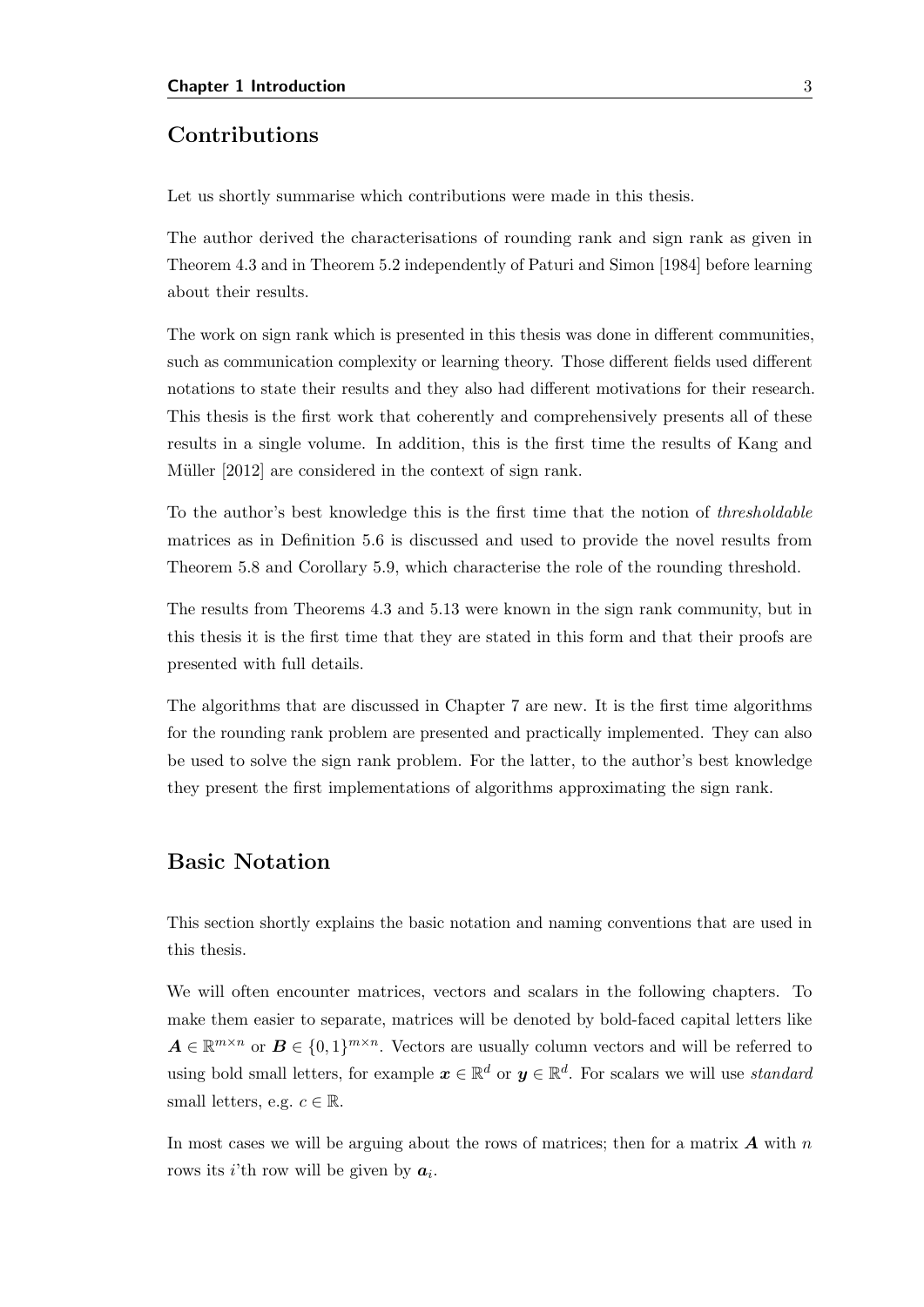The *dot product* is the function  $\langle \cdot, \cdot \rangle : \mathbb{R}^d \times \mathbb{R}^d \to \mathbb{R}$ , which for two vectors  $x, y \in \mathbb{R}^d$  with components  $\bm{x} = (\bm{x}_1, \ldots, \bm{x}_d)$  and  $\bm{y} = (\bm{y}_1, \ldots, \bm{y}_d)$  is defined by  $\langle \bm{x}, \bm{y} \rangle = \sum_{i=1}^d \bm{x}_i \bm{y}_i$ .

### Outline of the Thesis

Let us conclude the introduction by providing a short outline of how this thesis is arranged.

The next two chapters provide the necessary theoretical background for the rest of the thesis. In order to do this they define two well-knowns ranks. Chapter [2](#page-14-0) introduces the standard rank for real-valued matrices as it is taught in linear algebra courses. Chapter [3](#page-18-0) discusses the somewhat less well-known Boolean rank for binary matrices, which gained increasing recognition in the field of data mining over the last decade.

The following Chapter [4](#page-22-0) introduces the *sign rank* of a binary matrix, which can be seen as a combination of both standard rank and Boolean rank. This rank was studied in the communities of communication complexity and learning theory. The chapter gives an extensive summary of the existing literature on this topic and also relates it to the geometrical representation of graphs. Since rounding rank and sign rank are very closely related, this chapter can also be seen as the related work part of this thesis.

Chapter [5](#page-42-0) formally defines the rounding rank of a binary matrix. Although we will see that this rank is a little bit more general than the sign rank, we will prove that it is not significantly smaller. We will also introduce the *non-negative rounding rank* of a matrix and prove some results for it. The chapter is concluded by a collection of matrices for which we know their exact rounding ranks.

A summary of all four previously introduced different ranks is given in Chapter [6,](#page-58-0) which compares them with one another in terms of upper and lower bounds and also in terms of computational complexity.

Chapter [7](#page-62-0) gives two heuristic algorithms to compute approximations of the rounding ranks of binary matrices. Both algorithms make heavy use of the previously introduced theory. The first algorithm uses the singular value decomposition and insights from the Eckart–Young Theorem. The second algorithm solves a geometrical problem that is equivalent to the rounding rank and uses this result to obtain an approximation. Chapter [8](#page-70-0) gives an experimental evaluation of both algorithms on synthetic and on real-world data sets.

The final Chapter [9](#page-78-0) summarises the results of this thesis and provides an outlook on further interesting research questions.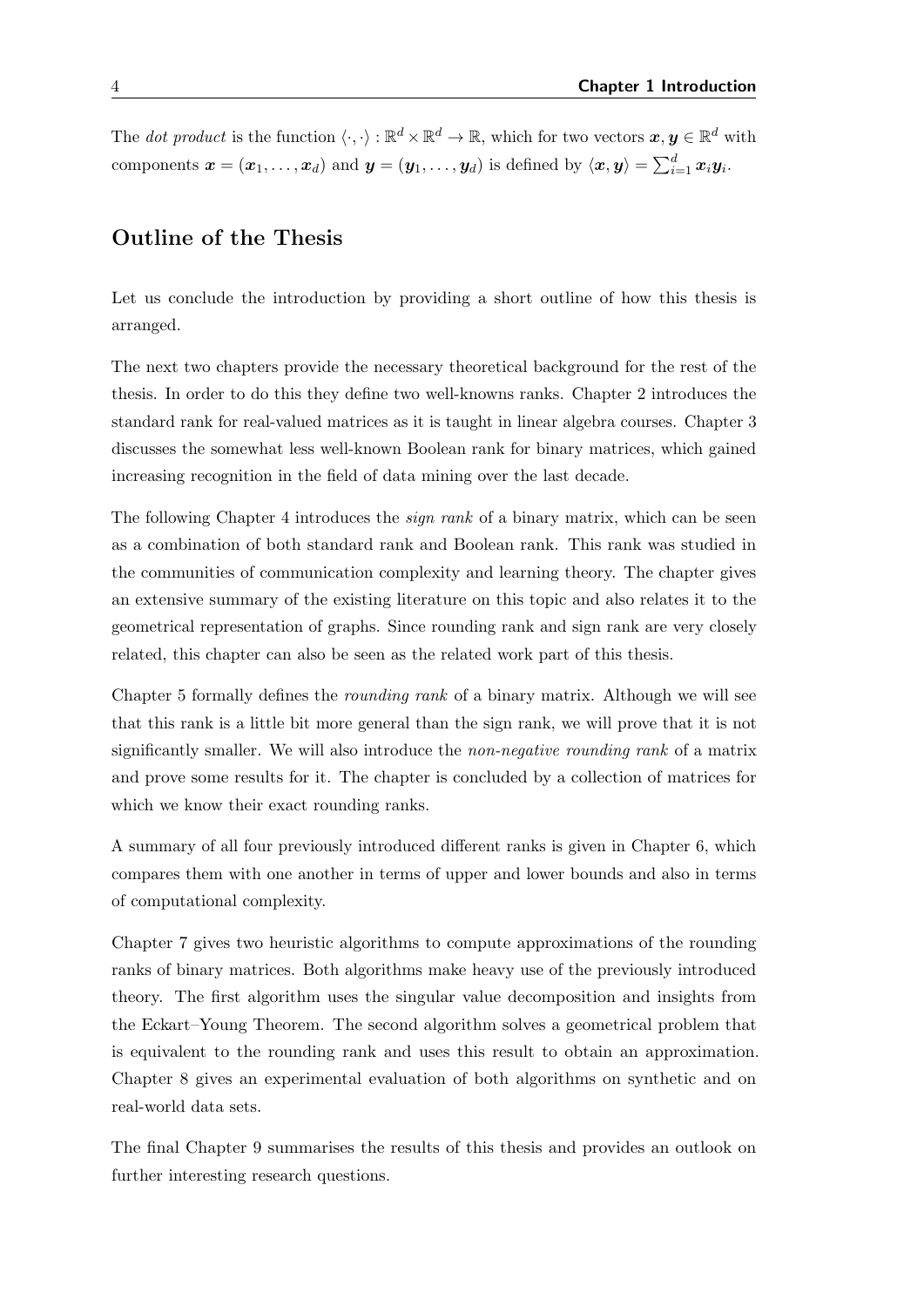## <span id="page-14-0"></span>Chapter 2

# Standard Rank

In this chapter we will recapitulate some basic notions from linear algebra. We will start by discussing linear independence and the rank of real-valued matrices. Also, we will see different characterisations of this rank. After that we will look into the singular value decompositions of matrices, which has many interesting theoretical properties and also turned out to be very useful in practice. We will conclude the chapter by looking into the computational complexity of the methods we introduced.

## <span id="page-14-1"></span>2.1 Definition and Characterisation

In this section we will formally define the rank of a real-valued matrix. In order to be able to do this, we will need the notion of linear independence.

Definition 2.1 (Linear independence, [see [Golub and Van Loan,](#page-82-1) [1996,](#page-82-1) page 49]). Let  $v_1, \ldots, v_k \in \mathbb{R}^n \setminus \{0\}$ . We call those vectors linearly dependent, if there exist scalars  $\alpha_1, \ldots, \alpha_k \in \mathbb{R}$ , such that

$$
\sum_{i=1}^k \alpha_i \boldsymbol{v}_i = 0
$$

and at least one  $\alpha_i$  is non-zero. If the  $v_i$  are not linearly dependent, we call them linearly independent.

Having seen this definition, we can now move on to define the rank of a real-valued matrix. Since we will see multiple different ranks in this thesis, we will also refer to it as the standard rank.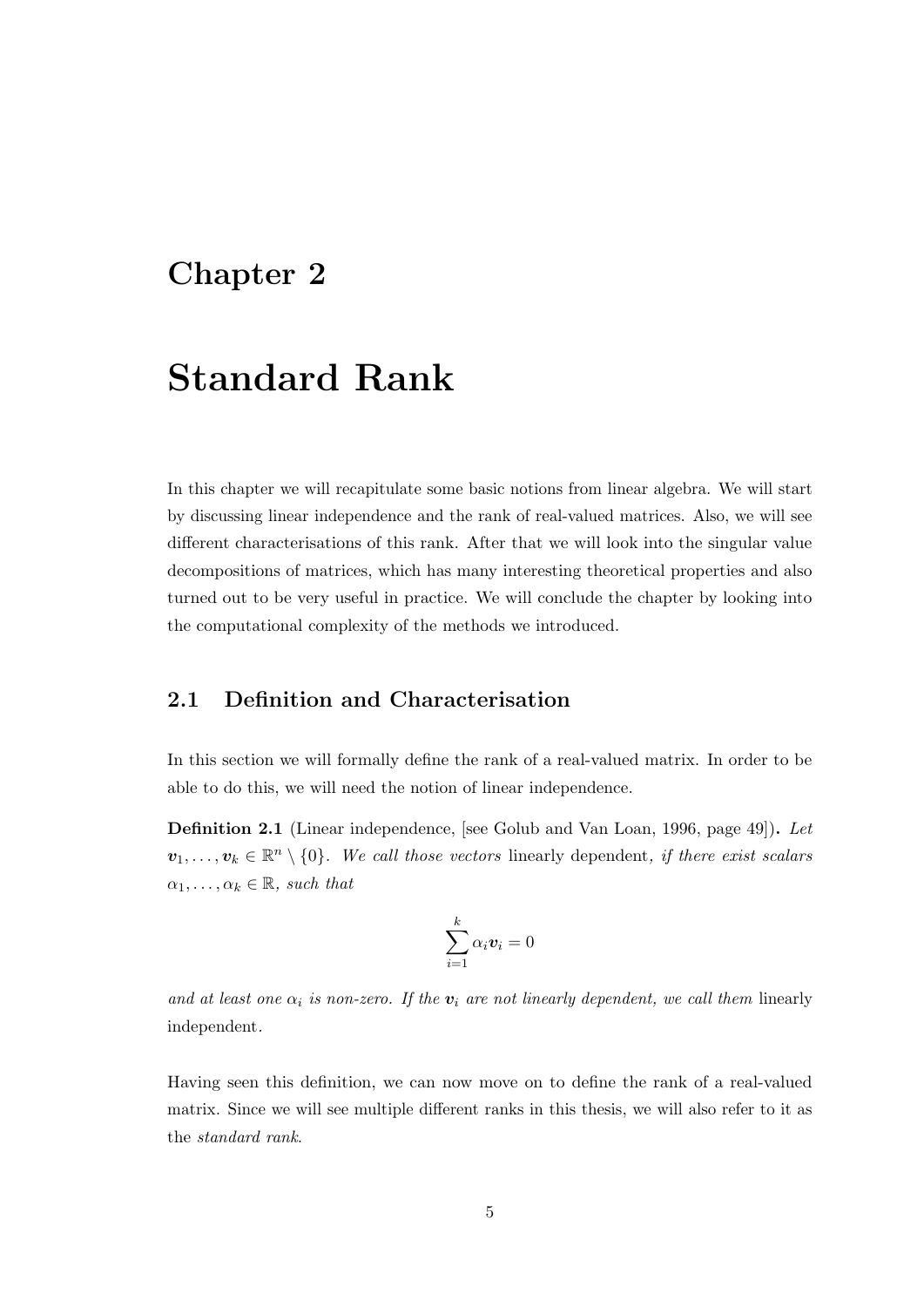**Definition 2.2** (Standard rank, [see [Golub and Van Loan,](#page-82-1) [1996,](#page-82-1) page 49]). Let  $A \in \mathbb{R}^{m \times n}$ be a real-valued matrix of size  $m \times n$ . Then the rank of **A**, denoted by rank(**A**), is given by the number of linearly independent rows of  $\boldsymbol{A}$ .

It turns out that there is more than one way to look at the standard rank of a matrix. The following theorem will give us three different but equivalent ways to look at the rank of a matrix.

<span id="page-15-1"></span>Theorem 2.3 (Characterisation of Standard Rank, [see [Golub and Van Loan,](#page-82-1) [1996,](#page-82-1) page 49]). Let  $A \in \mathbb{R}^{m \times n}$ . Then the following statements are equivalent:

- 1. rank $(A) = k$ , *i.e.* A has k linearly independent rows.
- 2. A has k linearly independent columns.
- 3. k is the smallest natural number, such that there exist matrices  $\mathbf{L} \in \mathbb{R}^{m \times k}$  and  $\boldsymbol{R} \in \mathbb{R}^{n \times k}$  with  $\boldsymbol{A} = \boldsymbol{L} \boldsymbol{R}^T$ .

Sometimes the first point of the theorem is referred to as the row rank of the matrix. Similarly, point two is denoted as the *column rank*. Condition number three is also known as the Schein rank. According to the theorem all three notions are the same.

Using the first two points of Theorem [2.3](#page-15-1) we can derive a trivial upper bound on the rank of a matrix: Given a real-valued  $m \times n$  matrix  $\mathbf{A}$ , we have rank $(\mathbf{A}) \leq \min\{m, n\}$ . We will say that a matrix with rank $(A) = \min\{m, n\}$  has full rank.

## <span id="page-15-0"></span>2.2 Singular Value Decomposition

The singular value decomposition (SVD) is one of the most popular matrix decomposition techniques. We will see that it exists for all real-valued matrices and that it has good properties for low-rank approximations of a matrix. Furthermore, it can be computed efficiently.

To introduce the singular value decomposition technically, we need some more terminology. We will call a matrix  $\mathbf{A} \in \mathbb{R}^{n \times n}$  orthogonal, if  $\mathbf{A}^T \mathbf{A} = \mathbf{I}$ . Now we can state the following theorem, which proves the existence of the SVD and shows some of its properties.

<span id="page-15-2"></span>Theorem 2.4 (Singular Value Decomposition (SVD), [see [Golub and Van Loan,](#page-82-1) [1996,](#page-82-1) page 70]). Let  $A \in \mathbb{R}^{m \times n}$  be a real-valued matrix. Then there exist orthogonal matrices  $\boldsymbol{U} \in \mathbb{R}^{m \times m}$  and  $\boldsymbol{V} \in \mathbb{R}^{n \times n}$ , such that

$$
\boldsymbol{U}^T \boldsymbol{A} \boldsymbol{V} = \text{diag}(\sigma_1, \dots, \sigma_p) := \boldsymbol{\Sigma} \in \mathbb{R}^{m \times n},
$$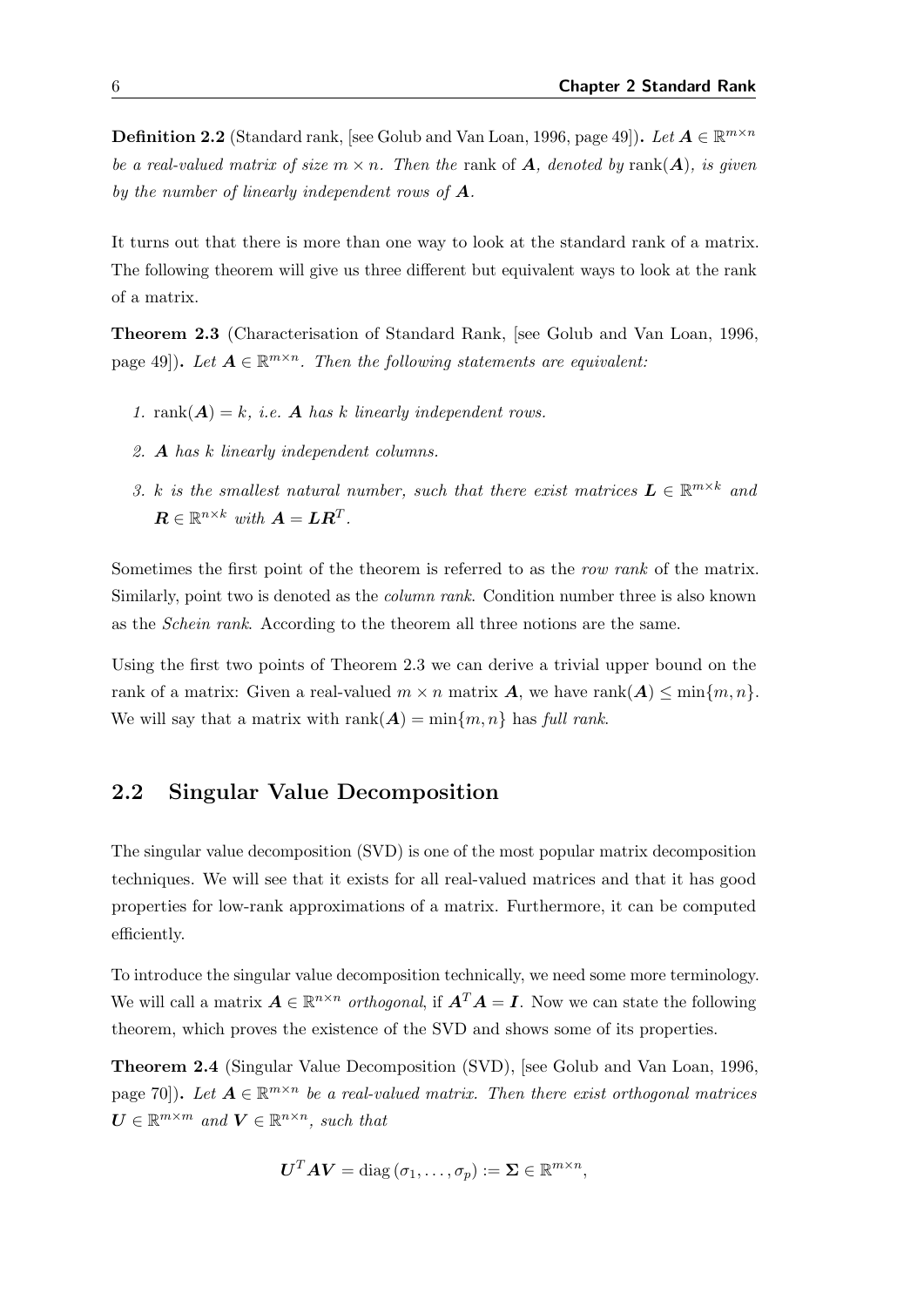where  $p = \min\{m, n\}$  and  $\sigma_1 \geq \sigma_2 \geq \cdots \geq \sigma_p \geq 0$ .

We will call the scalars  $\sigma_i$  from Theorem [2.4](#page-15-2) the *singular values* of **A**. We will write  $\sigma_i(A)$  to denote the *i*'th largest singular value of matrix A. One can prove that the rank of a matrix is exactly the number of its non-zero singular values (for the proof see [Golub](#page-82-1) [and Van Loan](#page-82-1) [\[1996,](#page-82-1) page 71]). The columns from  $U$  and  $V$  will be called the *left and* right singular vectors, respectively.

Now we will move on to see that the SVD delivers the best low-rank approximation of a matrix and that this approximation is given by the so called truncated SVD. This will be the result of the Eckart–Young Theorem. Before we can state it, we need a bit more notation.

To clarify the notion of "best approximation", we need a notion of the norm of a matrix. We will gain it from the *Frobenius norm*  $|| \cdot ||_F$ . Let  $\mathbf{A} \in \mathbb{R}^{m \times n}$ , then we define the Frobenius norm of A as

$$
||A||_F = \sqrt{\sum_{i=1}^m \sum_{j=1}^n A_{ij}^2}.
$$

Looking at this formula we see that a matrix has a small Frobenius norm, if its entries are close to zero. In the following we will measure the *distance* of two  $m \times n$  matrices **A** and  $\bm{B}$  by the Frobenius norm of their difference, i.e. the distance of  $\bm{A}$  and  $\bm{B}$  is given by  $||\boldsymbol{A}-\boldsymbol{B}||_F$ .

Before we can state the Eckart–Young Theorem, we need to introduce the truncated SVD. Let  $A \in \mathbb{R}^{m \times n}$  be a real-valued matrix and let  $U\Sigma V^T$  be its SVD. Then for  $k \leq \min\{m, n\}$  we will denote the matrix with the first k rows of U by  $U_{\leq k}$  and the matrix with the first k rows of V by  $V_{\leq k}$ . Furthermore, we define  $\Sigma_{\leq k} = \text{diag}(\sigma_1, \dots, \sigma_k) \in \mathbb{R}^{k \times k}$ . In the following we will call  $U_{\leq k} \Sigma_{\leq k} V_{\leq k}^T$  the *truncated SVD* of A. Notice that the matrix  $U_{\leq k} \Sigma_{\leq k} V_{\leq k}^T$  has rank exactly k.

Now we can state the fundamental result of Eckart and Young, which proves that the truncated SVD yields the best low-rank approximations of a matrix in terms of the Frobenius norm.

**Theorem 2.5** (Eckart–Young, [see [Golub and Van Loan,](#page-82-1) [1996,](#page-82-1) page 72]). Let  $A \in \mathbb{R}^{m \times n}$ and let  $U\Sigma V^T$  be its SVD. Then for all  $k \leq \min\{m, n\}$ ,

$$
\min_{\boldsymbol{B}:\mathrm{rank}(\boldsymbol{B})=k}||\boldsymbol{A}-\boldsymbol{B}||_F=||\boldsymbol{A}-\boldsymbol{U}_{\le k}\boldsymbol{\Sigma}_{\le k}\boldsymbol{V}_{\le k}^T||_F.
$$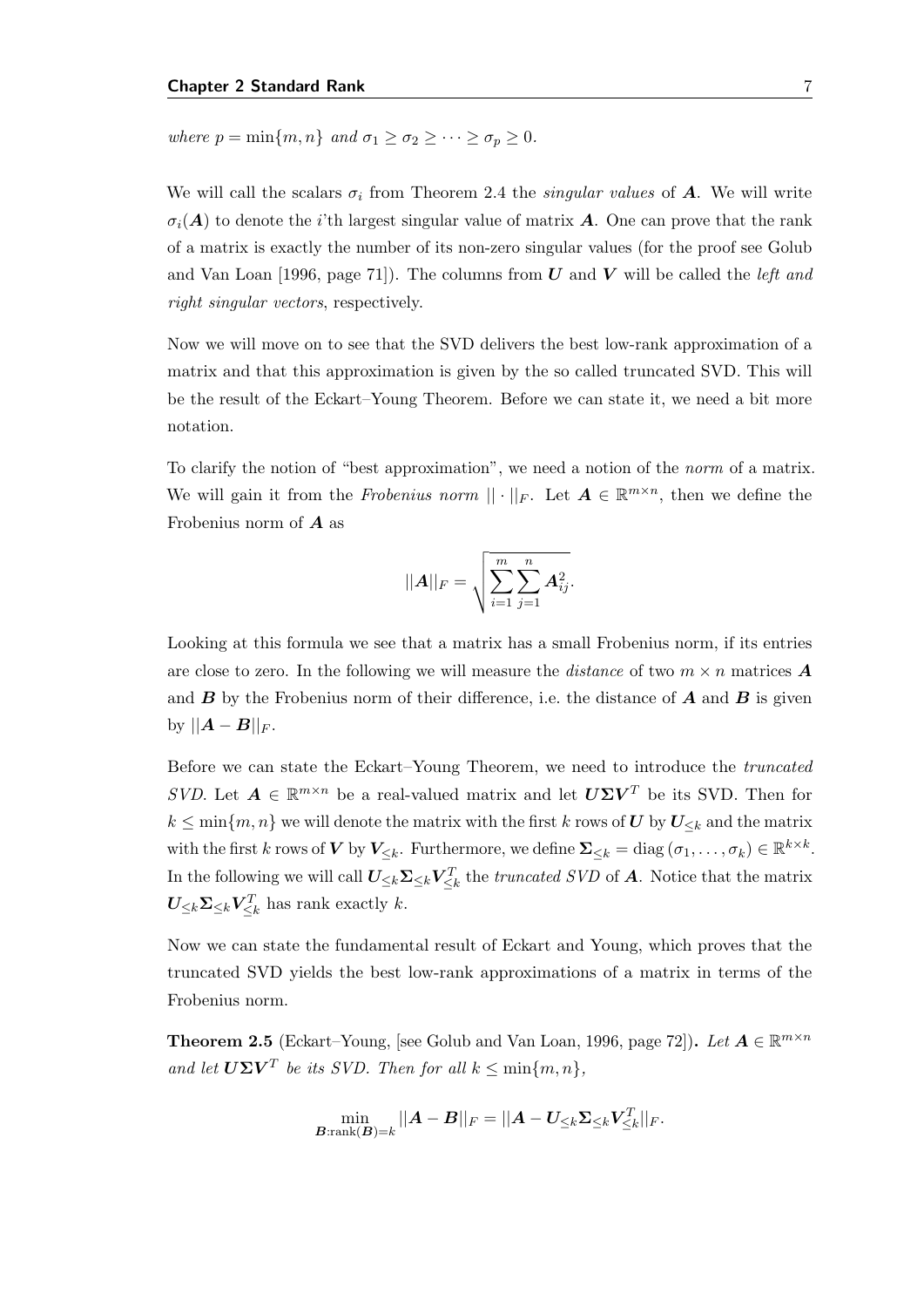It is left to discuss the computational complexity of the computation of the singular value decomposition. The SVD of a real-valued  $m \times n$  matrix can be computed in time  $O(\min\{nm^2, n^2m\})$  (see, e.g. [Golub and Van Loan](#page-82-1) [\[1996,](#page-82-1) page 254]). Since the number of non-zero singular values is equal to the rank of a matrix, as we had observed before, we can thus compute the standard rank of matrix in  $O(\min\{nm^2, n^2m\})$  by computing the SVD and then counting the number of non-zero singular values.

While in theory it is easy to compute the rank and the SVD of a given matrix, in practise one may have problems with the numerical stability when performing these computations. This is due to problems with the precision of floating point operations in current computers. More on this matter can be found in [Paige](#page-83-2) [\[1981\]](#page-83-2).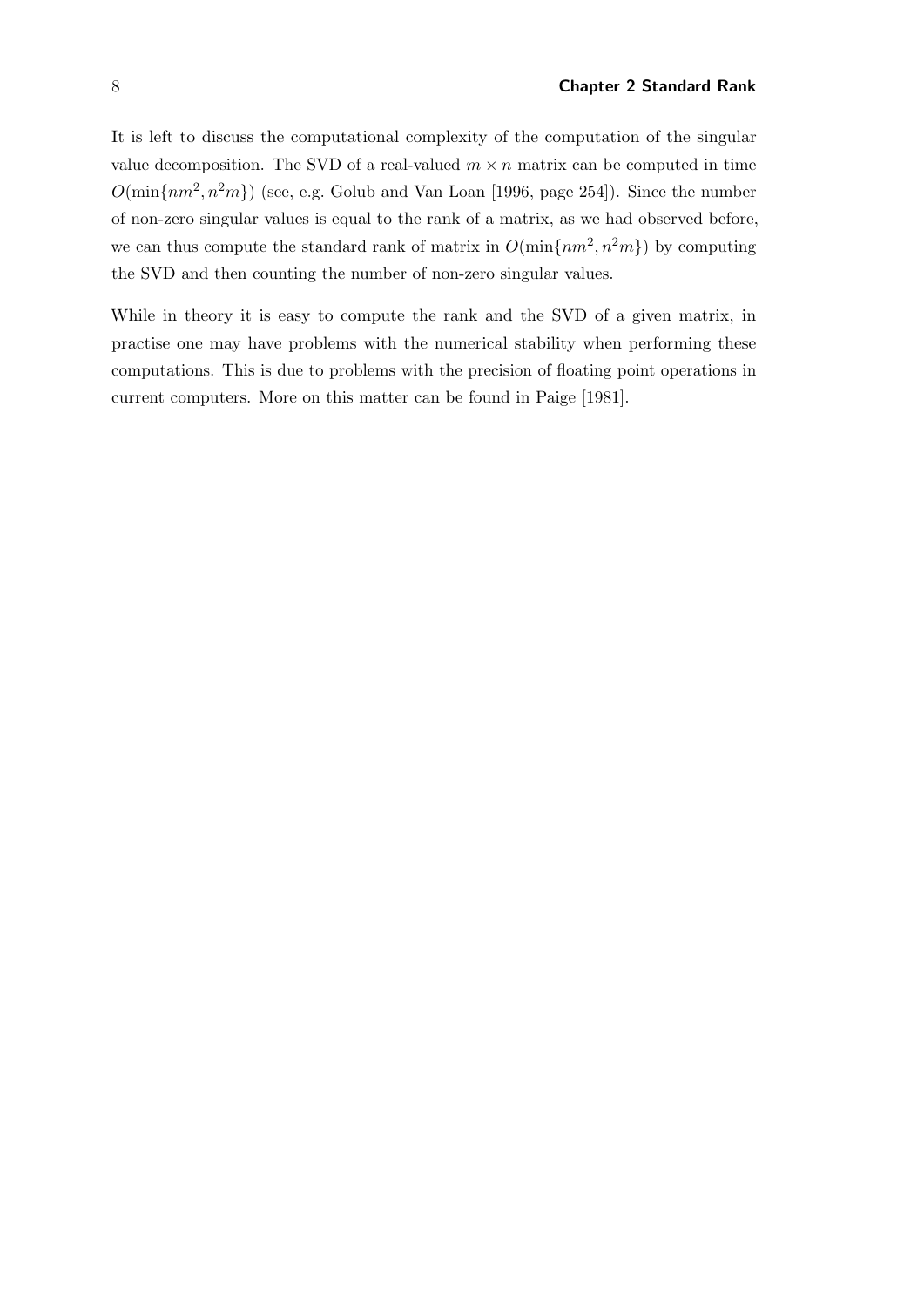# <span id="page-18-0"></span>Chapter 3

# Boolean Rank

In Chapter [2](#page-14-0) we had seen a rank for real-valued matrices. In this chapter we will see another rank, the Boolean rank, which is only defined for binary matrices and makes use of their specific properties. We will start by giving a formal definition together with a characterisation as a graph problem. After that we will discuss the computational complexity of computing the Boolean rank and see that it is NP-hard to compute and even hard to approximate.

## <span id="page-18-1"></span>3.1 Definition and Characterisation

In this section we will introduce the Boolean rank of binary matrices. We will also see that these matrices are equivalent to bipartite graphs and give a characterisation that shows that computing the Boolean rank of a matrix and a certain graph covering problem are equivalent.

In order to define the Boolean rank, we first need to introduce Boolean logic. To this extent let  $a, b \in \{0, 1\}$  be binary variables. Then we define the *logical and* of a and b by setting

$$
a \wedge b = \begin{cases} 1, & \text{if } a = b = 1, \\ 0, & \text{otherwise.} \end{cases}
$$

The *logical* or of a and b is given by

$$
a \vee b = \begin{cases} 1, & \text{if } a = 1 \text{ or } b = 1, \\ 0, & \text{otherwise.} \end{cases}
$$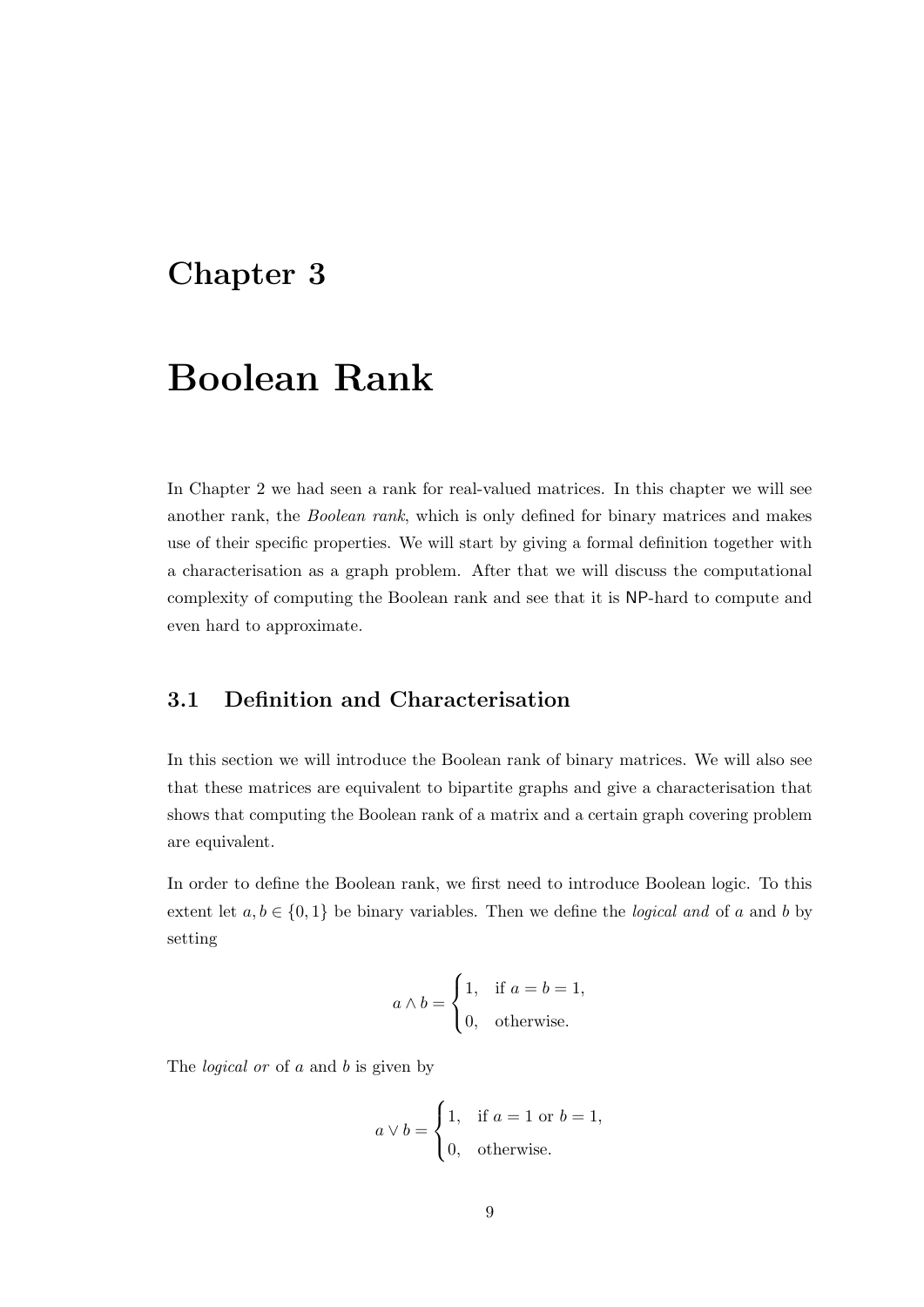For *n* binary variables  $a_1, \ldots, a_n \in \{0, 1\}$  we can define the *logical or operator* inductively by setting

$$
\bigvee_{k=1}^{1} a_k = a_1
$$

and then for  $2 \leq m \leq n$  recursively defining

$$
\bigvee_{k=1}^{m} a_i = \left(\bigvee_{k=1}^{m-1} a_i\right) \vee a_m.
$$

Now we can define Boolean matrix multiplication. Let  $\mathbf{L} \in \{0,1\}^{m \times k}$  and  $\mathbf{R} \in \{0,1\}^{n \times k}$ be binary matrices. Then the *Boolean matrix multiplication product*,  $\mathbf{L} \circ \mathbf{R}^T \in \{0, 1\}^{m \times n}$ , is defined by setting

$$
\left(\boldsymbol{L}\circ\boldsymbol{R}^T\right)_{ij}=\bigvee_{l=1}^k(\boldsymbol{L}_{il}\wedge\boldsymbol{R}_{jl}),
$$

for all entries  $i = 1, ..., m$  and  $j = 1, ..., n$  of  $\mathbf{L} \circ \mathbf{R}^T$ .

Now we can define the Boolean rank.

**Definition 3.1.** Let  $B \in \{0,1\}^{m \times n}$  be a binary matrix. The Boolean rank of  $B$  is the smallest  $k \in \mathbb{N}$ , such that there exist binary matrices  $\mathbf{L} \in \{0,1\}^{m \times k}$  and  $\mathbf{R} \in \{0,1\}^{n \times k}$ with  $\mathbf{B} = \mathbf{L} \circ \mathbf{R}^T$ . We will denote it by brank $(\mathbf{B})$ .

Having seen this definition we will introduce a characterisation of the Boolean rank, that was given by [Monson et al.](#page-83-3) [\[1995\]](#page-83-3). This characterisation will use the fact that there is a one-to-one correspondence between binary matrices and bipartite graphs.

Given a binary matrix  $\mathbf{B} \in \{0,1\}^{m \times n}$  we can construct its *corresponding bipartite graph*  $G_{\mathbf{B}} = (A \cup B, E)$  with  $A = \{a_1, \ldots, a_m\}, B = \{b_1, \ldots, b_n\}$  and  $A \cap B = \emptyset$  by setting  $(a_i, b_j) \in E$  if and only if  $B_{ij} = 1$  for all  $i = 1, \ldots, m$  and  $j = 1, \ldots, n$ . Notice that in the same way we can construct a binary matrix  $\boldsymbol{B}$  from a given bipartite graph. We will also call **B** the biadjacency matrix of  $G_{\bf{B}}$ .

To state the characterisation of the Boolean rank, we need two further definitions. Let  $G = (A \cup B, E)$  be a bipartite graph. Then a bipartite graph  $G' = (A' \cup B', E')$  is a complete bipartite subgraph of G, if  $A' \subseteq A$ ,  $B' \subseteq B$  and for all  $a \in A'$  and  $b \in B'$  we have  $(a, b) \in E'$ . The graph is called *complete*, since we cannot add any additional edge to it. Given *n* complete bipartite subgraphs  $G_i = (A_i \cup B_i, E_i)$  of  $G, i = 1, ..., n$ , we will say that they cover  $G$ , if their union is exactly  $G$ . More formally the  $G_i$  cover  $G$ , if we have  $\bigcup_{i=1}^{n} A_i = A, \bigcup_{i=1}^{n} B_i = B$  and  $\bigcup_{i=1}^{n} E_i = E$ .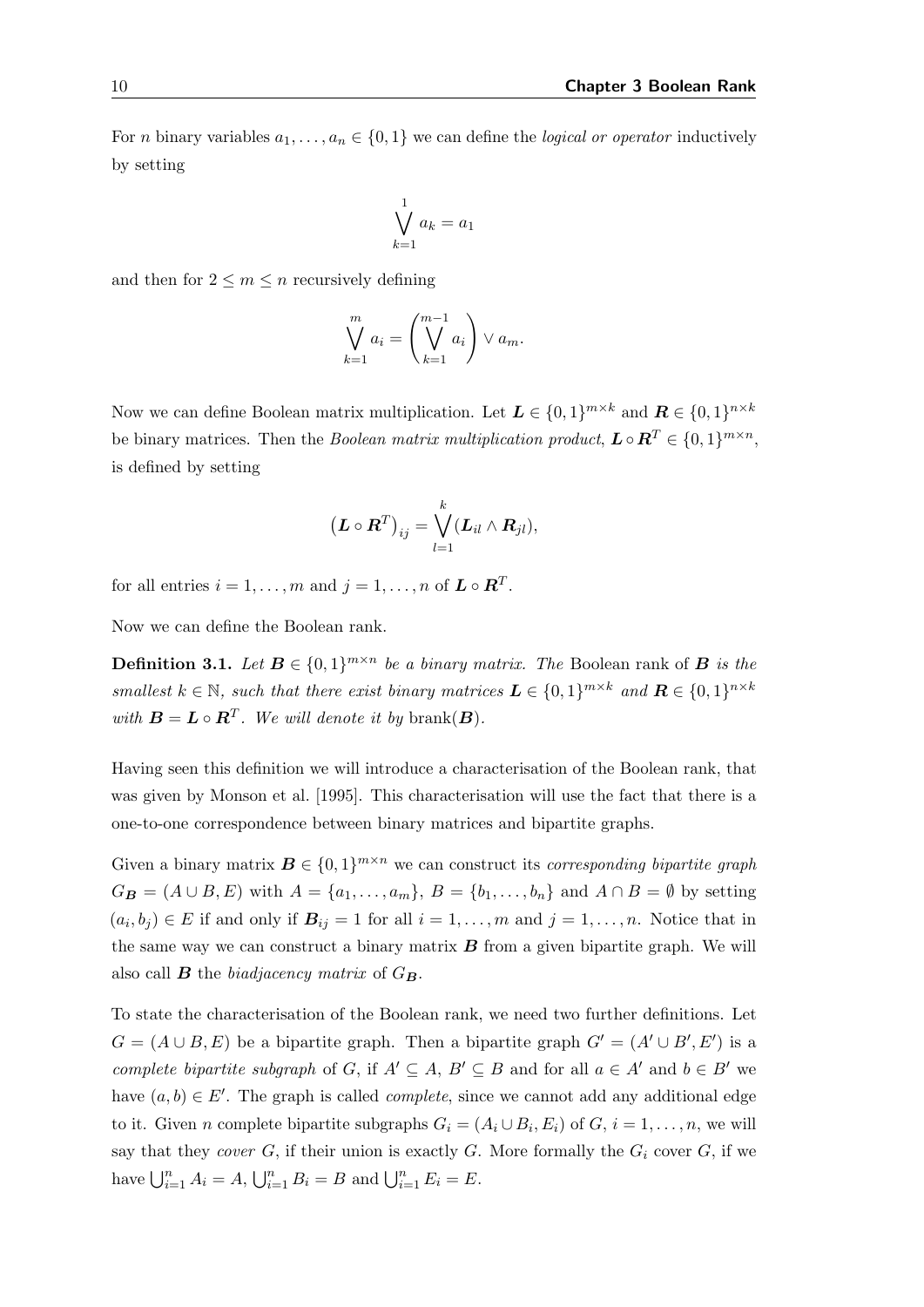With this one-to-one relationship between bipartite graphs and binary matrices and our definition of complete bipartite subgraphs, we can characterise the Boolean rank as a problem of covering bipartite graphs with complete bipartite subgraphs.

<span id="page-20-1"></span>**Theorem 3.2** ([\[Monson et al.,](#page-83-3) [1995\]](#page-83-3)). Let  $\mathbf{B} \in \{0, 1\}^{m \times n}$  be a binary matrix and let  $G_{\mathbf{B}}$ be its corresponding bipartite graph. Then the following two statements are equivalent:

- 1. **B** has Boolean rank k, i.e. brank $(B) = k$ .
- 2. The minimum number of complete bipartite subgraphs needed to cover all edges of  $G_B$  is k.

We will call the problem from part 2 of Theorem [3.2](#page-20-1) the *CCB problem* (short for *covering* complete bipartite graphs).

## <span id="page-20-0"></span>3.2 Computational Complexity

The Boolean rank of a binary matrix is hard to compute exactly and even hard to approximate. Most of the results were expressed for the CCB problem from Section [3.1,](#page-18-1) but due the equivalence of the CCB problem and the Boolean rank they also immediately apply to the latter.

From the classic work of [Garey and Johnson](#page-82-3) [\[1979,](#page-82-3) problem GT18] it is known that it is NP-hard to solve the CCB problem exactly. Furthermore, [Simon](#page-84-1) [\[1990\]](#page-84-1) proves that in polynomial time this problem cannot be approximated better than within a factor of 2, unless  $P = NP$ .

More recently, [Chalermsook et al.](#page-81-2) [\[2014\]](#page-81-2) proved that it is hard to compute the Boolean rank of  $n \times n$  matrices within a factor of  $\frac{n}{2^{\log^{7/8+\varepsilon} n}}$ , unless for all  $\varepsilon > 0$  the complexity class NP has bounded-error randomised quasi-polynomial time algorithms.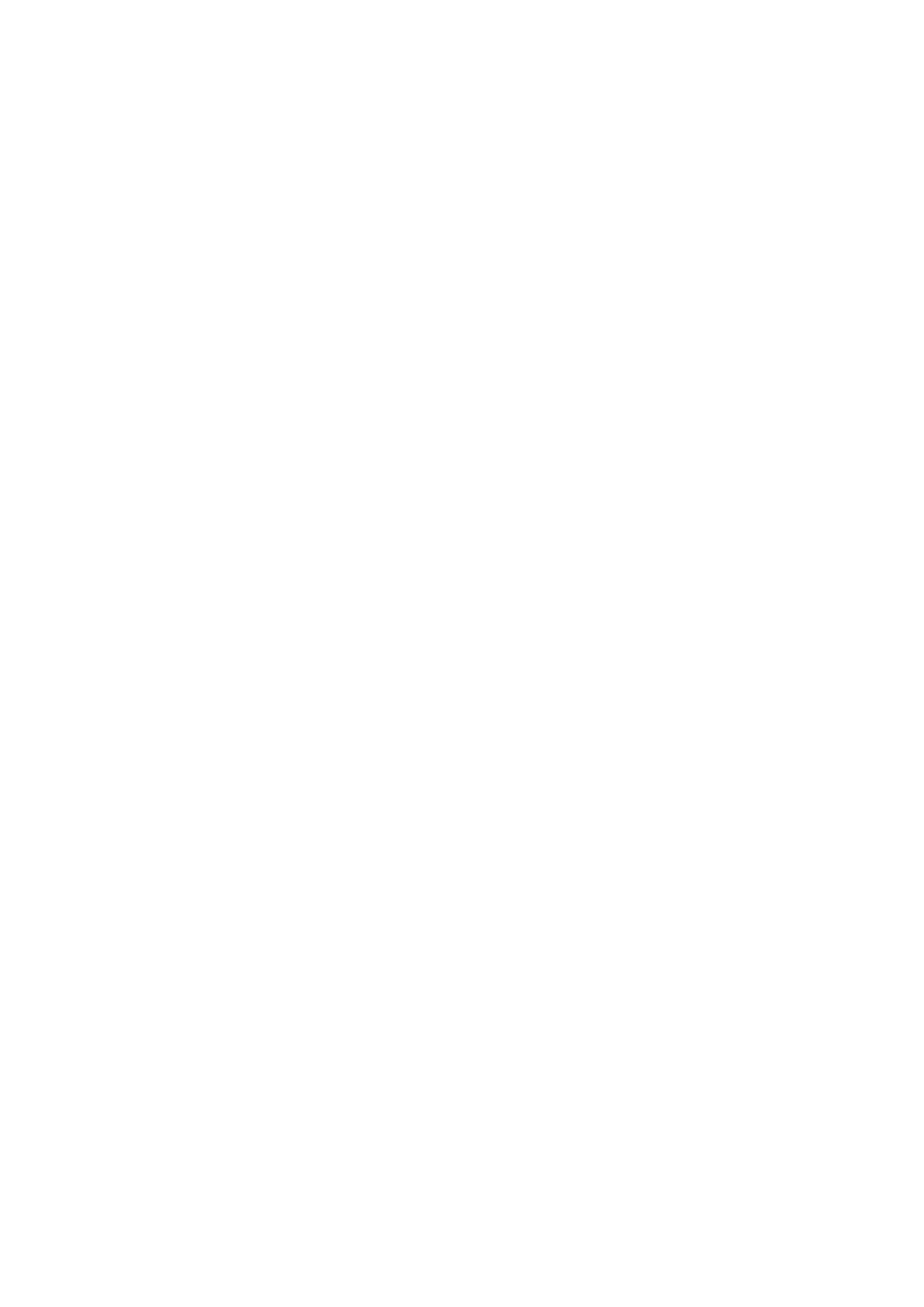## <span id="page-22-0"></span>Chapter 4

# Sign Rank

This chapter will introduce another rank for binary matrices, which is different from the Boolean rank that we encountered in Chapter [3.](#page-18-0) This rank is called sign rank and it merges techniques from the Boolean rank and from the standard rank. While it is defined on the domain of binary matrices like the Boolean rank, it uses real-valued matrices to represent the rank of the binary matrices.

We will start by formally defining the sign rank in Section [4.1.](#page-22-1) Section [4.2](#page-24-0) will give two equivalent formulations as geometrical problems. Section [4.3](#page-30-0) will summarise results on its computational complexity and the following Section [4.4](#page-31-0) will provide upper bounds and lower bounds. In Section [4.5](#page-33-0) we will see how sign rank has found applications in the field of communication complexity. After that we will see that the sign rank is closely related to the VC dimension in Section [4.6](#page-35-0) and we will conclude this chapter by looking at applications of sign rank in data mining in Section [4.7.](#page-39-0)

## <span id="page-22-1"></span>4.1 Definition

This section will introduce the *sign rank* of sign matrices and of binary matrices. By *sign* matrices we mean matrices, in which each entry is from the set  $\{-,0,+\}$ . A sign matrix will be called *proper*, if it contains no zero entries. We will see that the sign rank basically merges the standard rank from Chapter [2](#page-14-0) and the Boolean rank from Chapter [3.](#page-18-0)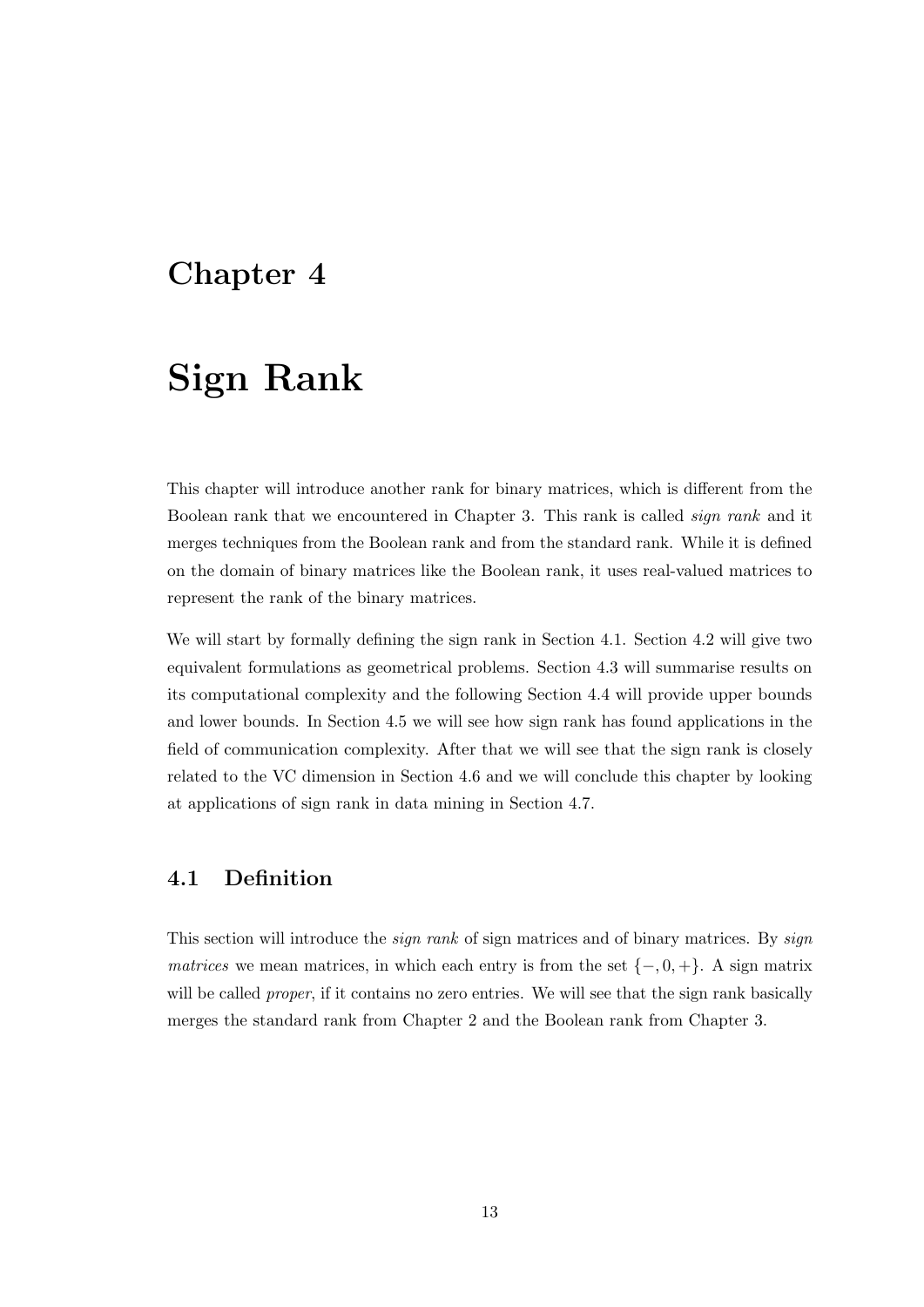In order to formally define the sign rank, let us introduce the sign function which assigns to each real number its sign, i.e.

sign: 
$$
\mathbb{R} \to \{-, 0, +\}
$$
,  $z \mapsto \begin{cases} +, & \text{if } z > 0, \\ 0, & \text{if } z = 0, \\ -, & \text{if } z < 0. \end{cases}$ 

For a real-valued  $m \times n$  matrix **A** we will write  $sign(A)$  to denote the  $m \times n$  sign matrix with  $(\text{sign}(\boldsymbol{A}))_{ij} = \text{sign}(\boldsymbol{A}_{ij})$  for all  $i = 1, \ldots, m$  and  $j = 1, \ldots, m$ .

Now we can define the sign rank of a sign matrix as the smallest rank of any real-valued matrix, which in each entry has the same sign as the given matrix.

**Definition 4.1** (Alon et al., 2014). We define the sign rank of a proper sign matrix  $B \in \{-,+\}^{m \times n}$  as the smallest  $k \in \mathbb{N}$ , such that there exists a real-valued matrix  $A \in \mathbb{R}^{m \times n}$  with  $\text{rank}(A) = k$  and  $\text{sign}(A_{ij}) = B_{ij}$  for all  $i = 1, \ldots, m$  and  $j = 1, \ldots, n$ . We will denote the sign rank of  $\bf{B}$  as sign-rank $(\bf{B})$ .

Notice that the sign rank is only defined for proper sign matrices, i.e. for sign matrices without any zero-entries. Thus, in the rest of the thesis we will always assume the sign matrices to be proper when we consider their sign ranks.

In the latter we will also want to compute the sign rank of binary matrices. To this extent let  $\mathbf{B} \in \{0,1\}^{m \times n}$  be a binary matrix. Now we map  $\mathbf{B}$  to a proper sign matrix  $B^{\pm} \in \{-,+\}^{m \times n}$  by setting

$$
\left(\boldsymbol{B}^{\pm}\right)_{ij} = \begin{cases} +, & \text{if } \boldsymbol{B}_{ij} = 1, \\ -, & \text{if } \boldsymbol{B}_{ij} = 0, \end{cases}
$$

for all  $i = 1, \ldots, m$  and  $j = 1, \ldots, n$ . We will call  $\mathbf{B}^{\pm}$  the sign matrix of **B**. Now we define the *sign rank of the binary matrix* **B** as sign-rank $(B)$  = sign-rank $(B^{\pm})$ . Notice that with the same construction we can derive a binary matrix from a given proper sign matrix. Thus, in the following we will be using both notions equivalently.

With this understanding we observe that just like the Boolean rank, the domain of sign rank are binary matrices, but to compute the sign rank we will need to argue about the standard rank of real-valued matrices. Thus, one may look at at the sign rank as merging both techniques.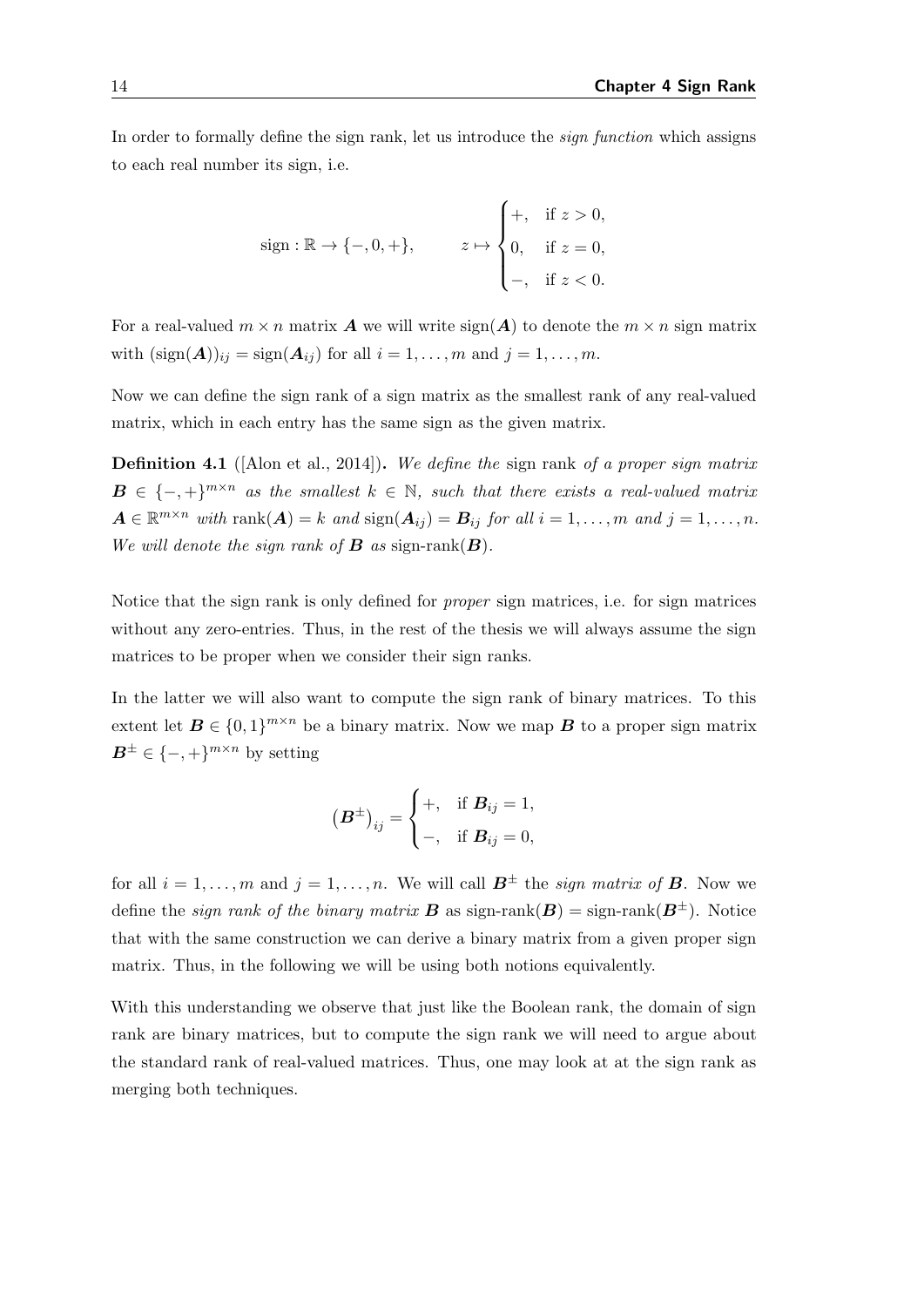### <span id="page-24-0"></span>4.2 Relationship to Hyperplane Arrangements

It turns out that sign rank is equivalent to a geometrical problem of linearly separating points in the lowest possible dimensionality, which in turn is equivalent to a problem of hyperplane arrangements. This section is devoted to proving these two claims and to introducing hyperplane arrangements.

We start by introducing the necessary theory of hyperplane arrangements. After that we prove the above mentioned characterisations of sign rank.

#### Introduction to Hyperplane Arrangements

The theory we introduce in this section is based on the book of [Ziegler](#page-84-2) [\[1995,](#page-84-2) chapters 6 and 7]. It will make the reader familiar with hyperplanes and how they dissect the space into multiple regions. For this purpose we will encounter hyperplane arrangements and sign vectors.

Let us start by considering a non-zero vector  $c \in \mathbb{R}^d \setminus \{0\}$  and a real number  $b \in \mathbb{R}$ . Then the set  $H = \{x \in \mathbb{R}^d : \langle x, c \rangle = b\}$  is called a *hyperplane* if  $b = 0$  and for  $b \neq 0$  it is called an *affine hyperplane*. We will call the vector  $c$  the normal vector of  $H$  and the number b will be denoted as the hyperplane's *offset from the origin*.

A hyperplane  $H = \{x \in \mathbb{R}^d : \langle x, c \rangle = 0\}$  with  $c \in \mathbb{R}^d \setminus \{0\}$  dissects the space into three different parts: The first set is given by  $H$  itself, i.e. all points that lie on the hyperplane. Two more convex open sets are given by  $H^+ = \{x \in \mathbb{R}^d : \langle x, c \rangle > 0\}$  and by  $H^- = \{x \in \mathbb{R}^d : \langle x, c \rangle < 0\}$ . Notice that by definition all three sets are disjoint and that their union is the whole space  $\mathbb{R}^d$ . Thus, for each  $x \in \mathbb{R}^d$  we have either  $x \in H^+$  or  $x \in H^-$  or  $x \in H$ .

The situation that was described in the previous paragraph is visualised in Figure [4.1.](#page-25-0)

Let us further consider the case that we have more than a single hyperplane; so let  $H_1, \ldots, H_n$  be hyperplanes in  $\mathbb{R}^d$ . Then the set  $\mathcal{A} = \{H_1, \ldots, H_n\}$  of these hyperplanes is called a *(linear)* hyperplane arrangement in  $\mathbb{R}^d$ .

If we are given multiple hyperplanes, then in general the space will be dissected into many regions: This can be seen by considering a hyperplane arrangement  $A$  as above and looking at the set  $X = \mathbb{R}^d \setminus \bigcup_{i=1}^n H_i$ . Observe that X can be seen as the union of multiple open and convex sets; we will call these sets the regions of the hyperplane arrangement A. In general, one can prove that n affine hyperplanes can dissect  $\mathbb{R}^d$  into at most  $\sum_{i=0}^{d} \binom{n}{i}$  $\binom{n}{i} = O(n^d)$  different regions (see [Edelsbrunner](#page-81-3) [\[1987,](#page-81-3) page 7]).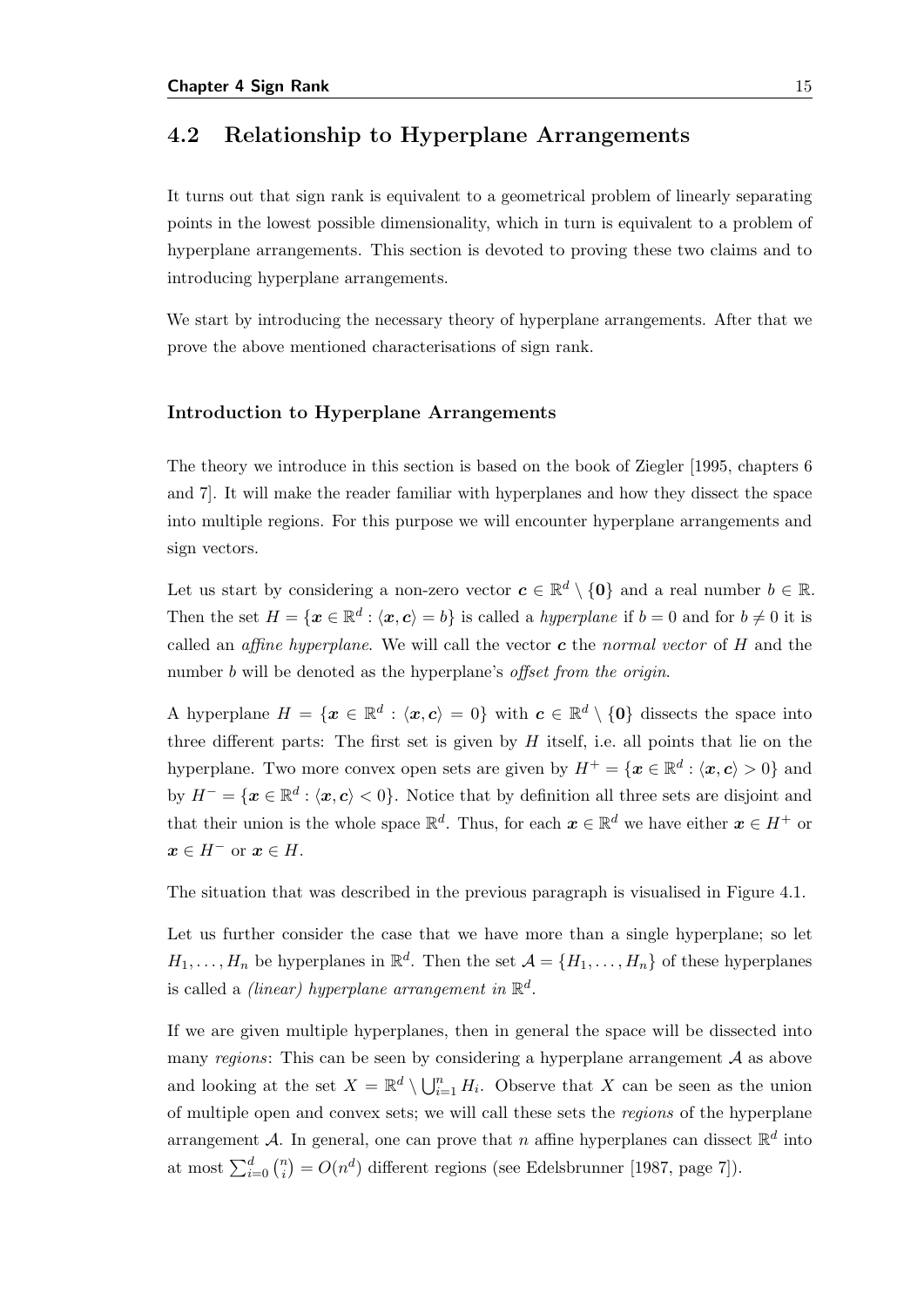<span id="page-25-0"></span>

FIGURE 4.1: A single hyperplane H together with the two open convex sets  $H^+$  and  $H^-$  into which the space gets dissected.

Figure [4.2](#page-26-0) shows three hyperplanes, all of them meeting in the origin and dissecting the space into six regions.

Given multiple hyperplanes, which cut the space into many different regions, we will want to identify the different regions of the dissection. One way to do this is using the so called sign vectors.

**Definition 4.2.** Let  $A = \{H_1, \ldots, H_n\}$  be a hyperplane arrangement in  $\mathbb{R}^d$ . Then  $t \in \{-,0,+\}^n$  is the sign vector of a point  $\boldsymbol{x} \in \mathbb{R}^d$ , if for all components  $i = 1, \ldots, n$ , we have:

$$
t_i = \begin{cases} +, & \text{if } \mathbf{x} \in H_i^+, \\ 0, & \text{if } \mathbf{x} \in H_i, \\ -, & \text{if } \mathbf{x} \in H_i^-. \end{cases}
$$

Notice that within a region of a hyperplane arrangement  $A$  all points will have exactly the same sign vector. Further observe that if two points are in different regions, then they must have different sign vectors. Thus, there is a one-to-one relationship between regions and sign vectors.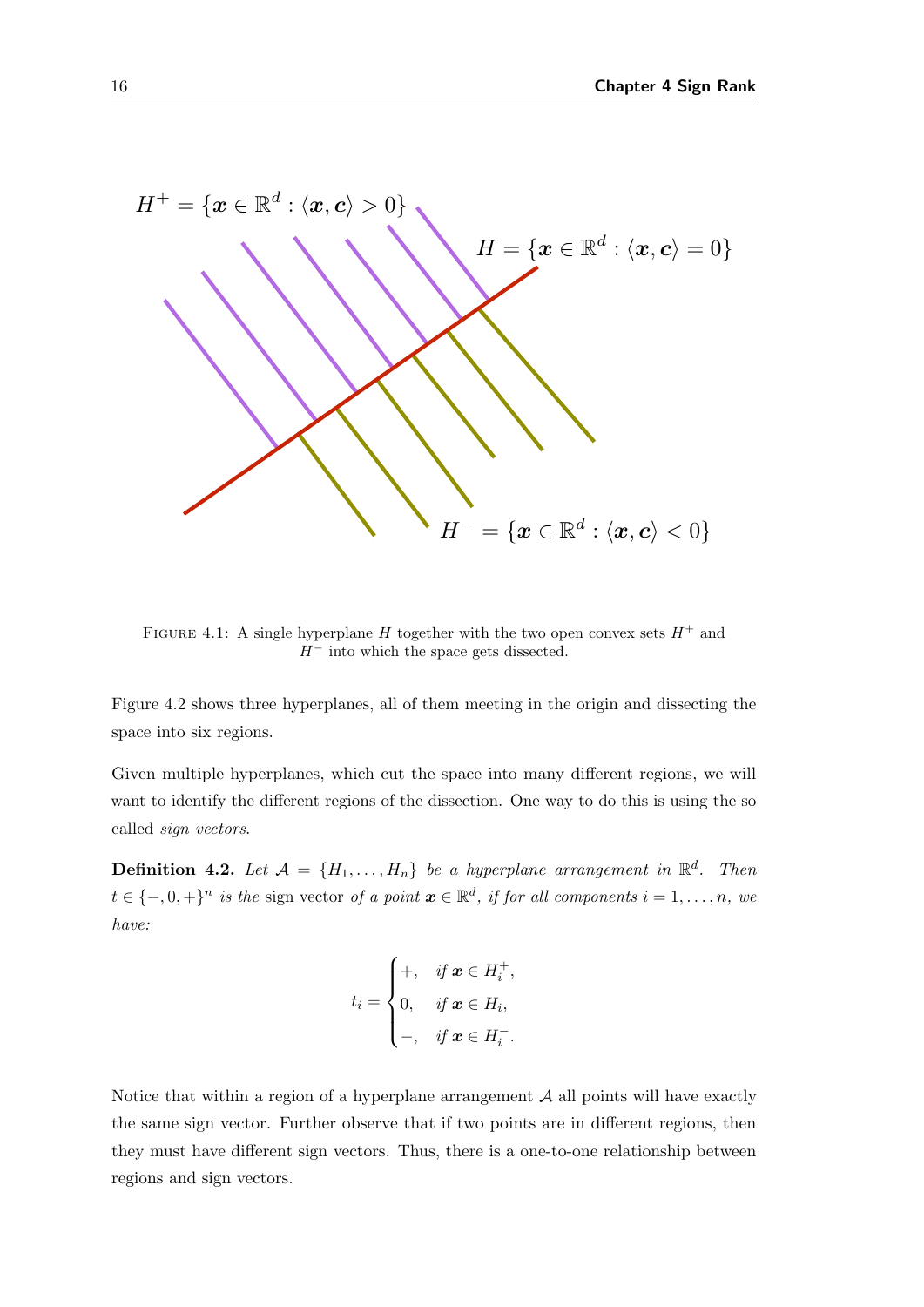<span id="page-26-0"></span>

FIGURE 4.2: Three hyperplanes in  $\mathbb{R}^2$ .

An example of a hyperplane arrangement in the plane consisting of three hyperplanes together with the sign vectors of the regions of the arrangement can be found in Figure [4.3.](#page-27-0) Notice that the colours of the components of the sign vectors indicate from which hyperplane they originate.

Now we will characterise the sign vector of a point using the sign function. Assume we are given a hyperplane arrangement of  $A$  of n hyperplanes  $H_1, \ldots, H_n$  in  $\mathbb{R}^d$ , together with their normal vectors  $c_1, \ldots, c_n$ . Also, let  $x \in \mathbb{R}^d$  and let t be the sign vector of x with respect to  $A$ . Then it is not hard to see that we have the following equality:

<span id="page-26-1"></span>
$$
t = (sign(\langle \boldsymbol{x}, \boldsymbol{c}_1 \rangle), \dots, sign(\langle \boldsymbol{x}, \boldsymbol{c}_n \rangle)). \tag{4.1}
$$

Looking at more than a single sign vector, we define the set of sign vectors,  $V(A)$ , of a hyperplane arrangement  $\mathcal{A} = \{H_1, \ldots, H_n\}$  by setting

$$
\mathcal{V}(\mathcal{A}) = \left\{ t \in \{-,0,+\}^n : t \text{ is the sign vector for some } \mathbf{x} \in \mathbb{R}^d \right\}.
$$

Notice that we get an equivalence relationship on the set of all hyperplane arrangements by calling two hyperplane arrangements equivalent if their sets of sign vectors agree.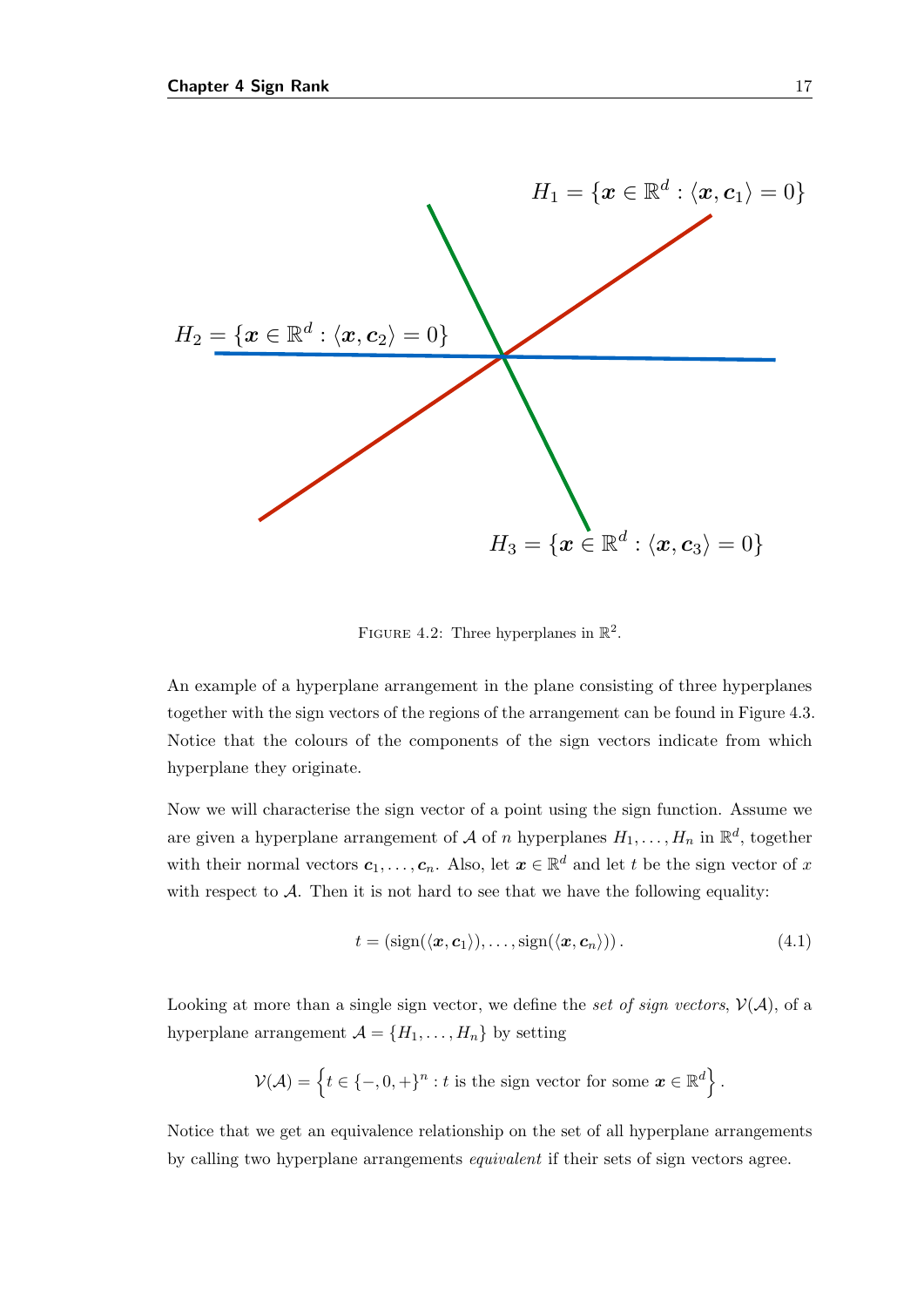<span id="page-27-0"></span>

FIGURE 4.3: A hyperplane arrangement in  $\mathbb{R}^2$  with three hyperplanes together with the sign vectors of the regions.

In the rest of the thesis we will not consider the case that sign vectors contain zeros, i.e. we will only consider points which do not lie on any hyperplane and which instead are in the open regions of the hyperplane arrangement.

By now we have introduced enough theory about hyperplane arrangements that is required for this thesis. Nonetheless, the author wants to point out that the theory of hyperplane arrangements is much more versatile than what we have seen here. For example, one can proof that hyperplane arrangements, oriented matroids and zonotopes are basically equivalent. For more details on hyperplane arrangements, the reader is referred to [Ziegler](#page-84-2) [\[1995\]](#page-84-2), [Orlik and Terao](#page-83-4) [\[1992\]](#page-83-4) and [Stanley](#page-84-3) [\[2004\]](#page-84-3). A good entry point to the work done on oriented matroids is [Ziegler](#page-84-4) [\[2002\]](#page-84-4).

#### Sign Rank and Hyperplane Arrangements are Equivalent

With all the previous definitions we can prove the main result of this section, which relates sign rank to the theory of hyperplane arrangements and a geometrical problem of embedding linearly separable points in low-dimensional spaces.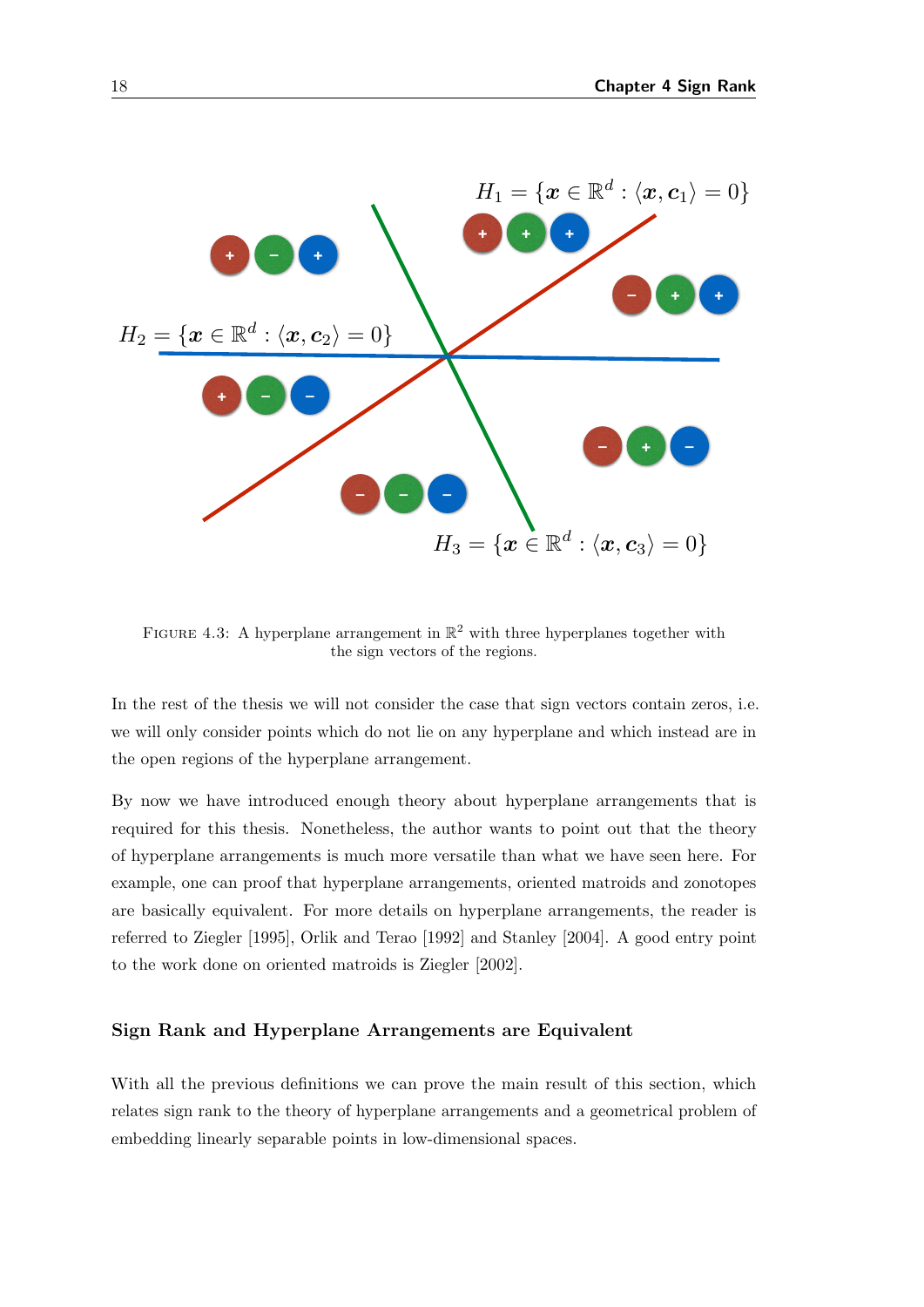The following theorem is an adaptation of the results of [Paturi and Simon](#page-83-1) [\[1984\]](#page-83-1). Their findings were slightly altered to fit more directly into the framework of hyperplane arrangements.

<span id="page-28-0"></span>**Theorem 4.3.** Let  $B \in \{0,1\}^{m \times n}$  be a binary matrix and let  $B^{\pm} \in \{-,+\}^{m \times n}$  be the sign matrix of **B**. Also, let  $d \in \mathbb{N}$ . Then the following statements are equivalent:

- 1. **B** has sign rank at most d, i.e. sign-rank $(B) \leq d$ .
- 2.  $B^{\pm}$  has sign rank at most d, i.e. sign-rank $(B^{\pm}) \leq d$ .
- 3. There exist points  $\mathbf{x}_1, \ldots, \mathbf{x}_n \in \mathbb{R}^d$ , such that for all  $j = 1, \ldots, n$ , the classes  $C_j = \{\bm{x}_i: \bm{B}_{ij}^\pm = +\}$  and  $\bar{C}_j = \{\bm{x}_i: \bm{B}_{ij}^\pm = -\}$  are strictly linearly separable with hyperplanes through the origin<sup>[1](#page-28-1)</sup>.
- 4. There exists a hyperplane arrangement  $\mathcal{A} = \{H_1, \ldots, H_n\}$  in  $\mathbb{R}^d$  with  $\mathcal{B}^{\pm} \subseteq \mathcal{V}(\mathcal{A}),$ *i.e.* the rows of  $B^{\pm}$  are a subset of the set sign vectors of A.

*Proof.*  $1 \Leftrightarrow 2$ : This follows immediately from the definition of sign rank sign matrices and binary matrices.

2 ⇒ 3: Let  $A \in \mathbb{R}^{m \times d}$  be a matrix with  $sign(A) = B^{\pm}$  and  $rank(A) \leq d$ , which exists by the claim of point 2 from the theorem. Now let  $\mathbf{L} \in \mathbb{R}^{m \times d}$  and  $\mathbf{R} \in \mathbb{R}^{n \times d}$  be a decomposition of **A** with  $LR^T = A$ .

Consider the rows  $l_1, \ldots, l_m$  of  $L$  as points in  $\mathbb{R}^d$  and the rows  $r_1, \ldots, r_n$  of  $R$  as normal vectors of hyperplanes. For all i and j, we have  $sign(\langle \mathbf{l}_i, \mathbf{r}_j \rangle) = sign(\mathbf{A}_{ij}) = \mathbf{B}_{ij}^{\pm}$ . Thus, fixing some  $r_j$ , we see that the points  $l_1, \ldots, l_m$  get strictly linearly separated into two classes

$$
C_j = \{l_i : \langle l_i, r_j \rangle > 0\} = \{l_i : \text{sign}(\langle l_i, r_j \rangle) = +\} = \{l_i : B_{ij}^{\pm} = +\},
$$
  

$$
\bar{C}_j = \{l_i : \langle l_i, r_j \rangle < 0\} = \{l_i : \text{sign}(\langle l_i, r_j \rangle) = -\} = \{l_i : B_{ij}^{\pm} = -\}.
$$

Since this is the case for all  $j = 1, \ldots, n$ , this proves that in  $\mathbb{R}^d$  points as required by the third part of the theorem exist.

 $3 \Rightarrow 2$ : Let the points  $\boldsymbol{x}_1, \ldots, \boldsymbol{x}_n \in \mathbb{R}^d$  be as given in the theorem and for all  $j = 1, \ldots, n$ denote the normal vector of the hyperplane separating the classes  $C_j$  and  $\bar{C}_j$  by  $r_j \in \mathbb{R}^d$ . Without loss of generality we assume that  $x_i \in C_j$  iff  $\langle x_i, r_j \rangle > 0$  (otherwise swap the sign of  $r_j$ ).

<span id="page-28-1"></span><sup>&</sup>lt;sup>1</sup>See Definition [A.1](#page-86-2) for a definition of strict linear separability.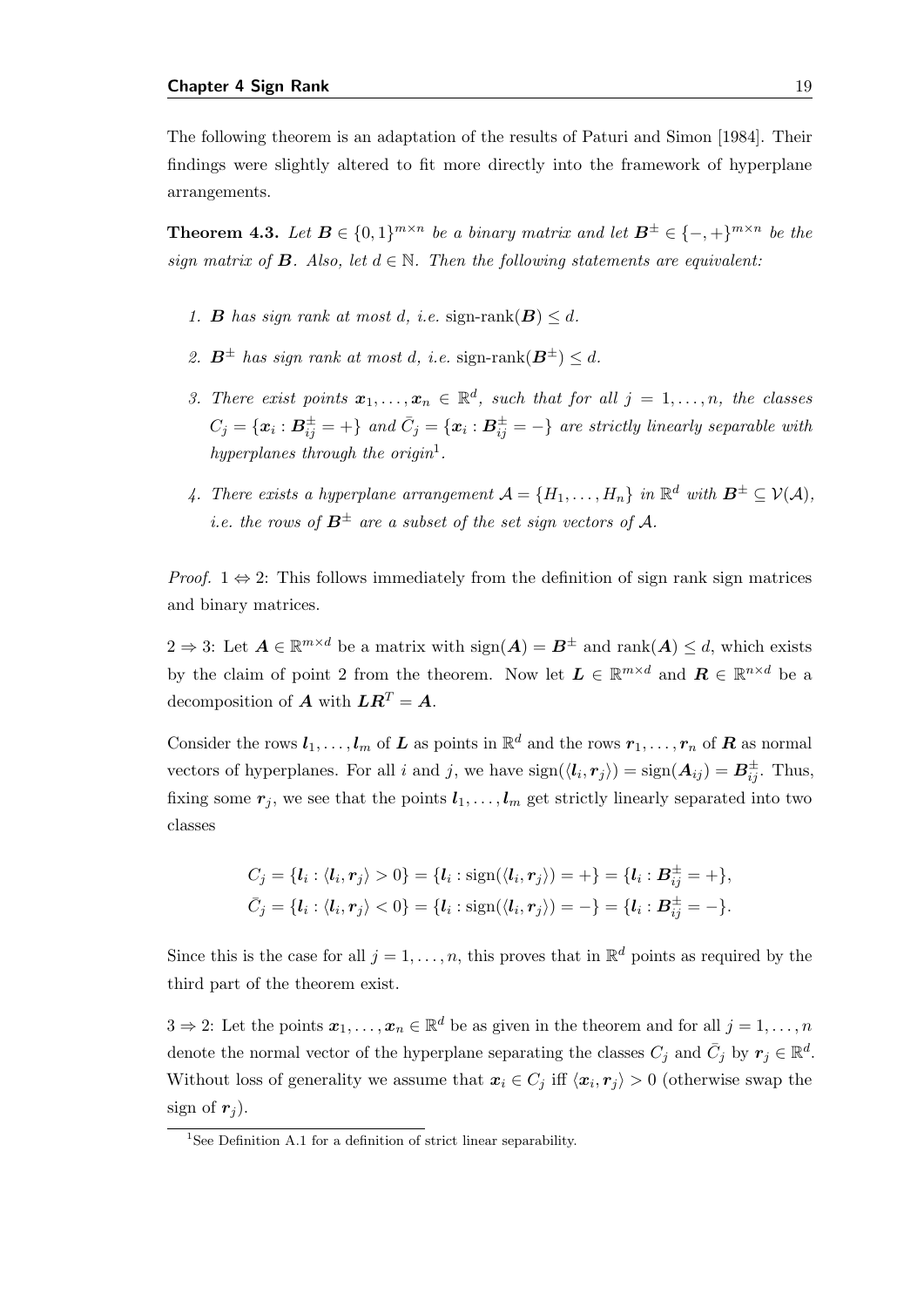Using the strict linear separability of the  $C_j$  and  $\bar{C}_j$ , we observe that  $\langle x_i, r_j \rangle > 0$ iff  $x_i \in C_j$  iff  $B_{ij}^{\pm} = +$  and  $\langle x_i, r_j \rangle < 0$  iff  $x_i \in \bar{C}_j$  iff  $B_{ij}^{\pm} = -$ . Thus, we have  $sign(\langle x_i, r_j \rangle) = B_{ij}^{\pm}$  for all entries of the matrix  $B^{\pm}$ .

Now we write the  $x_i$  into the rows of a matrix  $L \in \mathbb{R}^{m \times d}$  and the  $r_j$  into the rows of a matrix  $\mathbf{R} \in \mathbb{R}^{n \times d}$ . Then setting  $\mathbf{A} = \mathbf{L}\mathbf{R}^T$ , we obtain  $\text{sign}(\mathbf{A}) = \text{sign}(\mathbf{L}\mathbf{R}) = \mathbf{B}^{\pm}$  and therefore sign-rank $(B^{\pm}) \leq d$ .

 $2 \Rightarrow 4$ : Let **A** be a real-valued  $m \times n$  matrix with  $sign(A) = B^{\pm}$  and  $rank(A) \leq d$ . Let  $\mathbf{L} \in \mathbb{R}^{m \times d}$  and  $\mathbf{R} \in \mathbb{R}^{n \times d}$  be a decomposition of  $\mathbf{A}$  with  $\mathbf{L}\mathbf{R}^T = \mathbf{A}$ . We denote the rows of  $L$  by  $l_i$  and the rows of  $R$  by  $r_j$ .

Now consider the hyperplane arrangement  $\mathcal{A} = \{H_1, \ldots, H_n\}$ , where  $H_j$  is the hyperplane given by the normal vector  $r_j$ . We need to show  $B^{\pm} \subseteq V(\mathcal{A})$ .

Denote the *i*'th row of  $B^{\pm}$  by  $b_i^{\pm}$ . Then by point two of the theorem we get that for all i and j, we have  $sign(\langle \mathbf{l}_i, \mathbf{r}_j \rangle) = \mathbf{B}_{ij}^{\pm}$ . Thus the point  $\mathbf{l}_i$  has sign vector  $\mathbf{b}_i^{\pm}$ , since using the characterisation of sign vectors from Equation [4.1](#page-26-1) we obtain

$$
(sign(\langle \mathbf{l}_i, \mathbf{r}_1 \rangle), \ldots, sign(\langle \mathbf{l}_i, \mathbf{r}_n \rangle)) = \mathbf{b}_i^{\pm}.
$$

Therefore, for each row of  $B^{\pm}$  there exists a point with this particular sign vector and thus  $\boldsymbol{B}^{\pm} \subseteq \mathcal{V}(\mathcal{A})$ .

 $4 \Rightarrow 2$ : Let the hyperplane arrangement  $\mathcal{A} = \{H_1, \ldots, H_n\}$  be as stated in the theorem. We will denote the normal vectors of the  $H_i$  by  $c_i$  and we will denote the *i*'th row of  $B^{\pm}$ by  $b_i^{\pm}$ .

For each  $i = 1, ..., m$ , we can pick a point  $v_i \in \mathbb{R}^d$  that has sign vector  $b_i^{\pm}$  with respect to  $A$  (by the claim from point 4 of the theorem). Now observe that for all i and j, we have  $sign(\langle v_i, c_j \rangle) = +$  iff  $B_{ij}^{\pm} = +$  and thus  $\langle v_i, c_j \rangle > 0$  iff  $B_{ij}^{\pm} = +$ . Similarly, we obtain  $\langle v_i, c_j \rangle < 0$  iff  $B_{ij}^{\pm} = -$ .

Thus, writing the  $v_i$  into the rows of a matrix  $L \in \mathbb{R}^{m \times d}$  and the  $c_j$  into the rows of a matrix  $\mathbf{R} \in \mathbb{R}^{n \times d}$ , we have  $sign(\mathbf{L}\mathbf{R}^T) = \mathbf{B}^{\pm}$  and furthermore  $rank(\mathbf{L}\mathbf{R}^T) \leq d$ . This proves sign-rank $(B^{\pm}) \leq d$ .  $\Box$ 

From this theorem it follows that if one can minimize either of the four equivalent statements, this will also minimize the other ones. For example, if we can find a hyperplane arrangement of minimum dimensionality, such that it contains the sign vectors of a matrix  $B^{\pm}$ , then we know the exact sign rank of  $B^{\pm}$ .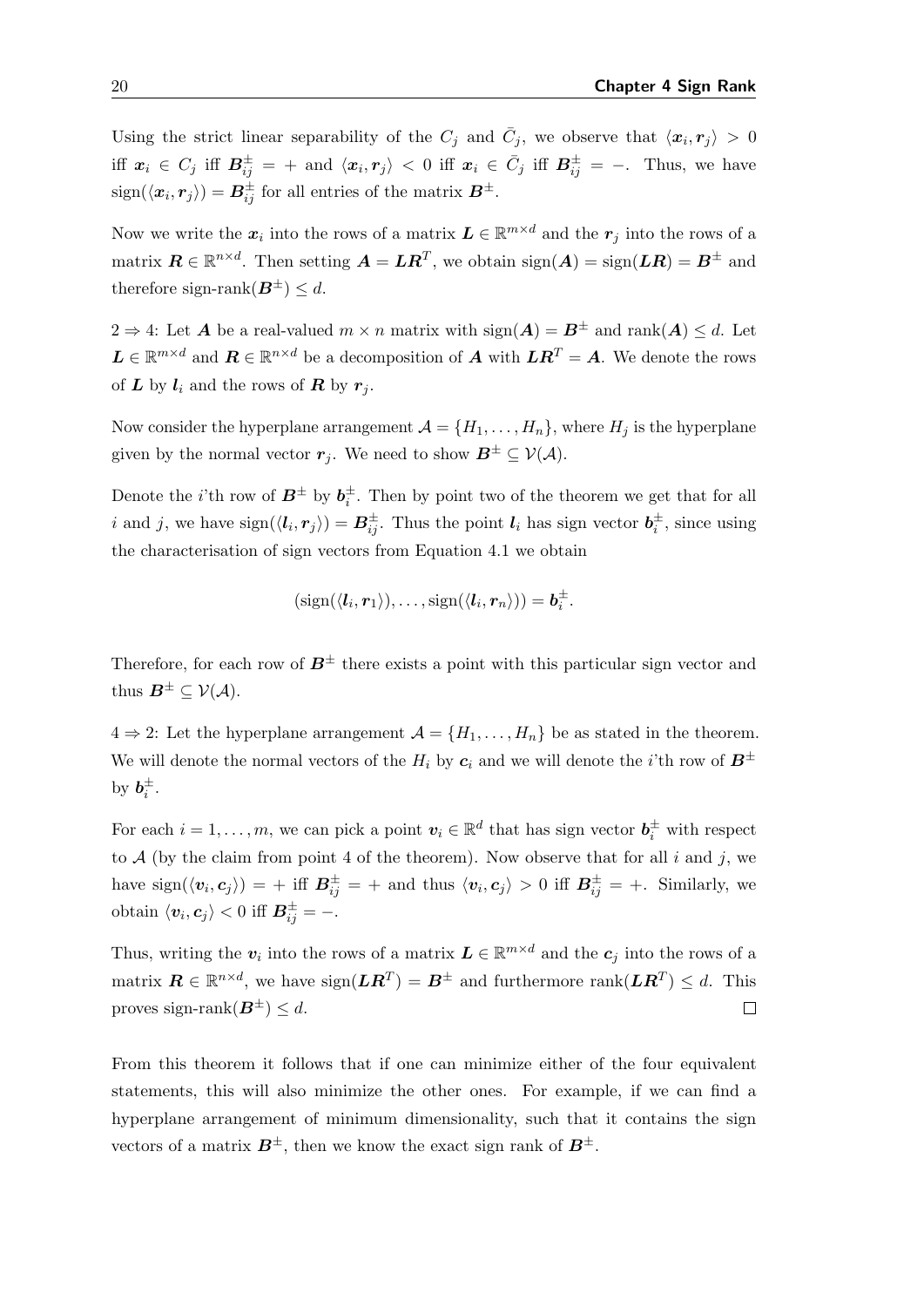The following corollary gives a trivial upper bound on the sign rank using the characterisation with hyperplane arrangements.

<span id="page-30-1"></span>**Corollary 4.4.** Let  $B^{\pm} \in \{-,+\}^{m \times n}$  be a sign matrix. Then the sign rank of  $B^{\pm}$  is bounded from above by  $\min\{m, n\}$ , i.e.  $\text{sign-rank}(\mathbf{B}^{\pm}) \leq \min\{m, n\}$ .

*Proof.* Without loss of generality, we may assume that  $m \geq n$  (otherwise we can transpose  $B^{\pm}$ ). Now consider the hyperplane arrangement A consisting of the standard basis of  $\mathbb{R}^n$ . Observe that each vector  $\boldsymbol{x} \in \{-1,1\}^n$  has sign vector  $t = \text{sign}(\boldsymbol{x})$ . Thus, we have  $V(A) = \{-, +\}^n$  and therefore also  $\mathbf{B}^{\pm} \subseteq \{+,-\}^n = V(A)$ . Applying point 4 of  $\Box$ Theorem [4.3](#page-28-0) we get that sign-rank $(B) \leq n$ .

Of course, this result is not very surprising since when using matrix factorisations, for a binary matrix **B** we get sign-rank $(B) \leq \text{rank}(B) \leq \text{min}\{m, n\}$ , as we will see in Chapter [6.](#page-58-0) Nonetheless, we did not use this argument in the proof of the corollary. Our approach only used geometry and is somewhat more intuitive and clearly more constructive than the one using standard rank as an upper bound.

### <span id="page-30-0"></span>4.3 Computational Complexity and Algorithms

The computational complexity of sign rank is an open problem and is closely related to other well-known problems. This section will present what is known about the computational complexity of sign rank.

Let us denote the problem of deciding whether the sign rank of a given matrix is at most k by k-SIGNRANK, i.e. k-SIGNRANK =  ${B : \text{sign-rank}(B) \le k}$ . Lately, both [Basri et al.](#page-80-3) [\[2009\]](#page-80-3) and [Bhangale and Kopparty](#page-80-4) [\[2015\]](#page-80-4) independently proved that 3-SIGNRANK is NP-hard. The work of Kang and Müller  $[2012]$  implies that k-SIGNRANK is NP-hard for all  $k \geq 3$ . For their proofs, all of them used reductions to a result of [Shor](#page-83-5) [\[1991\]](#page-83-5), which shows that deciding whether an arrangement of pseudolines is stretchable is NP-hard.

A result of [Canny](#page-81-4) [\[1988\]](#page-81-4) implies that sign rank is in PSPACE.

Furthermore, the results of [Mnev](#page-83-6) [\[1985\]](#page-83-6) and [Mnev](#page-83-7) [\[1988\]](#page-83-7) imply that k-SIGNRANK is polynomial-time equivalent to the existential theory of the reals. The existential theory of the reals  $(ETR)$  is the problem of deciding whether a set of polynomial equalities, inequalites and strict inequalities with integer coefficients has a real-valued solution. This problem is known to be NP-hard and to be in PSPACE, while it is not known whether ETR is a member in  $NP$  or not. Thus, according to Kang and Müller [\[2012\]](#page-82-2) proving  $k$ -SIGNRANK to be a member of NP would be a minor breakthrough in computational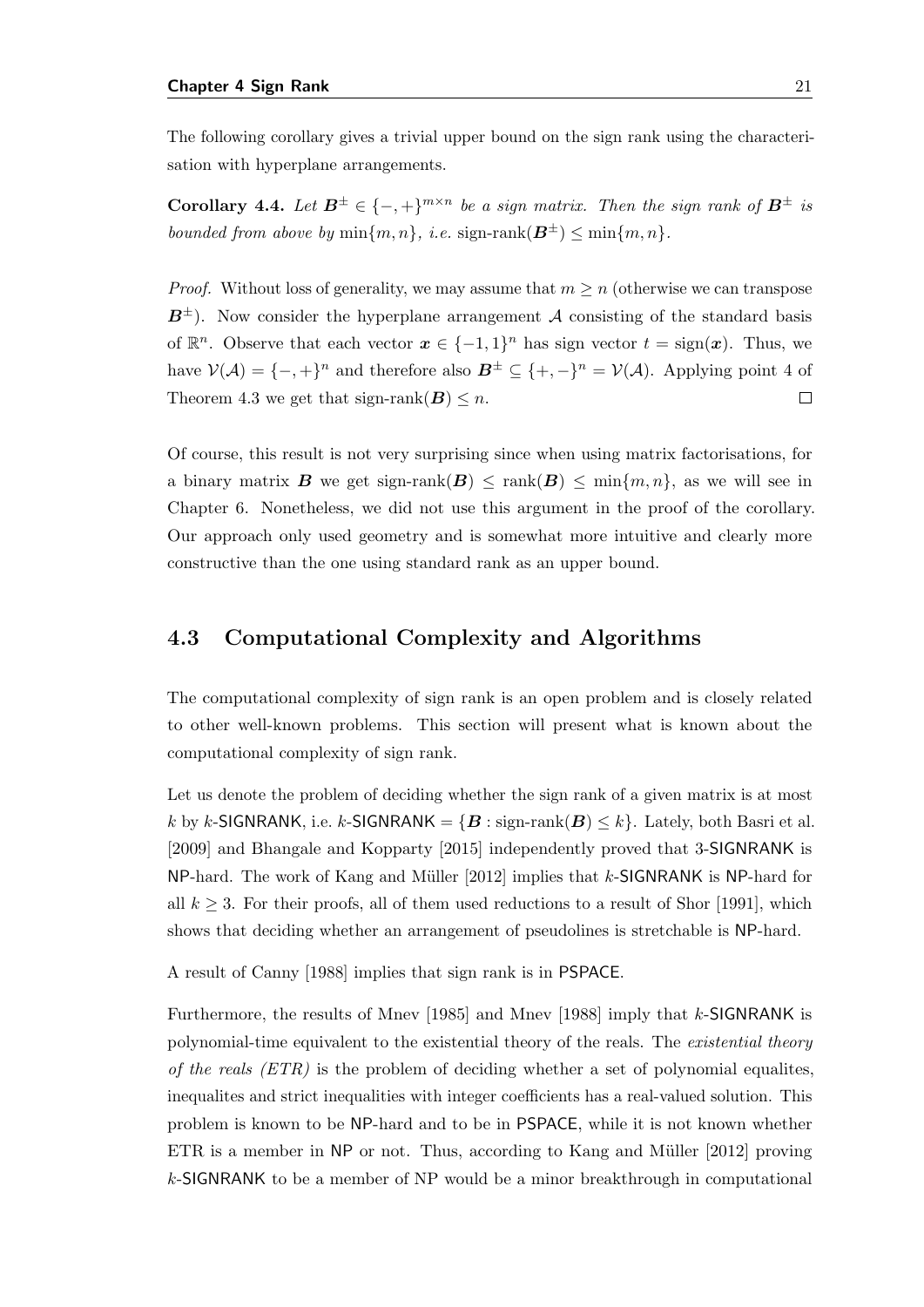complexity theory. A list of other problems, that are polynomial-time equivalent to ETR can be found in the work of [Matousek](#page-83-8) [\[2014\]](#page-83-8).

Moreover, Kang and Müller [\[2012\]](#page-82-2) gave examples of binary matrices for which all realvalued matrices achieving the sign rank must have exponential size in the input. More formally, they constructed a family of  $n \times n$  sign matrices  $\mathbf{B}_n$  with sign-rank $(\mathbf{B}_n) = 3$ , such that for all real-valued matrices **A** with  $sign(A) = B_n$  and  $rank(A) = 3$ , **A** must have entries with size exponential in  $n$ . This result rules out proving that sign rank is a member of NP by nondeterministically guessing a real-valued matrix, that achieves the sign rank. Of course, this only applies if we store each entry of the matrix bit by bit. It may still be possible to store the matrix in a more "economic" way.

Let us finish this section by mentioning existing algorithms for sign rank. A polynomialtime algorithm for determining whether a sign matrix has sign rank at most two was given by [Bhangale and Kopparty](#page-80-4) [\[2015\]](#page-80-4). [Alon et al.](#page-80-2) [\[2014\]](#page-80-2) gave an approximation algorithm for  $n \times n$  sign matrices with approximation factor  $\frac{n}{\log n}$ .

### <span id="page-31-0"></span>4.4 Upper Bounds and Lower Bounds

In this section we will summarise existing results on upper and lower bounds for sign matrices. We will be particularly interested in how large the sign rank of sign matrices may get. We will also see a lower bound for the sign rank of given sign matrices.

Let  $d(m, n)$  denote the highest sign rank of all  $m \times n$  sign matrices, i.e.

$$
d(m, n) = \max\{\text{sign-rank}(\boldsymbol{B}) : \boldsymbol{B} \in \{+,-\}^{m \times n}\}.
$$

The trivial upper bound is given by  $d(m, n) \leq \min\{m, n\}$ , as we had seen in Corollary [4.4.](#page-30-1) The trivial lower bound is  $d(m, n) \geq \log(\min\{m, n\})$ , because a hyperplane arrangement with  $\min\{m, n\}$  hyperplanes in  $\mathbb{R}^d$  can intersect the space into at most  $O(\min\{m, n\}^d)$ regions as we had seen in Section [4.2.](#page-24-0)

Non-trivial bounds were derived by [Alon et al.](#page-80-5) [\[1985\]](#page-80-5). Their result shows that there exist matrices sign rank linear in the size of the matrix. In particular, they proved that for  $n \times n$  sign matrices, we have

$$
n/32 \le d(n,n) \le \left(\frac{1}{2} + o(1)\right)n.
$$

This result was derived using a counting argument. For a long time it was an open problem to prove for a particular matrix that it has large sign rank. We will see an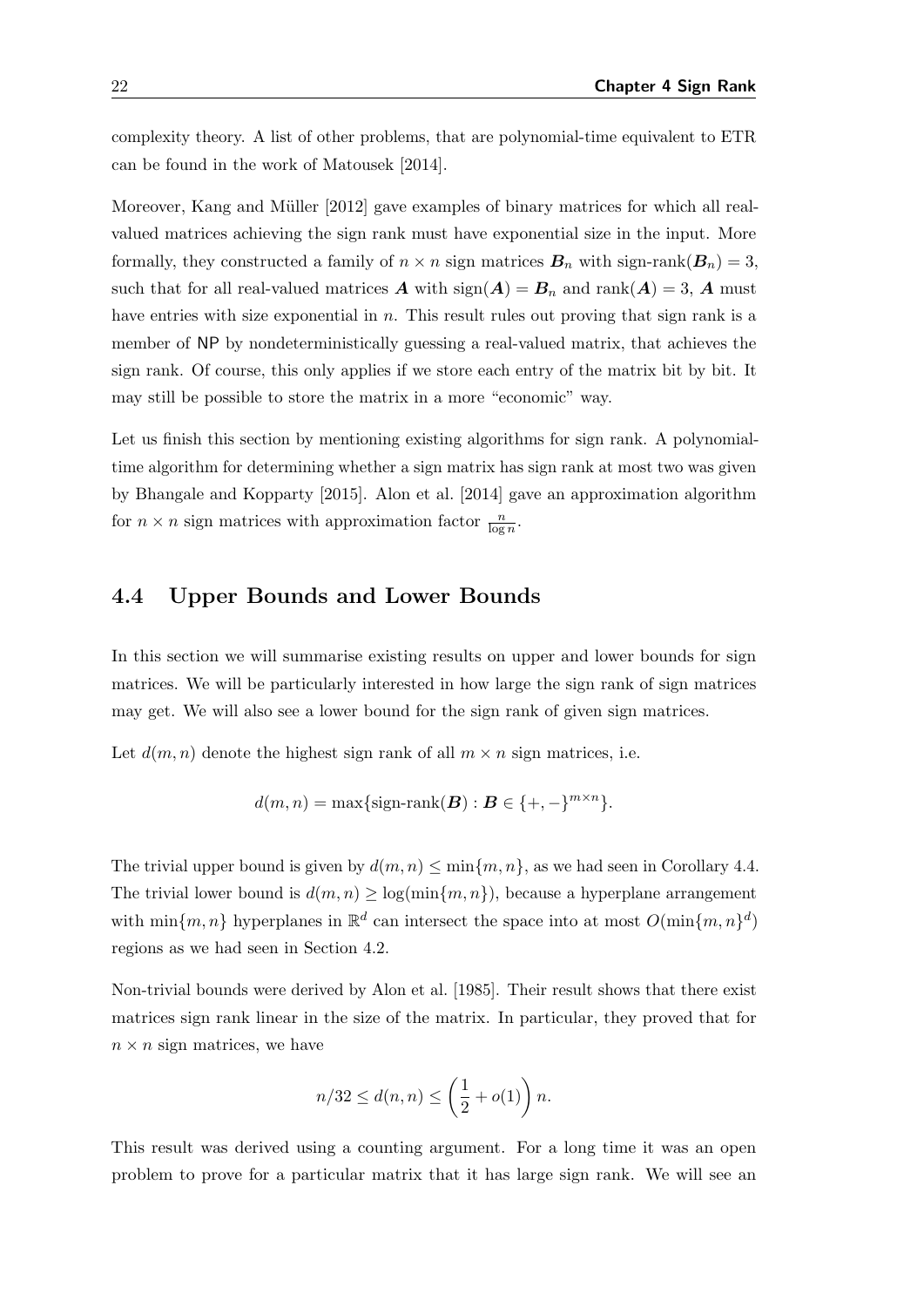example of such a matrix in Section [5.5.](#page-53-0) The lower bound on  $d(n, n)$  also shows that reconstructing the sign pattern of a real-valued matrix can be almost as difficult as reconstructing it exactly.

Given a sign matrix as an input, [Forster](#page-81-5) [\[2002\]](#page-81-5) was able to give a lower bound on its sign rank. Forster's theorem considers sign matrices with entries from the set  $\{-1,1\}$  instead of {−, +} and uses the spectrum of the matrix to bound the sign rank. To give his result we will need the *operator norm*  $|| \cdot ||$  of a matrix  $\mathbf{A} \in \mathbb{R}^{m \times n}$ , which is defined by

$$
||A|| = \sup{||Ax|| : x \in \mathbb{R}^n, ||x||_2 \le 1}.
$$

It is known (see, e.g. [Boyd and Vandenberghe](#page-81-6) [\[2004,](#page-81-6) page 636]) that this operator norm is the same as the largest singular value of  $A$ , i.e.  $||A|| = \sigma_1(A)$ .

<span id="page-32-0"></span>**Theorem 4.5** ([\[Forster,](#page-81-5) [2002\]](#page-81-5)). Let  $\mathbf{B} \in \{-1, 1\}^{m \times n}$ . Then we get

$$
sign\text{-rank}(\boldsymbol{B}) \geq \frac{\sqrt{mn}}{||\boldsymbol{B}||}.
$$

This result was improved by [Forster and Simon](#page-82-4) [\[2006\]](#page-82-4) by using the whole spectrum of the the sign matrix (instead of just the largest singular value).

**Theorem 4.6** ([\[Forster and Simon,](#page-82-4) [2006\]](#page-82-4)). Let  $B \in \{-1, +1\}^{m \times n}$ . Let  $r = \text{rank}(B)$ and let  $\sigma_1(\mathbf{B}) \geq \cdots \geq \sigma_r(\mathbf{B}) > 0$  be the singular values of **B**. Denote the sign rank of  $\bm{B}$  by d. Then

$$
d\sum_{i=1}^d \sigma_i^2(\boldsymbol{B}) \ge mn.
$$

It is also interesting to consider what sign rank a random sign matrix will have with high probability. For example, in the real-valued domain it is well-known that if we sample an  $n \times n$  matrix uniformly at random from the set  $[0,1]^{n \times n}$ , then it will have full rank with probability one (from the proof of Theorem 2.20 in [Rudin](#page-83-9) [\[1987\]](#page-83-9)). For sign matrices [Paturi and Simon](#page-83-1) [\[1984\]](#page-83-1) were able to prove a similar result. They proved a lower bound on the sign ranks of *almost all* sign matrices, which shows that a random  $n \times n$  sign matrix will have sign rank  $\omega(n^{1/2-\epsilon})$  for all  $\varepsilon \in (0,1/2)$ .

In order to state the theorem, we will need a further definition to clarify the term almost all. Let  $(\mathbb{B}_n)_{n\in\mathbb{N}}$  denote the family of sets of all proper  $n \times n$  sign matrices, i.e. for all *n* we have  $\mathbb{B}_n = \{-1,1\}^{n \times n}$ . Then a *property P* of  $(\mathbb{B}_n)_{n \in \mathbb{N}}$  is a family of subsets  $P = (P_n)_{n \in \mathbb{N}}$ , such that the  $P_n$  satisfy  $P_n \subseteq \mathbb{B}_n$  for all n. We say that P holds for almost all proper sign matrices, if for all  $\varepsilon > 0$  there exists an  $n_0 \in \mathbb{N}$ , such that for all  $n > n_0$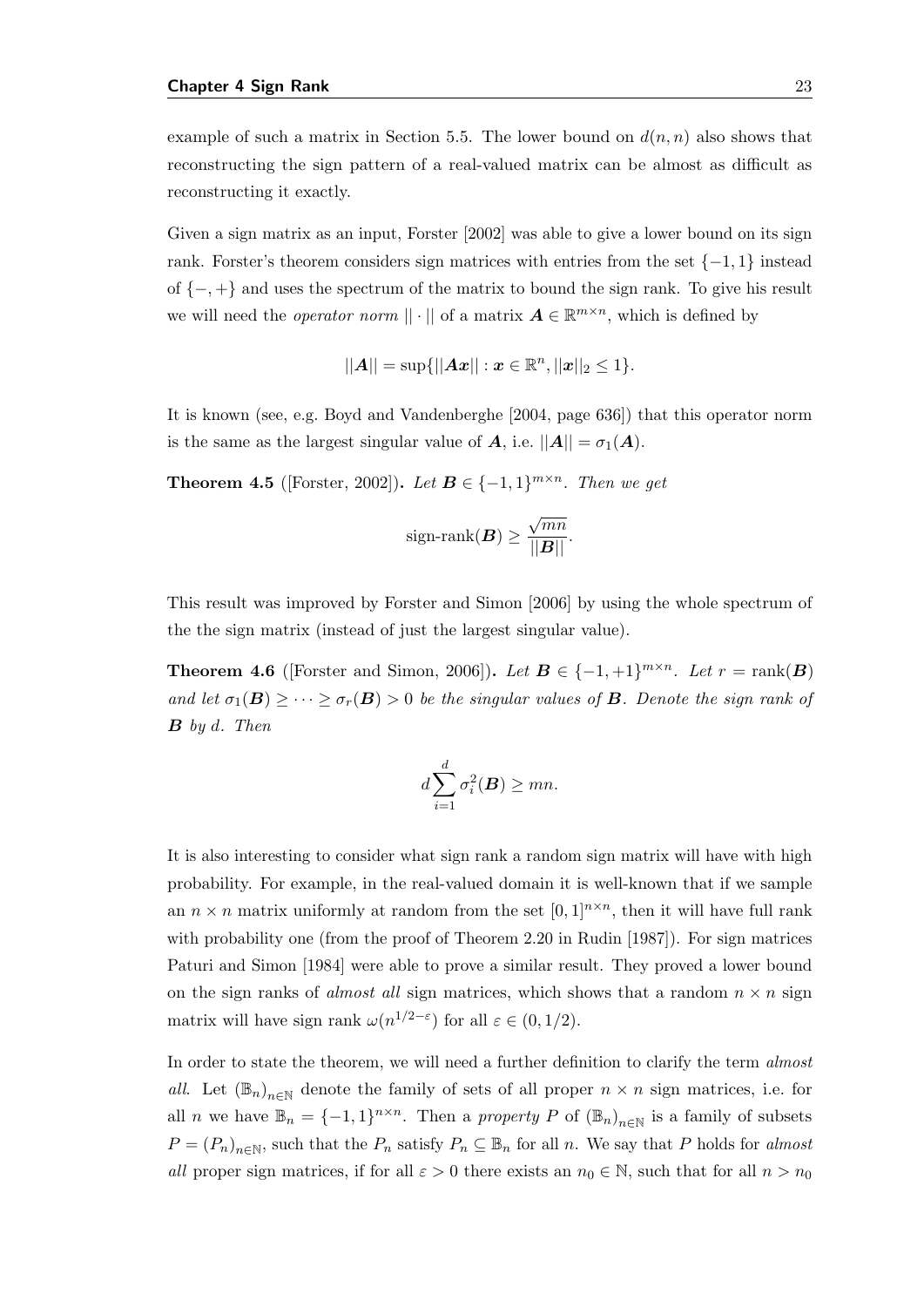we have

$$
\frac{|P_n|}{|\mathbb{B}_n|} > 1 - \varepsilon.
$$

Notice that we could as well write  $|P_n|/|\mathbb{B}_n| \to 1$  for  $n \to \infty$ .

For example, let  $P = (P_n)_{n \in \mathbb{N}}$  denote the set of all proper  $n \times n$  sign matrices with at least two one-entries. Then a quick computations shows that P holds true for almost all proper sign matrices.

Now we can write down the theorem, which shows that random sign matrices will have a large sign rank with high probability. In the theorem the properties are the sets  $P_n = \{ \mathbf{B} \in \{-1, 1\}^{2^n \times 2^n} : \text{sign-rank}(\mathbf{B}) \ge 2^{n/2 - \log(n/2)} \}.$ 

**Theorem 4.7** ([\[Paturi and Simon,](#page-83-1) [1984\]](#page-83-1)). Almost all proper  $2^n \times 2^n$  sign matrices  $\boldsymbol{B} \in \{-1,1\}^{2^n \times 2^n}$  satisfy the inequality

sign-rank(
$$
\boldsymbol{B}
$$
)  $\geq 2^{n/2 - \log(n/2)}$ .

Using Theorem [4.5](#page-32-0) and Theorem [4.9,](#page-34-0) [Forster](#page-81-5) [\[2002\]](#page-81-5) was able to improve the previous result by making it depend on the operator norm of the random sign matrix.

**Theorem 4.8** ([\[Forster,](#page-81-5) [2002\]](#page-81-5)). For almost all proper sign matrices  $\mathbf{B} \in \{-1, 1\}^{2^n \times 2^n}$ ,

sign-rank
$$
(\boldsymbol{B}) \geq 2^{n-\log ||\boldsymbol{B}||}
$$
.

### <span id="page-33-0"></span>4.5 Applications in Communication Complexity

This section will define *probabilistic communication complexity*, which is also known as unbounded-error communication complexity. It was first introduced in 1984 by the paper of [Paturi and Simon](#page-83-1) [\[1984\]](#page-83-1). Their article proved that probabilistic communication complexity and sign rank are essentially equivalent.

In unbounded-error communication complexity we assume to have two parties, Alice and Bob. Both have access to an infinite number of private random bits and they also have infinite computational power. Now Alice receives some information  $x \in \{0,1\}^n$ and Bob receives information  $y \in \{0,1\}^n$ . Together they want to compute a function  $f: \{0,1\}^n \times \{0,1\}^n \to \{0,1\}$  with a minimal amount of communication. In order to compute this function, they are sending messages in turns. Each party randomly decides which message it should send by using its private random bits [\[Razborov and Sherstov,](#page-83-10) [2008\]](#page-83-10).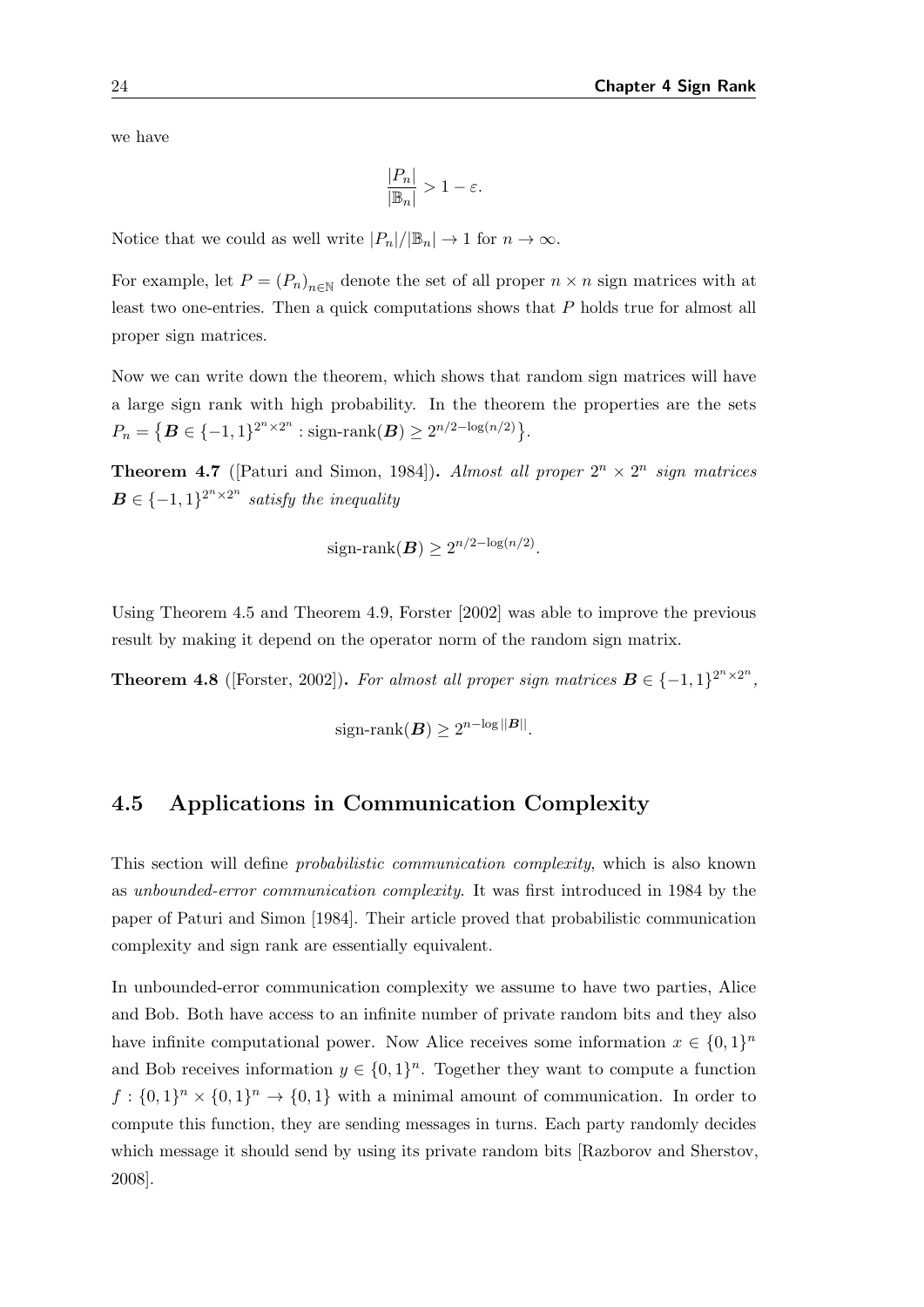We say that their protocol *computes the function f* if on every input  $(x, y)$ , the output is correct with probability at least  $1/2$ . The *cost of a protocol* is the worst-case number of bits Alice and Bob exchange over all inputs  $(x, y)$ . Now the *unbounded-error communication* complexity of the function f is the least cost of any protocol computing f. We will denote it by  $\tilde{C}_f$  [\[Razborov and Sherstov,](#page-83-10) [2008\]](#page-83-10).

To relate the just introduced probabilistic communication complexity with sign rank, we will see that there exists a one-to-one relationship between binary functions mapping from the set  $\{0,1\}^n \times \{0,1\}^n$  to  $\{0,1\}$  and binary matrices: Given f as above, we define the binary matrix of f, denoted by  $M_f$ , as the  $2^n \times 2^n$  sign matrix with  $(M_f)_{ij}$  =  $f(\text{bin}_n(i), \text{bin}_n(j))$  for all  $i = 1, ..., 2^n$  and  $j = 1, ..., 2^n$ . Here  $\text{bin}_n : \{0, ..., 2^n - 1\} \to$  $\{0,1\}^n$  gives the binary encoding of a given natural number. Notice that this construction is bijective.

Using this bijection between binary functions and binary matrices, it was proven by [Paturi](#page-83-1) [and Simon](#page-83-1) [\[1984\]](#page-83-1) that the unbounded-error communication complexity of a function  $f$  is essentially equivalent to the logarithm of the sign rank of the binary matrix  $M_f$ .

<span id="page-34-0"></span>**Theorem 4.9** ([\[Paturi and Simon,](#page-83-1) [1984\]](#page-83-1)). Let  $f: \{0,1\}^n \times \{0,1\}^n \rightarrow \{0,1\}$  be a function and let  $M_f$  be the matrix of f. Then

$$
\lceil \log(\text{sign-rank}(\boldsymbol{M}_f)) \rceil \leq \tilde{C}_f \leq \lceil \log(\text{sign-rank}(\boldsymbol{M}_f)) \rceil + 1.
$$

This is a highly interesting result and launched a lot of related research, that we will present in the following sections of this chapter. Since the theorem proves that all results that apply to sign rank will immediately apply to unbounded-error communication complexity, all lower and upper bounds that we encountered in Section [4.4](#page-31-0) will immediately serve as bounds on the communication complexity of the associated functions.

While the standard probabilistic communication complexity takes into account protocols that are correct with probability at least 1/2, [Krause](#page-82-5) [\[1991\]](#page-82-5) also looks into protocols that compute a function f with probability at least  $1/2 - 1/s$  for  $s \in \mathbb{N}$ . His results prove that under these conditions the unbounded-error communication complexity of every function f is at least  $\frac{1}{4}(n - \log(||M_f||) - \log(s) - 2)$ , where  $|| \cdot ||$  again denotes the operator norm and  $M_f$  is the binary matrix of f.

Sign rank also turned out to be useful for the separation of complexity classes from communication complexity. For more information on this topic the reader is referred to [Razborov and Sherstov](#page-83-10) [\[2008\]](#page-83-10) and [Forster et al.](#page-81-7) [\[2001\]](#page-81-7) and references therein.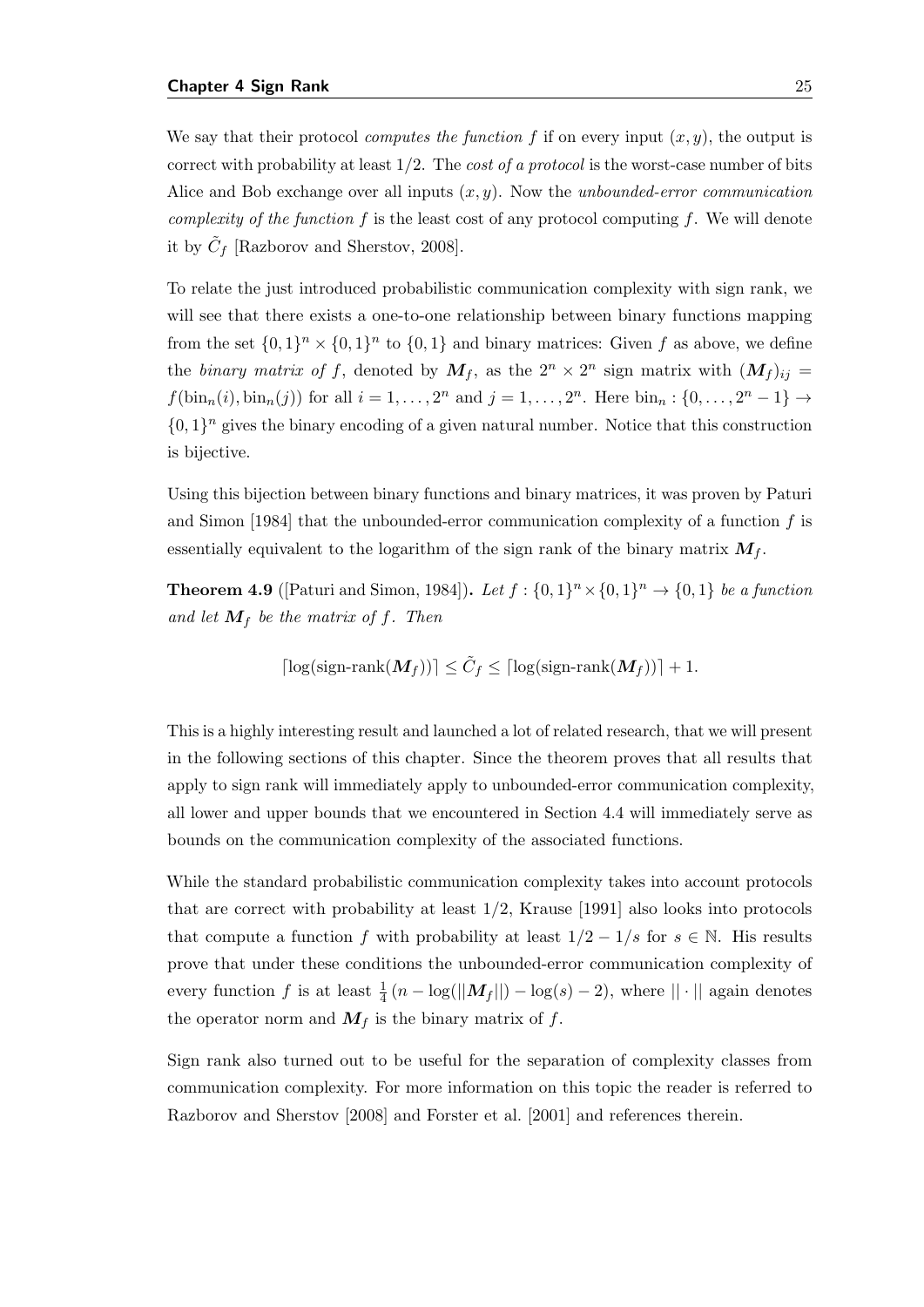## <span id="page-35-0"></span>4.6 Applications in Learning Theory

This section will discuss how sign rank has found applications in learning theory. We will see that sign rank is related to the Vapnik-Chervonenkis (VC) dimension and that sign rank can be slightly altered in order to theoretically analyse how powerful large margin classifiers are.

We start by introducing the Vapnik-Chervonenkis dimension and discussing how it is related to sign rank. For lack of space we will only introduce the definition of the VC dimension and mostly work with intuition instead of going into full details. A more detailed coverage of the VC dimension can for example be found in the book of [Kearns](#page-82-6) [and Vazirani](#page-82-6) [\[1994\]](#page-82-6).

We start by defining the VC dimension, which was originally introduced in the seminal paper of [Vapnik and Chervonenkis](#page-84-5) [\[1971\]](#page-84-5). Here we present an equivalent definition of [Alon et al.](#page-80-2) [\[2014\]](#page-80-2) as it requires less notation.

Definition 4.10 (Vapnik-Chervonenkis (VC) dimension, [\[Alon et al.,](#page-80-2) [2014\]](#page-80-2)). Let B be a proper sign matrix. Then a subset  $C$  of the columns of  $B$  is called shattered, if each of the  $2^{|C|}$  different patterns of plusses and minuses appears in some row in the restriction of  $\bf{B}$  to the columns in C. The Vapnik-Chervonenkis dimension (or in short VC dimension) of  $\bf{B}$  is the maximum size of a shattered subset of columns. We will denote it by  $\text{VC}(B)$ .

In the following example we will compute the VC dimension of a sign matrix in order to better understand this definition.

**Example 4.11.** Consider the  $8 \times 3$  sign matrix **B** with

$$
B = \begin{pmatrix} + & - & + \\ + & + & + \\ - & - & - \\ - & + & + \\ + & - & - \\ + & + & + \\ - & - & - \\ - & + & + \end{pmatrix}.
$$

This matrix  $\bf{B}$  has VC dimension 2: If we pick the first two columns of  $\bf{B}$ , then their rows contain all the vectors from the set  $\{-,+\}^2$ . Thus, the first two columns give us a shattered subset. On the other hand, if we pick all three columns of  $B$ , then we observe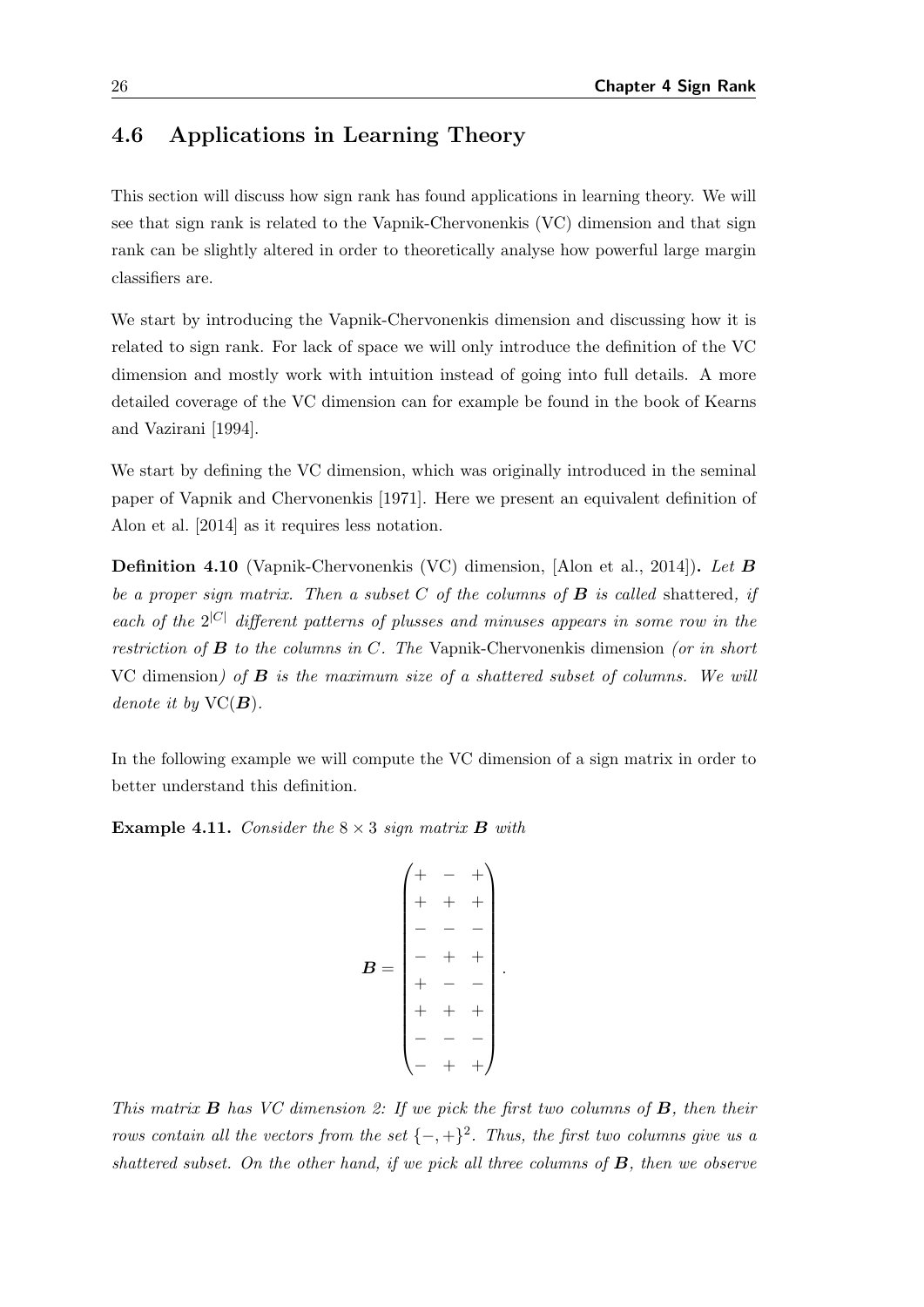that the vector  $\begin{pmatrix} -&+&-\end{pmatrix}$  is missing and therefore they are not shattered. This means that  $VC(B) = 2$ .

At this point let us remark a highly important result from learning theory. The seminal paper of [Blumer et al.](#page-81-0) [\[1989\]](#page-81-0) proved that the VC dimension is equivalent to the PAC learning sample complexity, which was introduced by [Valiant](#page-84-0) [\[1984\]](#page-84-0). More details about this can be found in [Kearns and Vazirani](#page-82-0) [\[1994\]](#page-82-0).

Now let us first look into why the VC dimension and sign rank are interesting for learning theory. For this we will first see how sign matrices resemble multi-class classification problems and then we will motivate how VC dimension and sign rank relate to learnability.

Observe that we can interpret an  $m \times n$  sign matrix **B** as the labels of points in a multiclass binary classification problem: Assume that we have some data points  $x_1, \ldots, x_m$ and n classes  $C_1, \ldots, C_n$ . Then the label of  $x_i$  with respect to class  $C_j$  is given by  $B_{ij} \in \{-, +\}.$  Thus, the matrix B tells us the labels of all m points with respect to the n classes. Notice that we can also construct a matrix from a multi-class classification problem.

Now the rough intuition is that one can interpret matrices  $\bf{B}$  (or equivalently multi-class classification problems) with large VC dimension as 'difficult' to classify for all possible machine learning algorithms. Here 'difficult' means that the algorithms would need a large training data set or will always have a large test error. Similarly, matrices with small VC dimension are more 'easily' learnable, i.e. they can be learned with a 'small' sample size. Of course, this is only a very loose matter of speaking and the underlying theory is more complicated.

Sign rank, on the other hand, only allows for linear classifiers (this is implied by Theorem [4.3\)](#page-28-0). Thus, the possible models are more restricted than in the VC dimension.

Comparing VC dimension and sign rank we may interpret that the VC dimension corresponds to what is learnable (as it allows for a large class of classifiers), whereas sign rank corresponds to what is efficiently learnable (as separating points by hyperplanes can be done efficiently in practice).

Given this intuition it is interesting to look into how the VC dimension and the sign rank of a matrix relate to one another quantitatively. First results showed that the VC dimension is a lower bound on the sign rank. In [Alon et al.](#page-80-0) [\[1987\]](#page-80-0) the authors proved the existence of  $n \times n$  sign matrices which have VC dimension two, but sign rank growing to infinity in  $n$ . Thus, the gap between 'learnability' and 'learnability with hyperplanes' can grow arbitrarily large.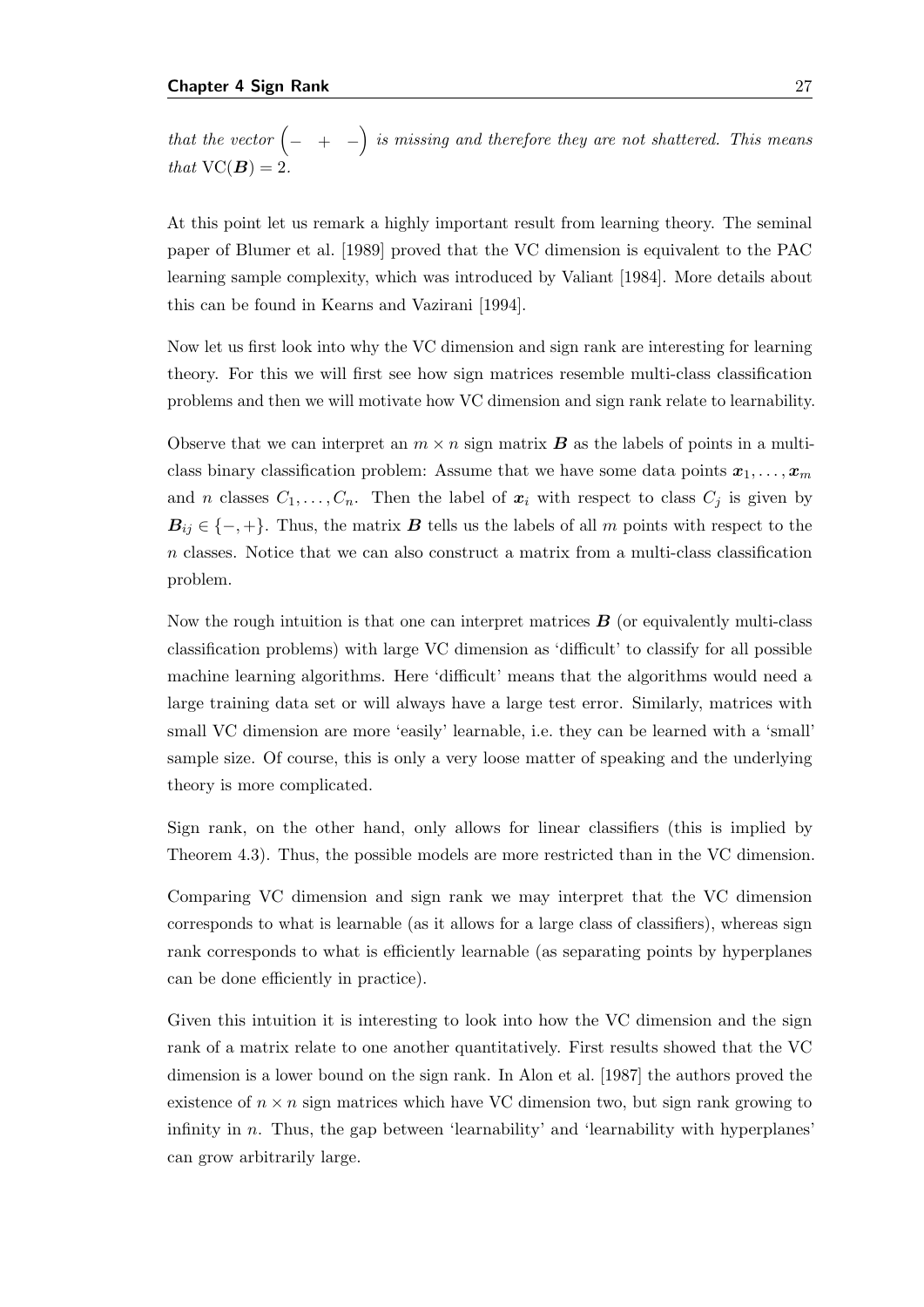[Alon et al.](#page-80-1) [\[2014\]](#page-80-1) further explored this problem and gave bounds on the maximum sign rank a matrix of a given VC dimension may have. Let us introduce the function  $f : \mathbb{N} \times \mathbb{N} \to \mathbb{N}$ , where  $f(n, d)$  gives the maximum sign rank of all  $n \times n$  matrices with VC dimension d, i.e.

$$
f(n,d) = \max\{\text{sign-rank}(\boldsymbol{B}) : \boldsymbol{B} \in \{-,+\}^{n \times n} \text{ and } \text{VC}(\boldsymbol{B}) = d\}.
$$

The results which were derived for lower bounds on  $f(n, d)$  are given the following theorem.

**Theorem 4.12** ([\[Alon et al.,](#page-80-1) [2014\]](#page-80-1)). The following lower bounds on  $f(n,d)$  hold:

- 1.  $f(n, 2) \ge \Omega(n^{1/2}/\log n)$ .
- 2.  $f(n, 3) \ge \Omega(n^{8/15}/\log n)$ .
- 3.  $f(n, 4) \ge \Omega(n^{2/3} / \log n)$ .
- 4. For every  $d > 4$ ,

$$
f(n,d) \ge \Omega(n^{1-(d^2+5d+2)/(d^3+2d^2+3d)}/\log n).
$$

[Alon et al.](#page-80-1) [\[2014\]](#page-80-1) were also able to obtain an upper bound on  $f(n, d)$ .

**Theorem 4.13** ([\[Alon et al.,](#page-80-1) [2014\]](#page-80-1)). For every fixed  $d \geq 2$ ,

$$
f(n,d) \le O(n^{1-1/d}).
$$

Concluding the results from the above two theorems, we realise that even for sign matrices with small VC dimensions it may be very hard to perform the classification of the underlying multi-class classification problem with hyperplanes.

We will spend the rest of this section discussing how sign rank can be altered in order to characterise the performance of large margin classification with hyperplanes. Notice that for example when we use support vector machines we are usually not just interested in finding hyperplanes that separate our data, but we want to find hyperplanes that achieve large margins.

This led [Forster et al.](#page-82-1) [\[2003\]](#page-82-1) and [Ben-David et al.](#page-80-2) [\[2001\]](#page-80-2) to pose questions closely related to sign rank in order to be able to argue about the margins of the hyperplanes. We will now introduce some notation in order to be able to state some of the results that were obtained in this line of research.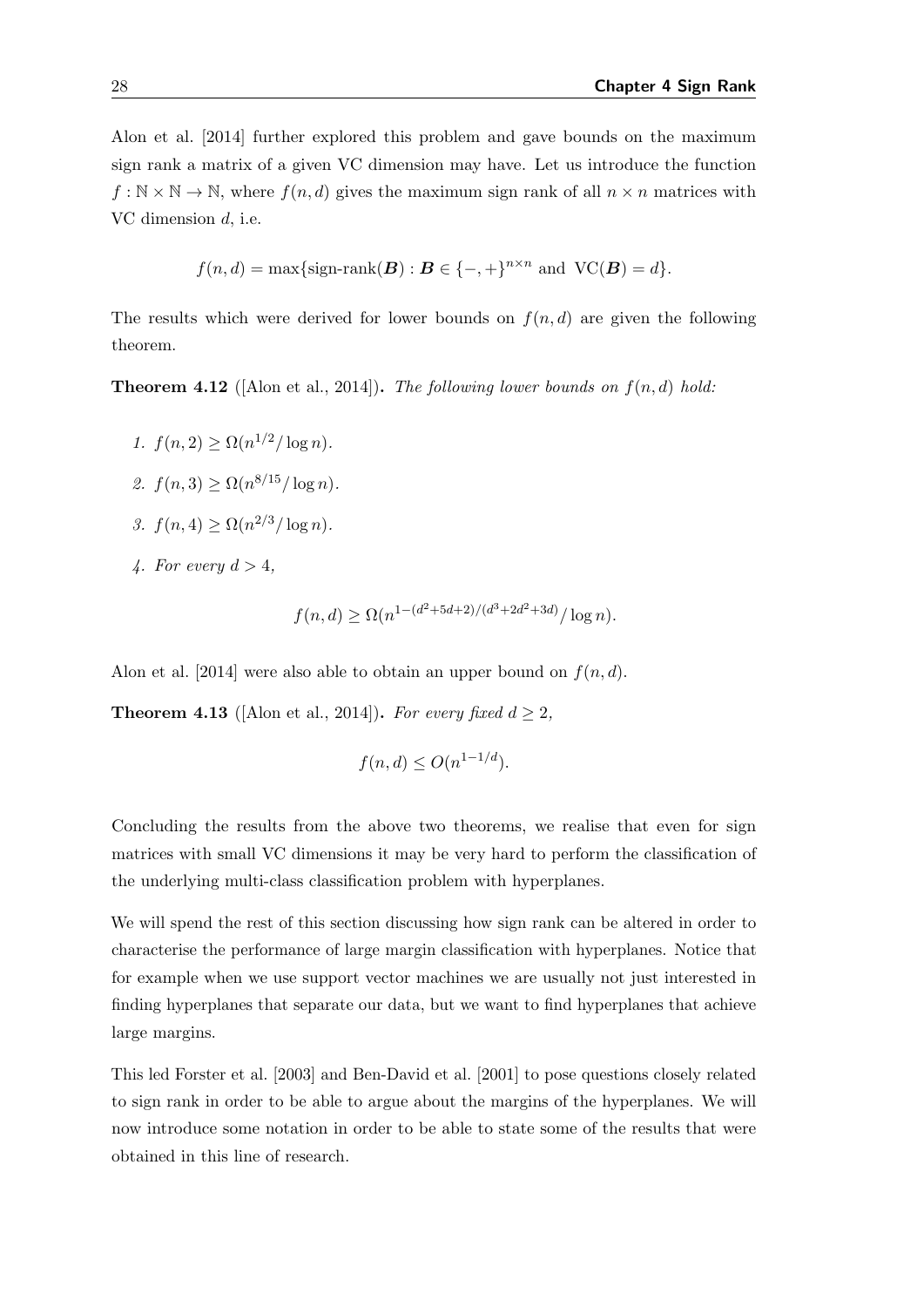Definition 4.14 ([\[Forster and Simon,](#page-82-2) [2006\]](#page-82-2)). A linear arrangement representing a matrix  $\mathbf{B} \in \{-,+\}^{m \times n}$  is given by vectors  $l_1,\ldots,l_m,r_1,\ldots,r_n \in \mathbb{R}^d$  with Euclidean length  $||\boldsymbol{l}_i||_2 = ||\boldsymbol{r}_j||_2 = 1$ , such that  $\text{sign}(\langle \boldsymbol{l}_i, \boldsymbol{r}_j \rangle) = \boldsymbol{B}_{ij}$  for all  $i = 1, \ldots, m$  and  $j=1,\ldots,n$ .

We call the parameter d the dimension of the linear arrangement. The minimal margin of the arrangement is given by  $\min_{i,j} \langle l_i, r_j \rangle$ . The average margin is defined by 1  $\frac{1}{mn}\sum_{i,j}\langle u_i,v_j\rangle.$ 

Notice that in the definition the vectors  $l_i$  and  $r_j$  give a sign rank decomposition of B when we write them into matrices  $L$  and  $R$ , but here we require them to be of unit length (otherwise the margins could be scaled arbitrarily). Also, the definitions allow d to be strictly larger than the sign rank of  $\bm{B}$ .

With this notion of margins for linear arrangements there are multiple interesting questions: Firstly, when we just want to minimise the dimensionality  $d$ , then we arrive at the sign rank problem. Secondly, it is interesting to maximise the minimal margins and the average margins. Thirdly, it makes sense to think about how the margins behave for different dimensionalities.

Since the first question was already excessively discussed in the previous parts of the chapter, we will only consider the last two ones. To the author's best knowledge the tightest bounds on the minimal margins were derived by [Forster et al.](#page-82-1) [\[2003\]](#page-82-1). Their result is given in the following theorem.

<span id="page-38-0"></span>**Theorem 4.15** ([\[Forster et al.,](#page-82-1) [2003\]](#page-82-1)). Let  $B \in \{-1, +1\}^{m \times n}$  be a sign matrix and let  $\tilde{M} \in \mathbb{R}^{m \times n}$  be a real-valued matrix with  $\text{sign}(\tilde{M}_{ij}) = B_{ij}$  for all i and j. Also, let  $l_1, \ldots, l_m, r_1, \ldots, r_n$  be a linear arrangement representing **B**.

Then the following upper bound on the minimal margin holds:

$$
\min_{i,j} |\langle \boldsymbol{l}_i, \boldsymbol{r}_j \rangle| \leq \frac{\sqrt{m} \cdot ||\tilde{\boldsymbol{M}}||}{\sum_j \left(\sum_i |\tilde{\boldsymbol{M}}_{ij}|\right)^2},
$$

where  $|| \cdot ||$  denotes the operator norm of a matrix.

The following theorem states an upper bound on the average margin.

**Theorem 4.16** (Forster and Simon, 2006)). Let **B**,  $l_i$  and  $r_j$  be as in Theorem [4.15.](#page-38-0) Then we have the following upper bound on the on the average margin:

$$
\sum_{i,j} |\langle \boldsymbol{l}_i, \boldsymbol{r}_j \rangle| \leq \sqrt{mn} ||\boldsymbol{B}||.
$$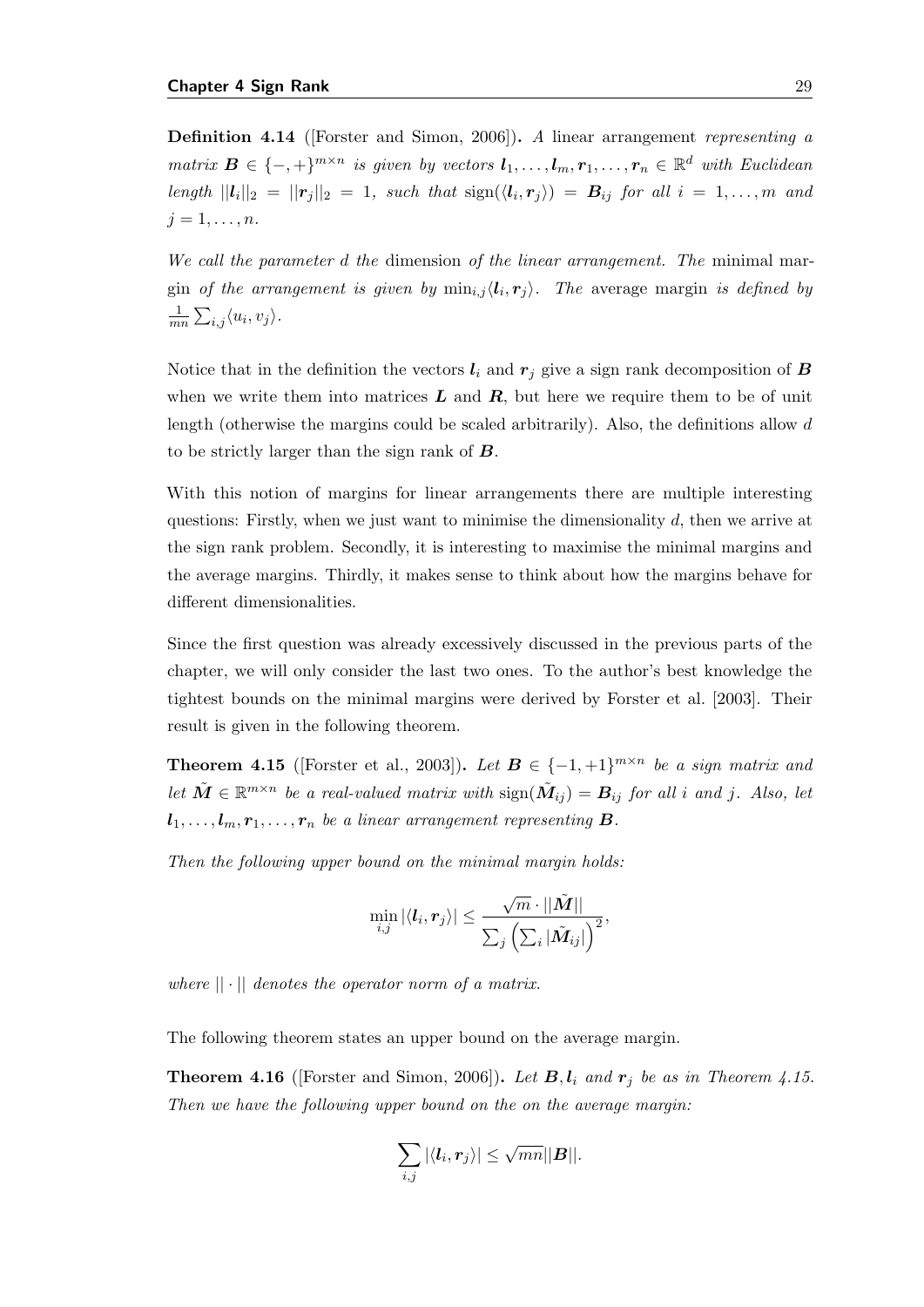Notice that in both previous theorems the statements are true for all possible linear arrangements  $l_i$  and  $r_j$  (regardless of their dimensionalities). Also, notice that in Theorem [4.15](#page-38-0) the matrix  $\tilde{M}$  can be picked independently of the linear arrangement and thus an adequate choice of  $\tilde{M}$  can make the bound much tighter.

More results concerning problems related to the ones above can be found in the works of [Linial and Shraibman](#page-83-0) [\[2008\]](#page-83-0), [Forster et al.](#page-81-1) [\[2001\]](#page-81-1) and [Linial et al.](#page-83-1) [\[2007\]](#page-83-1).

#### 4.7 Applications in Data Science

Using the result from Theorem [4.3](#page-28-0) sign rank becomes interesting in different applications from data mining and machine learning. It implies that the sign rank gives a lower bound for the number of dimensions we need to keep in dimensionality reduction methods. It also gives a lower bound on the number of attributes when one wants to perform data collection.

Let us start by looking at dimensionality reduction methods in a multi-class classification problem: Consider a binary linear classification problem with m points  $x_1, \ldots, x_m \in \mathbb{R}^d$ and n classes  $C_1, \ldots, C_n \subseteq \{x_1, \ldots, x_m\}$  (where we do allow that a point belongs to multiple classes). Since  $\mathbb{R}^d$  is a very high-dimensional space, we want to project the points  $x_i$  into a lower-dimensional space  $\mathbb{R}^k$  in order to speed up our classification algorithms, which usually have running times growing in the number of features passed per data point. Assume that we perform the dimensionality reduction using a mapping  $f : \mathbb{R}^d \to \mathbb{R}^k$ . Now what is the smallest  $k$ , such that there exists a dimensionality reduction function  $f: \mathbb{R}^d \to \mathbb{R}^k$ , which satisfies that a linear classifier can classify the points  $f(x_i)$  with perfect accuracy according to the given classes?

The answer to this question will be the sign rank. We can define a binary matrix  $\mathbf{B} \in \{0,1\}^{m \times n}$  by setting  $\mathbf{B}_{ij} = 1$  iff  $\mathbf{x}_i \in C_j$ . Theorem [4.3](#page-28-0) characterises the sign rank of **B** as the least number k, such that we can strictly linearly separate the classes  $C_i$  in the Euclidean space  $\mathbb{R}^k$ . Thus, since the points in Theorem [4.3](#page-28-0) can be picked arbitrarily, the dimensionality reduction function  $f$  cannot be better than picking some points that can achieve the sign rank. Therefore, sign-rank $(B)$  is equal to the least number of dimensions we need to keep when we want to separate the given classes with linear classifiers and perfect accuracy (no matter which kind of dimensionality reduction technique we choose).

In practise, feasible dimensionality reduction techniques will not be able to find a function f mapping into the space given by the sign rank (since these techniques would have to solve the sign rank problem, which is NP-hard as we had seen in Section [4.3\)](#page-30-0). Thus, let us agree that the sign rank of the matrix  $B$  should rather be seen as a lower bound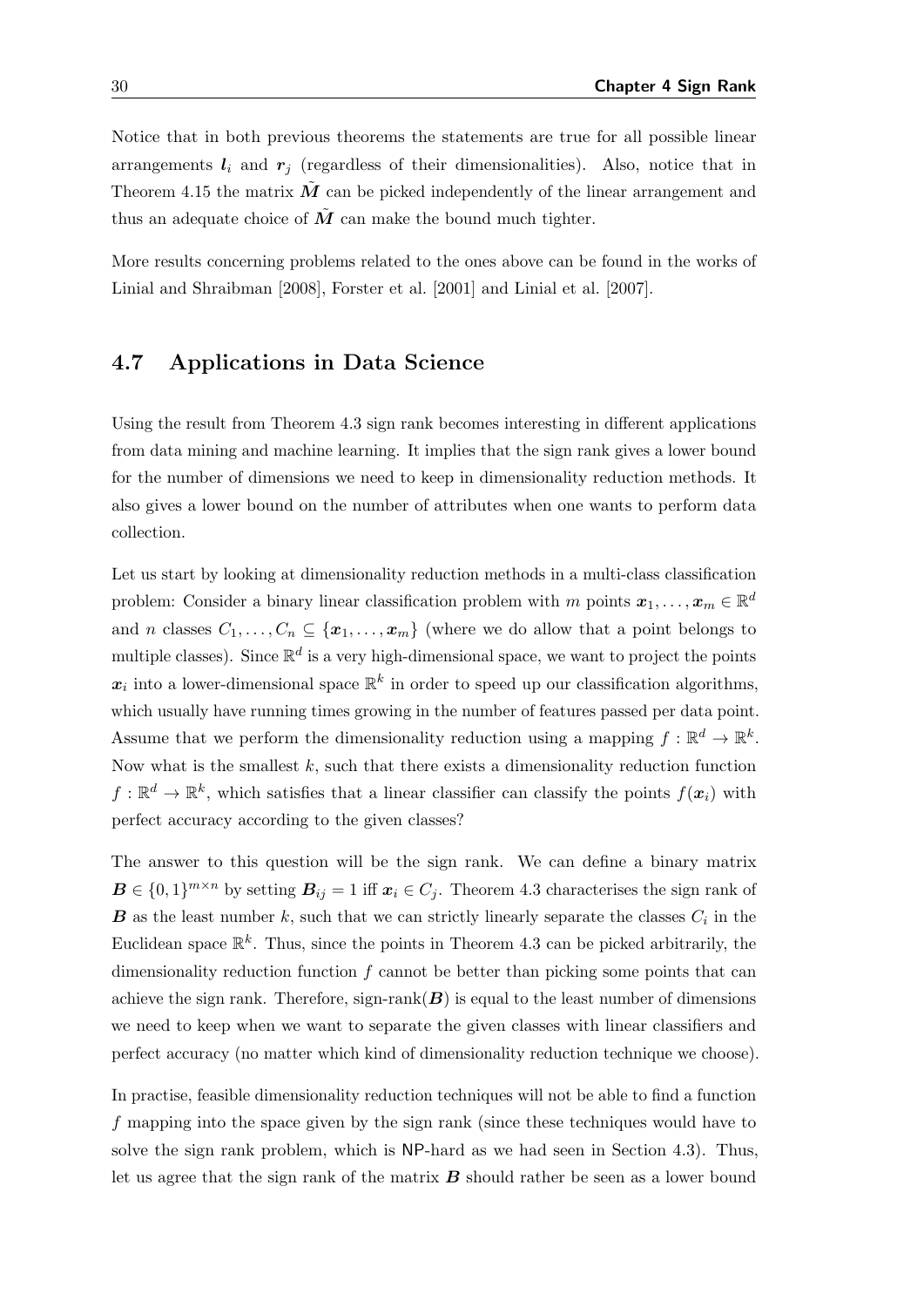on the number of dimensions to keep when we want to solve the above problem. Also, in practice we will often not be interested in classification with perfect accuracy (as this would often mean overfitting). Nonetheless, we can still use the sign rank or an approximation of it in order to gain some intuition into how difficult the data is to classify: Clearly, for data with high sign rank it would not make sense to perform the classification based on only very few features, while for data with small sign rank a small number of features would suffice.

It turns out that the sign rank is also interesting when we want to perform data collection. Assume that we are given some items of which we have not yet fetched any attributes, but we do know into which classes they belong. Then we can define a binary matrix B similar as above. Again using Theorem [4.3](#page-28-0) we can see that the sign rank gives us as lower bound on the number of attributes we have to fetch on each item when we want to perform linear classification later on: As the sign rank gives us the smallest dimensionality, in which we can classify points of the given classes perfectly, real data should need more features.

To this better understand the problem let us consider the following toy example: Assume you are working for an American video game developer and you are developing a football simulation video game named after a large football association. Now you want to find out how many different skills you have to assign to each football player, in order to correctly classify him to the different positions he may play. Then the  $x_i$  of Theorem [4.3](#page-28-0) would correspond to the players, e.g. Kevin Großkreutz, Mats Hummels and Marco Reus, and the classes would correspond to the positions the players can play, e.g. Central Back, Left Winger and Right Back. Now we know that Kevin Großkreutz can play all of these positions, Hummels can only play as a Central Back and Reus would only be useful as a Left Winger. Now the sign rank of this matrix tells you how many attributes you must at least gather per player.

Notice that here again the sign rank should only be treated as a lower bound on the number of attributes to fetch, since real data will contain noise and since the data points given by the real data will in general be more complex to linearly separate than the points that achieve the sign rank. Also, the results from the sign rank do not tell you which attributes you would need to fetch.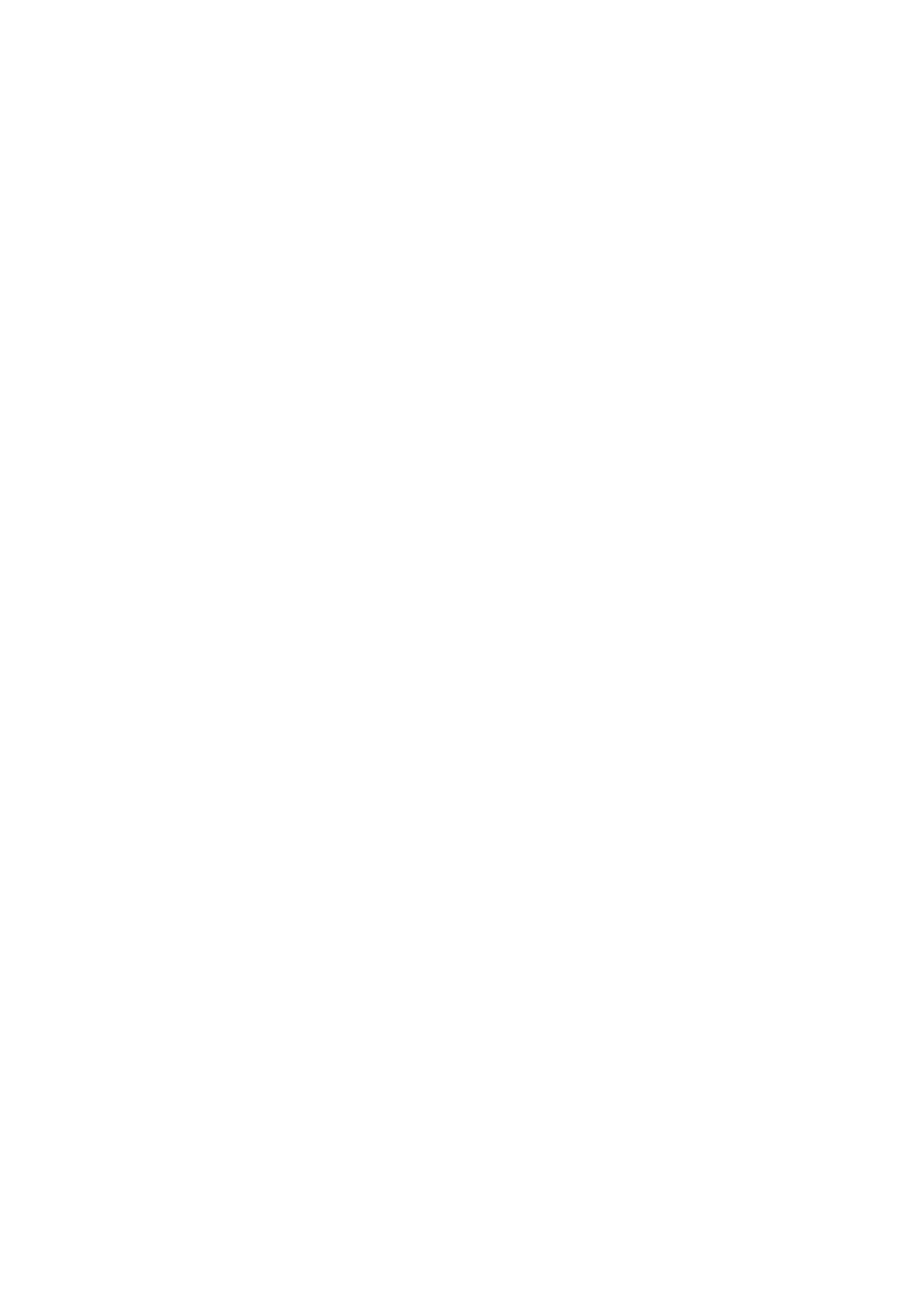### <span id="page-42-0"></span>Chapter 5

## Rounding Rank

This chapter will generalise sign rank as introduced in Chapter [5](#page-42-0) by relaxing the notion of taking the sign to using rounding instead. This new rank will be called the rounding rank. After proving that this generalisation can only decrease the rank by at most one, we will further compare sign rank and rounding rank in Section [5.3,](#page-49-0) which will show that they are very similar. We will also derive a similar result for the non-negative rounding rank, which only allows non-negative factorisations. The chapter will be concluded by some examples of matrices for which we know their exact rounding ranks or which are interesting since they have very high rounding rank.

#### <span id="page-42-1"></span>5.1 Definition and Characterisation

This section will formally introduce the rounding rank and argue how it generalises the sign rank. We will also see how the rounding rank relates to affine hyperplanes and affine hyperplane arrangements.

To be able to give the definition of rounding rank, let us start by introduction a rounding function. Let  $\tau \in \mathbb{R}$  be arbitrary. Then we introduce the function

$$
round_{\tau} : \mathbb{R} \to \{0, 1\}, \qquad z \mapsto \begin{cases} 1, & \text{if } z \ge \tau, \\ 0, & \text{if } z < \tau. \end{cases}
$$

We will call  $\tau$  the *rounding threshold*; we round to 1, if the value is larger than  $\tau$ , and to 0, if the value is smaller than  $\tau$ .

Now we overload the function round<sub> $\tau(\cdot)$ </sub> for matrices: Let  $\mathbf{A} \in \mathbb{R}^{m \times n}$  be a real-valued matrix. Then we will write round<sub> $\tau(A)$ </sub> to denote the  $m \times n$  binary matrix, which in each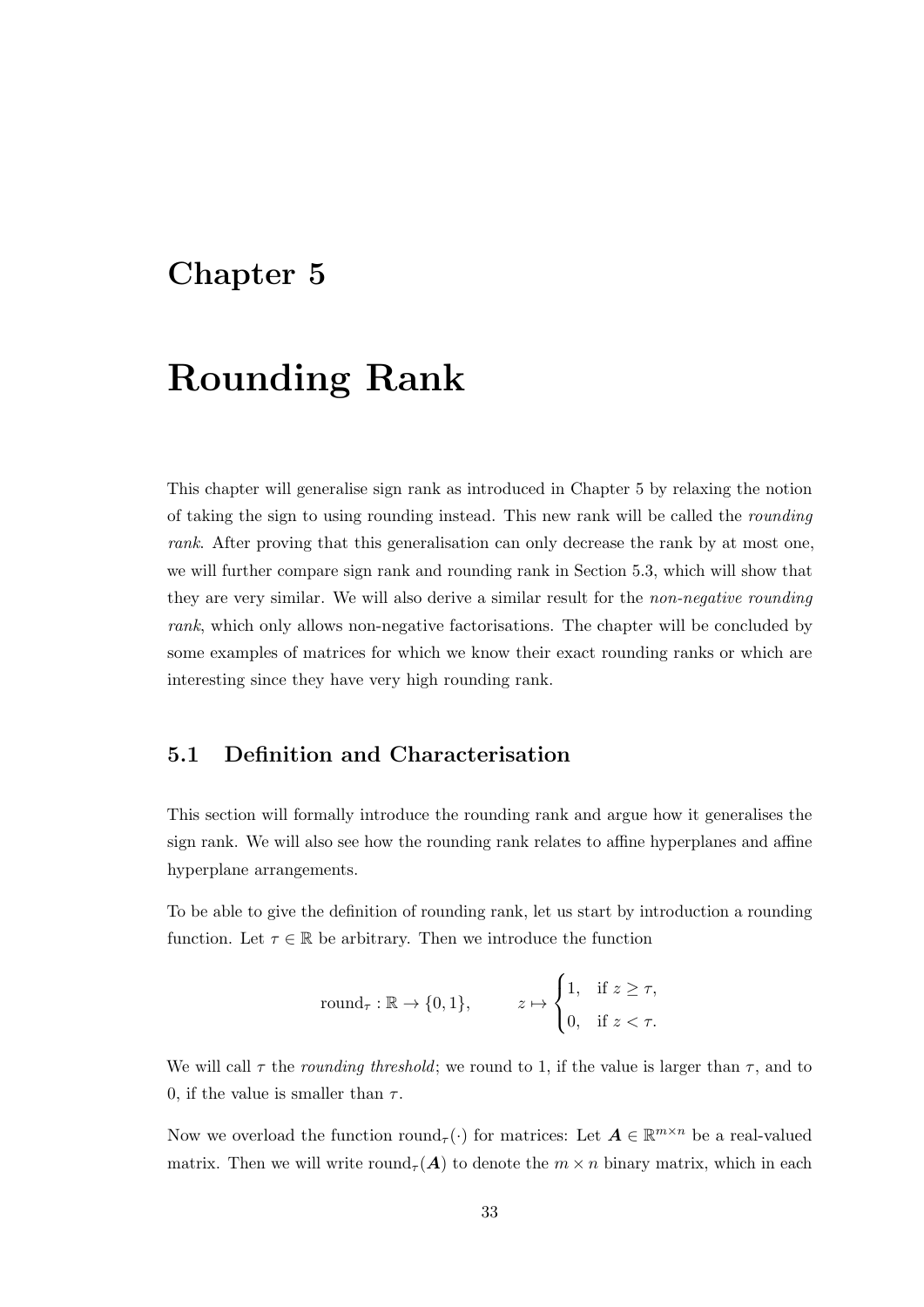entry agrees with the corresponding rounded entry of  $A$ , i.e. for all  $i = 1, \ldots, m$  and  $j = 1, \ldots, n$ , we have  $(\text{round}_{\tau}(\boldsymbol{A}))_{ij} = \text{round}_{\tau}(\boldsymbol{A}_{ij}).$ 

Now we can define the *rounding rank of a binary matrix* as the smallest rank of any real-valued matrix, which in each entry rounds to the binary matrix's corresponding entry.

**Definition 5.1.** Given a binary matrix  $\mathbf{B} \in \{0,1\}^{m \times n}$  and a rounding threshold  $\tau \in \mathbb{R}$ , the rounding rank of **B** with respect to  $\tau$  is given by the smallest  $k \in \mathbb{N}$ , such that there exists a matrix  $\mathbf{A} \in \mathbb{R}^{m \times n}$  with  $\text{rank}(\mathbf{A}) = k$  and  $\text{round}_{\tau}(\mathbf{A}) = \mathbf{B}$ . We denote the rounding rank of **B** by rrank<sub> $\tau$ </sub> $(B)$ .

In the latter part of the thesis will often drop the parameter  $\tau$  and just write rrank( $\boldsymbol{B}$ ), in this case we assume the rounding threshold to be  $\tau = \frac{1}{2}$  $\frac{1}{2}$ .

Notice that the rounding rank generalises the sign rank: Let  $A$  be a real-valued matrix without zero-entries and let  $B^{\pm} = \text{sign}(A)$ . Now denote the binary version of  $B^{\pm}$  by B. Then it is easy to see that we have  $\mathbf{B} = \text{round}_0(\mathbf{A})$ . Due to this observation we obtain that the sign rank and the rounding rank with rounding threshold  $\tau = 0$  coincide, i.e. we have  $\text{rank}_{0}(\boldsymbol{B}) = \text{sign-rank}(\boldsymbol{B}).$ 

In Section [4.2](#page-24-0) we had seen that sign rank and hyperplane arrangements are equivalent. Now we will shortly argue how rounding rank and affine hyperplane arrangements relate.

An affine hyperplane arrangement in  $\mathbb{R}^d$  is a set  $\mathcal{A} = \{H_1, \ldots, H_n\}$  consisting of n affine hyperplanes of the form  $H_i = \{ \mathbf{x} \in \mathbb{R}^d : \langle c_i, \mathbf{x} \rangle = b_i \}$ , where the  $c_i$  are called the normal vectors and the scalars  $b_i$  are called the *offsets from the origin*. Notice that such an affine hyperplane will only contain the origin if  $b_i = 0$ .

The sign vectors of the affine hyperplane arrangement can be defined as in Section [4.2](#page-24-0) using the sets  $H_i^+$  and  $H_i^-$  after replacing zero with the offset from the origin. For us it will be more useful to express them using scalar products. To do this, let  $x \in \mathbb{R}^d$  be a point. Then the *sign vector*  $t \in \{-,0,+\}^n$  of  $x$  is given by the vector

$$
t = (\text{sign}(\langle \boldsymbol{x}, \boldsymbol{c}_1 \rangle - b_1), \ldots, \text{sign}(\langle \boldsymbol{x}, \boldsymbol{c}_n \rangle - b_n)).
$$

The set of sign vectors,  $V(\mathcal{A})$ , is defined as before. In the latter of this chapter we will often consider the sign vectors to be binary. We can achieve this by mapping  $0$  and  $+$  to  $1$  and  $-$  to 0.

Remembering the characterisation of sign rank from Theorem [4.3,](#page-28-0) we can now give a similar result for rounding rank.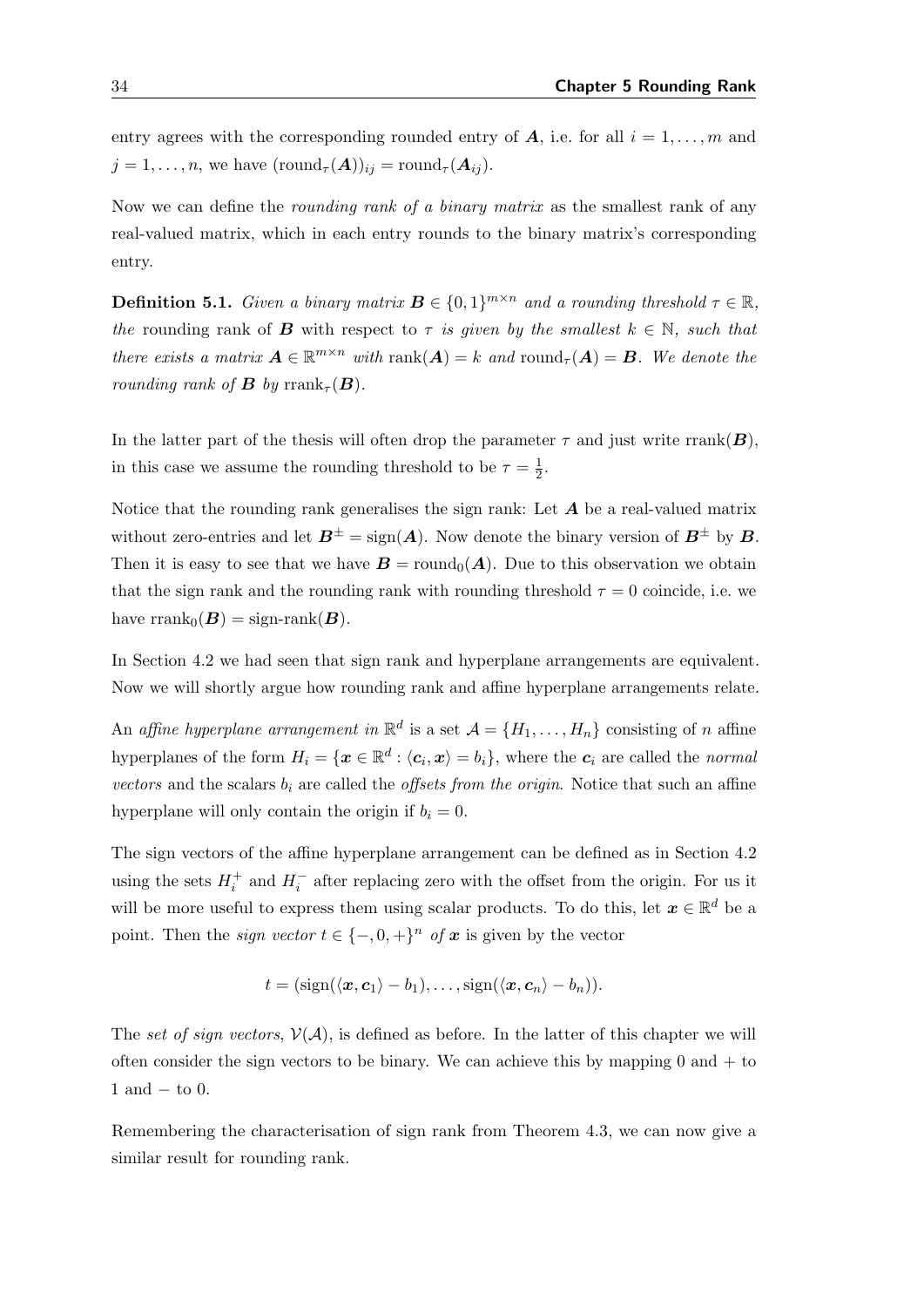<span id="page-44-0"></span>**Theorem 5.2.** Let  $B \in \{0,1\}^{m \times n}$  be a binary matrix and let  $d \in \mathbb{N}$ . Then the following statements are equivalent:

- 1. B has rounding rank at most d for some non-zero rounding threshold, i.e. we have rrank<sub> $\tau$ </sub> $(B) \leq d$  for some  $\tau \neq 0$ .
- 2. There exist points  $\mathbf{x}_1, \ldots, \mathbf{x}_n \in \mathbb{R}^d$ , such that for all  $j = 1, \ldots, m$ , the classes  $C_j = \{\boldsymbol{x}_i : \boldsymbol{B}_{ij} = 1\}$  and  $\bar{C}_j = \{\boldsymbol{x}_i : \boldsymbol{B}_{ij} = 0\}$  are strictly linearly separable with affine hyperplanes.
- 3. There exists an arrangement of affine hyperplanes,  $A = \{H_1, \ldots, H_n\}$ , in  $\mathbb{R}^d$  with  $\mathbf{B} \subseteq \mathcal{V}(\mathcal{A}),$  i.e. the rows of  $\mathbf{B}$  are a subset of the set sign vectors of  $\mathcal{A}$ .

We omit the proof since it would be very similar to the proof of Theorem [4.3.](#page-28-0) The major difference is that at the right places we would need to apply two results that we will encounter later in this chapter. These results are Corollary [5.5](#page-45-0) and Lemma [A.2](#page-86-0) and their usages are similar to how they will be used them in the proof of Theorem [5.8.](#page-47-0)

Having seen Theorem [5.2](#page-44-0) and how rounding rank and affine hyperplane arrangements correspond to one another, we observe that the offset from the origin b of an affine hyperplane with normal vector  $c$  and the rounding threshold of the rounding rank basically describe the same quantity: An entry of the sign vector of a point  $x$  is given by an equation of the form  $sign(\langle x, c \rangle - b)$ . For the rounding we compute round $b(\langle x, c \rangle)$ , which is the same as round<sub>0</sub> $(\langle x, c \rangle - b)$ . Thus, these two notions are the same.

#### 5.2 Changing the Rounding Threshold

It is a natural question to ask how the rounding rank behaves for different rounding thresholds. In this section we will see that changing the rounding threshold can alter the rounding rank by at most one and under which conditions this happens. A corollary from this will show that sign rank and rounding rank will differ by at most one.

We start by giving a Lemma for exchanging the rounding threshold at the cost of increasing the rank by one.

<span id="page-44-1"></span>**Lemma 5.3.** Let  $B \in \{0,1\}^{m \times n}$  be some binary matrix with  $\text{rank}_{\tau}(B) = r$  for some  $\tau \in \mathbb{R}$ . Then for all  $\tau' \in \mathbb{R}$  we have  $\text{rank}_{\tau'}(\mathbf{B}) \leq r + 1$ .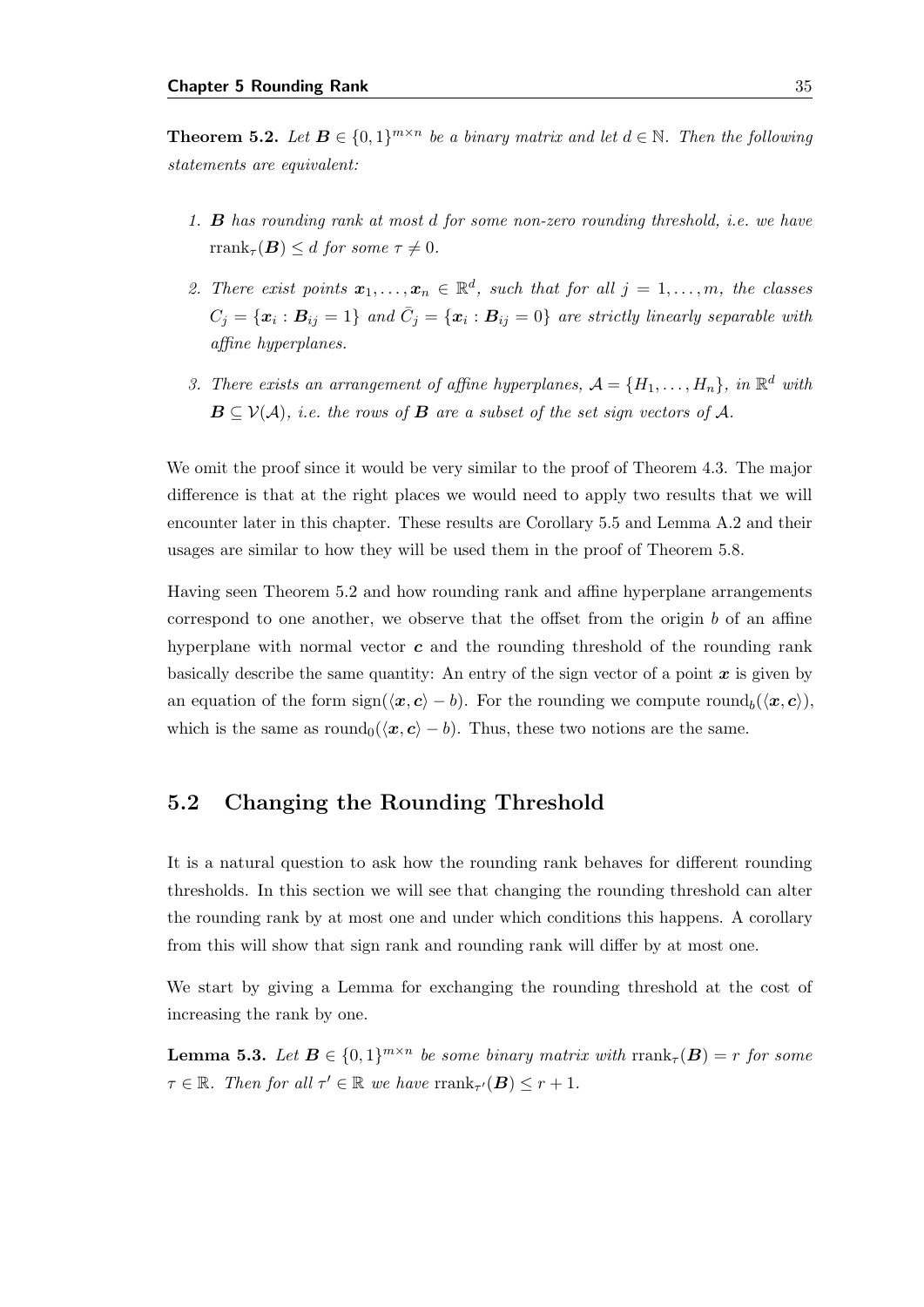*Proof.* Let  $\tau' \in \mathbb{R}$  be arbitary. Let  $LR^T$  be a rounding rank r decomposition with rounding threshold  $\tau$ . Set  $c = \tau' - \tau$  and observe that

$$
B_{ij} = \text{round}_{\tau}([\boldsymbol{L}\boldsymbol{R}^T]_{ij})
$$
  
= round <sub>$\tau+c$</sub> ( $[\boldsymbol{L}\boldsymbol{R}^T]_{ij} + c$ )  
= round <sub>$\tau'$</sub> ( $[\boldsymbol{L}\boldsymbol{R}^T]_{ij} + c$ ).

Thus, for  $L' = \begin{pmatrix} L & c \end{pmatrix} \in \mathbb{R}^{m \times (r+1)}$  and  $R' = \begin{pmatrix} R & 1 \end{pmatrix} \in \mathbb{R}^{n \times (r+1)}$ , we obtain for the new matrices round<sub> $\tau'$ </sub> $(L'R'^T) = B$  and thus rrank<sub> $\tau'$ </sub> $(B) \leq r + 1$ .  $\Box$ 

Now we will continue to see under which circumstances the result from Lemma [5.3](#page-44-1) can be improved. We will see the exact conditions under which we can avoid gaining rank and that in general this cannot be avoided.

Before we can give these main findings of this section, we will need some results from convex geometry. We start by looking at the famous Hyperplane Separation Theorem, which states a condition under which two sets can be strictly linearly separated by an affine hyperplane.

<span id="page-45-1"></span>Theorem 5.4 (Hyperplane Separation Theorem, [\[Boyd and Vandenberghe,](#page-81-2) [2004,](#page-81-2) page 46]). Let A and B be two disjoint nonempty closed convex sets in  $\mathbb{R}^d$ , one of which is compact. Then there exists a nonzero vector  $v \in \mathbb{R}^d$  and real numbers  $c_1 < c_2$ , such that  $\langle x, v \rangle > c_2$  and  $\langle y, v \rangle < c_1$  for all  $x \in A$  and  $y \in B$ .

Notice that the theorem implies that if we look at an affine hyperplane  $H$  with normal vector v and offset from the origin  $b \in (c_1, c_2)$ , then H will strictly separate the sets A and  $B$ . As we had seen in Section [5.1,](#page-42-1) this offset from the origin is basically the same quantity as the rounding threshold  $\tau$ . Thus, it is somewhat unhandy that the numbers  $c_1$  and  $c_2$  cannot be picked beforehand, because the rounding threshold  $\tau$  may not be from the open interval  $(c_1, c_2)$ . The following corollary shows that this issue can be fixed for non-zero rounding thresholds.

<span id="page-45-0"></span>**Corollary 5.5.** Let A and B be two disjoint nonempty convex sets in  $\mathbb{R}^d$ , one of which is compact. Then for all  $c \in \mathbb{R} \setminus \{0\}$  there exists a nonzero vector  $v \in \mathbb{R}^d$ , such that  $\langle x, v \rangle > c$  and  $\langle y, v \rangle < c$  for all  $x \in A$  and  $y \in B$ .

*Proof.* Let  $c \in \mathbb{R} \setminus \{0\}$  be arbitrary. We apply Theorem [5.4](#page-45-1) to A and B to obtain a vector  $v'$  and numbers  $c_1 < c_2$  with  $\langle x, v' \rangle > c_2$  and  $\langle y, v' \rangle < c_1$  for all  $x \in A$  and all  $y \in B$ . Now we consider three cases.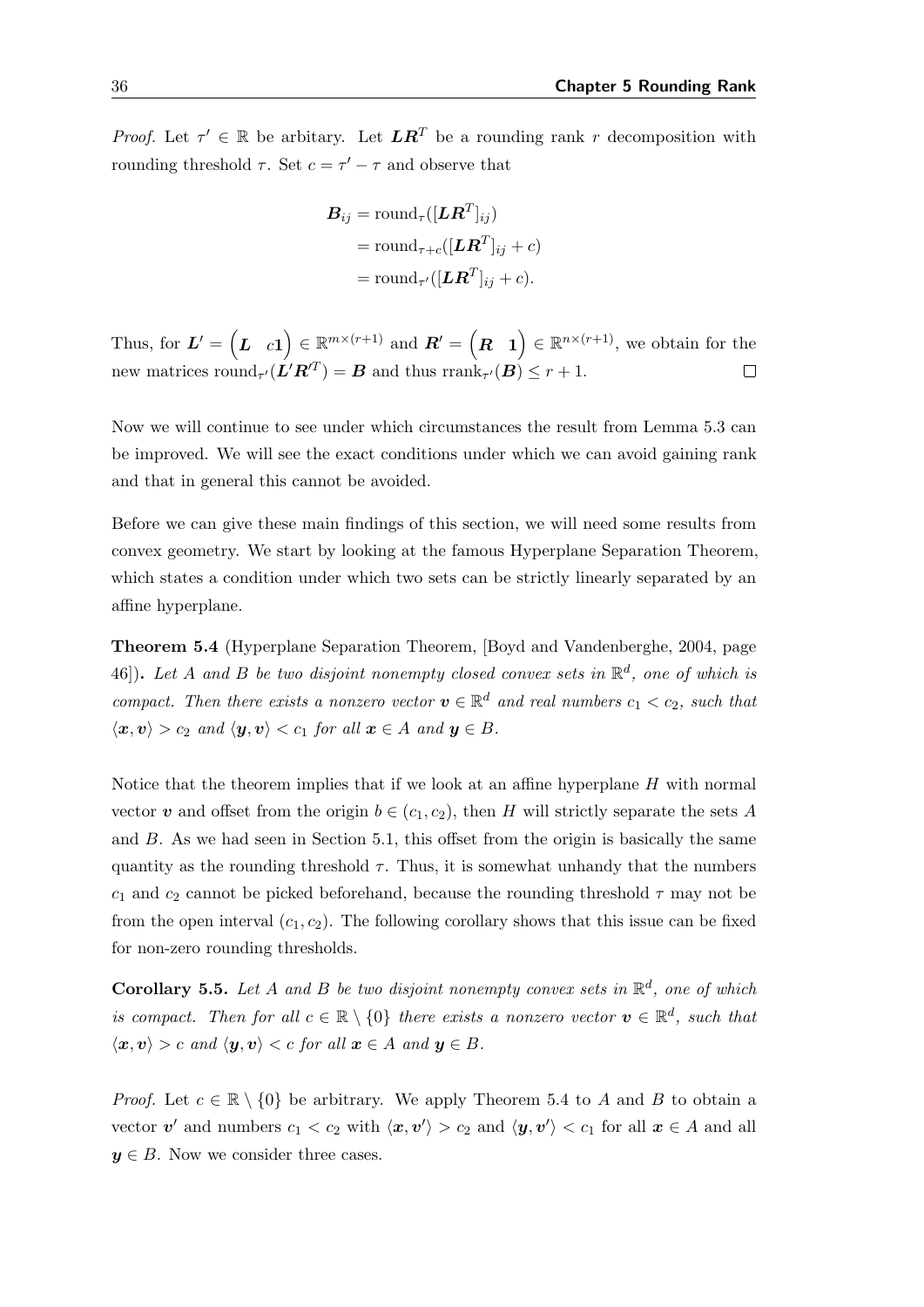Case 1:  $c_1 \neq 0$  and  $c_2 \neq 0$  and  $sign(c_1) = sign(c_2)$ . We set  $\alpha = c/c_2$  and  $\mathbf{v} = \alpha \mathbf{v}'$ . Then we get for  $x \in A$ :

$$
\langle \boldsymbol{x}, \boldsymbol{v}\rangle = \alpha \langle \boldsymbol{x}, \boldsymbol{v}'\rangle > \alpha c_2 = c,
$$

as well as for  $y \in B$ :

$$
\langle \mathbf{y}, \mathbf{v} \rangle = \alpha \langle \mathbf{y}, \mathbf{v}' \rangle < \alpha c_1 = \frac{c_1}{c_2} c < c,
$$

where in the last inequality we used that  $0 < c_1/c_2 < 1$ .

Case 2:  $c_1 \neq 0$  and  $c_2 \neq 0$  and  $sign(c_1) \neq sign(c_2)$ . Since the signs of  $c_1$  and  $c_2$  disagree, we have  $c_1 < 0 < c_2$ . Thus, we can pick  $c'_1 \in (0, c_2)$  arbitrarily and still maintain all properties guaranteed by the Hyperplane Separation Theorem for  $v, c'_1$  and  $c_2$ . Now we are in case 1.

Case 3:  $c_1 = 0$  or  $c_2 = 0$ . We can pick numbers  $d_1, d_2 \in (c_1, c_2)$  with  $d_1 < d_2$ . Observe that both  $d_1$  and  $d_2$  are non-zero. Then we have  $\langle x, v' \rangle > c_2 > d_2$  and  $\langle y, v' \rangle < c_1 < d_1$ for all  $x \in A$  and all  $y \in B$ . Now we can use case 1 for  $v'$ ,  $d_1$  and  $d_2$ .  $\Box$ 

Having seen Corollary [5.5,](#page-45-0) we are ready to prove under which condition we can avoid increasing the rank when changing the rounding threshold. This condition is given in the next definition.

**Definition 5.6.** We call a binary matrix  $\mathbf{B} \in \{0, 1\}^{m \times n}$  thresholdable, if it contains no all-zero and no all-one columns.

To see why the notion of thresholdable matrices is useful, let us look at an example. The example will show that for a non-thresholdable matrix we cannot avoid increasing the rank when changing the rounding threshold.

**Example 5.7.** We present a non-thresholdable matrix  $\bf{B}$ , that gains rank after changing the rounding threshold. We set

$$
\boldsymbol{B} = \begin{pmatrix} 1 & 0 & 0 \\ 0 & 1 & 0 \end{pmatrix}, \qquad \qquad \boldsymbol{L} = \begin{pmatrix} 1 \\ -1 \end{pmatrix}, \qquad \qquad \boldsymbol{R} = \begin{pmatrix} 1 \\ -1 \\ 0 \end{pmatrix}.
$$

Notice that  $\bf{B}$  is not thresholdable, since its third column contains only zeros. Further observe that  $\text{rank}_{\frac{1}{2}}(B) = 1$ , since  $B = \text{round}(LR^T)$ .

Now we will see that for a negative rounding threshold  $\tau < 0$  we have rrank $\tau(\mathbf{B}) > 1$ . Assume (for contradiction) that there exists a rounding rank one decomposition  $LR^T$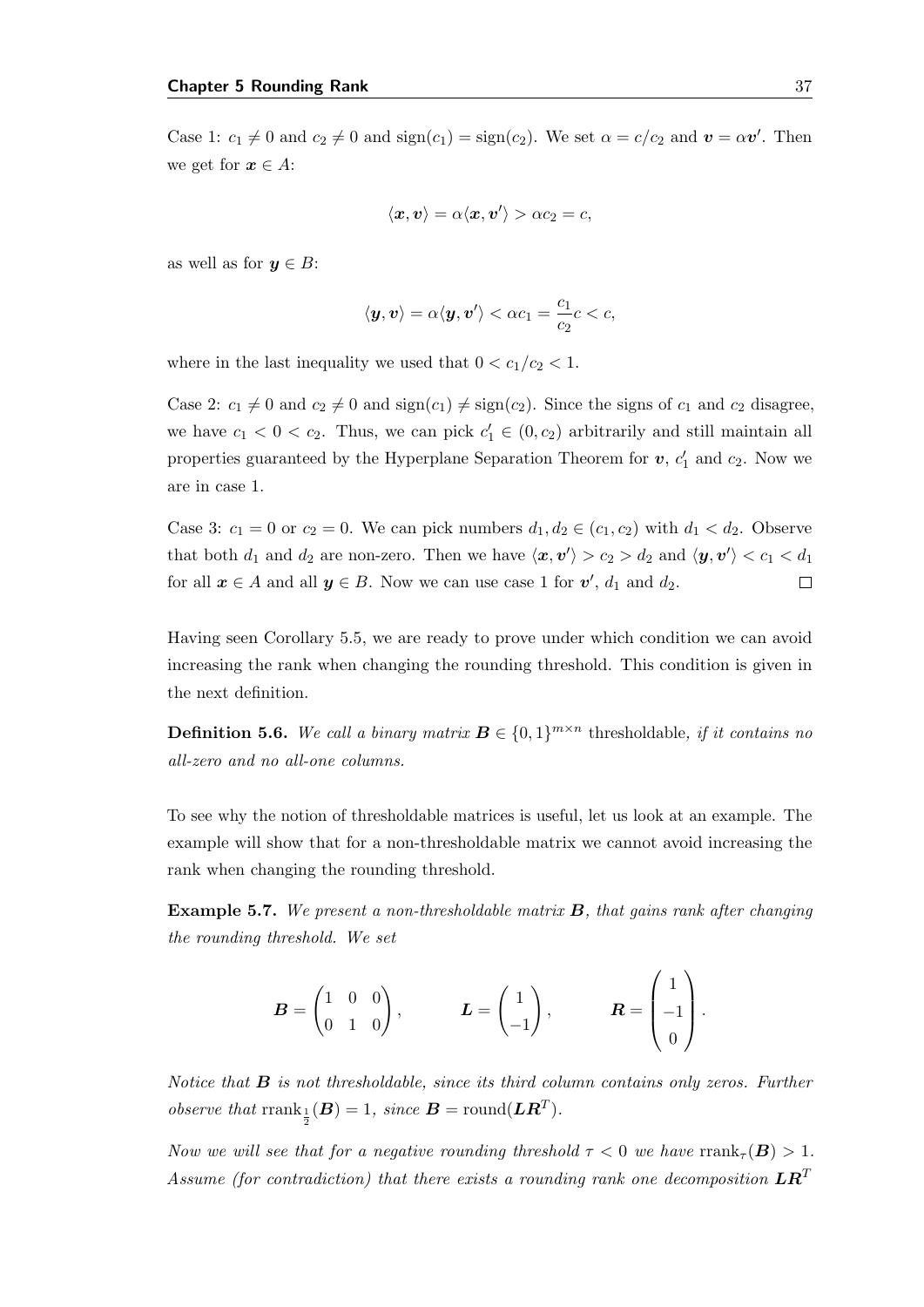with

$$
L = \begin{pmatrix} l_1 \\ l_2 \end{pmatrix}, \qquad R = \begin{pmatrix} r_1 \\ r_2 \\ r_3 \end{pmatrix}.
$$

Since  $\boldsymbol{L}\boldsymbol{R}^T$  is a rounding rank decomposition, it must satisfy the following inequalities:

$$
l_1r_1 \geq \tau, \t l_2r_1 < \tau < 0,
$$
  
\n
$$
l_1r_2 < \tau < 0, \t l_2r_2 \geq \tau,
$$
  
\n
$$
l_1r_3 < \tau < 0, \t l_2r_3 < \tau < 0.
$$

Let us first assume that  $r_1 \neq 0 \neq r_2$ . Then without loss of generality we can assume that we have  $sign(l_1) = sign(l_2) = -$  and  $sign(r_1) = sign(r_2) = sign(r_3) = +$ . Rewriting the above inequalities we get the following inequalities:

$$
\frac{\tau}{r_2} > l_1 \geq \frac{\tau}{r_1}, \qquad \qquad \frac{\tau}{r_1} > l_2 \geq \frac{\tau}{r_2}.
$$

Now consider the case that  $r_1 = 0$ . Then we get  $l_2r_1 = 0 \nless \tau \nless 0$ . Also, for  $r_2 = 0$ , we have  $l_1r_2 = 0 \nless \tau \nless 0$ . Hence, we must have  $r_1 \neq 0 \neq r_2$ .

Combining the three cases, we obtain a contradiction, since there exists no satisfying assignment for  $r_1$  and  $r_2$ . Therefore, we have rrank<sub> $\tau$ </sub>(B) > 1. From Lemma [5.3](#page-44-1) we *obtain* rrank<sub> $\tau$ </sub> $(B) = 2$ .

This example showed that we may gain rank, when the given binary matrix is not thresholdable. So, what happens for thresholdable matrices? The following Theorem shows that if the matrices are thresholdable, then we can change to arbitrary non-zero rounding thresholds.

<span id="page-47-0"></span>**Theorem 5.8.** Let  $B \in \{0,1\}^{m \times n}$  be a thresholdable binary matrix and let  $LR^T$  be a rounding rank k decomposition of **B** with rounding threshold  $\tau$ . Then for all  $\tau' \neq 0$  there exists a rounding rank k decomposition  $LR^{\prime T}$  with rounding threshold  $\tau'$ .

*Proof.* Let  $\tau' \in \mathbb{R} \setminus \{0\}$  be arbitrary. We will consider the rows of L as points  $l_1, \ldots, l_m$ in  $\mathbb{R}^k$  and construct a new  $n \times k$  matrix  $\mathbb{R}^l$  consisting of normal vectors of hyperplanes in  $\mathbb{R}^k$  in its rows, that separate the points with the correct rounding threshold.

To construct the j'th row of  $\mathbf{R}'$ , let  $C_j = \{l_i : \mathbf{B}_{ij} = 1\}$  and let its complement be given by  $\bar{C}_j = \{l_1, \ldots, l_m\} \setminus C = \{l_i : B_{ij} = 0\}$ . Now we observe that by Lemma [A.2](#page-86-0) the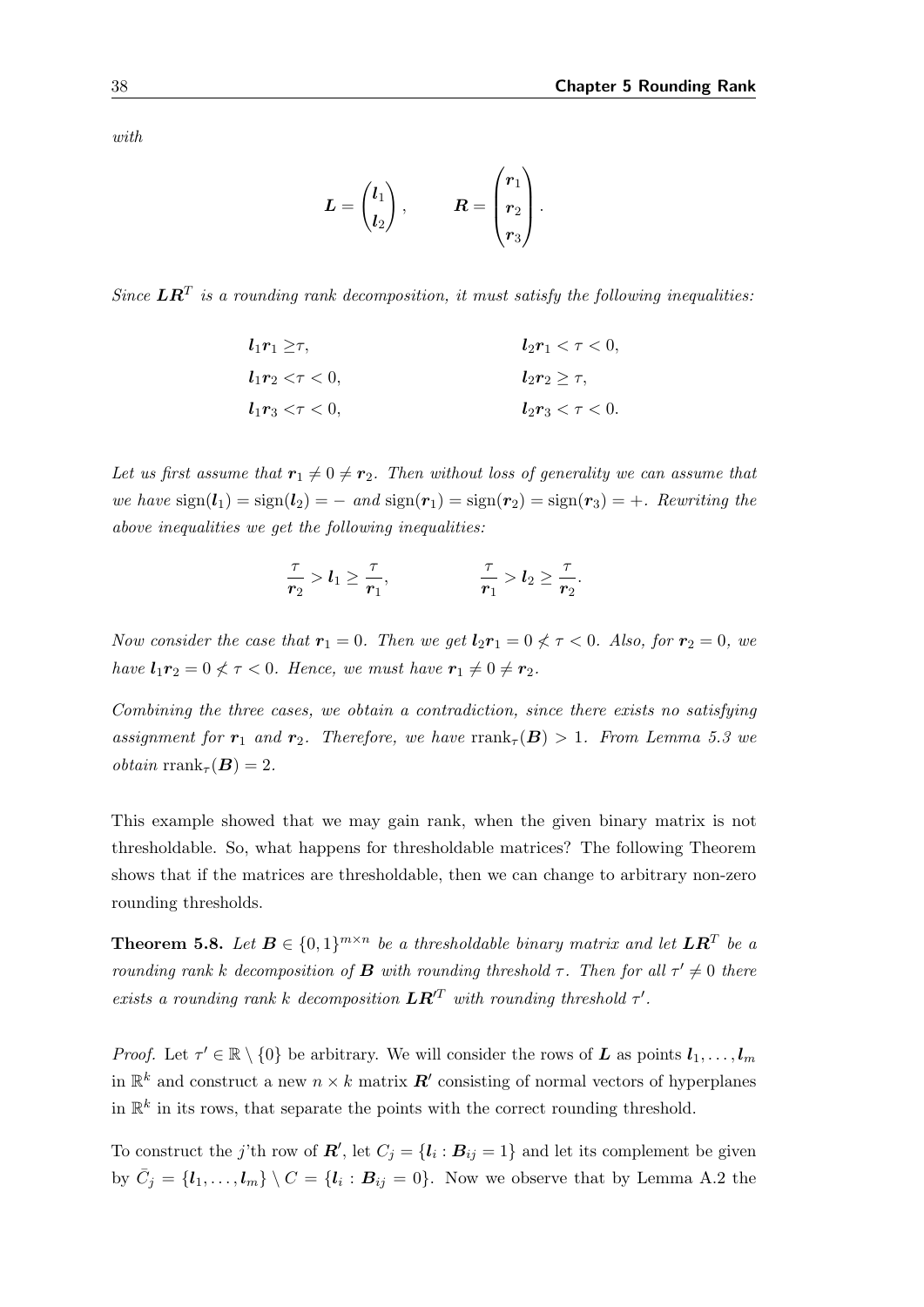convex hulls of  $C_j$  and  $\bar{C}_j$  are separated by the affine hyperplane with the j'th row of  $\bm{R}$ as its normal vector and offset from the origin  $\tau$ .

Thus, we can apply Corollary [5.5](#page-45-0) to obtain a vector  $r'_j$ , such that  $\langle r'_j, c \rangle > \tau'$  for all  $\boldsymbol{c}\in C_j$  and  $\langle \boldsymbol{r}'_j,\boldsymbol{c}\rangle < \tau'$  for all  $\boldsymbol{c}'\in \bar{C}$ . Now we set  $\boldsymbol{r}'_j$  to be the j'th row of  $\boldsymbol{R}'$ .

Repeating this procedure for all n rows of  $R'$  proves the claim, since then we have  $\mathrm{round}_{\tau'}(\boldsymbol{L}\boldsymbol{R}'^T)=\boldsymbol{B}.$  $\Box$ 

From the theorem we can immediately derive a corollary, which proves that for thresholdable matrices the rounding rank does not change for non-zero rounding thresholds.

<span id="page-48-1"></span>Corollary 5.9. Let B be a thresholdable binary matrix. Then non-zero rounding thresholds do not influence the rounding rank of a matrix, i.e. for all  $\tau, \tau' \in \mathbb{R} \setminus \{0\}$ , we have  $\text{rrank}_{\tau}(\boldsymbol{B}) = \text{rrank}_{\tau'}(\boldsymbol{B}).$  We also have  $\text{rrank}_{0}(\boldsymbol{B}) \ge \text{rrank}_{\tau}(\boldsymbol{B})$  for all  $\tau$ .

*Proof.* For the first claim let  $\tau \neq 0 \neq \tau'$ . Without loss of generality assume that  $\text{rrank}_{\tau}(\boldsymbol{B}) = k$  and that  $\text{rrank}_{\tau'}(\boldsymbol{B}) = l > k$ . Then we can apply Theorem [5.8](#page-47-0) to obtain a decomposition with threshold  $\tau'$  from the decomposition with threshold  $\tau$ . Thus rrank<sub> $\tau'$ </sub> $(B) \leq k$ . A contradiction.

The second claim of the corollary works by directly applying Theorem [5.8.](#page-47-0)  $\Box$ 

Observe that Theorem [5.8](#page-47-0) allows us to take a rounding rank factorisation with rounding threshold zero and to transform it into one with non-zero rounding threshold. But it did not offer us a solution if the new rounding rank  $\tau'$  was supposed to be zero. The following example shows that in general this is not possible.

Example 5.10. In this example we construct a binary matrix for which its sign rank is bigger than its rounding rank by using the theory of hyperplane arrangements.

Let A and A' be hyperplane arrangements in  $\mathbb{R}^d$  with  $n \leq d$  hyperplanes, where A contains affine hyperplanes and  $A<sup>'</sup>$  has only hyperplanes through the origin. Also, assume that from all hyperplanes arrangements with these properties,  $A$  and  $A'$  are the ones that maximise the number of regions into which they intersect  $\mathbb{R}^d$  (and thus they also maximise the number of their sign vectors).

[Edelsbrunner](#page-81-3) [\[1987,](#page-81-3) see section 1.2] proves that the affine hyperplane arrangement  $\mathcal A$ dissects the space into  $\sum_{i=0}^{d} \binom{n}{i}$  $\mathcal{L}^{(n)}_{ij} = O(n^d)$  regions, while  $\mathcal{A}'$  dissects the space only into  $2^n \leq 2^d$  regions<sup>[1](#page-48-0)</sup>. Conclusively, A dissects the space into strictly more regions than A' and therefore  $A$  will support strictly more sign vectors than  $A'$ .

<span id="page-48-0"></span><sup>&</sup>lt;sup>1</sup>It also possible (and maybe easier, but certainly less complicated) to draw an example in  $\mathbb{R}^2$  with three affine hyperplanes, which intersect the space into seven regions. Then observe that three hyperplanes through the origin, can intersect the plane into at most six regions.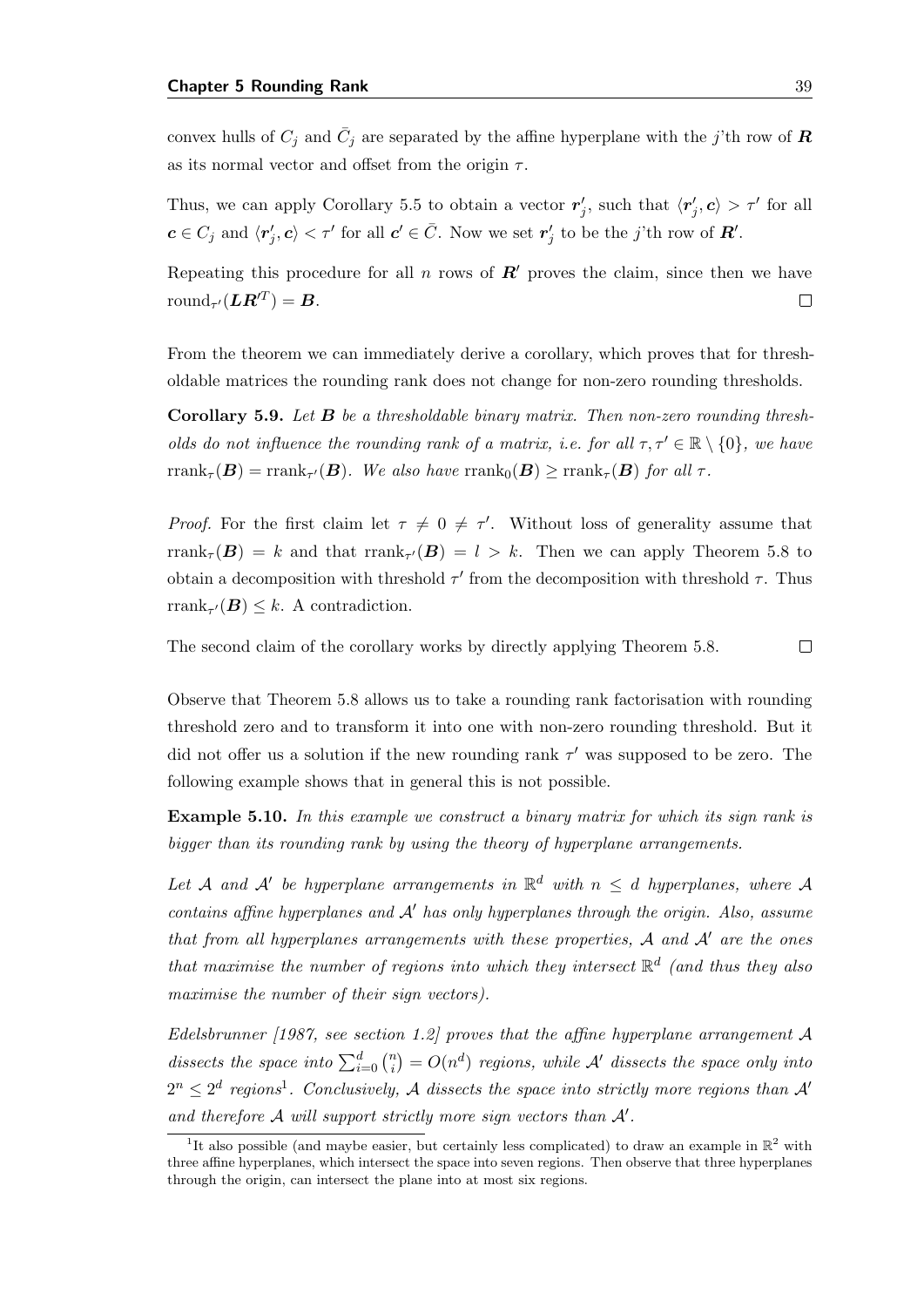Writing all sign vectors of  $A$  into a sign matrix  $B$ , we have found a matrix with  $sign-rank(B) > rank(B)$ .

To conclude the section let us summarise that in most cases the rounding threshold does not play a role. The cases when it matters are rounding rank zero (i.e. the sign rank) and non-thresholdable matrices, but even then it only changes the rank by at most one. These results are tight (i.e. they cannot be improved) as our previous examples proved.

#### <span id="page-49-0"></span>5.3 Comparison to Sign Rank

Sign rank and rounding rank are not much different. The results from the previous section showed us that for a given binary matrix, the sign rank and the rounding rank differ by at most one. The following theorem formalises and proves this claim.

Theorem 5.11. Rounding rank and sign rank differ by at most 1, i.e. for all binary matrices B we have

$$
rrank(\boldsymbol{B}) \leq sign\text{-}rank(\boldsymbol{B}) \leq rrank(\boldsymbol{B}) + 1.
$$

Proof. The first inequality is just the second claim of Corollary [5.9,](#page-48-1) since by definition we have rrank $_0(B) = \text{sign-rank}(B)$ . The second inequality follows from Lemma [5.3.](#page-44-1)  $\Box$ 

This theorem immediately implies that all upper and lower bounds that we saw in Section [4.4](#page-31-0) for sign rank also hold for rounding rank (where one may have to add or subtract 1 accordingly).

In terms of computational complexity the results of Kang and Müller [\[2012\]](#page-82-3) imply that for all  $k \geq 2$  it is NP-hard to decide whether a binary matrix has rounding rank at most k or not (with respect to rounding threshold  $\tau = 1$ ).

As we already mentioned in the first section of this chapter, rounding rank is also closely related to hyperplane arrangements. The only difference is that when sign rank considers hyperplanes containing the origin, rounding rank considers affine hyperplanes with the offset from the origin given by the corresponding rounding threshold.

#### <span id="page-49-1"></span>5.4 Non-negative Rounding Rank

It is also interesting to analyse how the non-negative rounding rank of a binary matrix behaves compared to the rounding rank, i.e. what happens if we only allow non-negative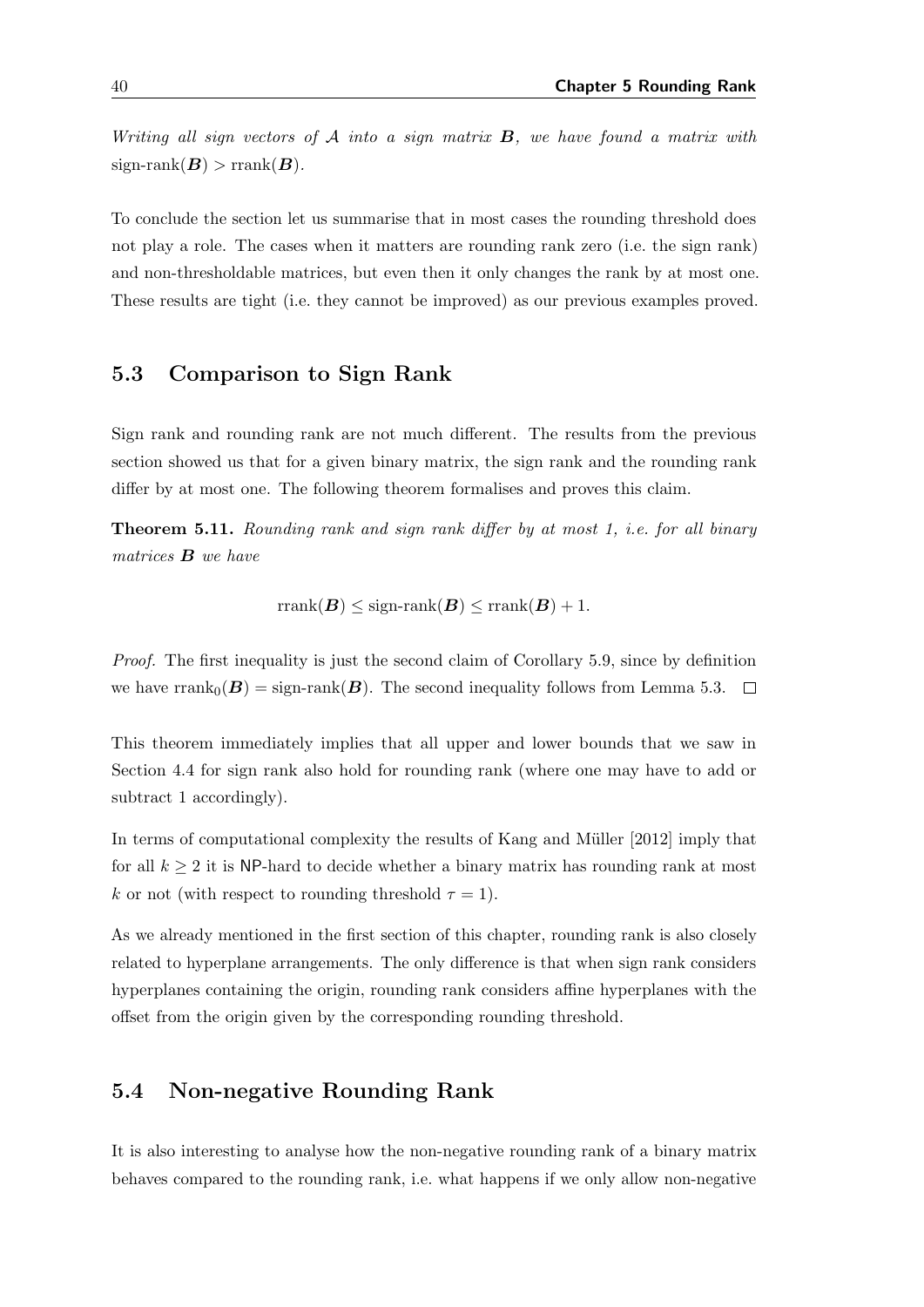factor matrices for the rounding rank decompositions. In this section we will prove that the rounding rank and the non-negative rounding rank differ by at most two. We will obtain this result by giving a simple, but somewhat technical construction.

Let us first formally define the non-negative rounding rank. For this purpose let us denote the set of all non-negative real numbers by  $\mathbb{R}_+$ , i.e.  $\mathbb{R}_+ = \{x \in \mathbb{R} : x \geq 0\}.$ 

**Definition 5.12.** The non-negative rounding rank of a binary matrix  $B \in \{0,1\}^{m \times n}$ , denoted by  $\text{rank}_+(\mathbf{B})$ , is the smallest  $k \in \mathbb{N}$ , such that there exist matrices  $\mathbf{L} \in \mathbb{R}_+^{m \times k}$ and  $\mathbf{R} \in \mathbb{R}_+^{n \times k}$  with  $\mathbf{B} = \text{round}(\mathbf{L}\mathbf{R}^T)$ .

Now we are able to state and prove the main result of this section. The proof follows ideas of [Paturi and Simon](#page-83-2) [\[1984\]](#page-83-2) and adds some details to achieve the non-negativity.

<span id="page-50-0"></span>**Theorem 5.13.** Let  $B \in \{0,1\}^{m \times n}$  be a binary matrix. Then we have

 $rrank(B) \leq rrank_{+}(B) \leq rrank(B) + 2.$ 

Proof. The first inequality is trivial as the standard rounding rank is more general than the non-negative rounding rank.

The trickier part is the second inequality. The idea of the proof is to take points and hyperplanes achieving the rounding rank of the matrix and to project them into a higher dimensional space, where they are non-negative. This projection happens via an explicit construction, that gets somewhat technical.

Let  $k = \text{rank}(B)$ . Then by definition there exist matrices  $L \in \mathbb{R}^{m \times k}$  and  $R \in \mathbb{R}^{n \times k}$ with  $B = \text{round}(LR^T)$  for rounding threshold  $\frac{1}{2}$ . As before we will interpret the rows  $\bm{l}_1,\ldots,\bm{l}_m$  of  $\bm{L}$  as points in  $\mathbb{R}^k$  and the rows  $\bm{r}_1,\ldots,\bm{r}_n$  of  $\bm{R}$  as normal vectors of affine hyperplanes in  $\mathbb{R}^k$ .

For each  $\bm{r}_j=(\bm{r}_{j1},\ldots,\bm{r}_{jk}),$  we set  $\bm{r}'_j=\left(\bm{r}_{j1},\ldots,\bm{r}_{jk},-\frac{1}{2}\right)$  $(\frac{1}{2}, \frac{1}{2} - \sum_{m=1}^{k} r_{jm}) \in \mathbb{R}^{k+2}$  and observe that these vectors define hyperplanes in  $\mathbb{R}^{k+2}$  containing the origin, i.e. we have  $\mathbf{0}\in\left\{\boldsymbol{x}\in\mathbb{R}^{k+2}:\langle\boldsymbol{x},\boldsymbol{r}_j'\rangle=0\right\}.$  We set  $d_j=\max\{|\boldsymbol{r}_{jm}'|:m=1,\ldots,k+2\}$  and define  $\bm{r}''_j = \frac{1}{2d}$  $\frac{1}{2d_j}r'_j$ . Observe that for all  $m=1,\ldots,k+2$ , we have  $-\frac{1}{2} \leq r''_{jm} \leq \frac{1}{2}$  $rac{1}{2}$ .

For each  $l_i = (l_{i1}, \ldots, l_{ik}),$  we set  $c_i = \max\{|l_{i1}|, \ldots, |l_{ik}|, 1\}$  and we further define  $l'_i = (c_i + l_{i1}, \ldots, c_i + l_{ik}, c_i + 1, c_i) \in \mathbb{R}^{k+2}$  and observe that  $l'_i$  is non-zero and nonnegative. By  $l''_i$  we denote  $l'_i$  after normalizing with the  $L^1$ -norm, i.e.  $l''_i = l'_i/||l'_i||_1$ , where  $||\mathbf{l}'_i||_1 = \sum_{m=1}^{k+2} |\mathbf{l}_{im}|.$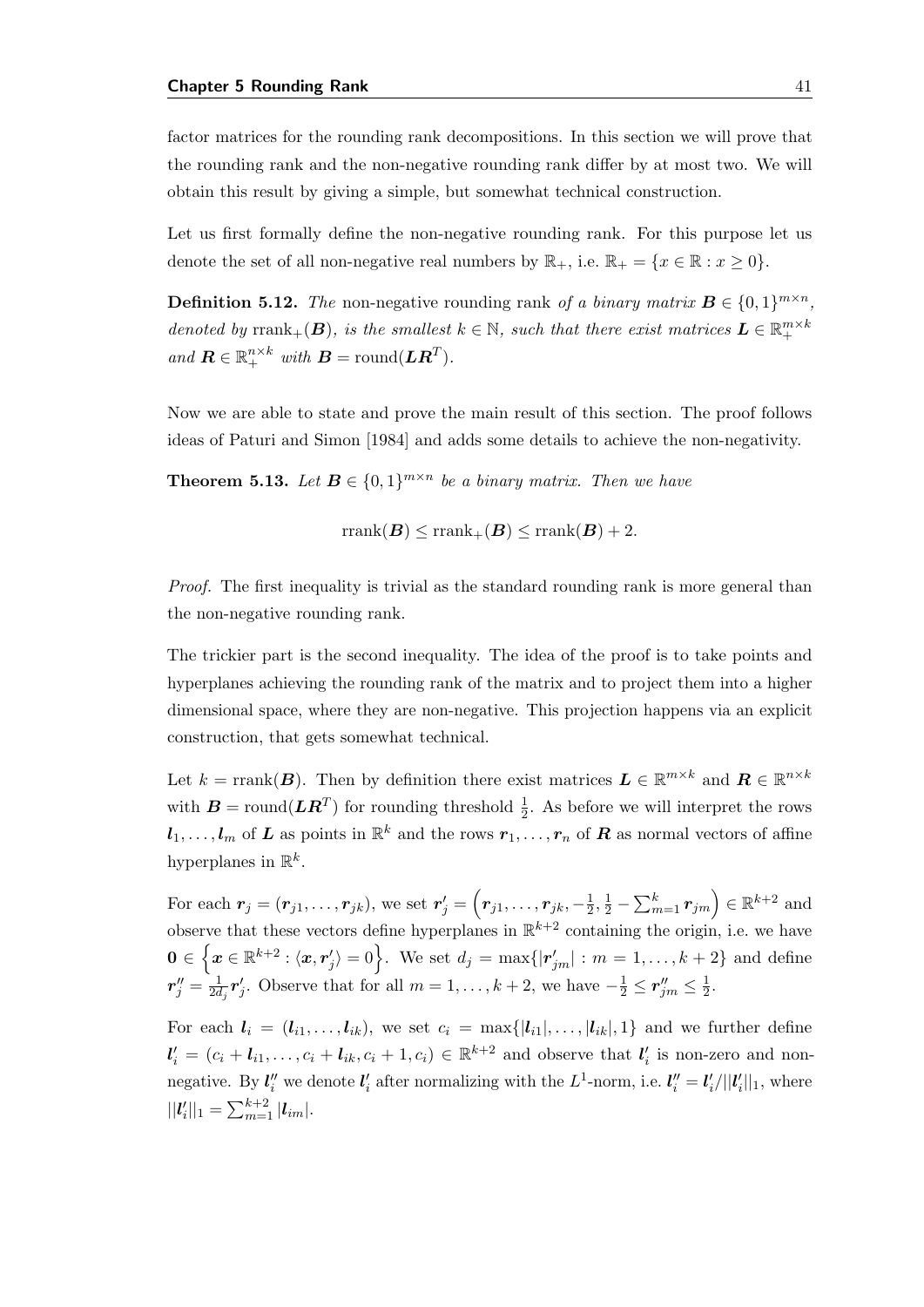Now we do a short intermediate computation that shows that the  $l_i''$  and  $r_j''$  indeed still round to matrix  $\boldsymbol{B}$  with rounding threshold 0:

$$
\langle \mathbf{r}_{j}^{\prime\prime}, \mathbf{l}_{i}^{\prime\prime} \rangle = \frac{1}{||\mathbf{l}_{i}^{\prime}||_{1}} \langle \mathbf{r}_{j}^{\prime\prime}, \mathbf{l}_{i}^{\prime} \rangle
$$
  
\n
$$
= \frac{1}{2d_{j}||\mathbf{l}_{i}^{\prime}||_{1}} \left\langle \mathbf{r}_{j}^{\prime}, \mathbf{l}_{i}^{\prime} \rangle \right
$$
  
\n
$$
= \frac{1}{2d_{j}||\mathbf{l}_{i}^{\prime}||_{1}} \left( \sum_{m=1}^{k} \mathbf{r}_{jm}(c_{i} + \mathbf{l}_{im}) - \frac{1}{2}(c_{i} + 1) + \left( \frac{1}{2} - \sum_{m=1}^{k} \mathbf{r}_{jm} \right) c_{i} \right)
$$
  
\n
$$
= \frac{1}{2d_{j}||\mathbf{l}_{i}^{\prime}||_{1}} \left( \sum_{m=1}^{k} \mathbf{r}_{jm}\mathbf{l}_{im} - \frac{1}{2} \right)
$$
  
\n
$$
= \frac{1}{2d_{j}||\mathbf{l}_{i}^{\prime}||_{1}} \left( \langle \mathbf{r}_{j}, \mathbf{l}_{i} \rangle - \frac{1}{2} \right)
$$
  
\n
$$
= \begin{cases} \geq 0, & \text{if } \langle \mathbf{r}_{j}, \mathbf{l}_{i} \rangle \geq \frac{1}{2}, \\ < 0, & \text{otherwise.} \end{cases}
$$
 (5.1)

We move on to define  $r''_j \in \mathbb{R}^{k+2}$  by setting  $r''_{jl} = \frac{1}{2} + r''_{jl}$  for all  $l = 1, \ldots, k+2$ . Observe that each component of  $r_j'''$  is non-negative. We perform another intermediate computation, that we will need later:

<span id="page-51-0"></span>
$$
\langle \left(\frac{1}{2}, \dots, \frac{1}{2}\right), l_i'' \rangle = \frac{1}{2} \sum_{m=1}^{k+2} l_{im}''
$$
  
\n
$$
= \frac{1}{2||l_i'||_1} \sum_{m=1}^{k+2} l_{im}'
$$
  
\n
$$
= \frac{1}{2||l_i'||_1} \left( \sum_{m=1}^{k} (c_i + l_{im}) + 2c_i + 1 \right)
$$
  
\n
$$
= \frac{1}{2||l_i'||_1} \left( (k+2)c_i + 1 + \sum_{m=1}^{k} l_{im} \right).
$$
 (5.2)

Now we observe that the  $r_j'''$  and  $l_i''$  give a non-negative rounding rank decomposition of **B** for different rounding thresholds, where we use equations [5.1](#page-51-0) and [5.2](#page-51-1) in the second step:

<span id="page-51-2"></span><span id="page-51-1"></span>
$$
\langle \mathbf{r}''_j, \mathbf{l}''_i \rangle = \langle \mathbf{r}''_j + \left(\frac{1}{2}, \dots, \frac{1}{2}\right), \mathbf{l}''_i \rangle
$$
  
= 
$$
\frac{\langle \mathbf{r}_j, \mathbf{l}_i \rangle - \frac{1}{2}}{2d_j||\mathbf{l}'_i||_1} + \frac{(k+2)c_i + 1 + \sum_{m=1}^k \mathbf{l}_{im}}{2||\mathbf{l}'_i||_1}.
$$
 (5.3)

Notice that the first summand of equation [5.3](#page-51-2) is non-negative iff  $\langle r_j, l_i \rangle \geq \frac{1}{2}$ . Thus, if we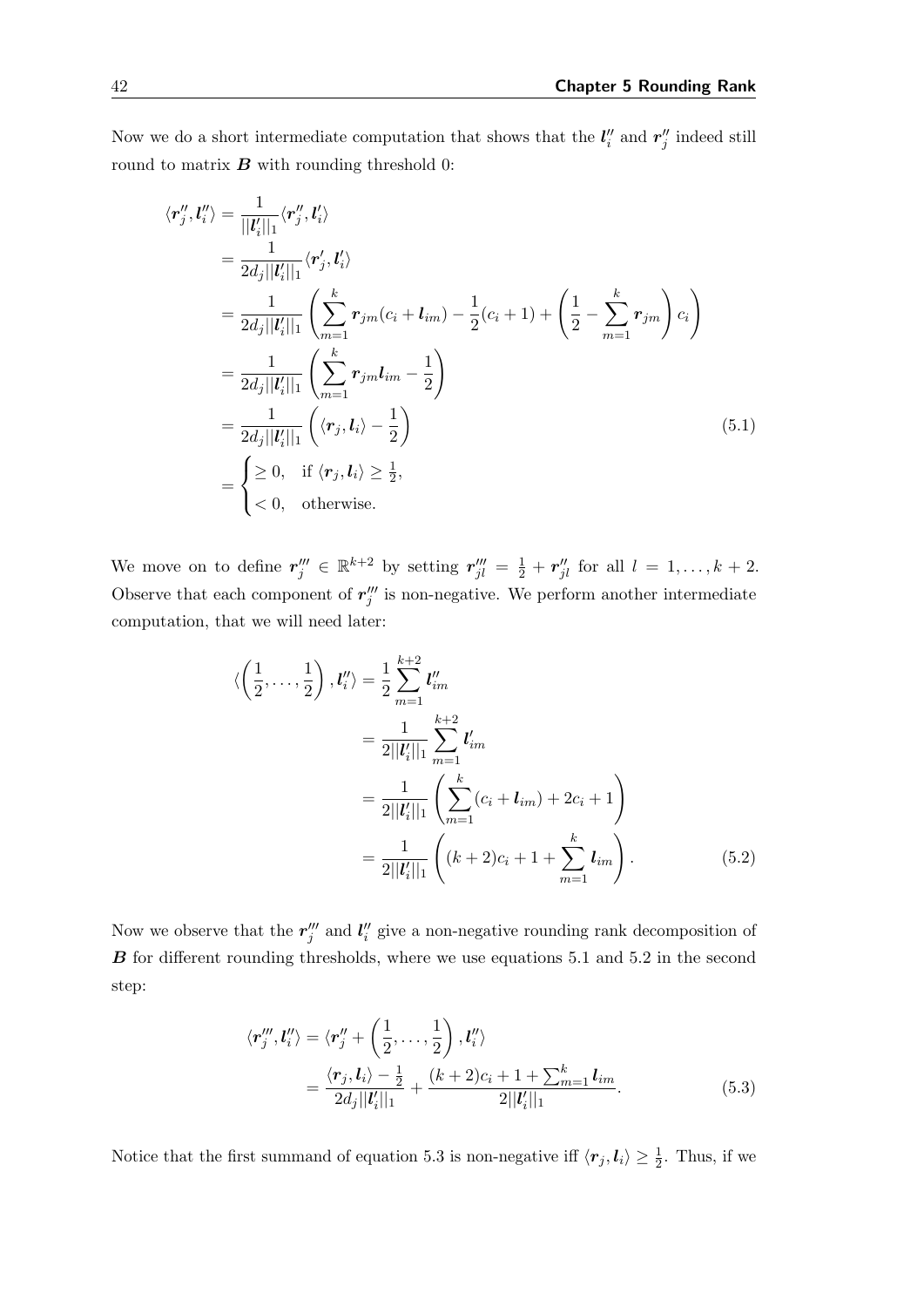use the second summand as rounding threshold, then we would round correctly. The issue is that this rounding threshold depends on  $l_i$ .

To solve this problem and to get everything to rounding threshold  $\frac{1}{2}$ , we rescale the  $l_i''$ . We denote the second summand of equation [5.3](#page-51-2) by  $\alpha$  and observe that  $\alpha \geq 0$  by choice of  $c_i$ . Now we set  $l_i''' = \frac{1}{2c}$  $\frac{1}{2\alpha}$ *l''* and obtain:

<span id="page-52-0"></span>
$$
\langle r_j''', l_i'' \rangle = \frac{1}{2\alpha} \langle r_i''', l_i'' \rangle
$$
  
= 
$$
\frac{\langle r_j, l_i \rangle - \frac{1}{2}}{4\alpha d_j ||l_i'||_1} + \frac{1}{2},
$$
 (5.4)

where we used equation [5.3](#page-51-2) in the last step. The inner product is non-negative by choice of  $l_i'''$  and  $r_j'''$  and the first summand of equation [5.4](#page-52-0) is non-negative iff  $\langle r_j, l_i \rangle \geq \frac{1}{2}$ . Thus,  $\langle r_j''',l_i'''\rangle \geq \frac{1}{2}$  iff  $\langle r_j,l_i\rangle \geq \frac{1}{2}$  iff  $B_{ij} = 1$ . Therefore, the  $r_j'''$  and  $l_i'''$  give a non-negative rounding rank decomposition of  $B$  for rounding threshold  $\frac{1}{2}$ .  $\Box$ 

After having seen that rounding rank and non-negative rounding rank are almost the same, we also want to give a characterisation of matrices with non-negative rounding rank one. To be able to give this characterisation, we need another definition.

**Definition 5.14** (Nestedness, [\[Junttila,](#page-82-4) [2011,](#page-82-4) page 38]). A binary matrix  $\bf{B}$  is directly nested if for each one-entry  $B_{ij} = 1$ , we have  $B_{i'j'} = 1$  for all  $i' \in \{1, ..., i - 1\}$  and  $j' \in \{1, \ldots, j-1\}.$ 

A binary matrix **B** is nested if there exist permutation matrices<sup>[2](#page-52-1)</sup>  $P_1$  and  $P_2$ , such that  $P_1BP_2$  is nested.

It turns out that it is easy to check whether a matrix is nested. [Junttila](#page-82-4) [\[2011,](#page-82-4) page 39] proves that a matrix is nested if and only if it does not contain any  $2 \times 2$  submatrix of the form

$$
\begin{pmatrix} 1 & 0 \\ 0 & 1 \end{pmatrix} \qquad \text{or} \qquad \begin{pmatrix} 0 & 1 \\ 1 & 0 \end{pmatrix}
$$

.

Thus, the following Lemma, which characterises binary matrices with non-negative rounding rank one as nested matrices, will give us an easy certificate to check whether a matrix has non-negative rounding rank one.

<span id="page-52-2"></span>**Lemma 5.15.** Let  $B \in \{0,1\}^{m \times n}$ . Then the following two statements are equivalent:

1. B is nested.

<span id="page-52-1"></span><sup>&</sup>lt;sup>2</sup>See Definition [A.3.](#page-86-1)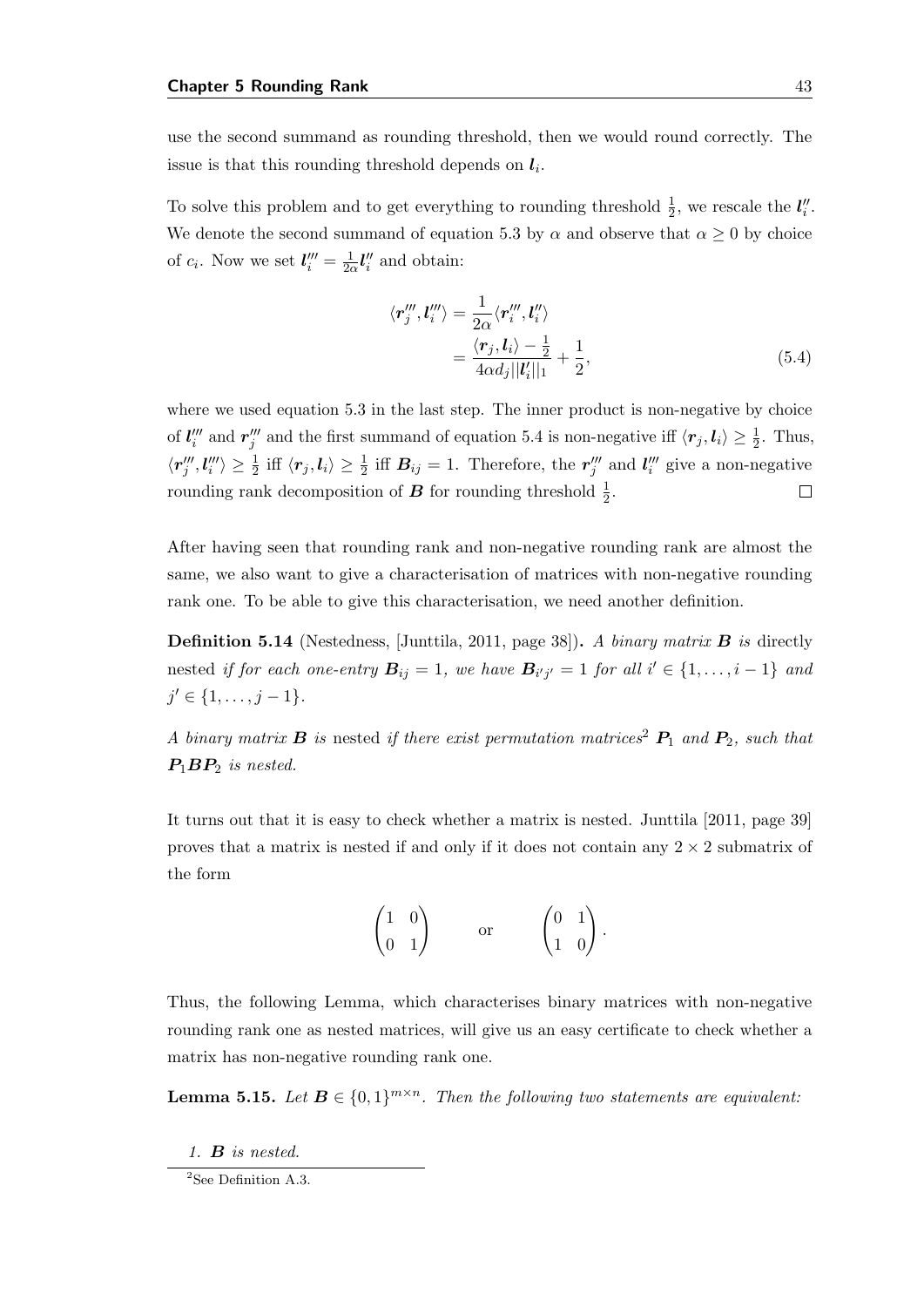2. **B** has non-negative rounding rank one, i.e.  $\text{rank}_{+}(\mathbf{B}) = 1$ .

*Proof.*  $1 \Rightarrow 2$ : Let **B** be nested and let **C** be its directly nested version after applying the permutation matrices  $P_1$  and  $P_2$ .

Set  $p = C1$ , i.e. p is the vector containing the row sums of C. Since C is directly nested, we have  $p_1 \geq \cdots \geq p_n$ . Now we set  $l_i = 2^{p_i-1}$  and  $r_j = 2^{-j}$ . Then we get  $l_i r_j = 2^{p_i - j - 1}$ and thus we get that  $\mathbf{l}_i \mathbf{r}_j \geq 1/2$  if and only if  $j \leq \mathbf{p}_i$ . Since  $\mathbf{p}_i$  is the number of ones in the in the *i*th row of C, we have  $C_{ij} = \text{round}(l_i r_j)$ .

By setting  $\tilde{l} = P_1 l$  and  $\tilde{r}^T = r^T P_2$  we get  $\tilde{l} \tilde{r}^T = P_1 l r^T P_2 = P_1 C P_2 = B$  and therefore  $rrank_{+}(B) = 1.$ 

 $2 \Rightarrow 1$ : Let  $l \geq 0$  and  $r \geq 0$  be such that  $B = \text{round}(lr^{T})$ . Then there exist permutation matrices  $P_1$  and  $P_2$ , s.t. for  $\tilde{l} = P_1 l$  we have  $\tilde{l}_1 \geq \cdots \geq \tilde{l}_m$  and for  $\tilde{r}^T = r^T P_2$  we have  $\tilde{r}_1 \geq \cdots \geq \tilde{r}_n$ .

Set  $C = \text{round}(\tilde{l}\tilde{r}^T)$ . Now we observe that  $\tilde{l}_i \tilde{r}_j \ge \tilde{l}_{i+1} r_j$  and therefore for each entry of C we also have  $C_{ij} = \text{round}(l_i \tilde{r}_j) \ge \text{round}(\tilde{l}_{i+1} r_j) = C_{(i+1)j}$ . Similarly, we obtain  $C_{ij} = \text{round}(l_i \tilde{r}_j) \ge \text{round}(l_i r_{j+1}) = C_{i(j+1)}$ . Therefore, C is directly nested.

We conclude that  $\boldsymbol{B} = \boldsymbol{l} \boldsymbol{r}^T$  is nested, since  $\boldsymbol{B} = \boldsymbol{l} \boldsymbol{r}^T = \boldsymbol{P}_1^{-1} \tilde{\boldsymbol{l}} \tilde{\boldsymbol{r}}^T \boldsymbol{P}_2^{-1} = \boldsymbol{P}_1^{-1} \boldsymbol{C} \boldsymbol{P}_2^{-1}$ .  $\Box$ 

#### <span id="page-53-1"></span>5.5 Some Examples

In this section we will discuss some special matrices; some for which we know their exact rounding ranks and some which have a very large rounding rank. We will start by giving a characterisation of matrices with rounding rank one. After that we will continue to show that all identity matrices (no matter of their sizes) have rounding rank two. The reader is also referred to Lemma [5.15,](#page-52-2) which characterised nested matrices as matrices with non-negative rounding rank one. The section is concluded by the Hadamard matrices, which have very large sign rank.

We start by giving a characterisation of matrices with rounding rank 1.

<span id="page-53-0"></span>**Lemma 5.16.** Let  $B \in \{0,1\}^{m \times n}$  with  $B \neq 0$ . Then the following two statements are equivalent:

1. **B** has rounding rank one, i.e.  $\text{rrank}(\mathbf{B}) = 1$ .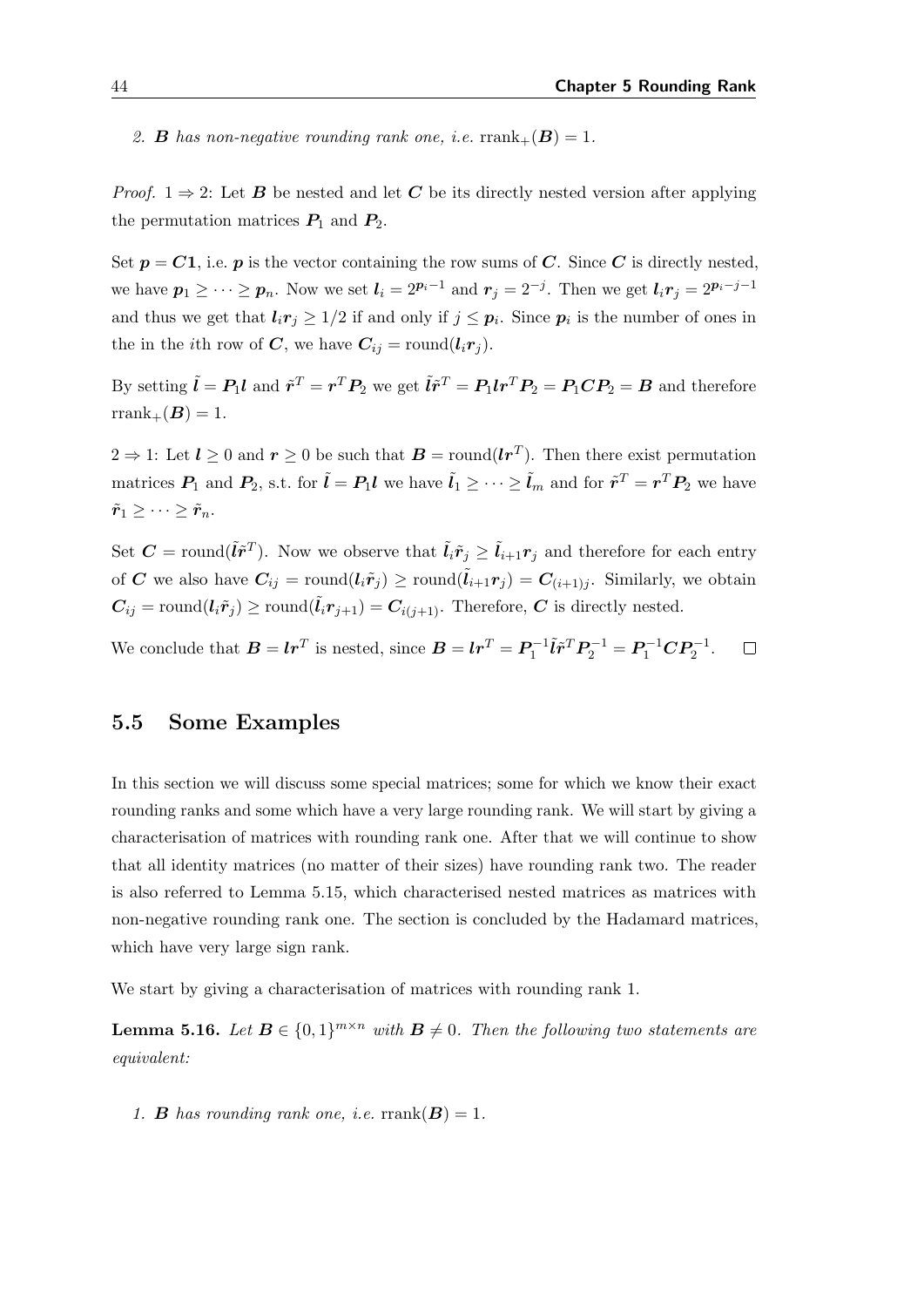2. **B** is nested or there exist permutation matrices  $P_1$  and  $P_2$ , such that

$$
\boldsymbol{B} = \boldsymbol{P}_1 \begin{pmatrix} \boldsymbol{B}_1 & 0 \\ 0 & \boldsymbol{B}_2 \end{pmatrix} \boldsymbol{P}_2,
$$

where  $B_1$  and  $B_2$  are nested matrices.

*Proof.* 1  $\Rightarrow$  2: Let  $\mathbf{B} = \text{round}(\mathbf{lr}^T)$ . If  $\mathbf{l}$  (or  $\mathbf{r}$ ) is non-negative or non-positive,  $\mathbf{B}$  is nested. To see this, observe that  $\text{round}(lr^T)$  remains unmodified if we replace entries of opposite sign in r (or l) by 0 and then take absolute values. Then we can apply Lemma [5.15.](#page-52-2)

Otherwise, both  $l$  and  $r$  contain both strictly negative and strictly positive entries. Then there exists some permutation matrix  $P_1$ , such that  $P_1^{-1}$ *l* is non-increasing. We pick the vectors  $l_+ \geq 0$  and  $l_- \leq 0$ , such that  $P_1^{-1}l =$  $\int_0^1$  $l_{-}$  $\setminus$ . Similarly, there is some permutation matrix  $P_2$ , such that  $P_2r$  is non-increasing and we set  $r_+$  and  $r_-$  accordingly.

Using this notation we can do a quick computation,

$$
B = \text{round}(lr^{T})
$$
  
= round $(P_1(P_1^T l)(P_2r)^T P_2)$   
=  $P_1$  round $\left( {l_{+} \choose l_{-}} {r_{+} \choose r_{-}}^T \right) P_2$   
=  $P_1 \begin{pmatrix} \text{round}(l_{+}r_{+}^T) & \text{round}(l_{+}r_{-}^T) \\ \text{round}(l_{-}r_{+}^T) & \text{round}(l_{-}r_{-}^T) \end{pmatrix}^T P_2$   
=  $P_1 \begin{pmatrix} B_1 & 0 \\ 0 & B_2 \end{pmatrix} P_2$ ,

where  $B_1 = \text{round}(l_+ r_+^T)$  and  $B_2 = \text{round}(l_- r_-^T) = \text{round}((-l_-)(-r_-^T))$ . The last equality holds since  $\text{round}(l_+ r_-^T) = 0$  and  $\text{round}(l_- r_+^T) = 0$ . Finally, we observe that  $B_1$ and  $B_2$  are nested matrices by Lemma [5.15.](#page-52-2)

 $2 \Rightarrow 1$ : If **B** is nested, then rrank $(B) \leq \text{rank}_{+}(B) = 1$  by Lemma [5.15.](#page-52-2) Suppose **B** is not nested and we are given  $P_1$ ,  $P_2$ ,  $B_1$  and  $B_2$  as in the statement of the Lemma. Then  $B_1$  and  $B_2$  are non-zero (otherwise  $B$  would be nested) and they have non-negative rounding rank one by Lemma [5.15.](#page-52-2) Thus, we can assume that  $B_1 = \text{round}(l_1 r_1^T)$  and  $B_2 = \text{round}(l_2 r_2^T)$  for some non-negative vectors  $l_1, l_2, r_1$  and  $r_2$ .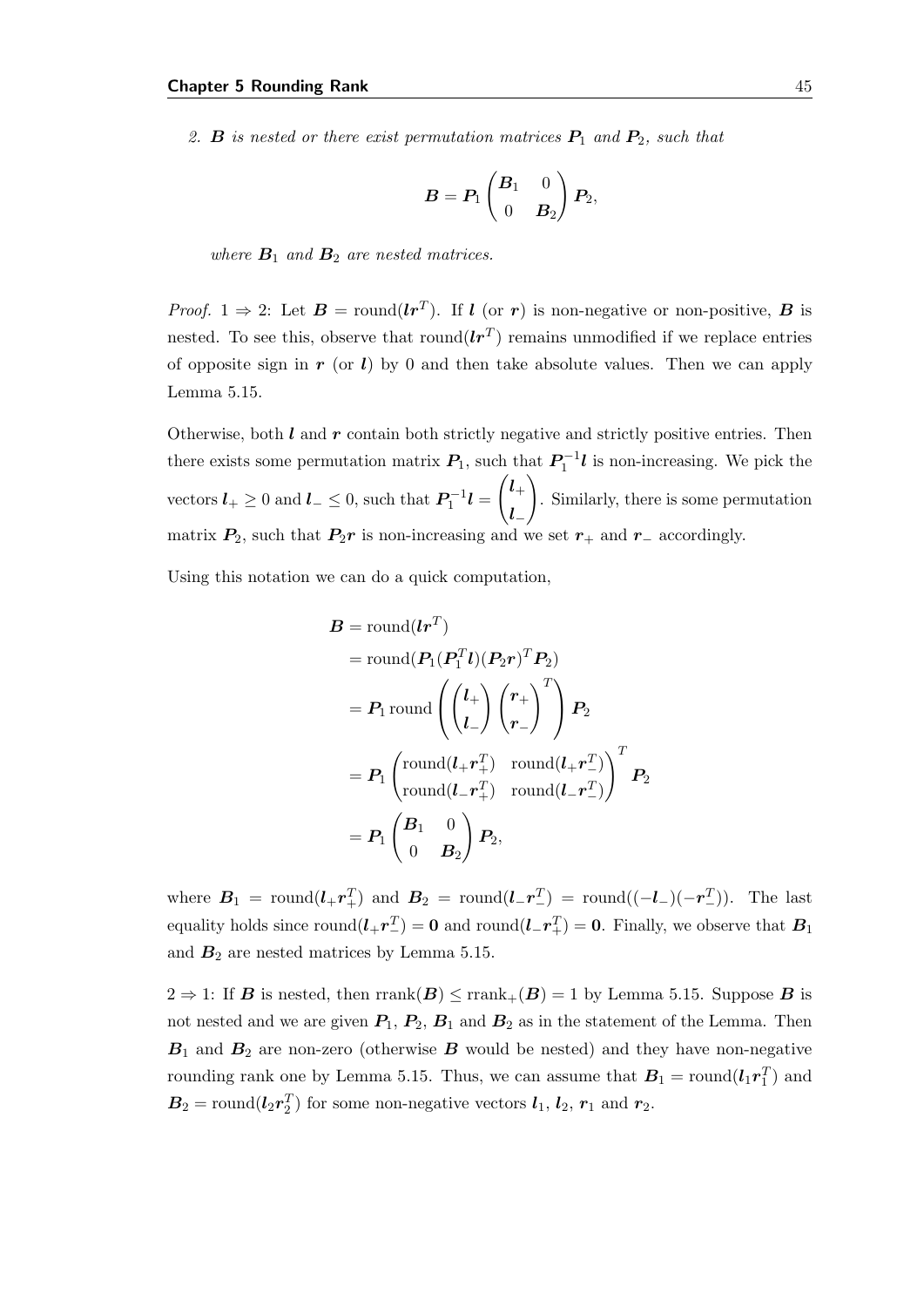Now we observe that

$$
\text{round}\left(\begin{pmatrix} l_1 \\ -l_2 \end{pmatrix} \begin{pmatrix} r_1 \\ -r_2 \end{pmatrix}^T\right) = \begin{pmatrix} B_1 & 0 \\ 0 & B_2 \end{pmatrix}.
$$
\n
$$
\text{by setting } l = P_1 \begin{pmatrix} l_1 \\ -l_2 \end{pmatrix} \text{ and } \mathbf{r} = P_2^T \begin{pmatrix} r_1 \\ -r_2 \end{pmatrix} \text{ we get } \mathbf{B} = \text{round}(l\mathbf{r}^T).
$$

Now we show that all identity matrices have rounding rank 2. This result was already known to [Paturi and Simon](#page-83-2) [\[1984\]](#page-83-2), where the authors picked points from the unit circle and separated them by slightly moving tangents of these points. We give another construction, since technically it appears somewhat easier.

<span id="page-55-0"></span>**Example 5.17.** For  $n \geq 3$  let  $I_n \in \mathbb{R}^{n \times n}$  be the identity matrix. From Lemma [5.16](#page-53-0) we get that  $\text{rank}(I_n) > 1$ , since the identity matrix is not nested. Now we look at the matrix

$$
A = \begin{pmatrix} 1 & -\frac{1}{2} \\ 2^{-1} & -\frac{1}{2}4^{-1} \\ \vdots & \vdots \\ 2^{-n+1} & -\frac{1}{2}4^{-n+1} \end{pmatrix} \begin{pmatrix} 1 & 2 & \dots & 2^{n-1} \\ 1 & 4 & \dots & 4^{n-1} \end{pmatrix} = \begin{pmatrix} 1 - \frac{1}{2} & 2 - \frac{4}{2} & 4 - \frac{16}{2} & \dots \\ \frac{1}{2} - \frac{1}{8} & 1 - \frac{4}{8} & 2 - \frac{16}{8} & \dots \\ \frac{1}{4} - \frac{1}{32} & \frac{1}{2} - \frac{4}{32} & 1 - \frac{16}{32} & \dots \\ \vdots & \vdots & \vdots & \ddots \end{pmatrix}
$$

and observe that  $A_{ij} = \frac{1}{2}$  $\frac{1}{2}$ , if  $i = j$ , and  $A_{ij} < \frac{1}{2}$  $\frac{1}{2}$ , otherwise. Thus, we get round $(\boldsymbol{A}) = \boldsymbol{I}_n$ and therefore rrank $(I_n) = 2$ .

So far we have only seen matrices with small rounding ranks. It turns out that it is rather hard to find matrices with large rounding rank. [Paturi and Simon](#page-83-2) [\[1984\]](#page-83-2) conjectured that Hadamard matrices have very large sign rank (and thus also rounding rank). This claim was proven much later by [Forster](#page-81-4) [\[2002\]](#page-81-4).

Example 5.18 ([\[Forster,](#page-81-4) [2002\]](#page-81-4)). We introduce a family of matrices, that have large sign rank. These matrices are the so called Hadamard matrices  $\boldsymbol{H}_n \in \{-1,1\}^{2^n \times 2^n}$  and we construct them recursively. We set  $H_0 = 1$  and for all  $n \in \mathbb{N}$ , we set

$$
\boldsymbol{H}_n = \begin{pmatrix} \boldsymbol{H}_{n-1} & \boldsymbol{H}_{n-1} \\ \boldsymbol{H}_{n-1} & -\boldsymbol{H}_{n-1} \end{pmatrix}.
$$

Notice that the Hadamard matrices are symmetric and that the rows and columns are pairwise orthogonal (this is not hard to obtain using induction). It is well-known that  $m \times n$  matrices  $\boldsymbol{A}$  with pairwise orthogonal columns have operator norm  $||\boldsymbol{A}|| = \sqrt{m}$ .

Thus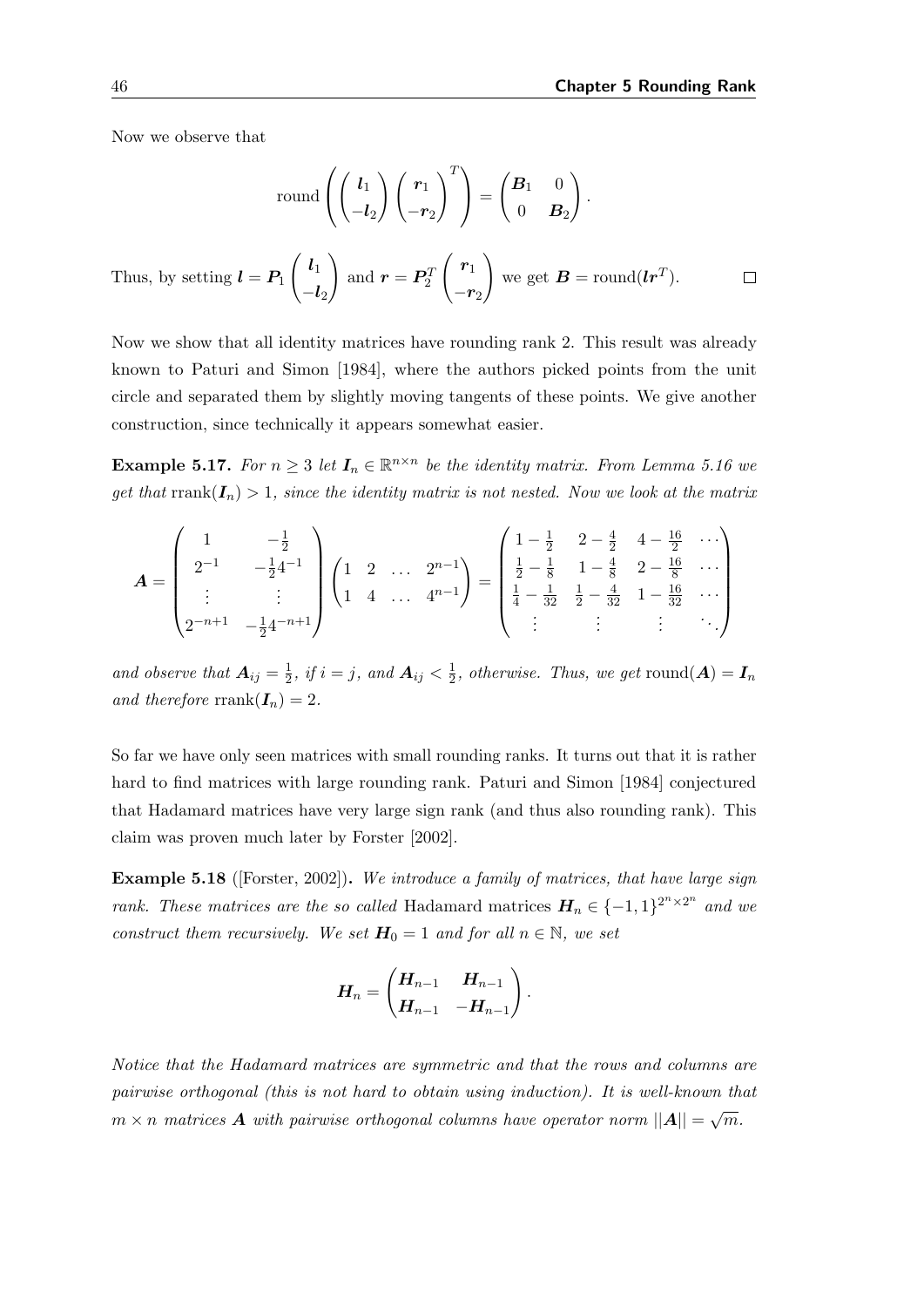Thus applying Theorem [4.5](#page-32-0) to  $H_n$ , we get

sign-rank
$$
(H_n) \ge \frac{\sqrt{2^n 2^n}}{||H_n||} = \frac{\sqrt{2^n 2^n}}{\sqrt{2^n}} = \sqrt{2^n}.
$$

The above result showed that a hyperplane arrangement representing a  $2^n \times 2^n$  Hadamard needs at least  $2^{n/2}$  dimensions. Recently, [Forster and Simon](#page-82-2) [\[2006\]](#page-82-2) explicitly constructed a hyperplane arrangement of dimensionality  $3^{n/2}$  representing  $H_n$ . Thus, their result is still worse than the  $2^{n/2}$  lower bound from the previous example, but it narrows down the gap between the  $2^{n/2}$  lower bound and the trivial  $2^n$  upper bound.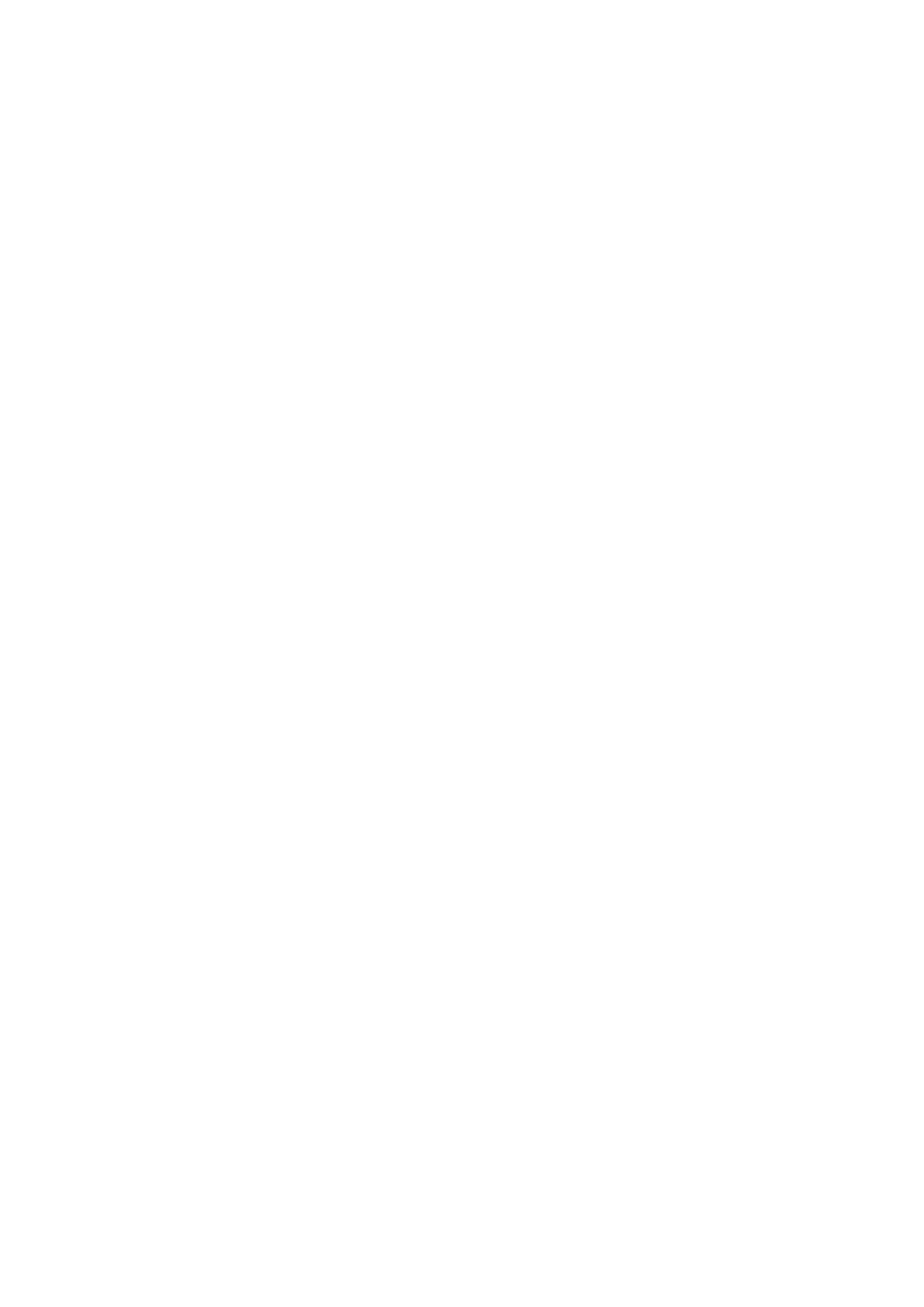## Chapter 6

# Comparison of the Different Ranks

This chapter is devoted to the comparison of the different ranks that we introduced in the previous chapters. We will compare the standard rank from Chapter [2,](#page-14-0) the Boolean rank from Chapter [3](#page-18-0) and the rounding rank from Chapter [5.](#page-42-0) Sign rank will not be discussed here as we already compared it to rounding rank in Section [5.3](#page-49-0) and since the results that we will derive for rounding rank can easily be altered to work for sign rank as well.

In each of the three sections we will compare two of the above mentioned ranks with one another. In each section we will see whether one rank serves as a bound on the other (or not). We will also discuss their domains and compare their computational complexities.

#### 6.1 Boolean Rank and Standard Rank

Let us start by comparing the Boolean rank and the standard rank. First notice that the standard rank is defined for all real-valued matrices, while the Boolean rank's domain is only the binary matrices. Thus, the standard rank is somewhat more general. In the remainder of the section we will only consider the standard ranks of binary matrices.

Also, notice that the standard rank can be computed in cubic time (as we saw in Section [2.2\)](#page-15-0), while the Boolean rank is NP-complete to compute and even hard to approximate (see Section [3.2\)](#page-20-0). So, clearly, we will not be able to find exact factorisations of binary matrices with the lowest possible Boolean rank in polynomial time, unless  $P = NP$ .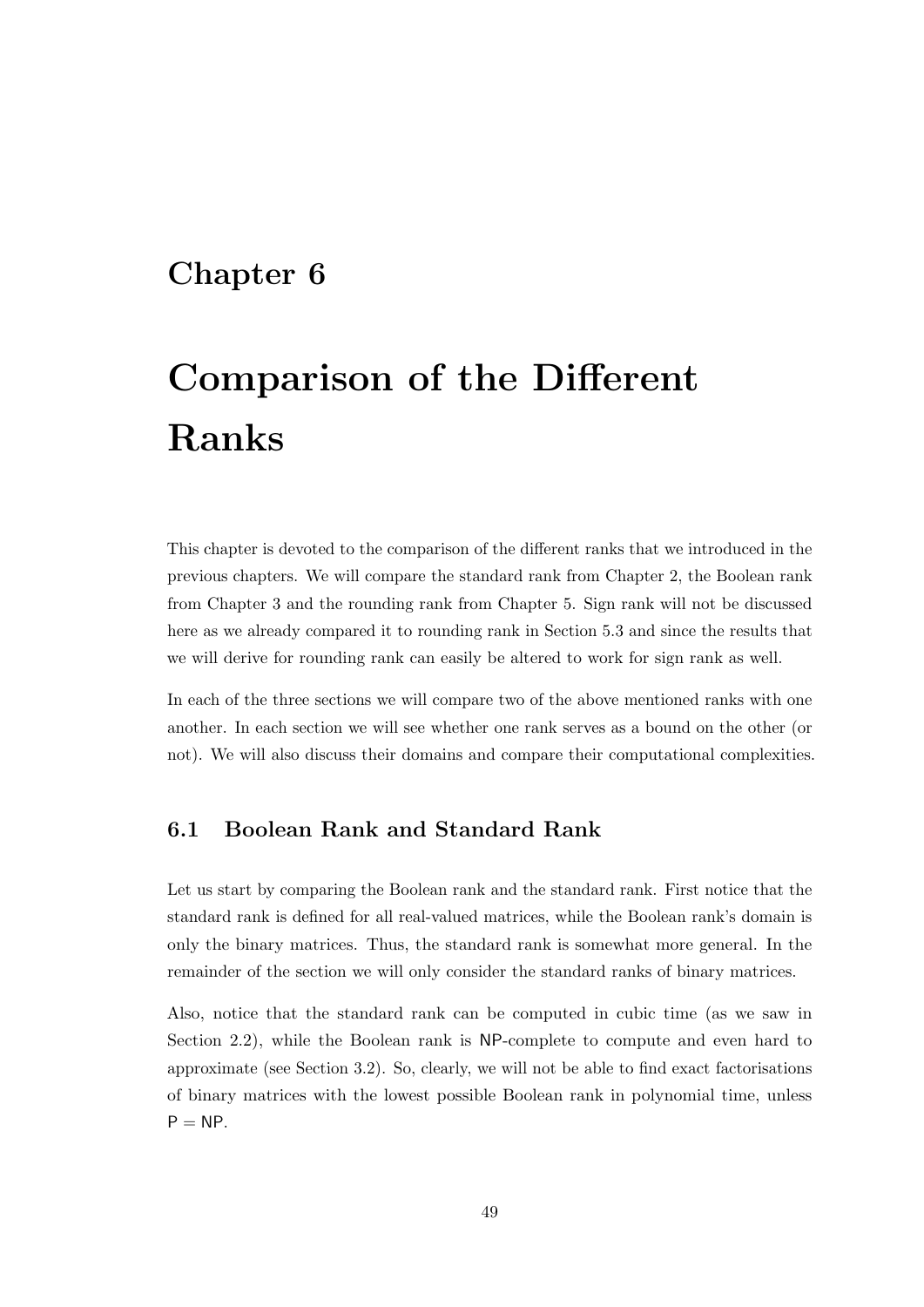Quantitatively both ranks can have large differences and neither can be treated as a bound of the other: Consider the  $n \times n$  binary matrix **B** with  $B_{ii} = 0$ , for all i, and  $B_{ij} = 1$ , for  $i \neq j$ . Clearly, this matrix has full standard rank, i.e. rank $(B) = n$ . [Monson](#page-83-3) [et al.](#page-83-3) [\[1995\]](#page-83-3) prove that  $branch(\mathbf{B}) = O(log n)$ . They also give an example of matrices with Boolean rank bigger than the standard rank. Thus, neither of both ranks can be used as an upper or lower bound of the other.

#### 6.2 Boolean Rank and Rounding Rank

This section will compare the Boolean rank and the rounding rank. Both are similar to the extent that they are only defined on the domain of binary matrices. Also, computing them is very difficult as we have seen in Section [3.2](#page-20-0) for the Boolean rank and in Section [5.3](#page-49-0) for the rounding rank. Hence, in both cases we will have to resort to approximate computations.

Quantitatively we can prove that the Boolean rank is an upper bound on the rounding rank of a binary matrix.

**Lemma 6.1.** Let  $B \in \{0,1\}^{m \times n}$  be a binary matrix. Then its Boolean rank is an upper bound on its rounding rank, i.e.

$$
\text{rrank}(\boldsymbol{B}) \leq \text{branch}(\boldsymbol{B}).
$$

*Proof.* Let  $k = \text{branch}(\mathbf{B})$ . Then by definition there exist matrices  $\mathbf{L} \in \{0,1\}^{m \times k}$  and  $\mathbf{R} \in \{0,1\}^{n \times k}$ , such that  $\mathbf{B} = \mathbf{L} \circ \mathbf{R}^{T}$ . Now observe that in the Boolean algebra (that is used in the Boolean matrix multiplication) we set " $1 + 1 = 1$ ", whereas in the algebra of the real numbers (which is used in the computation of the standard rank) we have "1 + 1 = 2". Thus, each entry of the matrix  $\mathbf{L} \circ \mathbf{R}$  will be a lower bound on the corresponding entry of the matrix  $LR$ .

Let us define  $\mathbf{A} = \mathbf{L}\mathbf{R}^T$ . Then for all  $i = 1, \ldots, m$  and  $j = 1, \ldots, m$ , we have:

$$
\boldsymbol{B}_{ij} = \bigvee_{l=1}^k (\boldsymbol{L}_{il} \wedge \boldsymbol{R}_{jl}) \leq \sum_{l=1}^k \boldsymbol{L}_{il} \boldsymbol{R}_{jl} = \boldsymbol{A}_{ij}.
$$

Now we observe that rank $(A) \leq k$  and

$$
\boldsymbol{A}_{ij} \begin{cases} \geq 1, & \text{if } \boldsymbol{B}_{ij} = 1, \\ = 0, & \text{if } \boldsymbol{B}_{ij} = 0. \end{cases}
$$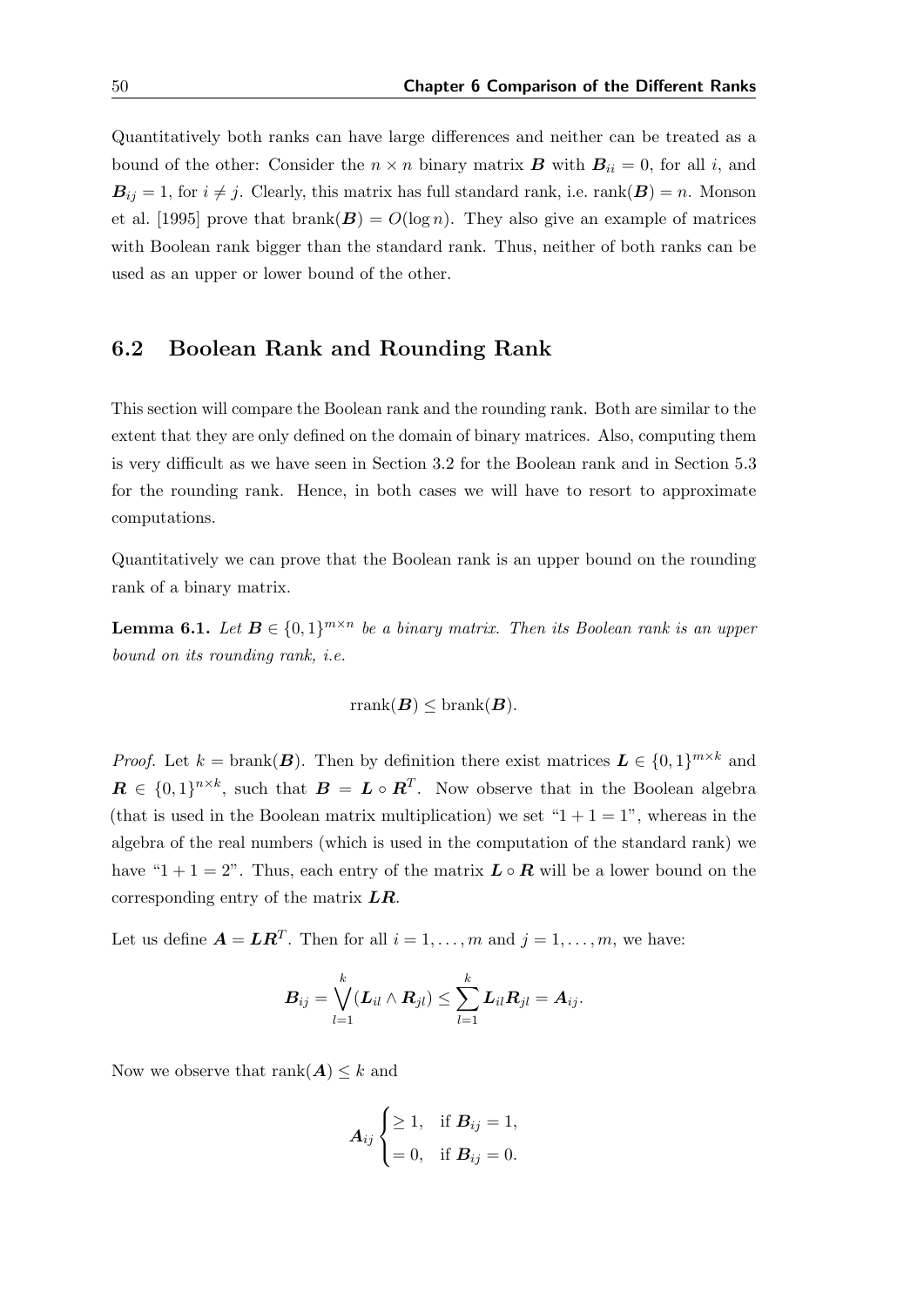Thus, we obtain round( $A$ ) =  $B$  and, therefore, rrank( $B$ )  $\leq k$  = brank( $B$ ).  $\Box$ 

It is interesting to note that despite the Boolean rank being an upper bound on the rounding rank, there exist matrices with non-trivial ranks where the Boolean rank and the rounding rank coincide. One such example is the *disjointness matrix*: Consider the binary  $2^n \times 2^n$  matrix **B** whose rows and columns are indexed by all  $2^n$  subsets of  $\{1,\ldots,n\}$ . Then for  $x,y \subseteq \{1,\ldots,n\}$  we set  $\mathbf{B}_{x,y}=1$  if and only if  $|x \cap y| \geq 1$ , i.e. the entry  $B_{x,y}$  contains a 1 iff x and y have at least one common element. This matrix B is known<sup>[1](#page-60-0)</sup> to have  $\text{rrank}(\boldsymbol{B}) = \text{brank}(\boldsymbol{B}) = n$ .

At this point it makes sense to point out that the Boolean rank is not an upper bound on the sign rank. For example, the disjointness matrix we discussed in the previous paragraph has sign rank  $n + 1$ . Thus, for the sign rank we only have the upper bound  $sign-rank(B) \leq rank(B) + 1 \leq branch(B) + 1$  for all binary matrices **B**.

#### 6.3 Rounding Rank and Standard Rank

It is left to compare the rounding rank and the standard rank of a binary matrix. Just like the Boolean rank, the rounding rank is only defined for binary matrices; thus, the standard rank has a much larger domain than the other two. Also, computationally the rounding rank is much harder to compute than the standard rank (as we saw in Sections [2.2](#page-15-0) and [5.3\)](#page-49-0).

Quantitatively it turns out that the standard rank provides an upper bound on the rounding rank.

**Lemma 6.2.** Let  $B \in \{0,1\}^{m \times n}$  be a binary matrix. Then its standard rank is an upper bound on its rounding rank, i.e.

$$
\operatorname{rank}(\boldsymbol{B}) \leq \operatorname{rank}(\boldsymbol{B}).
$$

*Proof.* Let  $k = \text{rank}(\boldsymbol{B})$ . Then we know from Theorem [2.3](#page-15-1) that there exist real-valued matrices  $\mathbf{L} \in \mathbb{R}^{m \times k}$  and  $\mathbf{R} \in \mathbb{R}^{n \times k}$  with  $\mathbf{B} = \mathbf{L}\mathbf{R}$ . Now it is easy to see that using the factorisation we obtain  $\mathbf{B} = \mathbf{LR} = \text{round}(\mathbf{LR})$  and thus  $\text{rank}(\mathbf{B}) \leq k = \text{rank}(\mathbf{B})$ .  $\Box$ 

It is interesting to observe that the rounding rank and the non-negative rounding rank from Section [5.4](#page-49-1) will differ by at most two as we had seen in Theorem [5.13.](#page-50-0) For the

<span id="page-60-0"></span><sup>&</sup>lt;sup>1</sup>The proof was given by Shay Moran in a private communication.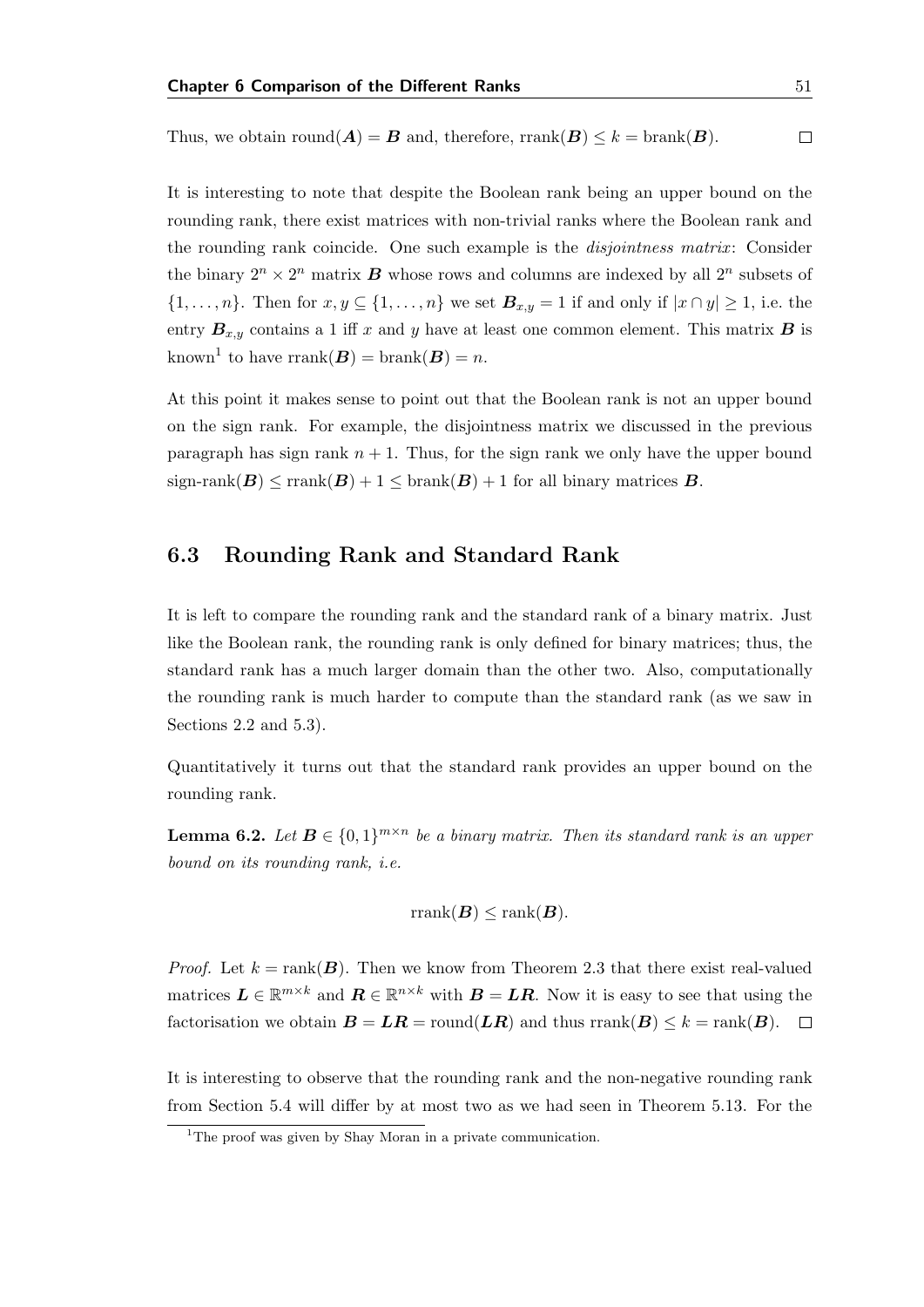standard rank and the non-negative rank<sup>[2](#page-61-0)</sup> this is not the case: [Beasley and Laffey](#page-80-3) [\[2009\]](#page-80-3) prove that the gap between the non-negative rank and the standard rank may get arbitrarily large. They show that for each  $k \in \mathbb{N}$  there exists a matrix  $M_k$  with rank $(M_k) = 3$  and rank $+(M_k) = k$ .

<span id="page-61-0"></span><sup>&</sup>lt;sup>2</sup>The non-negative rank of a matrix  $M \in \mathbb{R}^{m \times n}$ , rank<sub>+</sub>(M), is defined as the smallest  $k \in \mathbb{N}$ , such that there exist matrices  $\mathbf{L} \in \mathbb{R}^{m \times k}_+$  and  $\mathbf{R} \in \mathbb{R}^{n \times k}_+$  with  $\mathbf{M} = \mathbf{L}\mathbf{R}^T$ , where  $\mathbb{R}_+$  denotes the non-negative real numbers.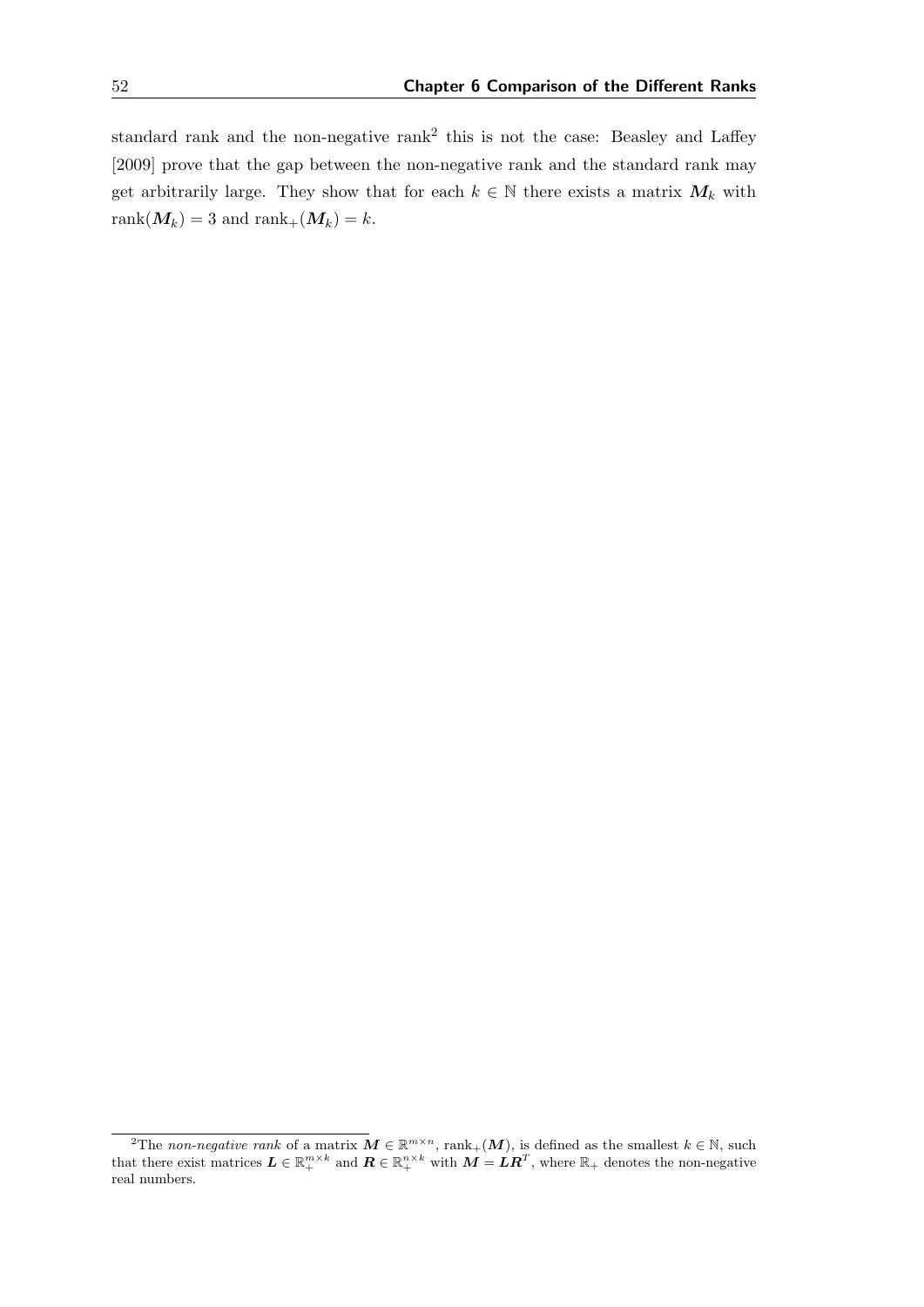## <span id="page-62-0"></span>Chapter 7

# Heuristic Algorithms for Rounding Rank

In this chapter we will see two algorithms that heuristically compute approximations of the rounding rank of a binary matrix. The first algorithm is a greedy algorithm, that uses the truncated singular value decomposition and tries to exploit the Eckart–Young Theorem. The second algorithm is a randomised algorithm that uses the geometrical interpretation of rounding rank from Theorem [5.2.](#page-44-0) We will see an empirical evaluation of both algorithms on synthetic and on real-world data in Chapter [8.](#page-70-0)

#### 7.1 Truncated SVD Algorithm

In this section we present the truncated SVD algorithm, that uses truncated SVD as presented in Section [2.2](#page-15-0) in a greedy fashion.

The algorithm works as follows: Given a binary matrix  $B$  as input, it first computes the singular value decomposition  $U\Sigma V^T$  of B and sets  $k = 1$ . Then it starts by setting L to  $U_{\leq k}\Sigma_{\leq k}$  and R to  $V_{\leq k}$ , i.e. L is given by the product of the first k left singular vectors and the first k singular values and  $\bf{R}$  is given by the first k right singular vectors. If  $LR^T$  rounds to the input matrix  $B$ , then the algorithm returns k. Otherwise, the algorithm increases k to  $k + 1$  and keeps on greedily adding singular vectors to L and R until we have round $(\boldsymbol{L}\boldsymbol{R}^T) = \boldsymbol{B}$ .

The pseudocode of this procedure is given in Algorithm [1,](#page-63-0) which we will refer to as the truncated SVD algorithm.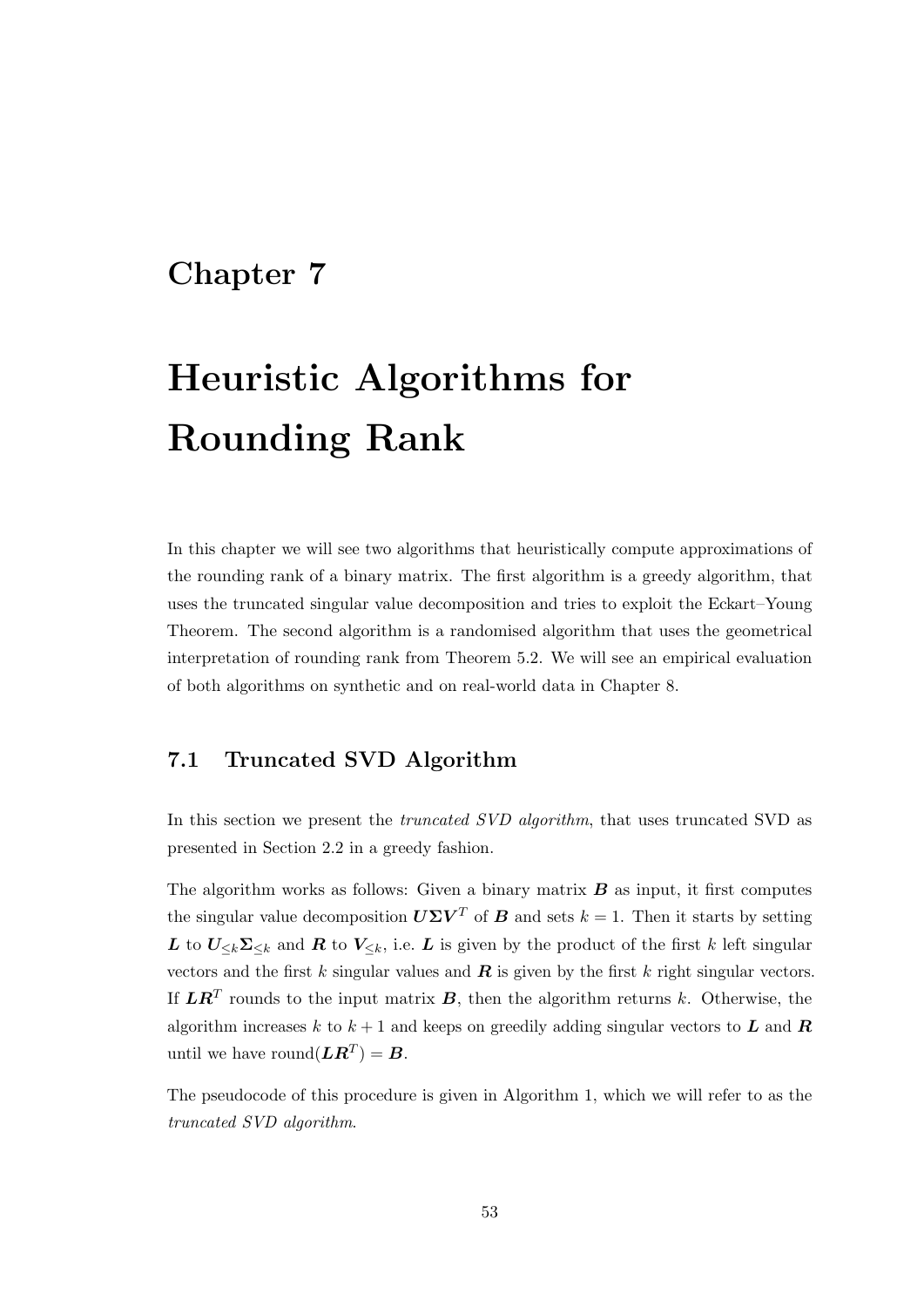Algorithm 1: Truncated SVD Algorithm **Data:** A binary matrix  $\mathbf{B} \in \{0, 1\}^{m \times n}$ . **Result:**  $k \in \mathbb{N}$ , an approximation of the rounding rank of **B**, and matrices **L** and **R** with  $\mathrm{round}(\boldsymbol{L}\boldsymbol{R}^T)=\boldsymbol{B}$ 1 Compute the SVD  $\boldsymbol{U\Sigma V^T}$  of B 2 for  $k \leftarrow 1$  to n do<br>3  $\mathbf{L} \leftarrow \mathbf{L} \cup \mathbf{\Sigma} \cup \mathbf{L}$  $\begin{array}{c|c} \texttt{3} & L \leftarrow U_{\leq k}\mathbf{\Sigma}_{\leq k} \ & \texttt{4} & R \leftarrow V_{\leq k} \ \end{array}$  $\boldsymbol{R} \leftarrow \boldsymbol{V}_{\leq k}$  $\begin{aligned} \texttt{5} \quad & \mid \quad B' \leftarrow \text{round}(\boldsymbol{L}\boldsymbol{R}^T) \end{aligned}$  $\begin{array}{|c|c|} \hline \hspace{1.5mm} \textbf{\textit{6}} & \hspace{1.5mm} \textbf{\textit{if}} & \hspace{1.5mm} B = B' \text{ then} \end{array}$  $\mathbf{7}$  | return k and **L** and **R** 

<span id="page-63-0"></span>Notice that the algorithm will definitely find a rounding rank decomposition: Setting  $k = \text{rank}(\boldsymbol{B})$  we have  $U_{\leq k} \Sigma_{\leq k} V_{\leq k}^T = \boldsymbol{B}$  and thus also round $(U_{\leq k} \Sigma_{\leq k} V_{\leq k}^T) = \boldsymbol{B}$ . This proves the correctness of the algorithm.

The basic intutition underlying the algorithm is to exploit Theorem [2.5,](#page-16-0) which proves that the truncated SVD with k factors gives the best possible rank k approximation of any matrix in terms of the Frobenius norm. Since this approximation is globally best (i.e. after summing over all entries of the matrix), also the distance in each entry of the approximated matrices should be small. Thus, since each entry of the truncated SVD will be close to the real value, the rounding should deliver decent results.

This technique is not novel and was used before. For example, Erdős et al. [\[2014\]](#page-81-5) use truncated SVD and rounding to reconstruct graphs from their neighbourhood data.

We cannot give any approximation guarantee on the algorithm, since it is possible that it performs arbitrarily bad: Consider the case that we are given the identity matrix  $I_n$  as input. On the one hand, we know from Example [5.17](#page-55-0) that rrank $(I_n) = 2$ . On the other hand, the truncated SVD with  $k$  factors will give us only  $k$  one-entries of the matrix and all other entries will be zero. Thus, for identity matrices the algorithm will always need all n factors of the truncated SVD.

#### 7.2 Heuristic Algorithm

This section introduces the heuristic algorithm for computing an approximation of the rounding rank of a binary matrix. It exploits point two of the characterisation of rounding rank from Theorem [5.2.](#page-44-0) This geometric interpretation shows that computing the rounding rank is equivalent to finding points, which can be linearly separated into some given classes using affine hyperplanes. The idea of the algorithm is to randomly pick the points and then to compute the affine hyperplanes using a linear program.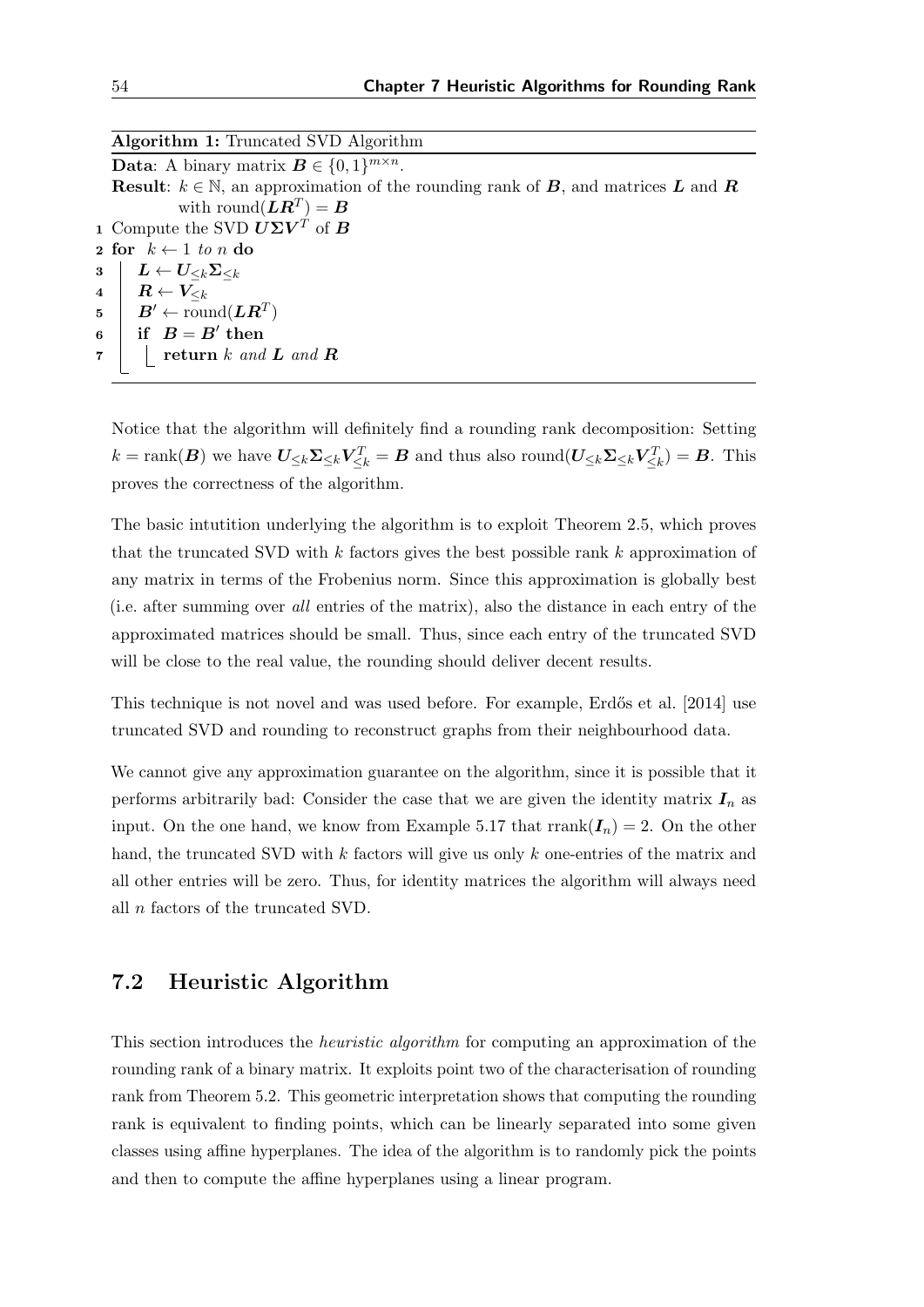We will present the algorithm in two steps: Firstly, we will give an algorithm that given a binary matrix **B**, a dimensionality  $d \in \mathbb{N}$  and a rounding threshold  $\tau$  decides whether rrank<sub> $\tau$ </sub> $(B) \leq d$ . Secondly, we will use the decision algorithm from the previous step for different values of d to get an approximation of the rounding rank of the input matrix.

#### Decision Algorithm

In this subsection we give a randomised algorithm that decides the following problem: Given a binary matrix **B**, a positive integer  $d \in \mathbb{N}$  and a rounding threshold  $\tau \in \mathbb{R}$ , is rrank<sub> $\tau$ </sub> $(B) \leq d$  true?

We start by explaining the idea behind the algorithm. In Theorem [5.2](#page-44-0) we have seen that checking whether the rounding rank of a matrix  $\bf{B}$  is at most d is equivalent to finding points  $l_1, \ldots, l_m$  in  $\mathbb{R}^d$ , which can be linearly separated into the two classes  $C_j = \{l_i : B_{ij} = 1\}$  and  $\bar{C}_j = \{l_i : B_{ij} = 0\}$  using affine hyperplanes. The algorithm exploits this characterisation by not directly computing a matrix  $\mathbf{A}$  with rank $(\mathbf{A}) \leq d$ and round( $A$ ) =  $B$ , but instead by finding points and hyperplanes in  $\mathbb{R}^d$ , that linearly separate the points into the classes  $C_j$  and  $\bar{C}_j$  as in the theorem. At the end we will construct the matrix  $\boldsymbol{A}$  from these points and hyperplanes.

The description of the algorithm has three steps: Firstly, it is explained how the points are picked. Secondly, we will see the derivation of the affine hyperplanes. Thirdly, we will construct a matrix **A** with rank $(A) \leq d$  and **B** = round $(A)$ .

Let us look at step one, the random choice of the points  $l_1, \ldots, l_m \in \mathbb{R}^d$ . Before we see the procedure to pick the points, let us shortly consider the final situation: Eventually we will have points  $l_1, \ldots, l_m$  and hyperplanes  $H_1, \ldots, H_n$  with the correct separation into the classes  $C_j$  and  $\bar{C}_j$ . Observe that those hyperplanes give us a hyperplane arrangement  $\mathcal{A} = \{H_1, \ldots, H_n\}$  and that for each point  $\mathbf{l}_i$  we will be able to compute its sign vector  $t_i$  with respect to A. Now according to point three of Theorem [5.2](#page-44-0) the sign vector  $t_i$  of point  $l_i$  is given by the *i*'th row of  $B$ . Thus, in the following we will relate the choice of the points  $l_i$  to their sign vectors  $t_i$  and thus also to their corresponding rows in **B**. We will denote the rows of **B** by  $b_1, \ldots, b_m$ .

Further observe that each point  $l_i$  identifies a region in the hyperplane arrangement and that all points in this region will have the same sign vector as  $l_i$ . Thus, two regions of the hyperplane arrangement will be neighbouring if their sign vectors have Hamming distance one. On the other hand, if their sign vectors have large Hamming distance, then the regions will be separated by many hyperplanes.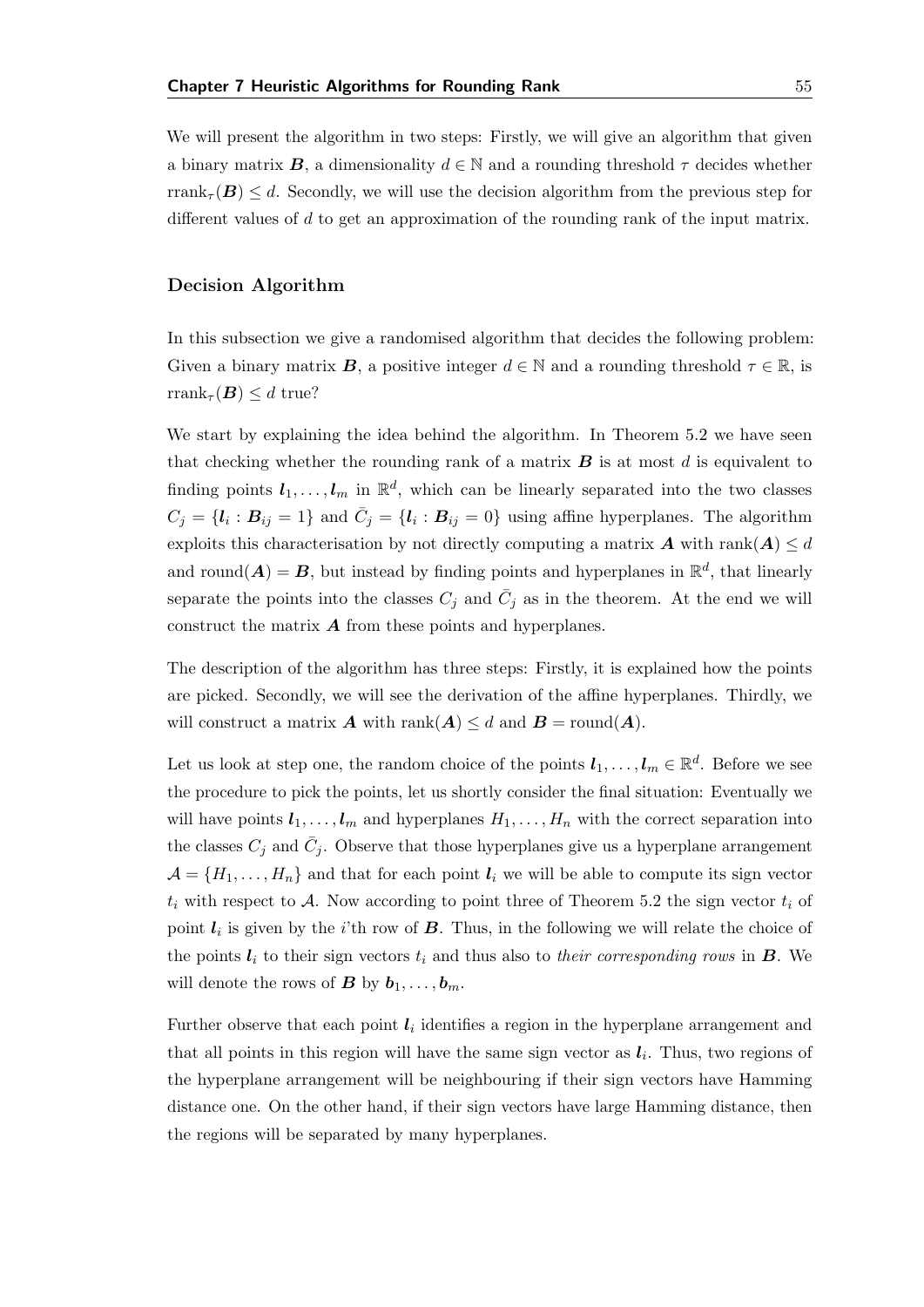Now let us get back to the situation where we want to pick the points  $l_i$ . Intuitively, the algorithm picks these points randomly while trying to let them be 'close' if their corresponding rows of  $B$  have small Hamming distance.

To get a better feeling for this notion of 'closeness', consider the matrix

$$
B = \begin{pmatrix} 1 & 1 & 0 & 0 & 0 & 0 & 1 \\ 1 & 1 & 0 & 0 & 0 & 1 & 1 \\ 0 & 0 & 1 & 1 & 1 & 0 & 0 \end{pmatrix}.
$$

As we just argued each row of **B** corresponds to the sign vector of one of the points  $l_i$ and thus also to one of the regions of some hyperplane arrangement. Now looking at the regions identified by the first and the second row of  $\boldsymbol{B}$ , we observe that they have Hamming distance one and so they are neighbouring. Thus, when considering these regions as subsets of  $\mathbb{R}^d$ , then they must have points that are 'close', i.e. that have small Euclidean distance. On the other hand, a point that is in the region identified by the third row of the matrix should not be 'close' to the first two points, since the sign vectors of the regions have a large Hamming distance.

Thus, the idea of the algorithm is to find points  $l_1, \ldots, l_m \in \mathbb{R}^d$ , such that if  $||\boldsymbol{b}_i - \boldsymbol{b}_j||_2^2$ is small<sup>[1](#page-65-0)</sup>, then also  $||\bm{l}_i - \bm{l}_j||_2^2$  is small. On the other hand, if  $||\bm{b}_i - \bm{b}_j||_2^2$  is large, then there should be a reasonable distance between  $l_i$  and  $l_j$ .

Now the naïve approach would be to try to find points  $\bm{l}_1,\ldots,\bm{l}_m\in\mathbb{R}^d$  with distances equal to the Hamming distance, i.e. with  $||\bm{b}_i - \bm{b}_j||_2^2 = ||\bm{l}_i - \bm{l}_j||_2^2$  for all i and j. Unfortunately, this is not possible since this would require an isometry from  $\mathbb{R}^n$  to  $\mathbb{R}^d$ , which does not exist for  $d < n$ .

Thus, we use a heuristic approach which still makes use of this intuition of closeness. We start by sampling n points  $v_1, \ldots, v_n \in \mathbb{R}^d$  uniformly at random from the unit sphere in  $\mathbb{R}^d$ , where the *unit sphere*  $S^{d-1}$  in  $\mathbb{R}^d$  is defined as  $S^{d-1} = \{x \in \mathbb{R}^d : ||x||_2 = 1\}$ . Now we define the points  $l_1, \ldots, l_m \in \mathbb{R}^d$  as

$$
\boldsymbol{l}_i = \sum_{j=1}^n \boldsymbol{B}_{ij} \boldsymbol{v}_j.
$$

Notice that defining the points in this way resembles the intuition of closeness we discussed before: If two rows  $b_i$  and  $b_j$  of B differ only in the k'th component, then  $l_i - l_j = v_k$ and thus  $||\boldsymbol{b}_i - \boldsymbol{b}_j||_2^2 = ||\boldsymbol{l}_i - \boldsymbol{l}_j||_2^2 = ||\boldsymbol{v}_k||_2^2 = 1$ . On the other hand, if  $\boldsymbol{b}_i$  and  $\boldsymbol{b}_j$  differ in

<span id="page-65-0"></span><sup>&</sup>lt;sup>1</sup>Notice that since the  $b_i$  are binary, the square of the Euclidean norm of their difference coincides with their Hamming distance.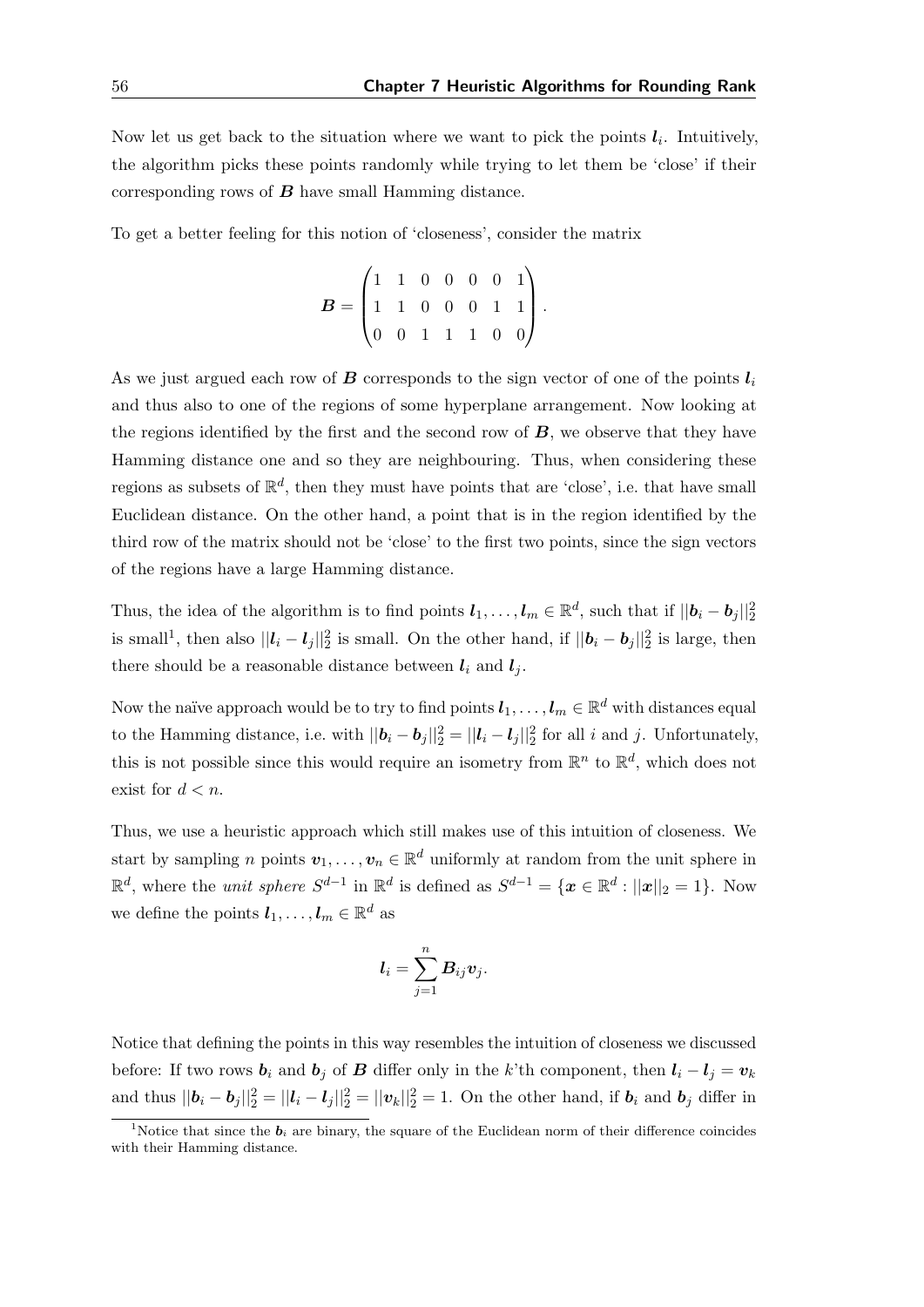multiple components then  $l_i$  and  $l_j$  are separated by multiple vectors, since

$$
\boldsymbol{l}_i - \boldsymbol{l}_j = \sum_{k=1}^n (\boldsymbol{B}_{ik} - \boldsymbol{B}_{jk}) \boldsymbol{v}_k = \sum_{k: \boldsymbol{B}_{ik} \neq \boldsymbol{B}_{jk}} (\boldsymbol{B}_{ik} - \boldsymbol{B}_{jk}) \boldsymbol{v}_k.
$$

With this randomised procedure we have found some points  $l_1, \ldots, l_m$ . Now we continue with step two of the description of the algorithm, i.e. we will see the construction of the normal vectors  $r_1, \ldots, r_n$  of the hyperplanes  $H_1, \ldots, H_n$ , that separate the points as in Theorem [5.2.](#page-44-0) We will construct each of these vectors  $r_j$  using a linear program, that basically just states the definition of strict linear separability of the  $l_i$  into the classes  $C_j$ and  $\bar{C}_j$  as given by the input matrix  $\bm{B}$  and Theorem [5.2.](#page-44-0)

Notice that for the linear separability into the classes  $C_j$  and  $\bar{C}_j$  as in Theorem [5.2,](#page-44-0) the  $r_j$  have to satisfy the following inequalities for all  $i = 1, \ldots, m$  and  $j = 1, \ldots, n$ :

<span id="page-66-0"></span>
$$
\langle \mathbf{l}_i, \mathbf{r}_j \rangle > \tau, \quad \text{if } \mathbf{B}_{ij} = 1,
$$
  

$$
\langle \mathbf{l}_i, \mathbf{r}_j \rangle < \tau, \quad \text{if } \mathbf{B}_{ij} = 0.
$$
 (7.1)

In order to derive the linear program for the computation of the  $r_j$ , we observe that the constraints on the  $r_j$  are only linear. Nonetheless, we notice that linear programming does not allow for strict inequalities as we need them in Equation [7.1](#page-66-0) for the strict linear separation. To overcome this problem, we fix a small  $\varepsilon > 0$  and add it to the rounding threshold, if  $B_{ij} = 1$ , or subtract it, otherwise. Notice that if the points  $l_i$  are strictly linearly separable, then in theory such an  $\varepsilon$  must exists because of the Hyperplane Separation Theorem (Theorem [5.4\)](#page-45-1), but it might be very small. Hence, in practice we resort to setting  $\varepsilon$  to the smallest number bigger than zero, which can be represented by our programming language or the floating point hardware that is typically used nowadays.

Rewriting the dot products from Equation [7.1](#page-66-0) as sums and using the insights from the above paragraph, this results in the following linear program to compute  $r_j \in \mathbb{R}^d$ :

<span id="page-66-1"></span>
$$
\min_{r_j = (R_{j1}, ..., R_{jd})} 0
$$
\nsubject to\n
$$
\sum_{k=1}^d L_{ik} R_{jk} \geq \tau + \varepsilon, \quad \text{if } B_{ij} = 1,
$$
\n
$$
\sum_{k=1}^d L_{ik} R_{jk} \leq \tau - \varepsilon, \quad \text{if } B_{ij} = 0.
$$
\n(7.2)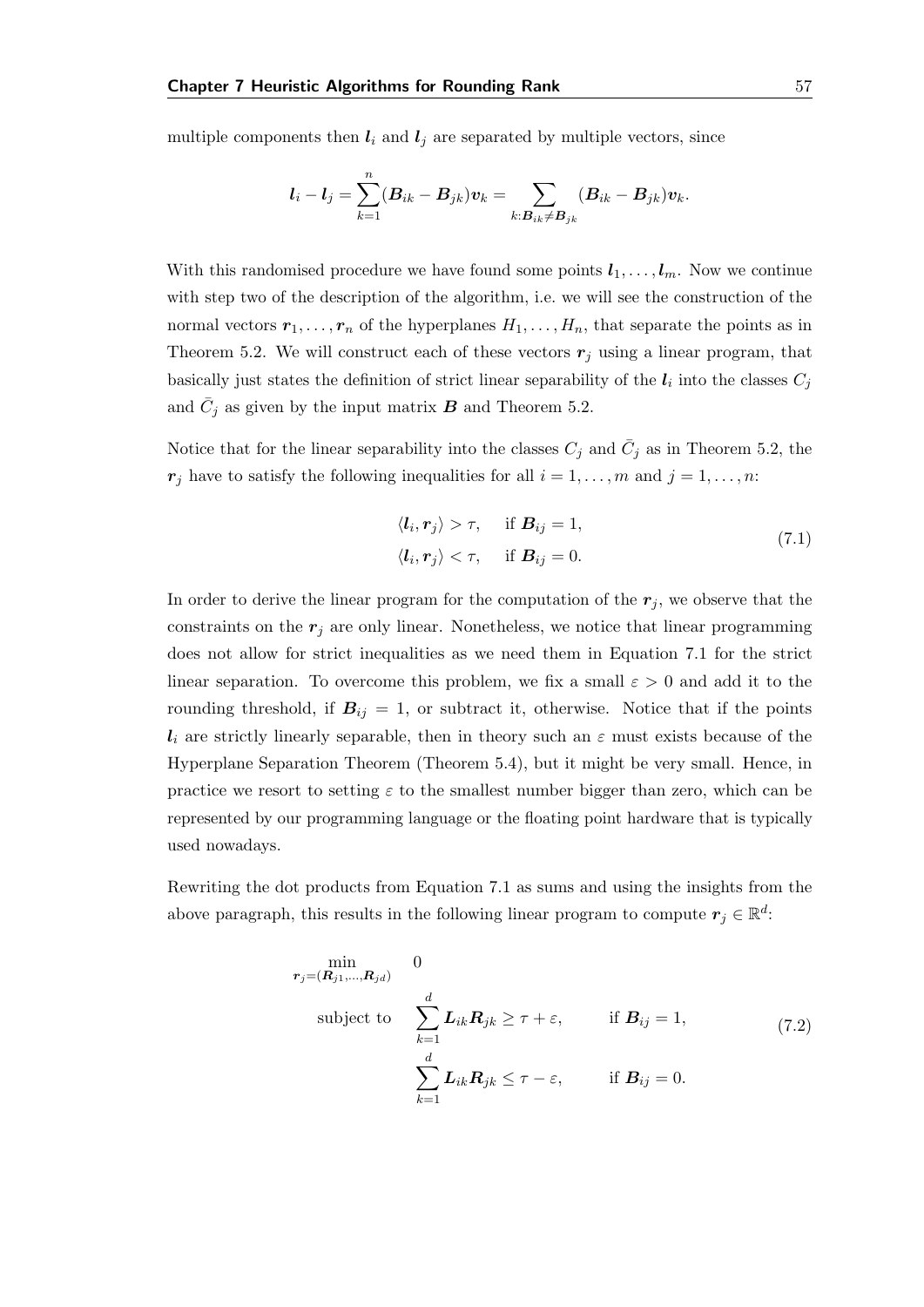Observe that the objective function of the linear program is zero. This is because we do not want to optimise any objective function, but we just want to find a feasible solution satisfying the linear separability constraints.

Further notice that if this linear program has no feasible solution, then the points cannot be strictly linearly separated. In this case the algorithm will return false and stop.

The linear program from Equation [7.2](#page-66-1) has d variables and a constraint matrix of size  $m \times d$ . It would also have been possible to compute all of the  $r_i$  at once, but this would require a linear program with nd variables and a constraint matrix of size  $mn \times nd$ , which in practice is too large to be solved efficiently due to its quadratic size compared to the smaller linear programs.

It is left to look at step three of the description of the algorithm, i.e. how we can use the  $l_i$  and the  $r_j$  in order to find a matrix A with rank $(A) \leq d$  and round $\tau(A) = B$ . This matrix **A** will be a witness for rrank<sub> $\tau$ </sub> (**B**)  $\leq d$ .

Let us define the real-valued  $m \times d$  matrix  $\boldsymbol{L}$  by writing the vectors  $\boldsymbol{l}_i$  into its rows. Similarly, define  $\mathbf{R} \in \mathbb{R}^{n \times d}$  by writing the  $r_j$  into its rows. Now observe that if we set  $\boldsymbol{A} = \boldsymbol{L}\boldsymbol{R}^T$ , then we obtain

$$
\text{round}_{\tau}(\boldsymbol{A}) = \text{round}_{\tau}(\langle \boldsymbol{l}_i, \boldsymbol{r}_j \rangle) = \boldsymbol{B}_{ij},
$$

since the  $l_i$  and  $r_j$  satisfy the constraints from Equation [7.1.](#page-66-0) Thus, we have rank $(A) \leq d$ and round<sub> $\tau(A) = B$ . By definition of the rounding rank this implies that we have</sub> rrank<sub> $\tau$ </sub> $(B) \leq d$ .

We have seen how to randomly pick the points  $l_i$  and how we can compute the hyperplanes given by their normal vectors  $r_j$  using linear programming. We also saw how this gives a matrix A, that proves that rrank $(B) \leq d$ . Thus, the description of the algorithm is finished. The pseudocode of the whole procedure is given in algorithm [2](#page-68-0) and we will refer to it as the randomised decision algorithm.

Observe that the algorithm has a *one-sided error*: If it outputs *true*, then it will always be correct, since the matrices L and R serve as witnesses for the claim that  $\text{rank}_{\tau}(B) \leq d$ . However, if it outputs *false*, then this output might be a false negative. By pure chance it is possible that the guess of the points  $l_1, \ldots, l_m$  might be unfortunate and hence they are not strictly linearly separable into the required classes, while there still exist other points  $v_1, \ldots, v_m$ , which satisfy this condition.

It is left to point out that there are more efficient ways to compute the hyperplanes than the linear programming approach we presented. For example, one could use Frank-Wolfe algorithms which use constrained convex methods. These methods were introduced by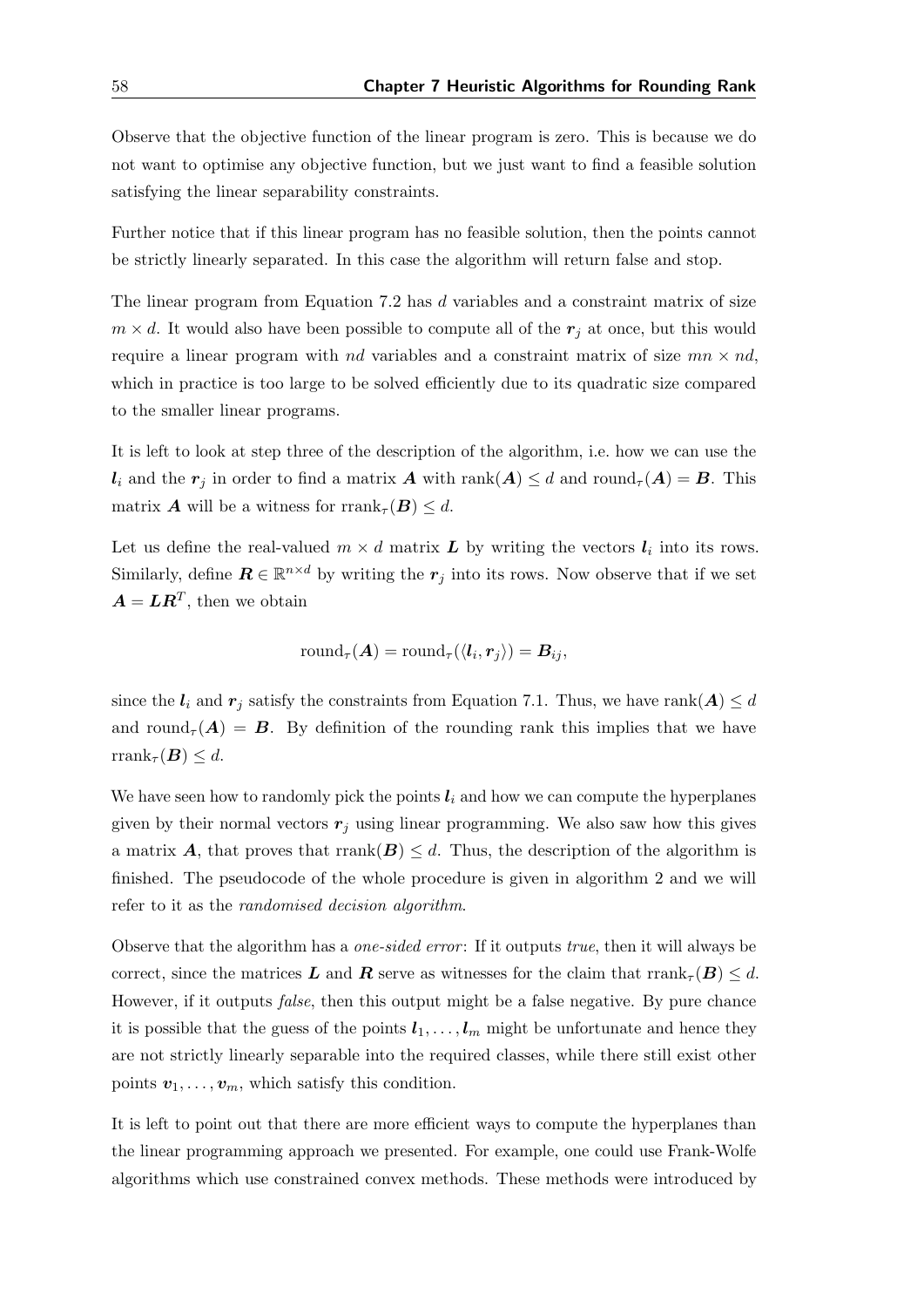**Algorithm 2:** A heuristic algorithm for deciding whether rrank( $B$ )  $\leq d$ .

**Data:** A binary matrix  $B \in \{0,1\}^{m \times n}$ , a dimensionality d and a rounding threshold  $\tau \in \mathbb{R}$ .

**Result**: True and matrices L and R with round<sub> $\tau$ </sub> (LR<sup>T</sup>) = B, if the algorithm found a rounding rank decomposition in  $\mathbb{R}^d$ , false, otherwise.

**1** Sample points  $\mathbf{v}_1, \ldots, \mathbf{v}_n \in \mathbb{R}^d$  from the unit sphere  $S^{d-1}$  uniformly at random

2 for 
$$
i \leftarrow 1
$$
 to m do  
\n3  $\left\lfloor l_i \leftarrow \sum_{j=1}^n B_{ij} v_j \right\rfloor$   
\n4 Set  $L \leftarrow \begin{pmatrix} l_1 \\ \vdots \\ l_m \end{pmatrix}$   
\n5 for  $j \leftarrow 1$  to n do

5 for  $j \leftarrow 1$  to n do 6 Construct the normal vector  $r_i$  using the linear program from equation [7.2](#page-66-1) 7 if the linear program had no feasible solution then 8 | return False 9 Set  $R \leftarrow$  $\sqrt{ }$  $\overline{\phantom{a}}$  $r_1$ . . .  $\bm{r}_n$  $\setminus$  $\Big\}$ 10 return True and **L** and **R** 

<span id="page-68-0"></span>[Frank and Wolfe](#page-82-5) [\[1956\]](#page-82-5) and more recent results include the work presented in Gärtner [and Jaggi](#page-82-6) [\[2009\]](#page-82-6). However, the linear programming approach provides the necessary functionality and while other methods would provide better running times, they do not improve the quality of the results of the algorithms.

#### Approximation Algorithm

Now we will take the algorithm from the previous subsection and use it to approximate the rounding rank of the input matrix. Given a binary matrix  $\mathbf{B} \in \{0, 1\}^{m \times n}$ , a number r of runs for each dimension and a rounding threshold  $\tau \in \mathbb{R}$ , this algorithm will output some  $d \in \mathbb{N}$  for which  $\text{rank}_{\tau}(B) \leq d$ . It will also output matrices  $L \in \mathbb{R}^{m \times d}$  and  $\boldsymbol{R} \in \mathbb{R}^{n \times d}$ , such that  $\mathrm{round}_{\tau}(\boldsymbol{L}\boldsymbol{R}^T) = \boldsymbol{B}$ .

The algorithm works by running the decision algorithm multiples times for different dimensionalities. It starts by trying to find a rounding rank decomposition of rounding rank  $d = 1$ . To do this, the algorithm uses the decision algorithm until it successfully finds a rounding rank decomposition of rank  $d$  or until it failed  $r$  times. In case of success, it outputs d and the obtained factorisation  $\boldsymbol{L}$  and  $\boldsymbol{R}$ , whereas in the latter case it increases  $d$  to  $d+1$  and starts using the decision algorithm again.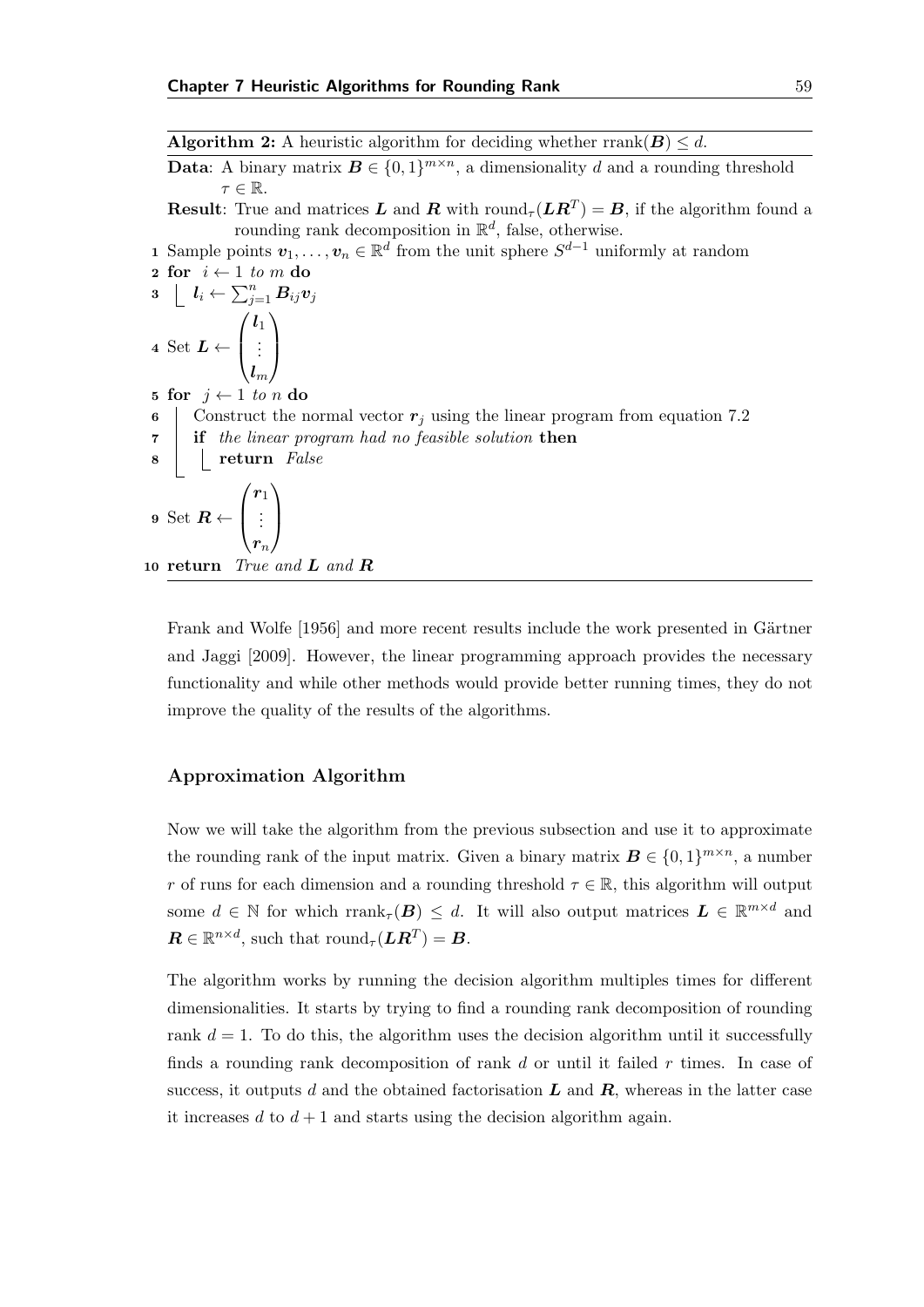The pseudocode for this procedure can be found in Algorithm [3.](#page-69-0) We will refer to this algorithm as the heuristic algorithm.

**Algorithm 3:** A heuristic algorithm to compute an approximation of rrank<sub> $\tau$ </sub> $(B)$ . **Data:** A binary matrix  $B \in \{0,1\}^{m \times n}$ , a  $r \in \mathbb{N}$  as the number of runs for each dimensionality and a rounding threshold  $\tau \in \mathbb{R}$ . **Result:**  $d \in \mathbb{N}$  as approximation of rrank<sub> $\tau$ </sub>( $\boldsymbol{B}$ ) and matrices  $\boldsymbol{L}$  and  $\boldsymbol{R}$  with  $\boldsymbol{B} = \mathrm{round}_\tau(\boldsymbol{L}\boldsymbol{R}^T)$ 1 for  $d \ge 1$  do<br>2 for  $run \leftarrow$ 2 for  $run \leftarrow 1$  to r do<br>3 | (success,  $L, R$ )  $\leftarrow$ (success,  $\mathbf{L}, \mathbf{R} \rangle \leftarrow \text{run Algorithm 2 with inputs } \mathbf{B}, d \text{ and } \tau$  $\mathbf{L}, \mathbf{R} \rangle \leftarrow \text{run Algorithm 2 with inputs } \mathbf{B}, d \text{ and } \tau$  $\mathbf{L}, \mathbf{R} \rangle \leftarrow \text{run Algorithm 2 with inputs } \mathbf{B}, d \text{ and } \tau$ 4 if *success* then  $\mathbf{5}$  | | | return d and **L** and **R** 

<span id="page-69-0"></span>The reason for starting the decision algorithm  $r$  times for each value of  $d$  is that the decision algorithm randomly picks the matrix  $L$ . By starting the decision algorithm multiple times we increase the probability to obtain a matrix  $\boldsymbol{L}$  with points, that are strictly linearly separable into the classes given by the matrix  $\bm{B}$ . Thus, running this algorithm multiple times increases the probability to obtain a correct result.

As a possible improvement to decrease the running time of the heuristic algorithm one might want to determine the correct dimensionality  $d$  by using a version of binary search, instead of increasing d one by one. In theory this would minimise the workload needed to find the minimal d. In practice this turned out to be very slow, since it took a long time to solve the linear programs for large values of  $d$ , that were never considered when increasing d one by one (since in practice the rounding ranks of most matrices turned out to be rather small as we will see in Chapter [8\)](#page-70-0). Nonetheless, we notice that there certainly exist more efficient strategies for increasing the values of d.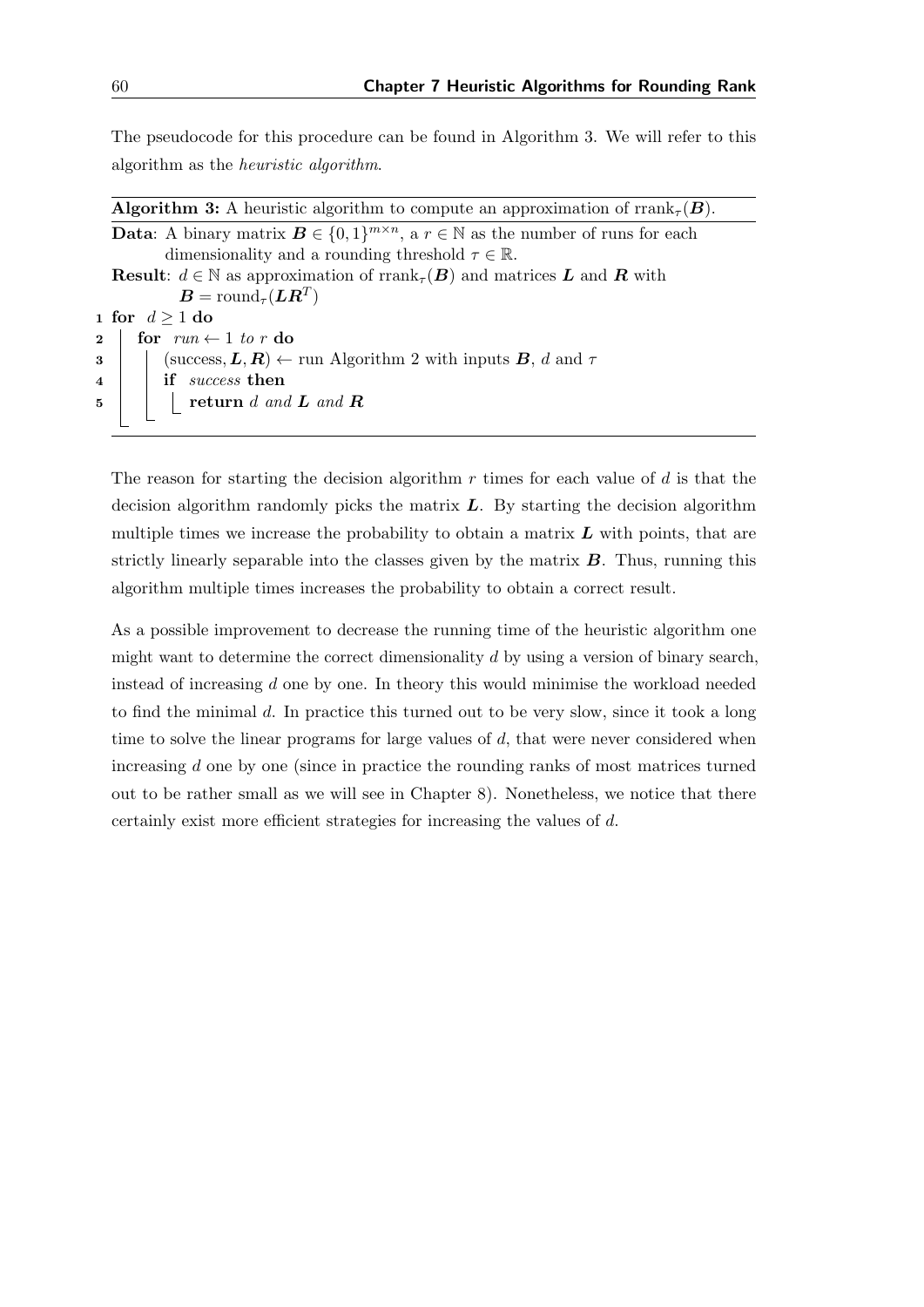### <span id="page-70-0"></span>Chapter 8

## Experiments

Both algorithms that were presented in Chapter [7](#page-62-0) were implemented in Matlab and tested on both synthetic and on real-world data. In this chapter we will first look at the data the algorithms were tested on and then evaluate their results.

#### 8.1 Test Data

This section is devoted to the the data that was used to test the algorithms. It will first be argued why it is difficult to find data on which one can run the algorithms to give a meaningful evaluation. After that we will see how matrices can be generated for which we know an upper bound on their rounding ranks. Finally, we will see descriptions of the real-world data sets that were used.

To evaluate the quality of the algorithms we presented, we need matrices for which we know their exact rounding ranks. Unfortunately, there exist only very few matrices for which we know their exact ranks. We had seen some examples in Section [5.5,](#page-53-1) but most of those matrices had only very small rounding ranks or we only knew a lower bound on their ranks like for the Hadamard matrices. This problem could be solved by implementing a naïve algorithm, that is slow, but works on small matrices and computes their rounding ranks exactly. Unfortunately, to the author's best knowledge no such naïve algorithm exists.

To test the algorithms on matrices of 'medium' and 'high' ranks one option would be to just randomly sample binary matrices. Then by Theorem [4.7](#page-33-0) we know that those matrices will have a large rounding rank with high probability. Nonetheless, we do not know what their exact rounding ranks are. So, when running the algorithms on those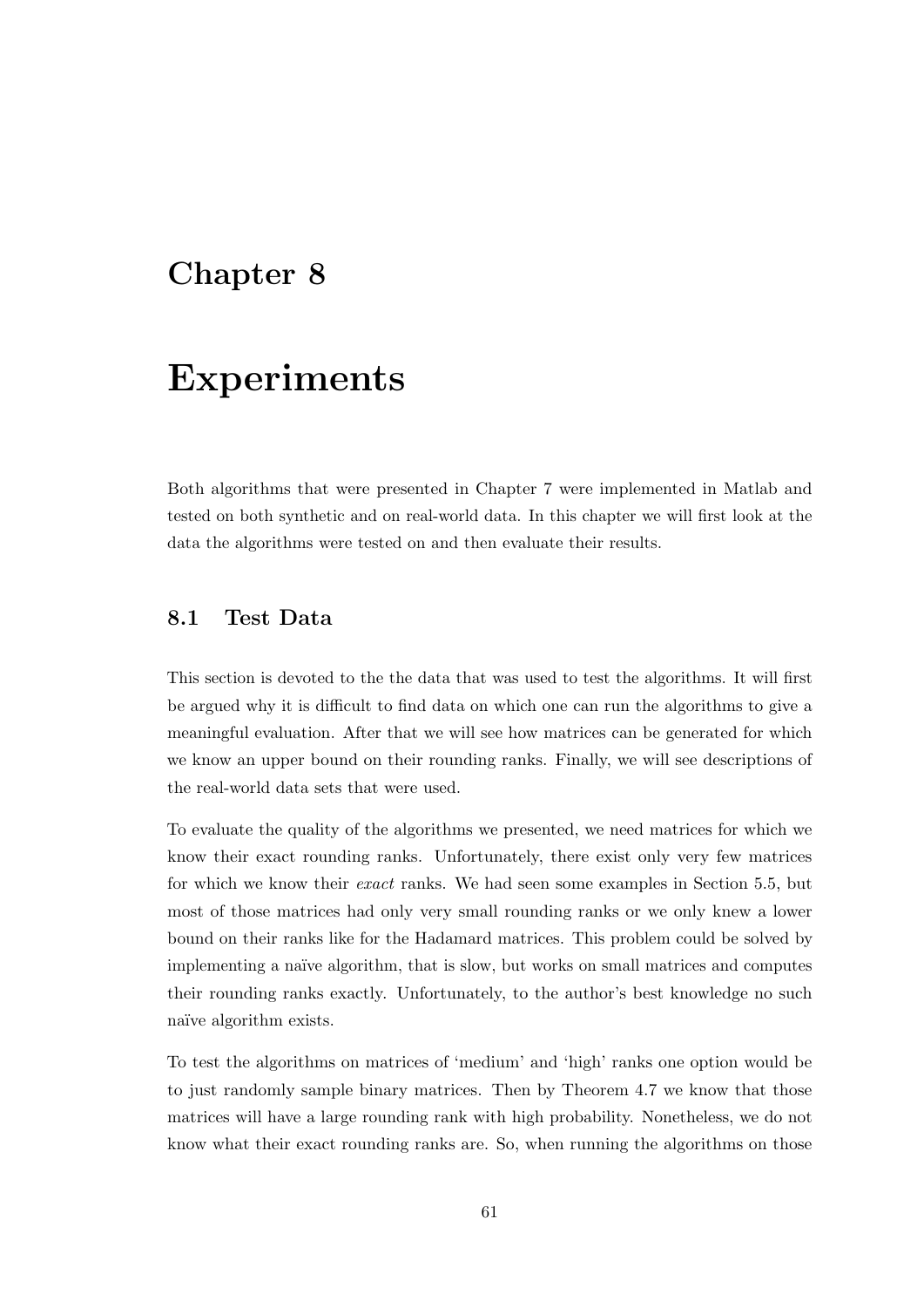matrices, one could only compare the results of the algorithms to the theoretically known lower bounds on their rounding ranks.

Hence, the algorithms were tested on identity matrices (for which we know that their rounding rank is two from Example [5.17\)](#page-55-0) and on heuristically created data.

Let us the discuss the heuristic creation of synthetic data. The idea is to sample two real-valued factor matrices with k factors, multiply them and then to round them. Then, clearly, the resulting matrix must have a rounding rank of at most  $k$ . More formally, for a given number of factors,  $k \in \mathbb{N}$ , real-valued matrices  $\mathbf{L} \in \left[-\frac{1}{2}\right]$  $\frac{1}{2}, \frac{1}{2}$  $\frac{1}{2}$ ]<sup>n×k</sup> and  $\boldsymbol{R} \in \left[-\frac{1}{2}\right]$  $\frac{1}{2}, \frac{1}{2}$  $\frac{1}{2}$ ]<sup>k×n</sup> were sampled uniformly at random. Then we know that for the resulting binary matrix  $\mathbf{B} = \text{round}_0(\mathbf{LR})$ , we must have rrank $(\mathbf{B}) \leq k$ . We still do not know what the exact rounding rank of  $\bf{B}$  is, but we have an upper bound. Due to the results from Theorem [4.7,](#page-33-0) for small k this upper bound should be almost tight and even for larger values of  $k$  the gap should not be too large.

The algorithms were also tested on real-world data and the following two paragraphs will provide a short overview on how those data sets were fetched. The Abstracts data  $set<sup>1</sup>$  $set<sup>1</sup>$  $set<sup>1</sup>$  is a collection of project abstracts that were submitted to the National Science Foundation of the USA in applications for funding (for the preprocessing of the data see [Miettinen](#page-83-4) [\[2009,](#page-83-4) page 84]). It contains 12841 abstracts and 4894 words, where entry  $(i, j)$ of the corresponding matrix contains a one iff the *i*'th abstract contains the *j*'th word. The DBLP data<sup>[2](#page-71-1)</sup> was fetched from the famous DBLP website. It contains information about 6980 authors and their publications at 19 computer science conferences. An entry contains a one iff an author published at the conferences. The  $NOW$  data set<sup>[3](#page-71-2)</sup> has size  $124 \times 139$  and contains information about at which locations the fossils of certain species were found. It was fetched by [Fortelius](#page-82-7) [\[2003\]](#page-82-7) and preprocessed according to [Fortelius](#page-82-8) [et al.](#page-82-8) [\[2006\]](#page-82-8). In the Dialects data from [Embleton and Wheeler](#page-81-6) [\[1997\]](#page-81-6) and [Embleton](#page-81-7) [and Wheeler](#page-81-7) [\[2000\]](#page-81-7), linguists matched 1334 features of Finnish dialects to 506 different Finnish municipalities. More detailed information about these data sets can be found in [Miettinen](#page-83-4) [\[2009,](#page-83-4) section 4.8.4], which was also used to provide the above descriptions.

The algorithms were also tested on data from Hewlett-Packard that was used by [Ene](#page-81-8) [et al.](#page-81-8) [\[2008\]](#page-81-8). These data sets contain network access control rules and are called americas large, americas small, apj, emea, healthcare, domino, customer, firewall 1 and firewall 2. Their dimensionalities can be found in Table [8.3](#page-76-0) on page [67.](#page-76-0) Note that from [Ene et al.](#page-81-8) [\[2008\]](#page-81-8) we know the exact Boolean ranks of these data sets and this paper also provides more information on what information they contain.

<span id="page-71-0"></span> $^{\rm 1}$ <http://kdd.ics.uci.edu/databases/nsfabs/nsfawards.html>

<span id="page-71-1"></span> $^{2}$ <http://dblp.uni-trier.de/db/>

<span id="page-71-2"></span> $^3$ <http://www.helsinki.fi/science/now/>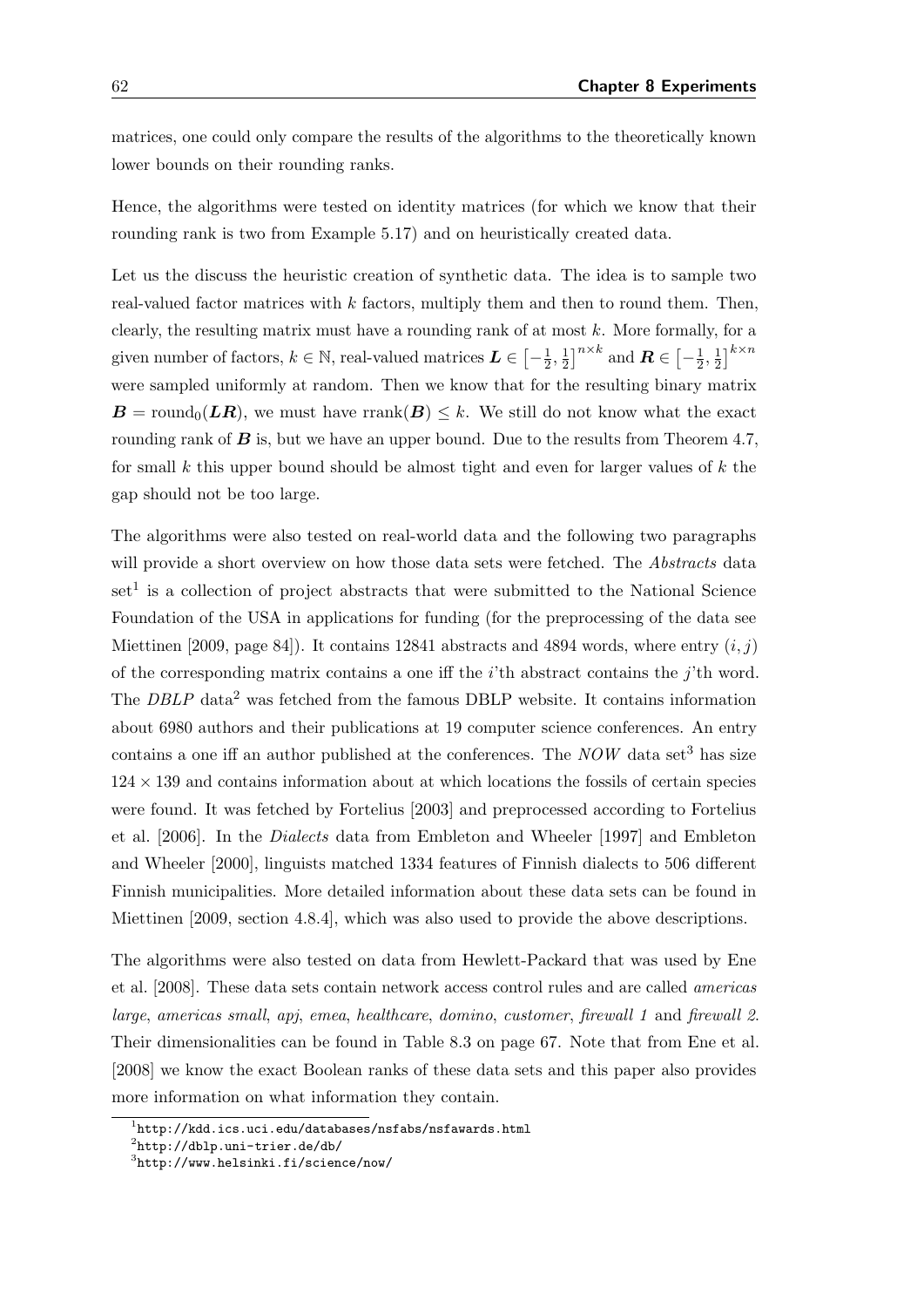#### 8.2 Evaluation of the Algorithms

This section will provide the results the algorithms achieved on the data we described in the previous section. We will discuss their results on both synthetic and on real-world data and we will further describe the dependency of the results of the algorithms on their parameters.

The author wishes the reader to notice that we are only comparing the algorithms that were presented in Chapter [7.](#page-62-0) We will not compare against the algorithms mentioned in Section [4.3,](#page-30-0) as the author did not consider those algorithms as implementable.

#### Evaluation on Synthetic Data

Let us start by looking at how the results of the heuristic algorithm depend on the parameter  $r$ , i.e. on the number of runs it performs per dimension.

The heuristic algorithm was run on synthetic matrices of size  $500 \times 400$  with parameter  $r = 1, 10, 100$ . The matrices were created with different numbers of factors as described in the previous section. The outcomes of these experiments are given in Table [8.1](#page-72-0) and the results are also visualised in the plot given in Figure [8.1.](#page-73-0)

The results from Table [8.1](#page-72-0) show that the the algorithm's outputs were very similar for the different values of r. In absolute numbers, the rounding rank approximations for  $r = 1$  and  $r = 100$  differed by at most six, which relatively is less than 5% of a difference

<span id="page-72-0"></span>Table 8.1: Results of experiments to investigate how much the heuristic algorithm improves with more runs per dimensionality. The first column gives the type of the data set,  $m$  is its number of rows,  $n$  is its number of columns. Column four gives the standard rank of the data set and column five gives the number of factors that were used for the data generation. The last three columns give the output of the heuristic algorithm for different values of parameter  $r$ . There average over the algorithm's outputs is given by  $\mu$  and  $\sigma$  states the standard deviation of these outputs.

| Data      | $m\,$ | $\boldsymbol{n}$ | rank | factors | $\mu$ | $\sigma$ |       | heuristic |           |  |
|-----------|-------|------------------|------|---------|-------|----------|-------|-----------|-----------|--|
|           |       |                  |      |         |       |          | $r=1$ | $r=10$    | $r = 100$ |  |
|           |       |                  |      | 25      | 100.3 | 2.31     | 103   | 99        | 99        |  |
| synthetic | 500   | 400              | 400  | 50      | 120.3 | 2.31     | 123   | 119       | 119       |  |
|           |       |                  |      | 75      | 132.3 | 2.08     | 134   | 133       | 130       |  |
|           |       |                  |      | 100     | 141.3 | 3.21     | 145   | 140       | 139       |  |
|           |       |                  |      | 125     | 147   | 1.73     | 148   | 148       | 145       |  |
|           |       |                  |      | 150     | 150.3 | 0.58     | 150   | 151       | 150       |  |
|           |       |                  |      | 175     | 156.3 | 2.52     | 159   | 156       | 154       |  |
|           |       |                  |      | 200     | 157.7 | 1.53     | 159   | 158       | 156       |  |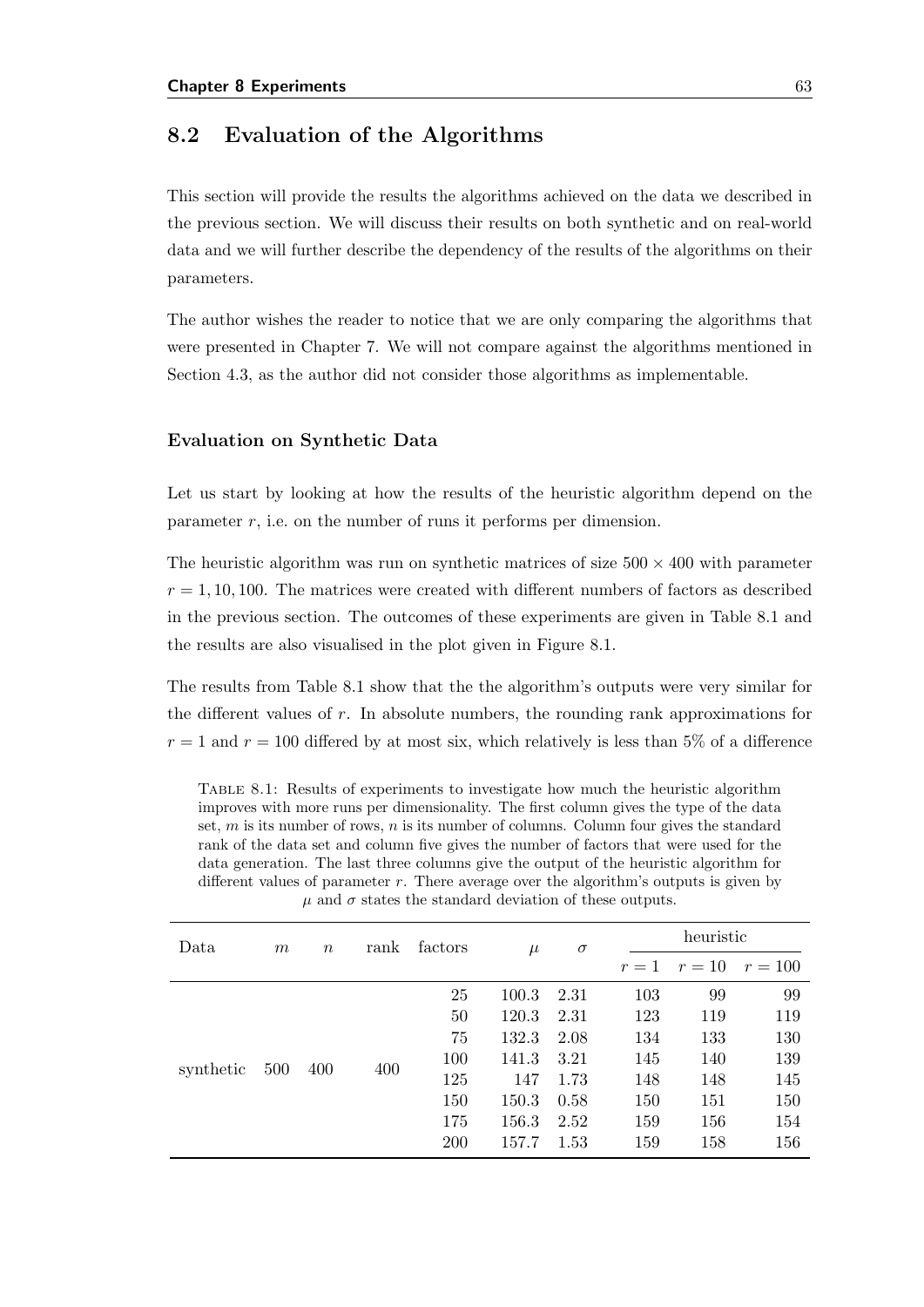<span id="page-73-0"></span>

FIGURE 8.1: Results of the heuristic algorithm with parameters  $r = 1, 10, 100$  on synthetically created binary matrices of size  $500 \times 400$ . The x-axis gives the number of factors that were used for the generation of the matrices. This figure visualises the results from Table [8.1.](#page-72-0)

in the quality of the algorithms. The small standard deviations from column seven of the table further strengthen this interpretation. Thus, we can observe that larger parameters for r do increase the accuracy of the algorithm, but only slightly.

This allows the interpretation that the probabilities that the randomised decision algorithm (Algorithm [2\)](#page-68-0) gets a correct answer are very small until at a certain point they start to increase dramatically. The author did not run further tests to back up this claim, but this intuition goes along well with other experiments he ran.

Due to the observation that the heuristic algorithm only improves slightly with increasing values of r, all further experiments were run with fixed parameter  $r = 1$  in order to decrease the running times of the algorithm.

To compare the truncated SVD algorithm and the heuristic algorithm, let us look at the results that are given in Table [8.2.](#page-74-0)

The results presented in the table show that as argued in Section [7.1](#page-62-1) the truncated SVD algorithm performs very badly on the identity matrices; it needs all singular vectors to find a matrix that rounds to the identity matrix. The heuristic algorithm does very well and even for large  $10^4 \times 10^4$  identity matrices it outputs three, where the optimal solution would be two.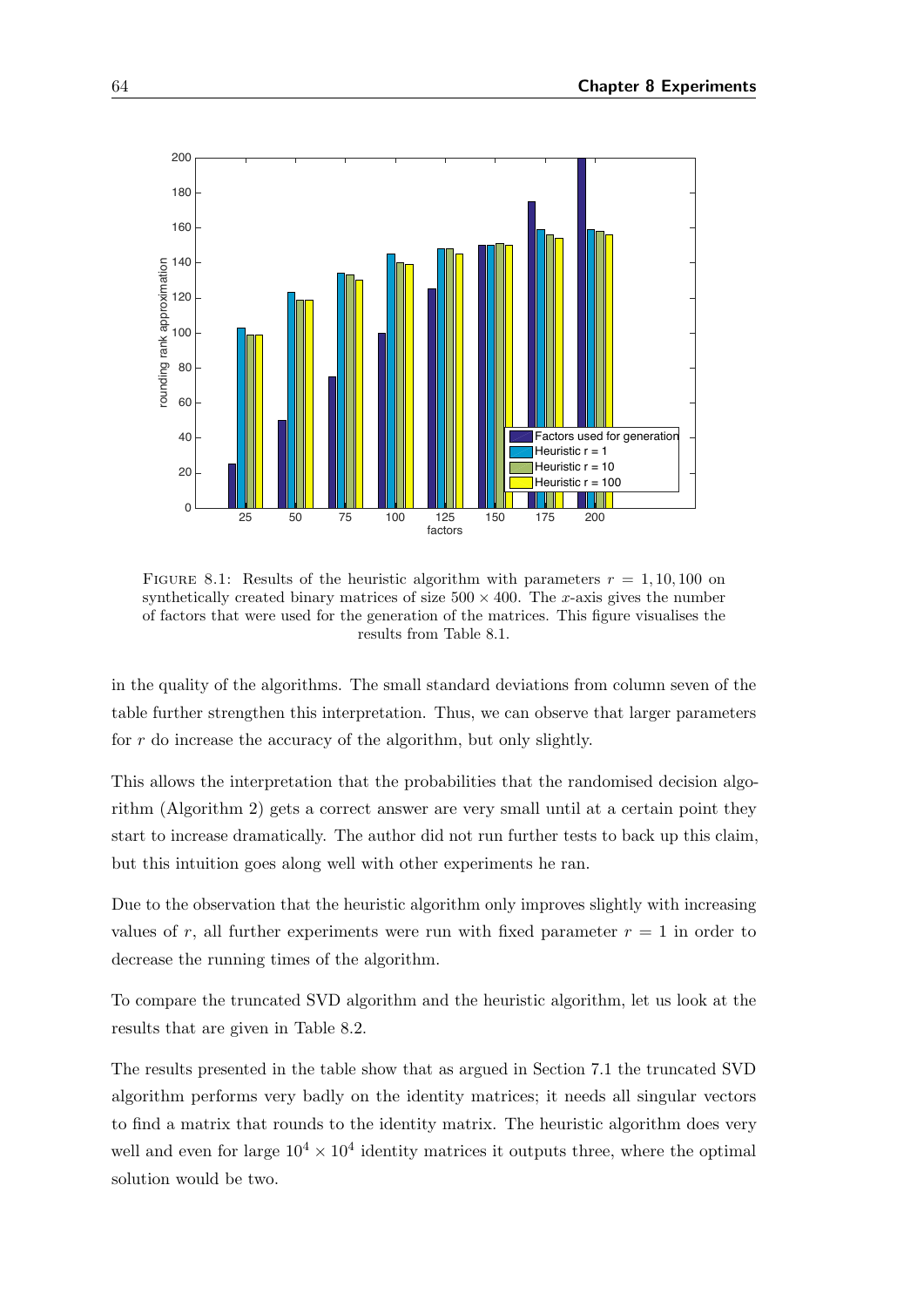<span id="page-74-0"></span>Table 8.2: Results of both algorithms on synthetic data. The first column gives the type of the data set,  $m$  is its number of rows,  $n$  is its number of columns. Column four gives the standard rank of the data set and column five gives the exact rounding rank (if it is known). In case of synthetic data, the sixth column gives the number of factors that were used for the data generation. The last two columns give the outputs of the algorithms. The heuristic algorithm was run with parameter  $r = 1$ .

| Data            | m               | $\boldsymbol{n}$ | rank     | rrank          | factors | <b>SVD</b> | heuristic      |
|-----------------|-----------------|------------------|----------|----------------|---------|------------|----------------|
|                 | $10^{2}$        | $10^{2}$         | $10^{2}$ | $\overline{2}$ |         | $10^{2}$   | $\overline{2}$ |
| identity matrix | $10^{3}$        | $10^{3}$         | $10^{3}$ | $\overline{2}$ |         | $10^{3}$   | 3              |
|                 | 10 <sup>4</sup> | $10^{4}$         | $10^{4}$ | $\overline{2}$ |         | $10^{4}$   | 3              |
|                 |                 |                  |          |                | 25      | 412        | 161            |
|                 |                 | 800              |          |                | 75      | 461        | 217            |
|                 |                 |                  |          |                | 125     | 442        | 248            |
| synthetic       | 1000            |                  | 800      |                | 175     | 452        | 270            |
|                 |                 |                  |          |                | 225     | 472        | 280            |
|                 |                 |                  |          |                | 275     | 465        | 289            |
|                 |                 |                  |          |                | 325     | 475        | 299            |

Next, let us the discuss the results of the algorithms on the synthetic data from Table [8.2.](#page-74-0) Seven different binary  $1000 \times 800$  matrices were created with different numbers of factors as discussed in the previous section. All of the synthetically created matrices had full standard rank. Those results are visualised in Figure [8.2.](#page-75-0)

We observe that for the synthetic data, both the truncated SVD algorithm and also the heuristic algorithm provided much better results than the naïve upper bound provided by the standard rank. Also, it is evident that the heuristic algorithm delivered much more accurate results than the truncated SVD algorithm, as often it was better by a factor of two. Particularly for matrices that were created with a small number of factors its results were much better.

For the truncated SVD algorithm it is evident that although it delivered results which were a factor two better than the rounding rank upper bound given by the standard rank, it returned almost constant approximations of the rounding ranks of the matrices. This indicates that it cannot utilise the structure of the matrices. One cause might be that despite the fact that truncated SVD delivers the best possible low-rank approximations of a given matrix in the Frobenius norm (according to the Eckart–Young Theorem), it only minimises this global property. The rounding rank, on the other hand, has a more local focus, since it is concerned about being on the right side of the rounding threshold in each entry.

Concerning the development of the rounding rank approximations in terms of the number of factors we used to generate the matrices, let us make three observations.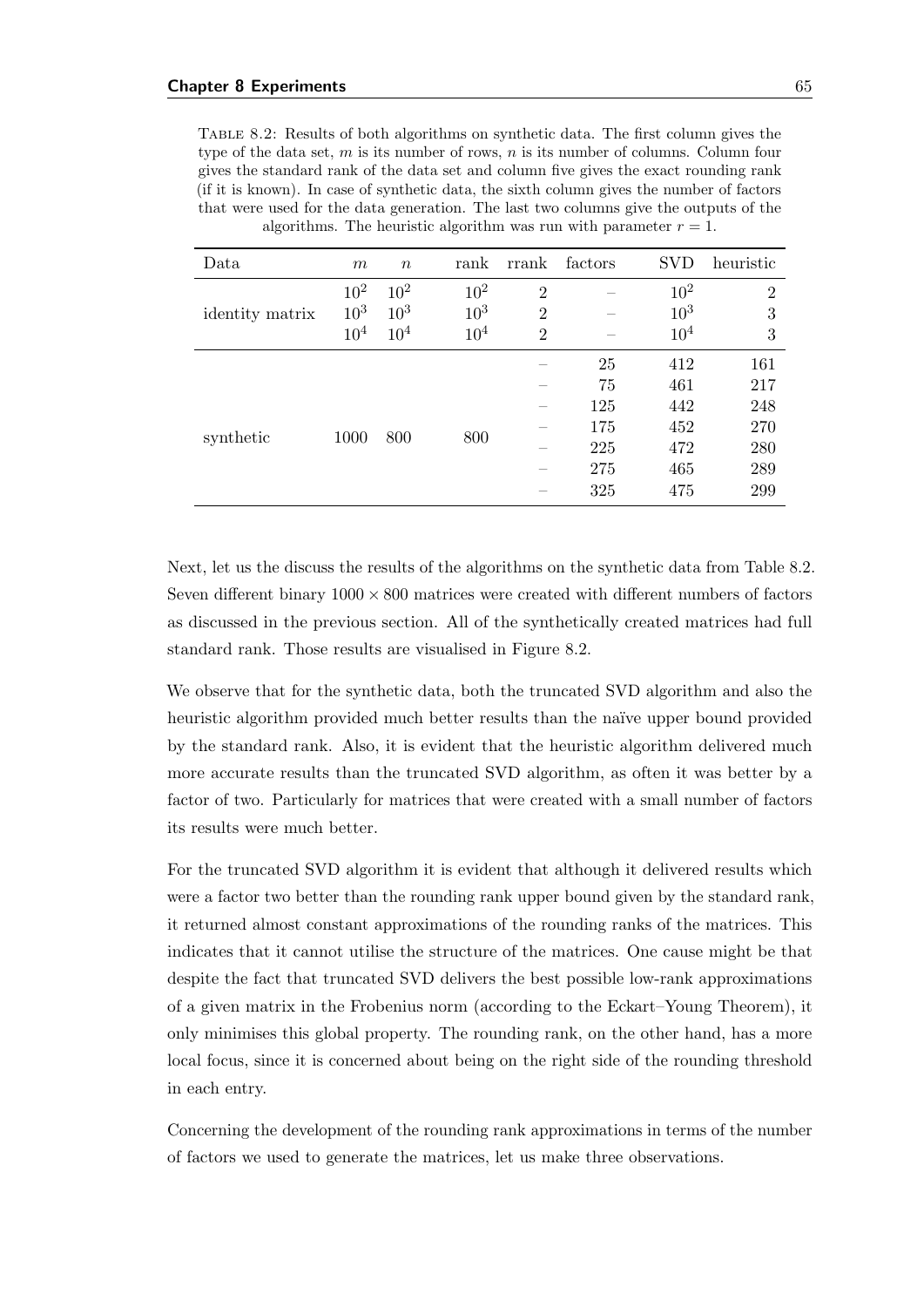<span id="page-75-0"></span>

Figure 8.2: Results of the truncated SVD algorithm (blue dashed line) and the heuristic with  $r = 1$  (orange line with dashes and dots) on synthetically created binary matrices of size  $1000 \times 800$ . The x-axis gives the number of factors that were used for the generation of the matrices, which are also given by the yellow line. This figure visualises the numbers from Table [8.2.](#page-74-0)

Firstly, let us notice that although the number of factors used for the generation of the of the data was raised from 25 to 325, the results from the truncated SVD algorithm were always between 412 and 475. Also, the rounding rank approximations that were obtained are not monotonic in the number of factors used, e.g. for the matrix with 75 factors it output 461 and for the one with 125 factors it output 442. This shows that the approximations from this algorithm are rather poor, since they do not seem to correspond to the ground truth.

Secondly, observe that the approximations from the heuristic algorithm do show the just mentioned monotonicity, i.e. the more factors were used for the generation of the matrices, the larger the approximation was. This shows that the algorithm indeed seems to be able to exploit the structure of the matrices.

Thirdly, let us discuss the quality of algorithms' approximations. It is interesting to see that for the matrix generated with 325 factors the approximation from the heuristic algorithm 'outperformed' the data generation process and output a factorisation of rank 299. This behaviour might be attributed to the fact that the upper bound from the synthetic data generation gets too loose. On the other hand, for matrices that had very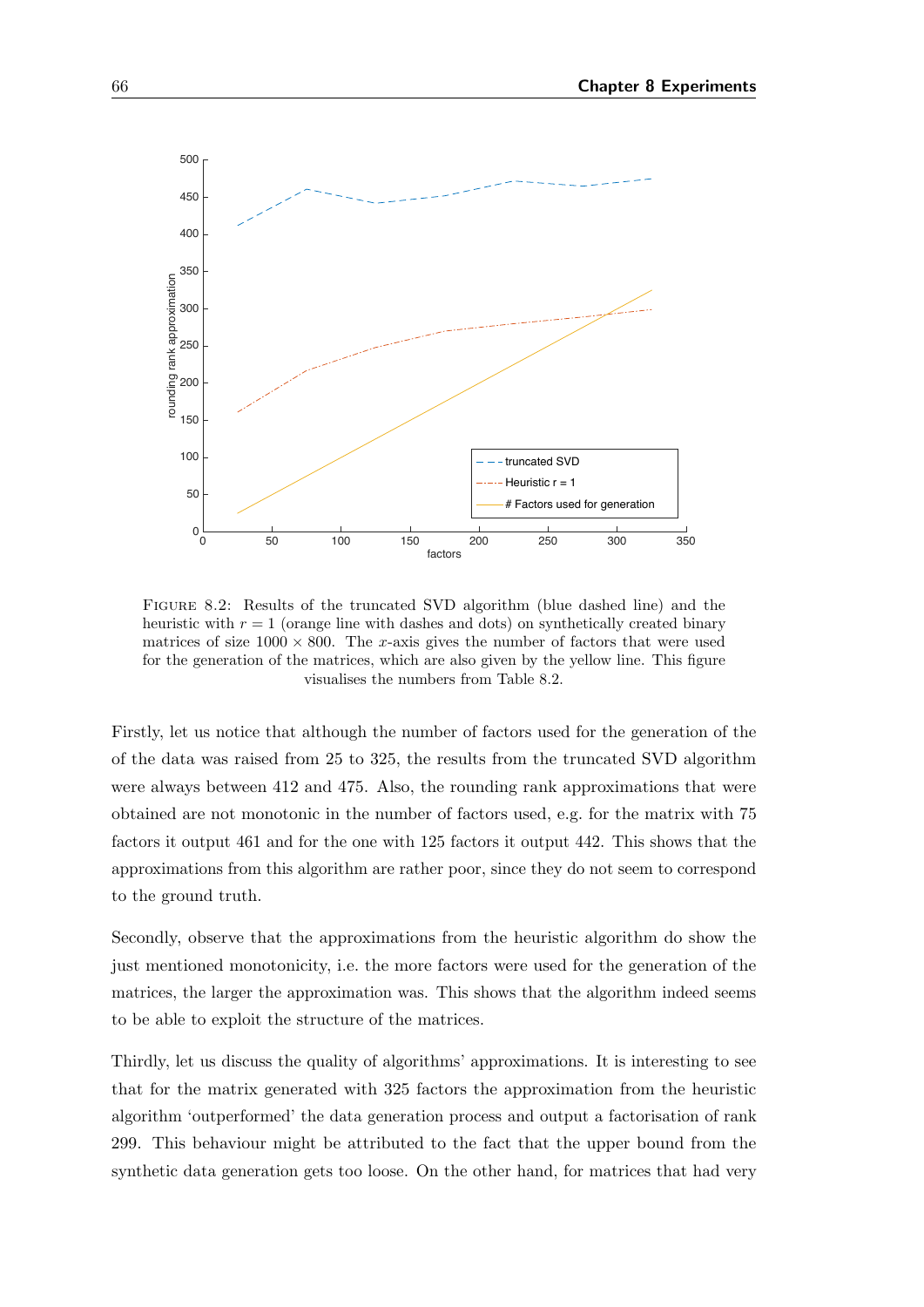small rounding ranks the approximations from both algorithms were not completely convincing. For the matrix created with 25 factors, the heuristic algorithm's result was off by a factor of 6 and the truncated SVD algorithm's result was off by a factor of 16. Nonetheless, when increasing the number of factors the quality of the results seemed to improve. Of course, this might also be caused by a too loose upper bound in the data generation process.

#### Evaluation on Real-World Data

Let us finish the evaluation of the algorithms by discussing their results on real-world data sets. Table [8.3](#page-76-0) contains their outputs on the real-world data sets we introduced in the previous section.

Again, we can observe that both algorithms delivered better results than the upper bound given by the standard rank. Once more the heuristic algorithm was much better than the truncated SVD algorithm, which in three cases was only slightly better than the trivial approximations given by the standard rank.

Looking at the results from the heuristic algorithm, we see that all data sets appear to have much smaller rounding ranks than standard ranks. Particularly for the larger data

<span id="page-76-0"></span>Table 8.3: Results of the algorithms run on real-world data. For the last nine data sets we their exact Boolean ranks were provided by [Ene et al.](#page-81-0) [\[2008\]](#page-81-0). The first column gives the name of the data set,  $m$  is its number of rows,  $n$  its number of columns. Columns four and five give the standard and the Boolean ranks of the data sets. The second-last column gives the output of the truncated SVD algorithm and the last one gives the heuristic algorithm's output (it was run with parameter  $r = 1$ ).

| Data.          | m     | $\boldsymbol{n}$ | rank | brank | <b>SVD</b> | heuristic |
|----------------|-------|------------------|------|-------|------------|-----------|
| <b>NOW</b>     | 124   | 139              | 123  |       | 68         | 25        |
| DBLP           | 19    | 6980             | 19   |       | 19         | 11        |
| Dialects       | 1334  | 506              | 506  |       | 445        | 87        |
| Abstracts      | 12841 | 4894             | 4893 |       | 4421       | 451       |
| americas small | 3477  | 1587             | 203  | 178   | 185        | 28        |
| americas large | 3485  | 10127            | 404  | 398   | 386        | 47        |
| apj            | 2044  | 1164             | 455  | 453   | 443        | 24        |
| emea           | 35    | 3046             | 34   | 34    | 34         | 12        |
| healthcare     | 46    | 46               | 14   | 14    | 11         | 5         |
| domino         | 79    | 231              | 20   | 20    | 17         | 6         |
| customer       | 1021  | 277              | 276  | 276   | 271        | 59        |
| firewall 1     | 365   | 709              | 68   | 64    | 58         | 15        |
| firewall 2     | 325   | 590              | 10   | 10    | 9          | 4         |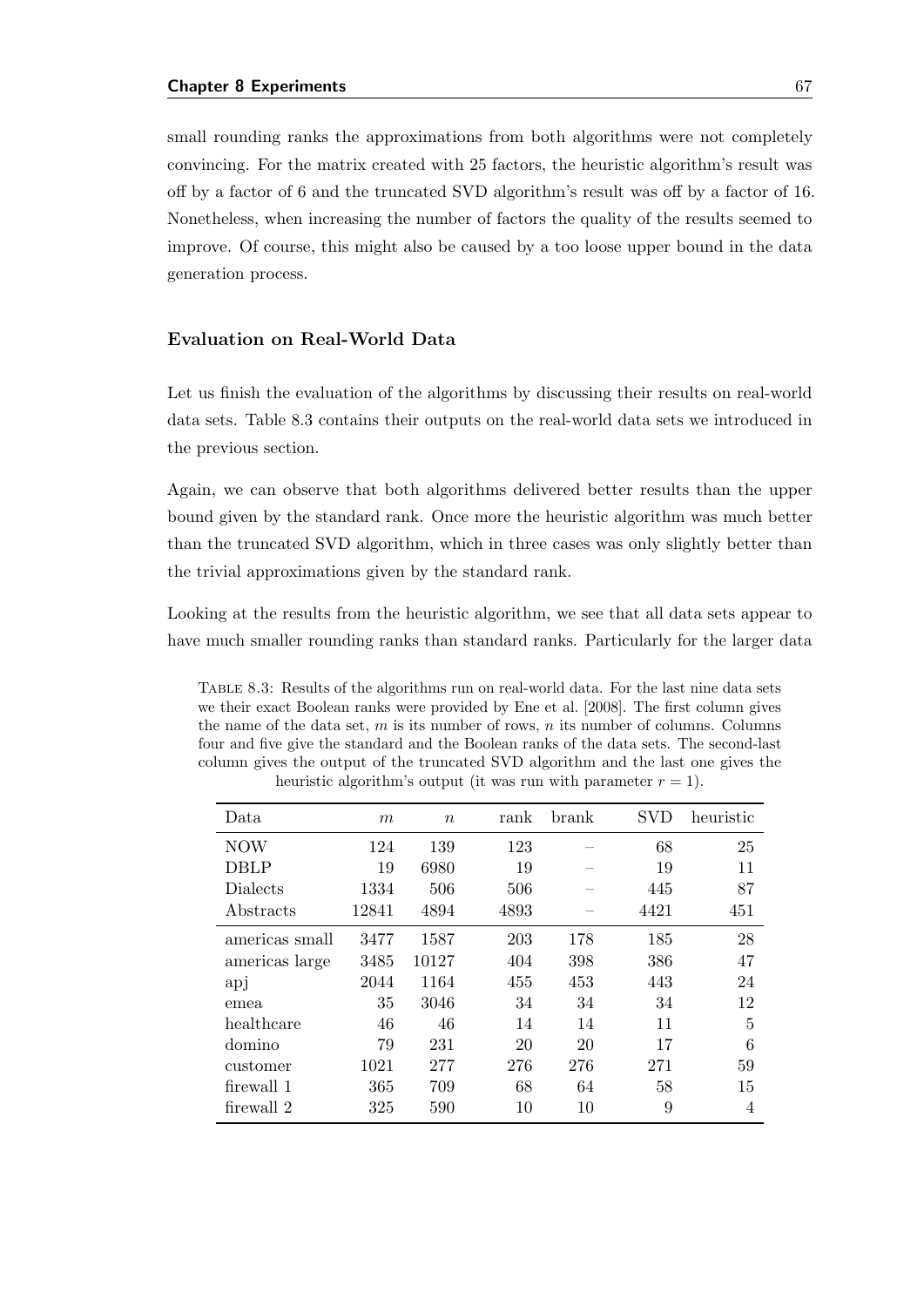sets it is intriguing to observe that their rounding ranks seem to be less than 20% of their standard ranks.

For the data sets taken from [Ene et al.](#page-81-0) [\[2008\]](#page-81-0) we can also compare their rounding ranks to their (exact) Boolean ranks. Notice the intriguing fact that for all data sets the Boolean rank never got larger than the standard rank and that in four out of nine cases it was even smaller. This is somewhat surprising since we had seen in Section [6.1](#page-58-0) that in general this is not the case.

With the results from the algorithms we can once more observe that the heuristic algorithm provides much better bounds on the rounding rank than the truncated SVD algorithm. Also, it is highly interesting that in many cases the heuristic algorithm provided rounding ranks that are at most 15% of the standard ranks. For the apj data set the approximation of its rounding rank is almost only 5% of its standard rank.

It is left to discuss the running times of the algorithms. Since the implementations were not supposed to be as efficient as possible, but were only meant to provide good qualitative results, it was refrained from giving a quantitative analysis of the running times. Instead, the following rough observations are provided: Both algorithms always finished running within at most twenty minutes and on most instances in much less than five minutes. The only exception is the Abstracts data set, which is the largest data set that was considered, where the heuristic algorithm needed one week to find a solution, while the truncated SVD algorithm terminated after one hour. In all cases the truncated SVD algorithm finished faster than the heuristic algorithm. One reason for this is the fact that Matlab's SVD implementation is highly optimised and thus very efficient. Also, the heuristic algorithm's computation of the hyperplanes was done using linear programming. If it had been implemented using Frank-Wolfe algorithms as pointed out in Section [7.2,](#page-63-0) the heuristic algorithm could have been sped up significantly.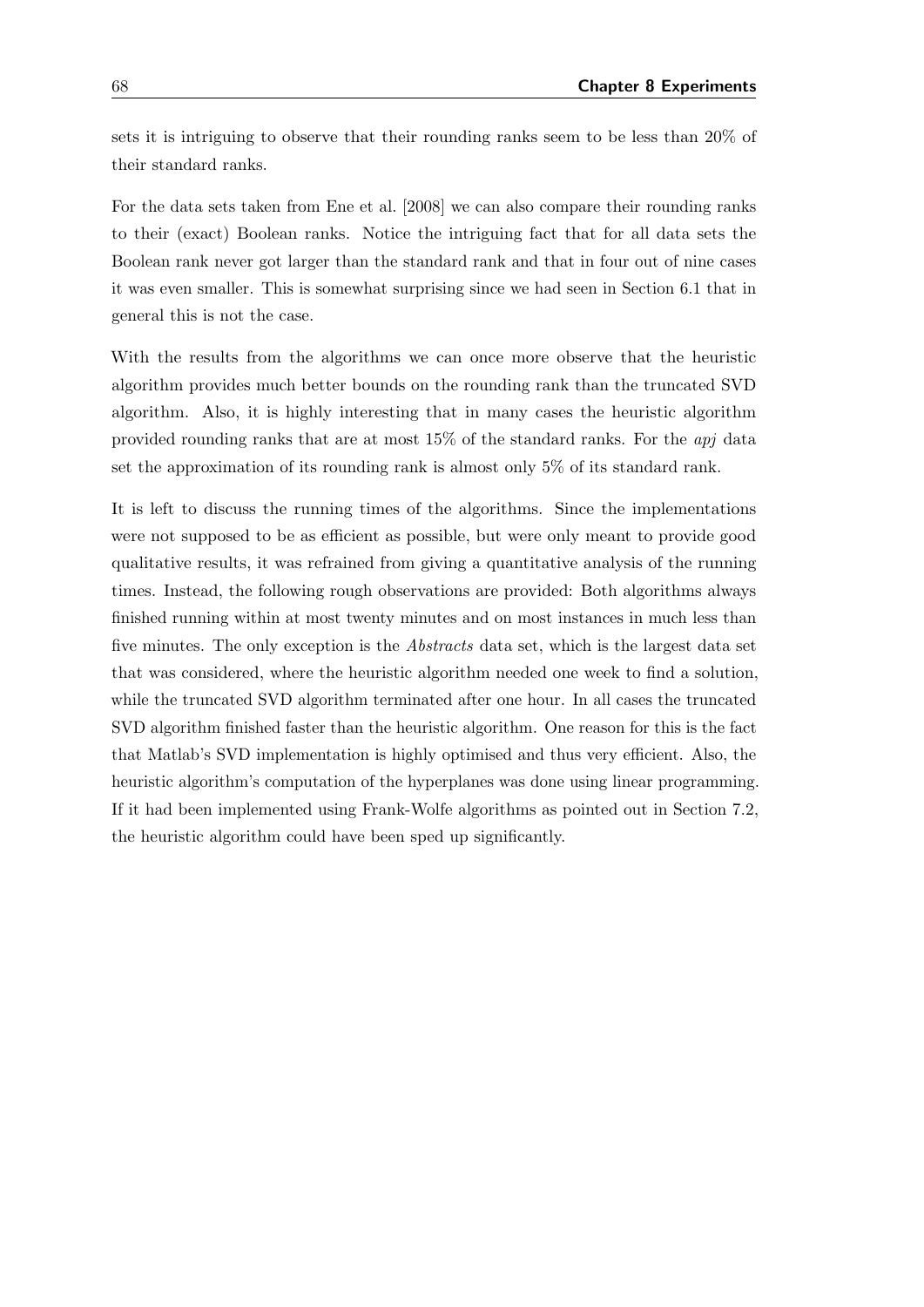### Chapter 9

# Conclusion

This thesis introduced the rounding rank of a binary matrix and investigated it both mathematically and also experimentally.

We saw the rounding rank compared to the well-known standard rank and the Boolean rank. We also gave an extensive summary of the literature on sign rank and observed how similar it is to the rounding rank.

The rounding rank was also characterised as problem of combinatorial geometry and also as one of embedding points in Euclidean spaces. These equivalent problems helped us to prove that the rounding threshold can change the rounding rank of a given binary matrix by at most one.

The thesis further presented two algorithms to approximate the rounding rank. The experiments on both synthetic and on real-world data sets showed that while the rounding rank of a matrix is NP-hard to compute, many matrices had rather small rounding ranks. Particularly for the real-world data sets we were able to observe that it had only very little rounding ranks.

In the introduction of the thesis we posted the question 'How powerful is the rounding rank?'. We argued that if it is very powerful, then it should always be much smaller than the standard rank or the Boolean rank of a binary matrix. On the other hand, if those ranks are very similar, then it is not very powerful.

In the course of thesis we saw in Chapter [6](#page-58-1) that the rounding rank gives a lower bound on the standard rank and on the Boolean rank. Nonetheless, we observed in Section [4.4](#page-31-0) that there are matrices for which there is no asymptotical difference between their standard ranks and their rounding ranks. Hence, theoretically the rounding rank is not more powerful than the standard rank in the worst case.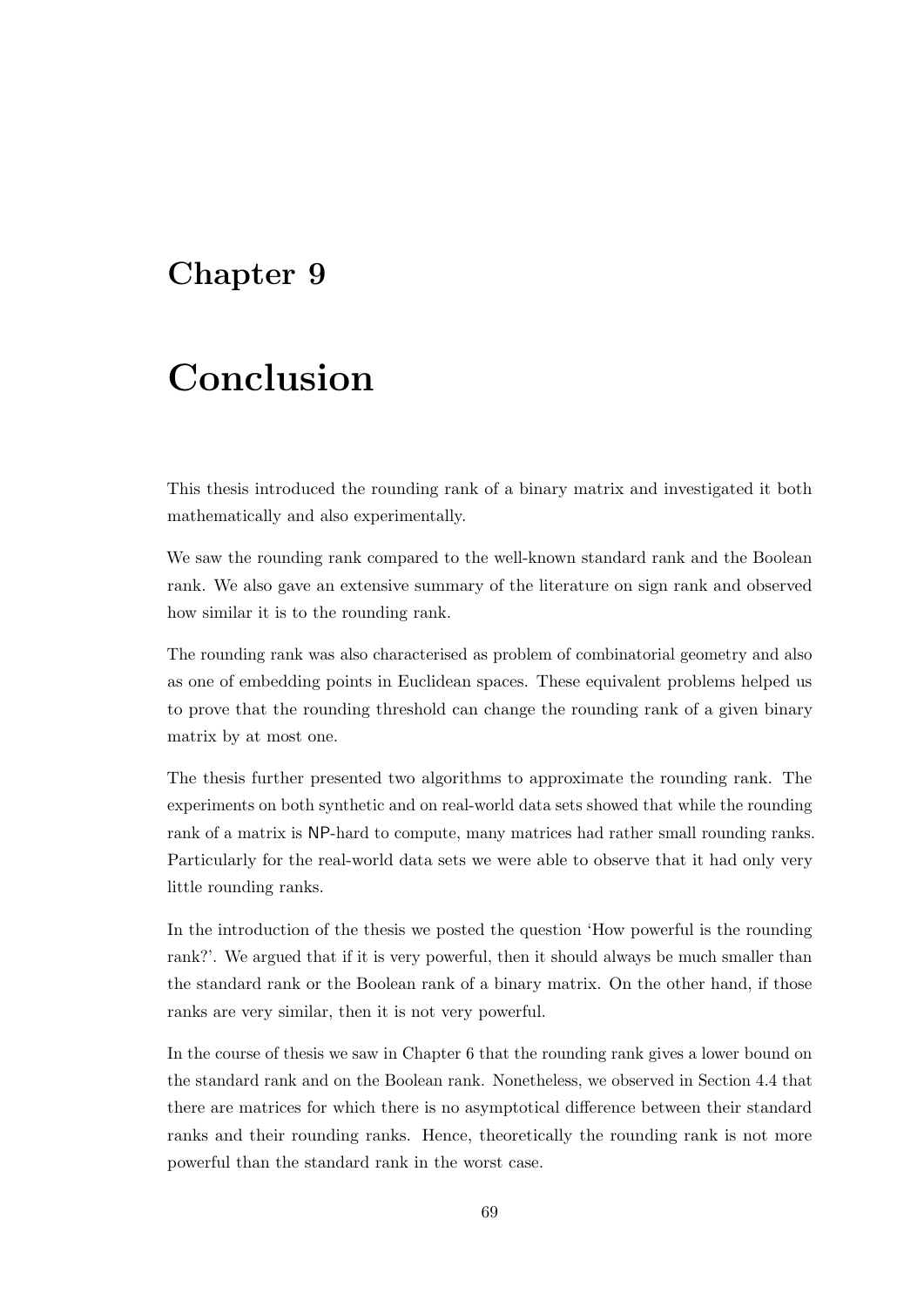In spite of that, the experiments from Chapter [8](#page-70-0) indicated that in practise the rounding rank is much smaller than the standard rank of a matrix. Particularly, we were able to observe that real-world data sets tend to have rather small rounding ranks. Hence, in applications the rounding seems to be an interesting and powerful technique.

Let us finish the thesis by discussing what future directions of research there might be.

There seems to be an interesting way to improve the heuristic algorithm from Section [7.2.](#page-63-0) Looking at the decision algorithm, one might interpret the random selection of the points as a random projection of the input matrix. Thus, it might be insightful to analyse the algorithm in the light of the Johnson–Lindenstrauss lemma (see [Johnson and](#page-82-0) [Lindenstrauss](#page-82-0) [\[1984\]](#page-82-0)). Also, one might want to use the results from [Achlioptas](#page-80-0) [\[2003\]](#page-80-0) to obtain a better random project than the one used in the algorithm, which should also be more efficient to compute as it will provide sparser matrices.

In terms of data analysis one might want to find the best low-rounding-rank approximation of a given binary matrix. In other words, while the algorithms presented in this thesis compute an exact reconstruction of the input matrix, such an approach would allow for errors in the reconstruction. Indeed, the methods from both presented algorithms can easily be altered to allow such approximations. The truncated SVD algorithm could simply stop adding singular vectors at a certain point. The heuristic algorithm could be updated in the following way: Instead of computing the hyperplanes exactly, we could introduce slack variables as in soft margin support vector machines (see, e.g. [Bishop](#page-81-1) [\[2006\]](#page-81-1)) in order to classify as many points correctly as possible.

It would also be interesting to further investigate the matrices, that we obtain from the heuristic algorithm. For example, one might want to take a closer look at which entries of the matrices are close to the rounding threshold and which ones are not. If these entries are (approximately) always the same, then we could argue that for a binary matrix consisting of multiple classification problems, these entries will be hard to classify (i.e. close to the decision boundaries) by linear classifiers independently of the input data. It might also be interesting to visualise these points and to check if we can observe some patterns.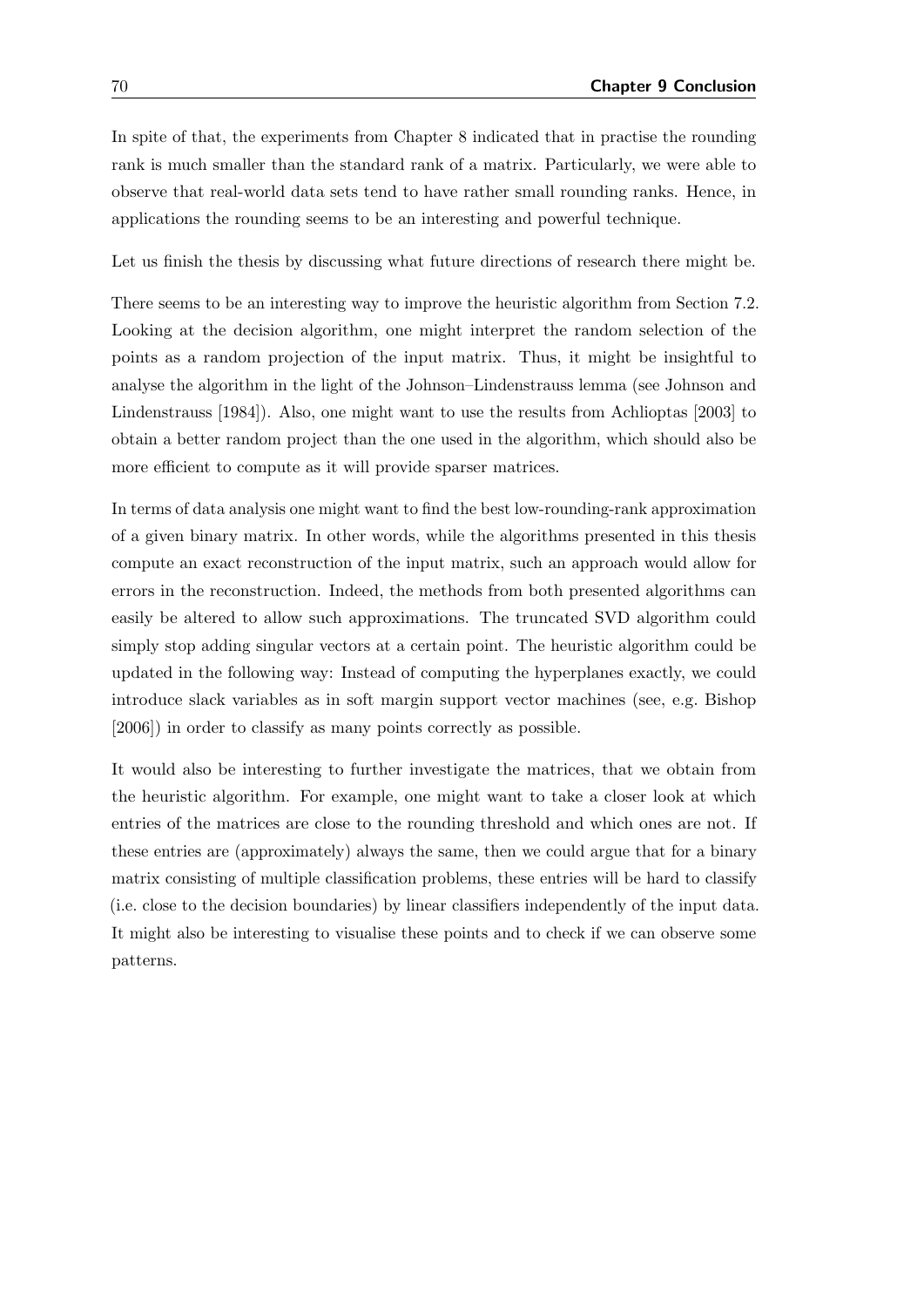## Bibliography

- <span id="page-80-0"></span>Achlioptas, D. (2003). Database-friendly random projections: Johnson-Lindenstrauss with binary coins. Journal of Computer and System Sciences,  $66(4):671-687$ .
- Achlioptas, D. and McSherry, F. (2001). Fast computation of low rank matrix approximations. In Proceedings of the Thirty-third Annual ACM Symposium on Theory of Computing, STOC '01, pages 611–618, New York, NY, USA. ACM.
- Alon, N., Frankl, P., and Rodl, V. (1985). Geometrical realization of set systems and probabilistic communication complexity. In 26th Annual Symposium on Foundations of Computer Science (FOCS), pages 277–280.
- Alon, N., Haussler, D., and Welzl, E. (1987). Partitioning and geometric embedding of range spaces of finite Vapnik–Chervonenkis dimension. In *Proceedings of the Third* Annual Symposium on Computational Geometry, SCG '87, pages 331–340, New York, NY, USA. ACM.
- Alon, N., Moran, S., and Yehudayoff, A. (2014). Sign rank, VC dimension and spectral gaps. Electronic Colloquium on Computational Complexity (ECCC), 21:135.
- Basri, R., Felzenszwalb, P., Girshick, R., Jacobs, D., and Klivans, C. (2009). Visibility constraints on features of 3D objects. In IEEE Conference on Computer Vision and Pattern Recognition, pages 1231–1238.
- Beasley, L. B. and Laffey, T. J. (2009). Real rank versus nonnegative rank. Linear Algebra and its Applications,  $431(12):2330 - 2335$ .
- Ben-David, S., Eiron, N., and Simon, H. (2001). Limitations of learning via embeddings in euclidean half-spaces. In Computational Learning Theory, volume 2111 of Lecture Notes in Computer Science, pages 385–401. Springer Berlin Heidelberg.
- Bhangale, A. and Kopparty, S. (2015). The complexity of computing the minimum rank of a sign pattern matrix. Computing Research Repository (CoRR), abs/1503.04486.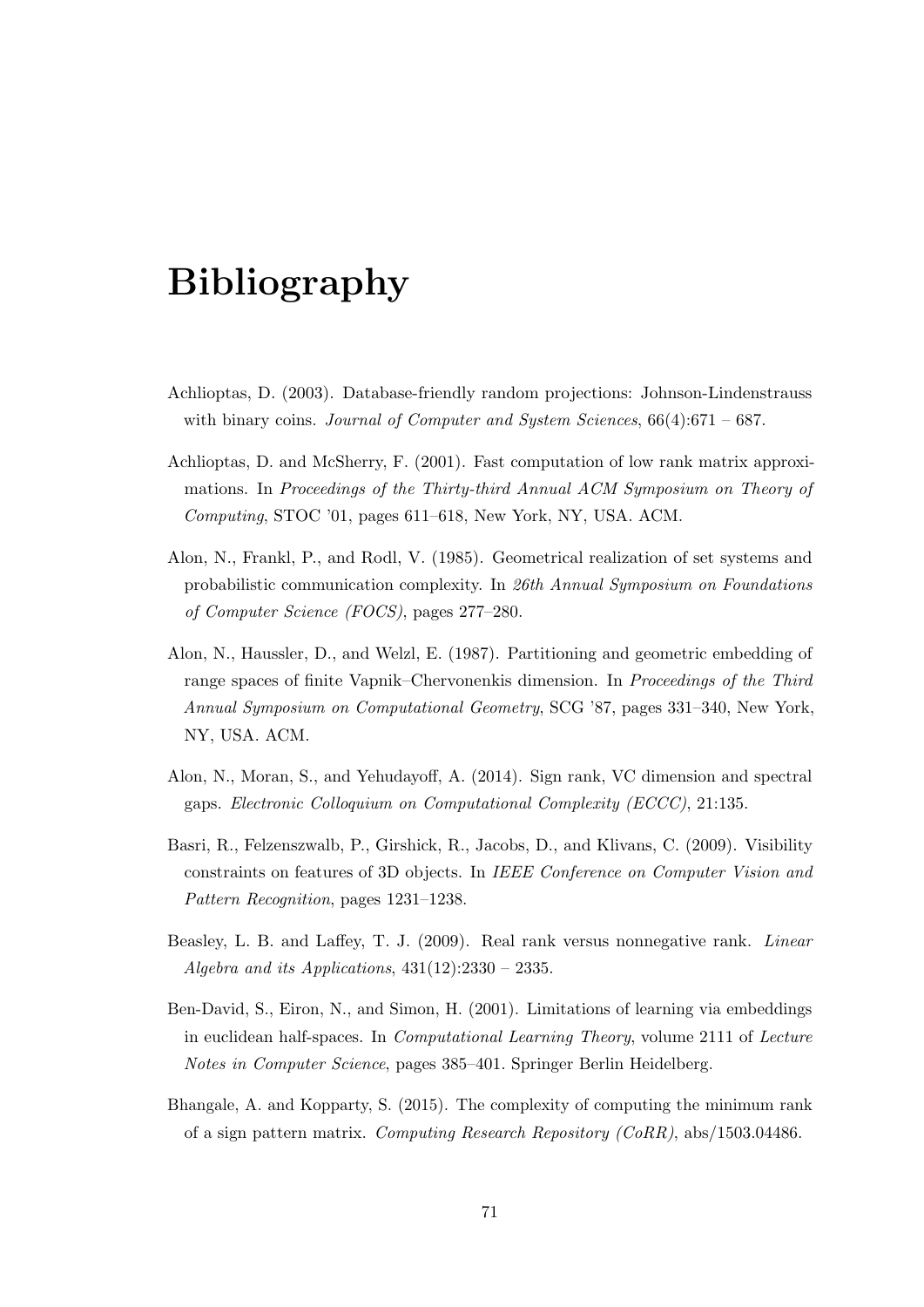- <span id="page-81-1"></span>Bishop, C. M. (2006). Pattern Recognition and Machine Learning (Information Science and Statistics). Springer-Verlag New York, Inc., Secaucus, NJ, USA.
- Blumer, A., Ehrenfeucht, A., Haussler, D., and Warmuth, M. K. (1989). Learnability and the Vapnik–Chervonenkis dimension. Journal of the ACM, 36(4):929–965.
- <span id="page-81-2"></span>Boyd, S. and Vandenberghe, L. (2004). Convex Optimization. Cambridge University Press, New York, NY, USA.
- Canny, J. F. (1988). Some algebraic and geometric computations in pspace. Technical Report UCB/CSD-88-439, EECS Department, University of California, Berkeley.
- Chalermsook, P., Heydrich, S., Holm, E., and Karrenbauer, A. (2014). Nearly tight approximability results for minimum biclique cover and partition. In Algorithms - ESA 2014, volume 8737 of Lecture Notes in Computer Science, pages 235–246. Springer Berlin Heidelberg.
- Drineas, P., Fountoulakis, K., and Kundu, A. (2015). A randomized rounding algorithm for sparse PCA. Computing Research Repository (CoRR), abs/1508.03337.
- Edelsbrunner, H. (1987). Algorithms in Combinatorial Geometry. Springer-Verlag New York, Inc., New York, NY, USA.
- Embleton, S. and Wheeler, E. S. (1997). Finnish dialect atlas for quantitative studies. Journal of Quantitative Linguistics, 4(1-3):99–102.
- Embleton, S. M. and Wheeler, E. S. (2000). Computerized dialect atlas of finnish: Dealing with ambiguity. *Journal of Quantitative Linguistics*,  $7(3):227-231$ .
- <span id="page-81-0"></span>Ene, A., Horne, W., Milosavljevic, N., Rao, P., Schreiber, R., and Tarjan, R. E. (2008). Fast exact and heuristic methods for role minimization problems. In Proceedings of the 13th ACM Symposium on Access Control Models and Technologies, SACMAT '08, pages 1–10, New York, NY, USA. ACM.
- Erdős, D., Gemulla, R., and Terzi, E. (2014). Reconstructing graphs from neighborhood data. ACM Transactions on Knowledge Discovery from Data (TKDD), 8(4):23:1–23:22.
- Forster, J. (2002). A linear lower bound on the unbounded error probabilistic communication complexity. Journal of Computer and System Sciences,  $65(4):612-625$ .
- Forster, J., Krause, M., Lokam, S., Mubarakzjanov, R., Schmitt, N., and Simon, H. (2001). Relations between communication complexity, linear arrangements, and computational complexity. In FST TCS 2001: Foundations of Software Technology and Theoretical Computer Science, volume 2245 of Lecture Notes in Computer Science, pages 171–182. Springer Berlin Heidelberg.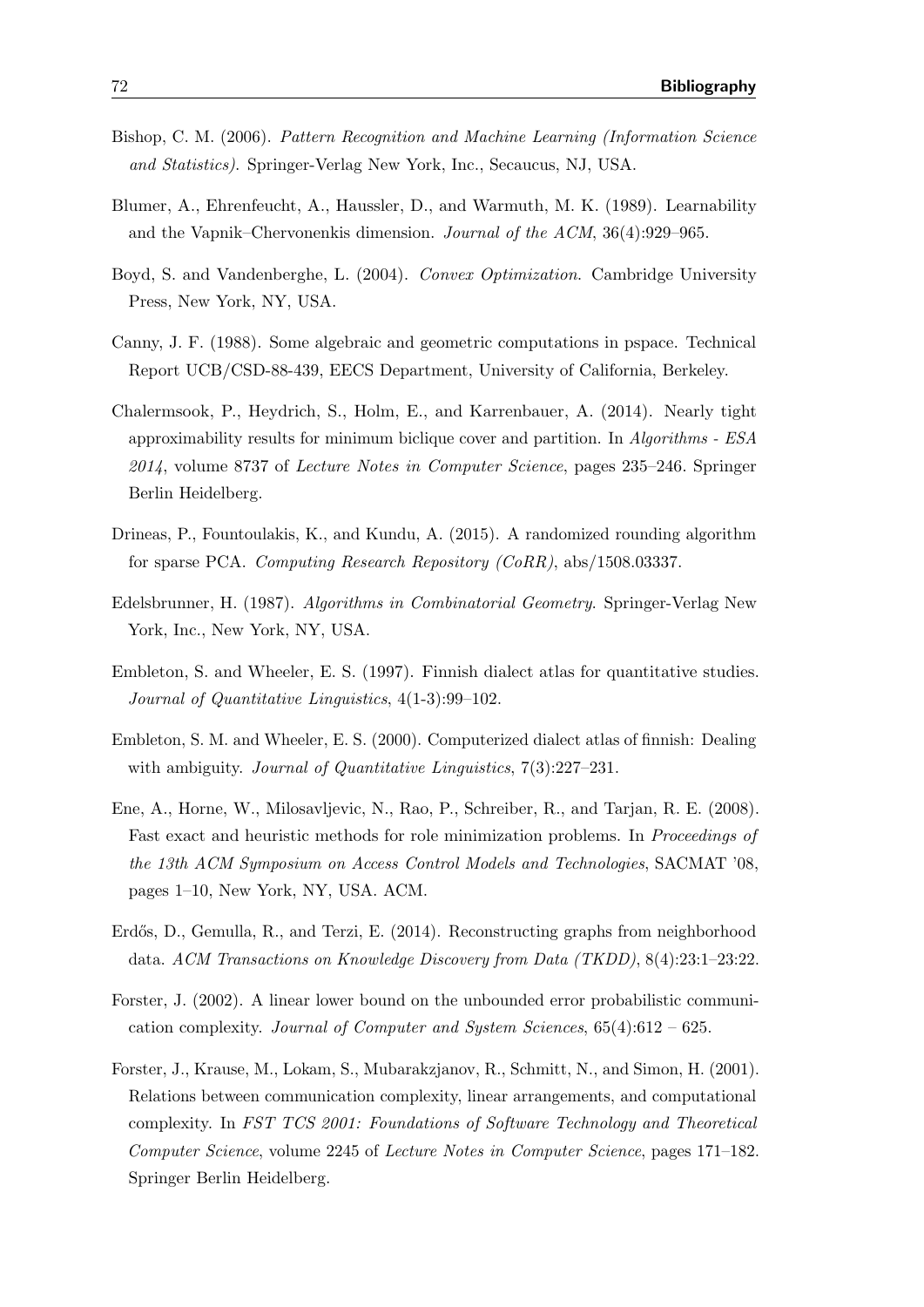- Forster, J., Schmitt, N., Simon, H., and Suttorp, T. (2003). Estimating the optimal margins of embeddings in euclidean half spaces. Machine Learning, 51(3):263–281.
- Forster, J. and Simon, H. U. (2006). On the smallest possible dimension and the largest possible margin of linear arrangements representing given concept classes. Theoretical Computer Science,  $350(1):40 - 48$ .
- Fortelius, M., Gionis, A., Jernvall, J., and Mannila, H. (2006). Spectral ordering and biochronology of european fossil mammals. Paleobiology, 32(2):206–214.
- Fortelius, M. c. (2003). New and old worlds database of fossil mammals (NOW). Online. <http://www.helsinki.fi/science/now/>. Accessed: 2015-09-23.
- Frank, M. and Wolfe, P. (1956). An algorithm for quadratic programming. Naval Research Logistics Quarterly, 3(1-2):95–110.
- Garey, M. R. and Johnson, D. S. (1979). Computers and Intractability: A Guide to the Theory of NP-Completeness. W. H. Freeman & Co., New York, NY, USA.
- Gärtner, B. and Jaggi, M. (2009). Coresets for polytope distance. In Proceedings of the Twenty-fifth Annual Symposium on Computational Geometry, SCG '09, pages 33–42, New York, NY, USA. ACM.
- <span id="page-82-1"></span>Golub, G. H. and Van Loan, C. F. (1996). *Matrix Computations (3rd Ed.*). Johns Hopkins University Press, Baltimore, MD, USA.
- Han, J., Kamber, M., and Pei, J. (2011). Data Mining: Concepts and Techniques. Morgan Kaufmann Publishers Inc., San Francisco, CA, USA, 3rd edition.
- <span id="page-82-0"></span>Johnson, W. B. and Lindenstrauss, J. (1984). Extensions of lipschitz mappings into a hilbert space. Contemporary mathematics, 26(189-206):1-1.
- Junttila, E. (2011). Patterns in permuted binary matrices. PhD thesis, University of Helsinki.
- Kang, R. and Müller, T. (2012). Sphere and dot product representations of graphs. Discrete & Computational Geometry, 47(3):548-568.
- Kearns, M. J. and Vazirani, U. V. (1994). An Introduction to Computational Learning Theory. MIT Press, Cambridge, MA, USA.
- Krause, M. (1991). Geometric arguments yield better bounds for threshold circuits and distributed computing. In Proceedings of the Sixth Annual Structure in Complexity Theory Conference, pages 314–321.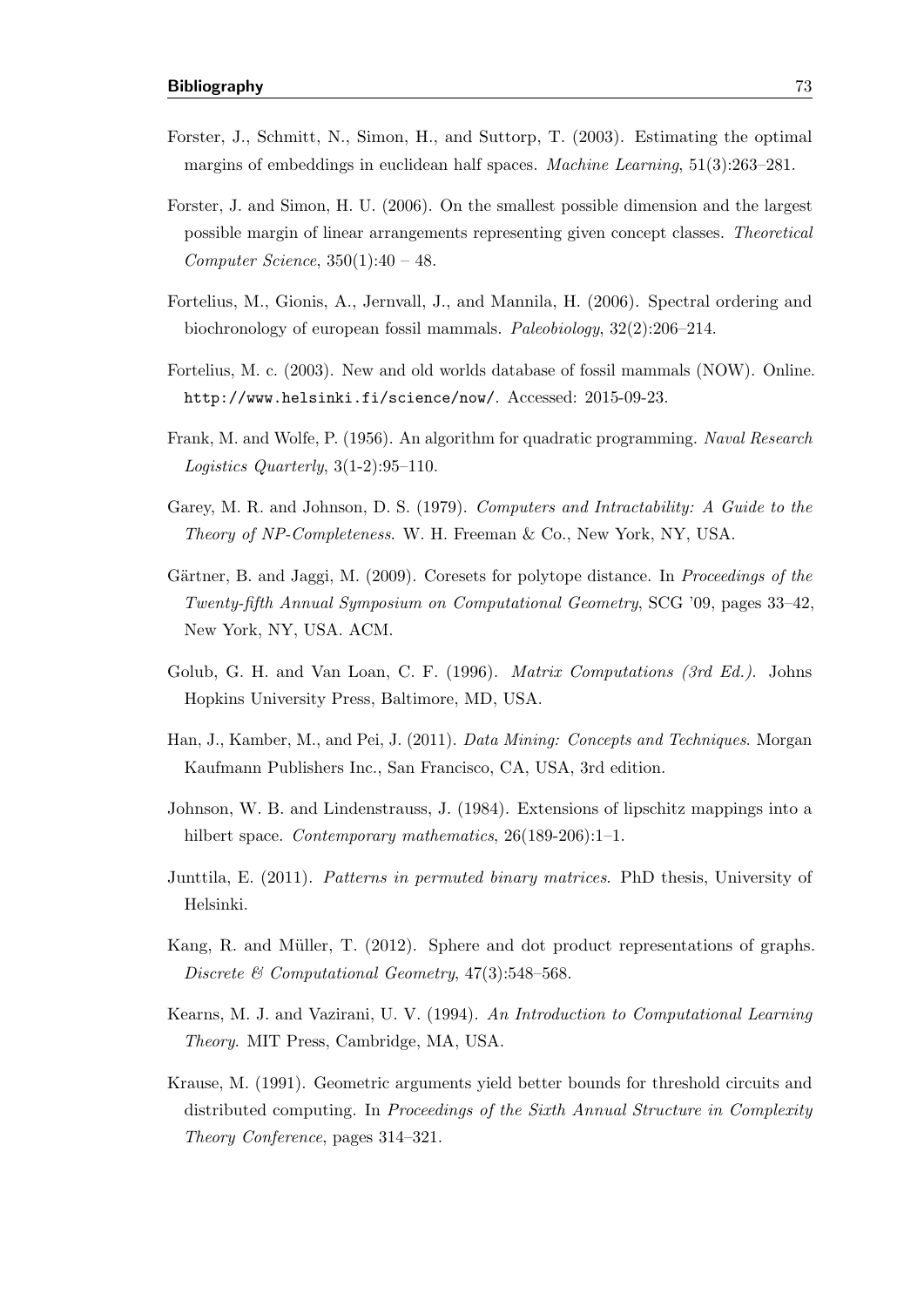- Leskovec, J., Rajaraman, A., and Ullman, J. D. (2014). *Mining of massive datasets.* Cambridge University Press.
- Linial, N., Mendelson, S., Schechtman, G., and Shraibman, A. (2007). Complexity measures of sign matrices. In In Proceedings of the 39th ACM Symposium on the Theory of Computing. ACM.
- Linial, N. and Shraibman, A. (2008). Learning complexity vs. communication complexity. In 23rd Annual IEEE Conference on Computational Complexity, pages 53–63.
- Matousek, J. (2014). Intersection graphs of segments and ∃R. Computing Research Repository (CoRR), abs/1406.2636.
- Miettinen, P. (2009). Matrix decomposition methods for data mining: Computational complexity and algorithms. PhD thesis, Helsingin yliopisto.
- Mnev, N. (1985). Realizability of combinatorial types of convex polyhedra over fields. Journal of Soviet Mathematics, 28(4):606–609.
- Mnev, N. (1988). The universality theorems on the classification problem of configuration varieties and convex polytopes varieties. In Topology and Geometry — Rohlin Seminar, volume 1346 of Lecture Notes in Mathematics, pages 527–543. Springer Berlin Heidelberg.
- Monson, S. D., Pullman, N. J., and Rees, R. (1995). A survey of clique and biclique coverings and factorizations of  $(0; 1)$ -matrices. Bulletin of the ICA, 14:17 – 86.
- Orlik, P. and Terao, H. (1992). Arrangements of Hyperplanes. Grundlehren der mathematischen Wissenschaften : a series of comprehensive studies in mathematics. Springer.
- Paige, C. C. (1981). Properties of numerical algorithms related to computing controllability. IEEE Transactions on Automatic Control, 26(1):130–138.
- Paturi, R. and Simon, J. (1984). Probabilistic communication complexity. In *Proceedings* of the 25th Annual Symposium on Foundations of Computer Science (FOCS), SFCS '84, pages 118–126, Washington, DC, USA. IEEE Computer Society.
- Razborov, A. and Sherstov, A. (2008). The sign-rank of  $AC<sup>o</sup>$ . In IEEE 49th Annual IEEE Symposium on Foundations of Computer Science (FOCS), pages 57–66.
- Rudin, W. (1987). Real and Complex Analysis, 3rd Ed. McGraw-Hill, Inc., New York, NY, USA.
- Shor, P. (1991). Stretchability of pseudolines is NP-hard. Applied Geometry and Discrete Mathematics, DIMACS Series in Discrete Mathematics and Theoretical Computer Science, 4:531–554.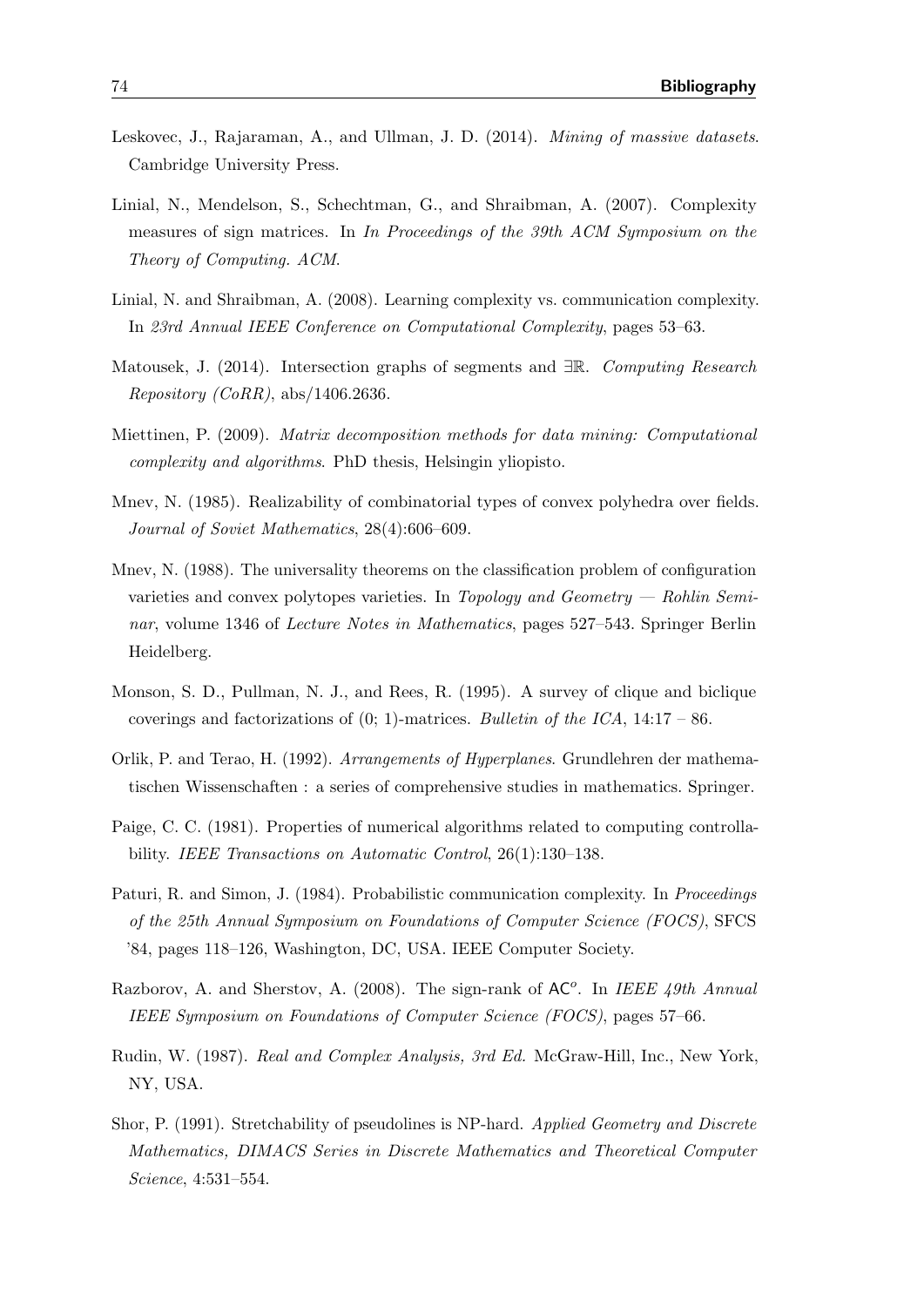- Simon, H. U. (1990). On approximate solutions for combinatorial optimization problems. SIAM Journal on Discrete Mathematics, 3(2):294–310.
- Stanley, R. P. (2004). An introduction to hyperplane arrangements. In Lecture notes, IAS/Park City Mathematics Institute.
- Trevisan, L. (2004). Inapproximability of combinatorial optimization problems. The Computing Research Repository.
- Valiant, L. G. (1984). A theory of the learnable. Communications of the ACM, 27(11):1134– 1142.
- Vapnik, V. N. and Chervonenkis, A. Y. (1971). On the uniform convergence of relative frequencies of events to their probabilities. Theory of Probability and its Applications, 16(2):264–280.
- Ziegler, G. (1995). Lectures on Polytopes. Graduate Texts in Mathematics. Springer New York.
- Ziegler, G. M. (2002). Oriented matroids. The Electronic Journal of Combinatorics, 1000:DS4–Sep.